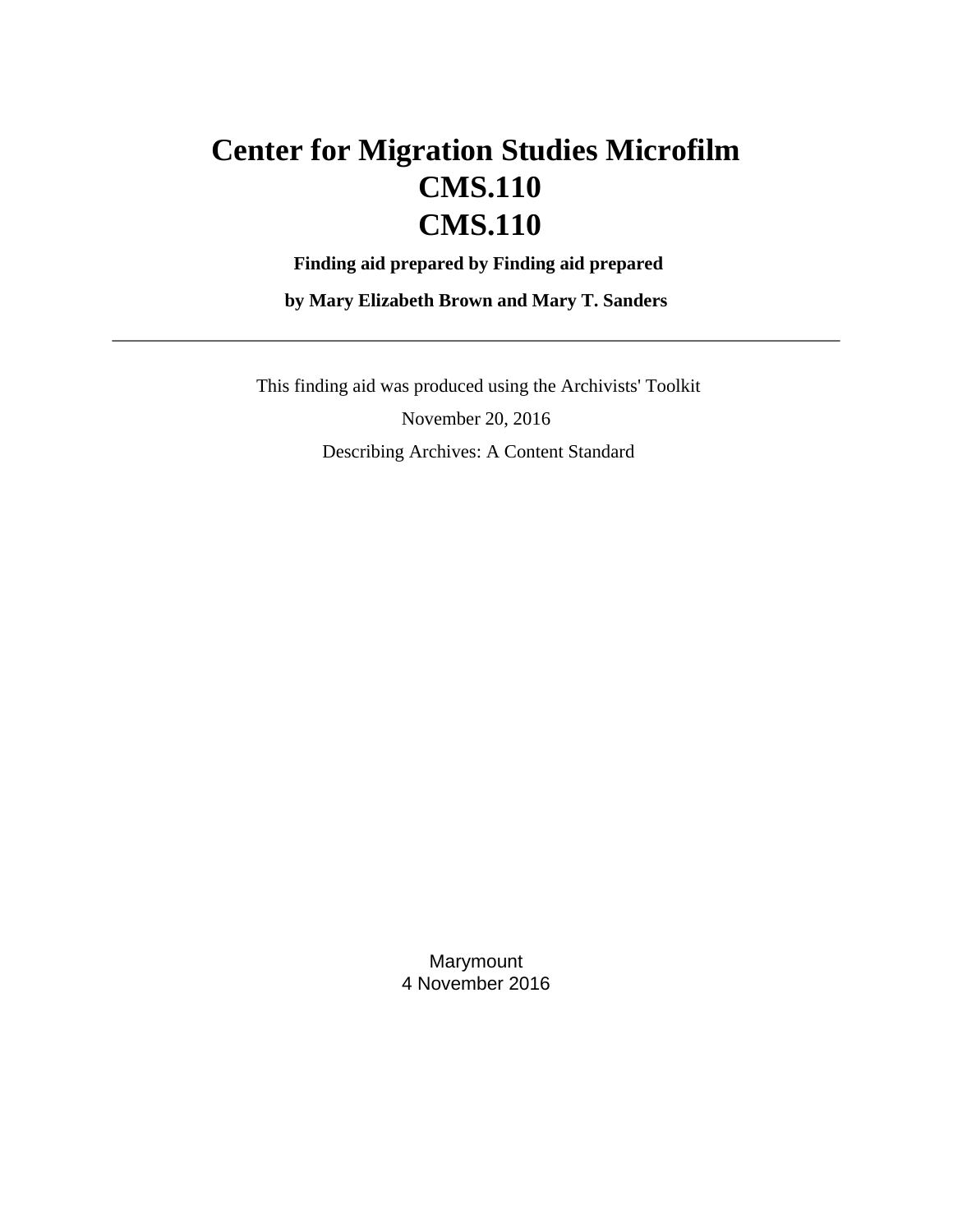# **Table of Contents**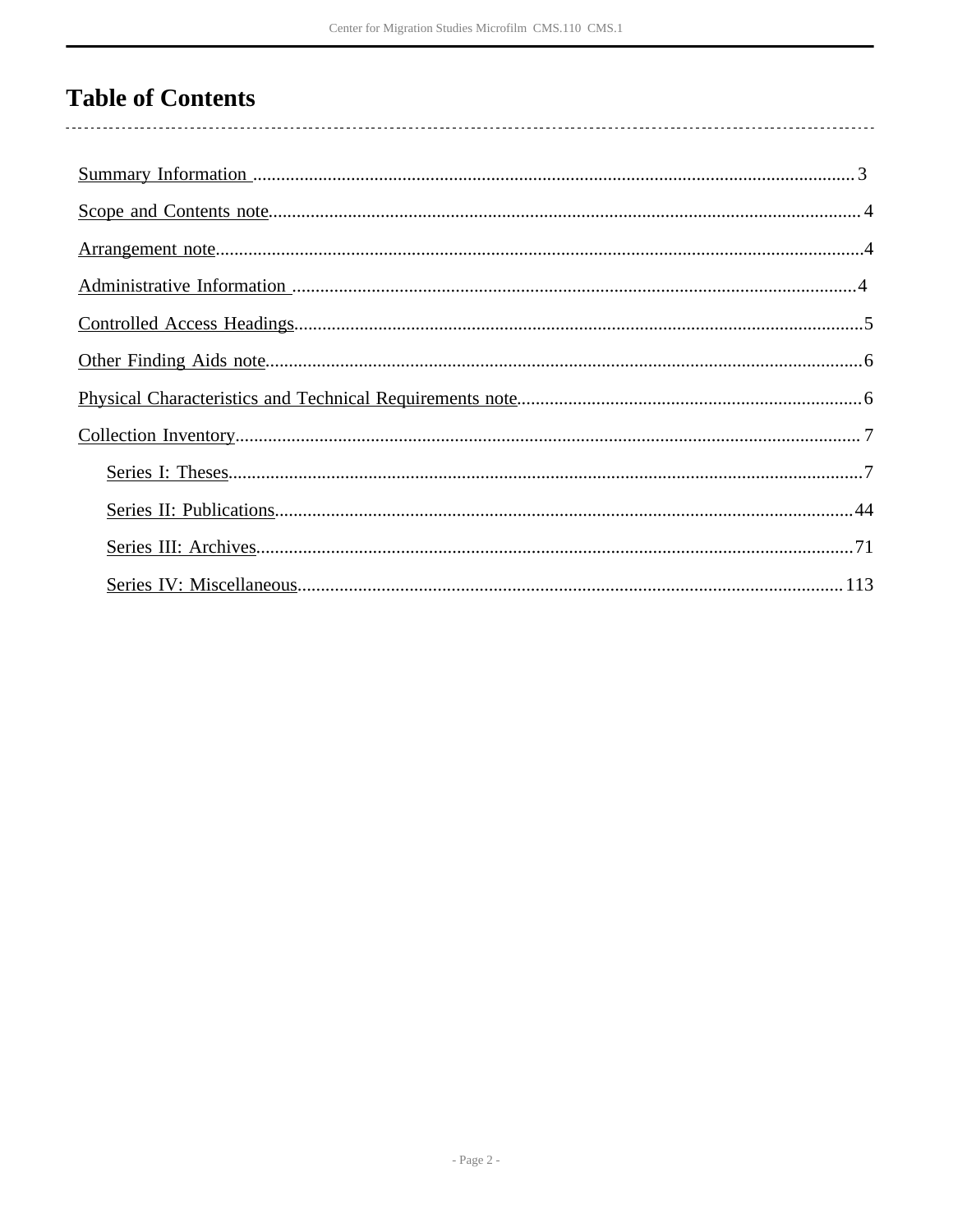## <span id="page-2-0"></span>**Summary Information**

 $\overline{a}$ 

| <b>Repository</b>    | Marymount                                                                                                                                                                                                                                                                                                                               |
|----------------------|-----------------------------------------------------------------------------------------------------------------------------------------------------------------------------------------------------------------------------------------------------------------------------------------------------------------------------------------|
| <b>Title</b>         | <b>Center for Migration Studies Microfilm</b>                                                                                                                                                                                                                                                                                           |
| <b>Date</b>          | 1870-2002                                                                                                                                                                                                                                                                                                                               |
| <b>Extent</b>        | 56.0 document boxes                                                                                                                                                                                                                                                                                                                     |
| <b>Location note</b> | CMS.110 is housed at the Center for Migration Studies, 307 East 60th<br>Street, Third Floor, New York, New York 10022.                                                                                                                                                                                                                  |
| Language             | English                                                                                                                                                                                                                                                                                                                                 |
|                      | Language of Materials note Materials in CMS.110 are in English, with some items in the the<br>Publications, Archives and Miscellaneous Series in Italian.                                                                                                                                                                               |
| <b>Abstract</b>      | CMS.110 is an artificial collection of all the microfilm that came into the<br>possession of the Center for Migration Studies between 1964 and 2016.<br>Included in the collection are microfilm copies of dissertations and theses,<br>newspapers and other publications, and microfilmed copies of some CMS'<br>archival collections. |

### **Preferred Citation note**

Center for Migration Studies of New York MIcroform Collection (CMS.110), Box number, Reel number.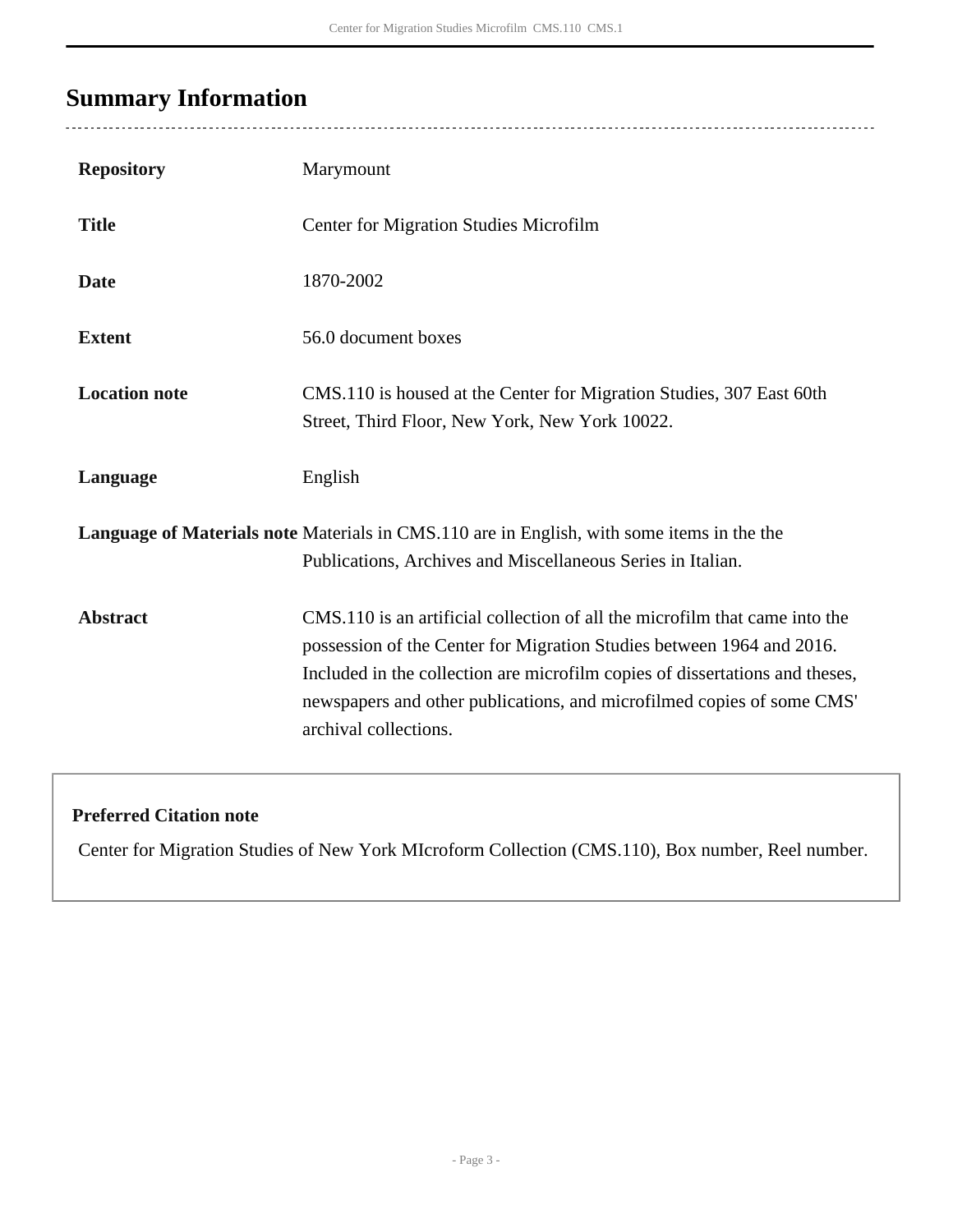## <span id="page-3-0"></span>**Scope and Contents note**

When the Center for Migration Studies was founded in 1964, microfilm was considered the state-ofthe-art method of conserving crumbling newspaper, a back-up to paper materials, and a way to share collections. CMS therefore began purchasing microfilm, accepting donations of microfilmed dissertations, participating in projects to microfilm rare ethnic newspapers, and creating microfilm to back up or to supplement its own archives. As digital technology became more important CMS ceased collecting microfilm; its last reel dates from 2002.

The collection is strongest in Italian and Italian-American materials, but the dissertations include studies on inter-Americas labor migration,southeast Asian refugee migration to the United States, and the migration situations in a few particular locales.

The collection has gone through several labeling processes. In the case of the newspaper microfilm in Series II, the microfilm team wrote labels in hand that were then standardized into printed labels. In the case of the microfilm from Italian and Vatican archives in Series III, the microfilm team numbered the microfilm, and the reels were renumbered to fit them into the present collection; researchers are advised to consult the finding aids to those collections as well as this finding aid.

## <span id="page-3-1"></span>**Arrangement note**

CMS.110 is arranged in four Series: I. Theses II. Publications III. Archives IV. Miscellaneous

## <span id="page-3-2"></span>**Administrative Information**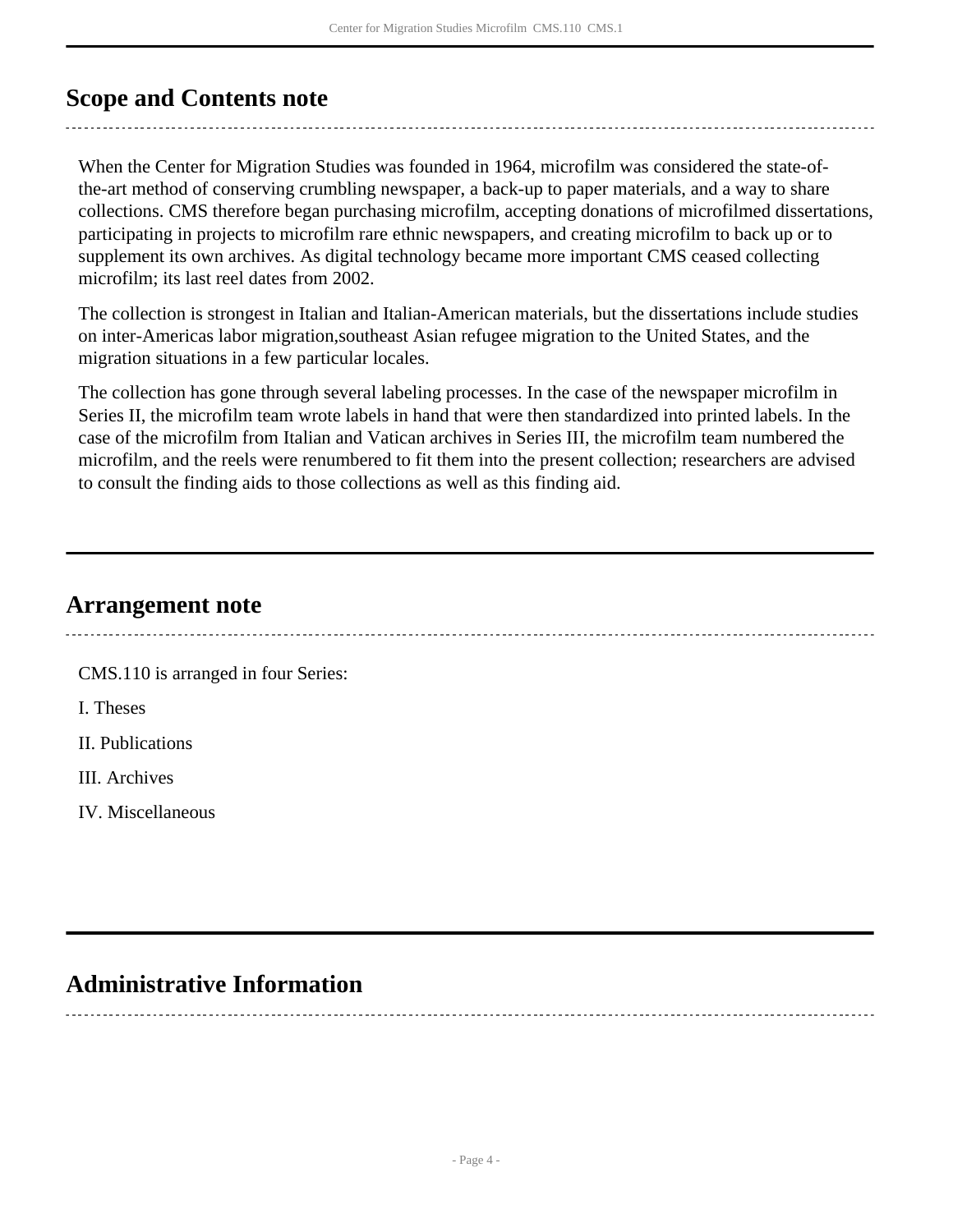#### **Publication Information**

Marymount 4 November 2016

#### **Conditions Governing Access note**

CMS.110 is available to researchers who can use a microform reader (supplied by CMS) by appointment.

#### **Conditions Governing Use note**

CMS.110 contains microfilm from other archives. It is incumbent upon researchers to obtain permission to quote materials in excess of "fair use" guidelines.

#### **Immediate Source of Acquisition note**

Materials in CMS.110 were purchased by or donated to the Center for MIgration Studies. Newspapers in Series II came to CMS through participation in a project to located and microfilm rare copies of ethnic newspapers.

#### **Processing Information note**

The Center for Migration Studies initially kept this microfilm in a case of specially designed metal file drawers, with each reel catalogued in the library holdings. In 2011 CMS moved from its founding home at 209 Flagg Place, Staten Island, New York, 10314,to 27 Carmine Street, New York, New York, 10014, and the microfilm was arranged in its present boxes, which were given temporary labels. In 2016, when CMS was installed at 307 East 60th Street, New York, New York, 10022, volunteer Mary T. Sanders typed the inventory for this collection and labelled each microfilm reel. Mary Brown added the subject headings and notes and applied the permanent box labels. A finding aid was created using DACS rules and Archivists' Toolkit software.

### <span id="page-4-0"></span>**Controlled Access Headings**

**Genre(s)**

- Italian American newspapers
- Microfilms.

**Personal Name(s)**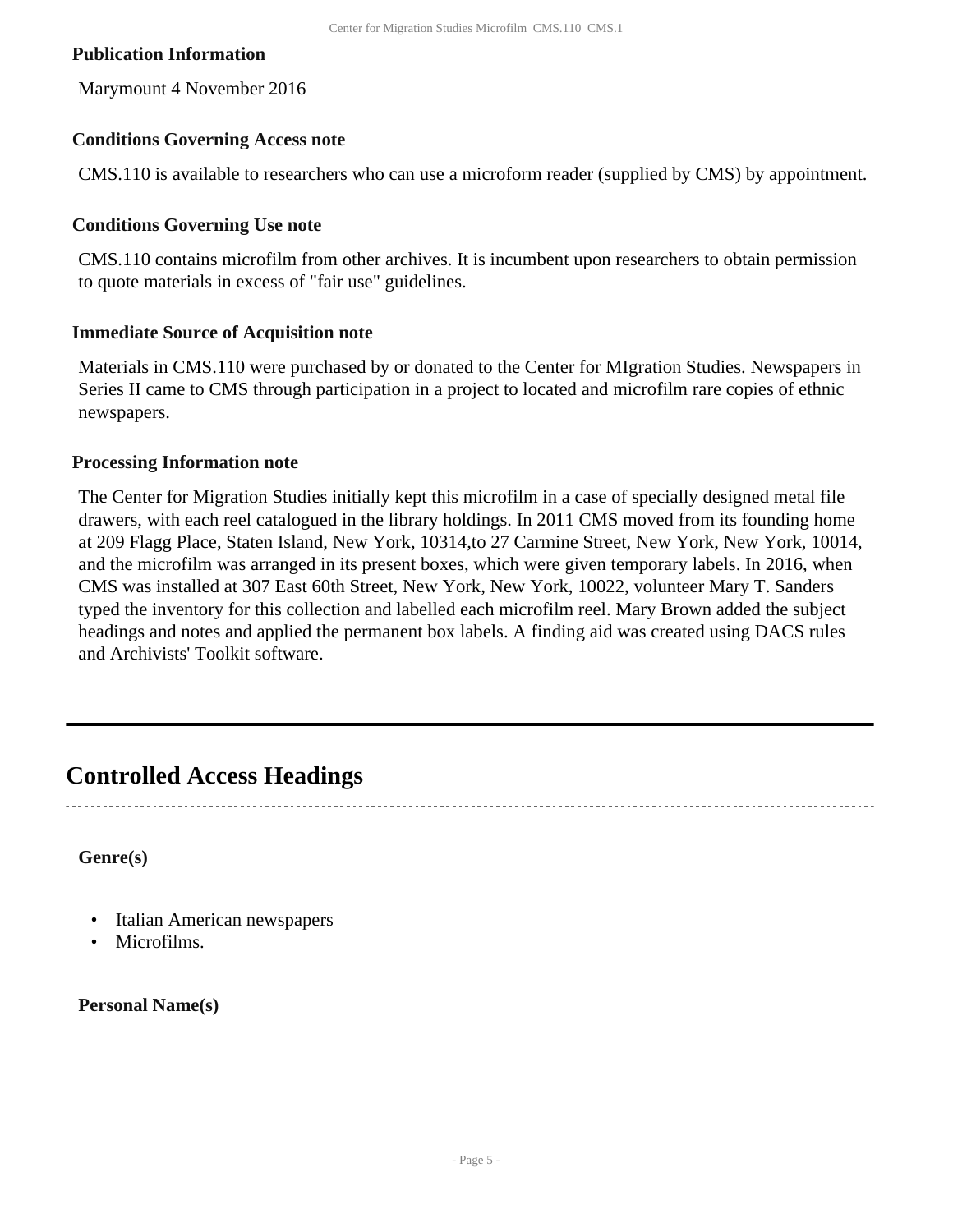• De Biasi, Agostino, 1875-

### <span id="page-5-0"></span>**Other Finding Aids note**

CMS.001, American Committee on Italian Migration CMS.002, Italian-American Labor CMS.003, Italian Welfare League CMS.010, Nicholas De Carlo Papers CMS.011, DeBiasi Family Papers CMS.013, Casa Italiana, Columbia University Records CMS.015, Eduoardo ("Fafariello") MIgliaccio Papers CMS.030, L'Archivio del Commissariato Generale Dell'Emigrazione CMS.031, L'Archivio Del "Prelato per L'Emigrazione Italiana" CMS.034, Archivio del Commissariato Generale Dell'Emigrazione e Direzione Generale degli Italiani all'Estero

### <span id="page-5-1"></span>**Physical Characteristics and Technical Requirements note**

Reading materials in CMS.110 requires a microfilm reader.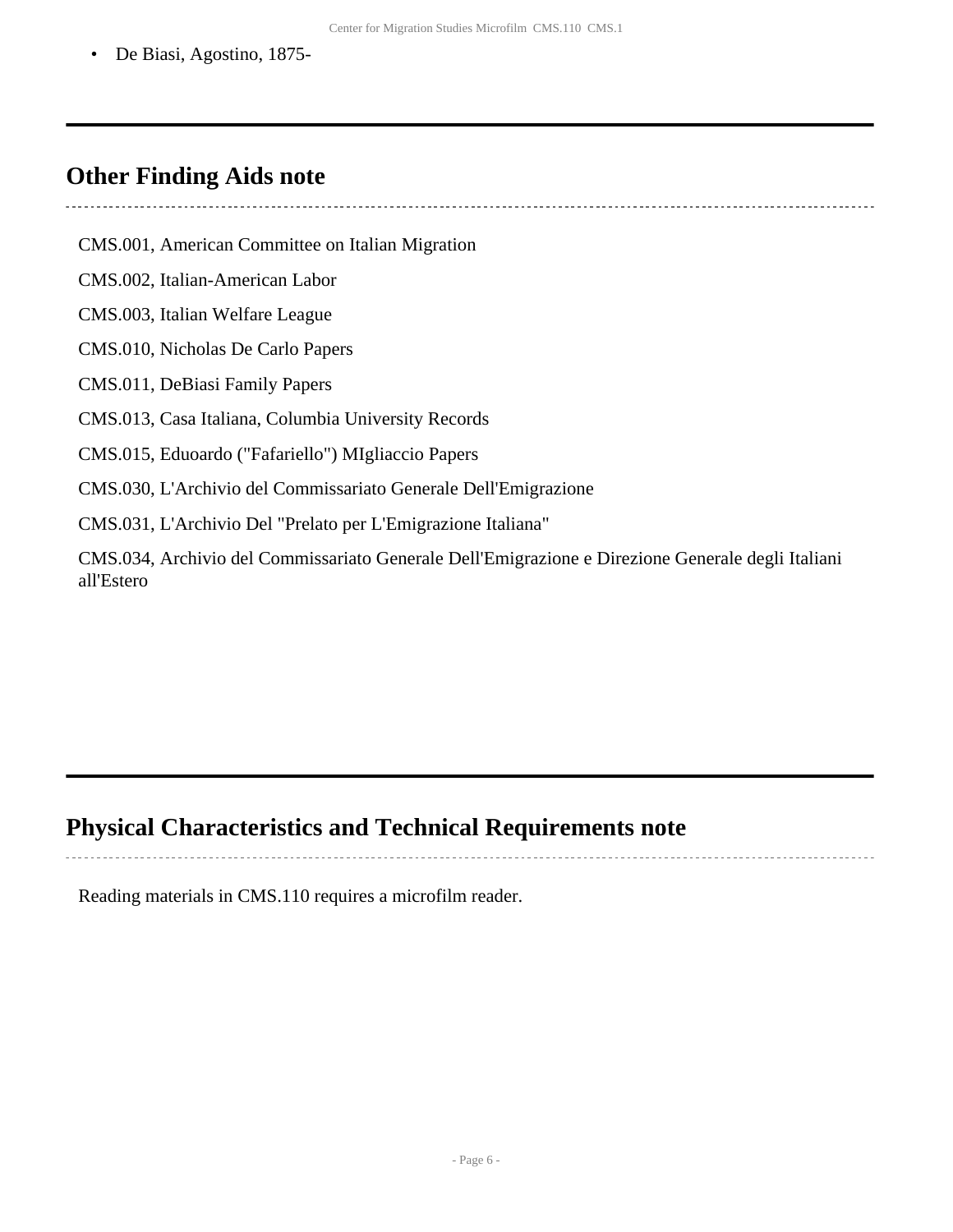# <span id="page-6-0"></span>**Collection Inventory**

<span id="page-6-1"></span>**Series I: Theses** 

|                                                                                                                                                 | <b>Box</b>   | <b>Reel</b>    |
|-------------------------------------------------------------------------------------------------------------------------------------------------|--------------|----------------|
| Abd El Razek, Adnan Tanfi. "International refugee assistance: a study of<br>the determinants of organizational domain in the IRO and UNHCR 1982 | 1            | 1              |
| Abdelmagio, Mohamed Hassan. "Sudan's outflow of human capital: the<br>external labor migration, magnitude, causes and effects." 1983            | 1            | $\overline{2}$ |
| Adrain, Patricia Wood. "Ethnic and Social Class differences in Role Strain<br>and Mechanisms of Adjustment." 1986                               | $\mathbf{1}$ | 3              |
| Aguilera, Michael Bernable. "The Labor Market Outcomes of<br>Undocumented and Documented Immigrants." 1999                                      | $\mathbf{1}$ | 4              |
| Ahmed, Syed Refaat. "The Determinants and Objectives of an<br>International Legal Regime of Undocumented Migrant Workers." 1999                 | $\mathbf{1}$ | 5              |
| Al-Abidalrazag, Bashier. "International Migration: Remittances and<br>Subsequent Labor Market Performance." 1991                                | $\mathbf{1}$ | 6              |
| Al-Alloush, Khaled Mahmoud. "Labor migration and income distribution:<br>the case of the Arab region" 1981                                      | $\mathbf{1}$ | 7              |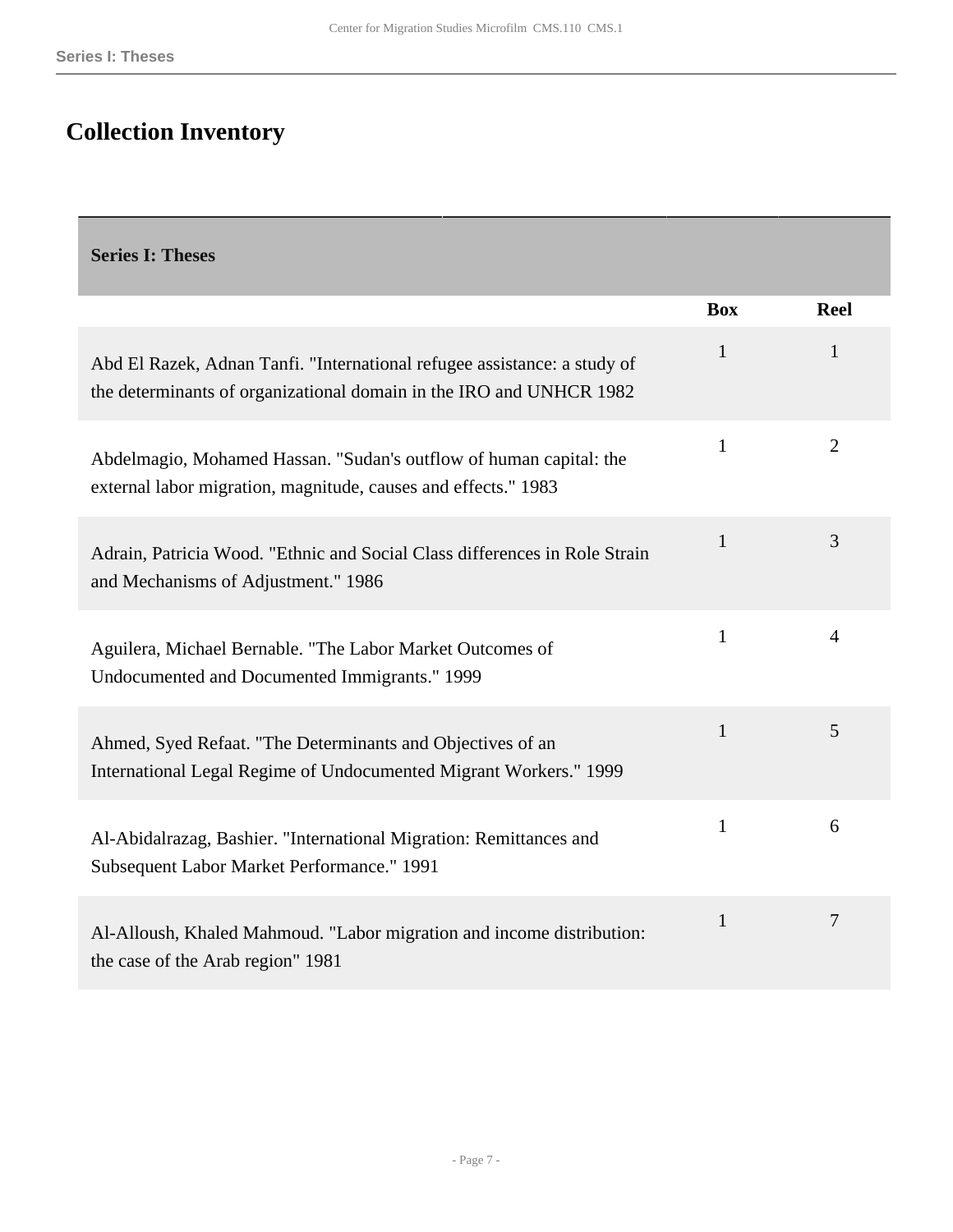| Alexander, Sylvia June. "The Immigrant Church and Community: The<br>Formation of Pittsburgh's Slovak Religious Institutions, 1880-1914." 1980                                          | $\mathbf{1}$ | 8  |
|----------------------------------------------------------------------------------------------------------------------------------------------------------------------------------------|--------------|----|
| Allswang, John Myers. "The Political Behavior of Chicago's Ethnic<br>Groups, 1918-1932."                                                                                               | $\mathbf{1}$ | 9  |
| Amaral, Manobaldo Marcos. "The Experience of Undocumented Immgrant<br>Sojourners from the South-central Region of Brazil, Living and Working<br>in New England." 1992                  | 1            | 10 |
| Ambriosio, John Rocco. "Aged Italian parents' acceptance of their adult<br>children's financial and emogional support." 1985                                                           | 1            | 11 |
| Alissi, Albert Salvatore. "Boys in Little Italy: A Comparison of Their<br>Individual Value Orientations, Family Patterns, and Peer Group<br>Associations." undated                     | $\mathbf{1}$ | 12 |
| Anderson, Robert Mapes. "A Social History of the Early Twentieth<br>Century Pentecostal Movement." Alternate title: "The Pentecostal<br>Movement in New York City, 1920-1940." undated | $\mathbf{1}$ | 13 |
| Ansel, bernard David. "The Beginnings of the Modern Jewish Community<br>in Argentina, 1952-1891." Alternate title: "The Jews in Argentina,<br>1825-75." 1969                           | $\mathbf{1}$ | 14 |
| Anwar-Ul-Haq, Mohammad. "Predicting Interstate Migration: An<br>Evaluation of Selected Models." undated                                                                                | $\mathbf{1}$ | 15 |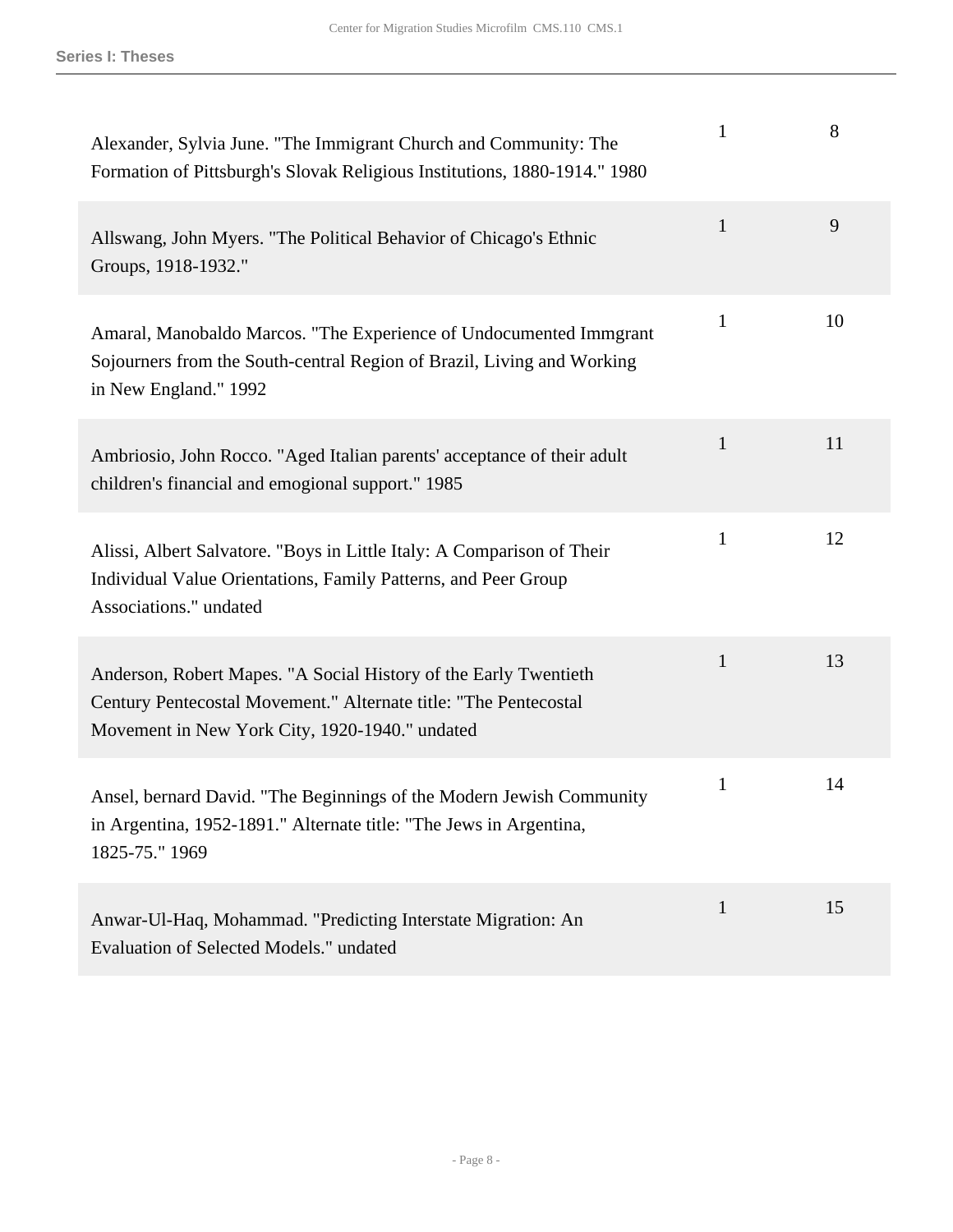| Appell, J.J. "Immigrant Historical Societies in the United States,<br>1880-1950." 1960                                                    | $\mathbf{1}$   | 16 |
|-------------------------------------------------------------------------------------------------------------------------------------------|----------------|----|
| Applen, Allen Gale. "Migratory Harvest Labor in the Midwestern Wheat<br>Belt, 1870-1940."                                                 | $\mathbf{1}$   | 17 |
| Arafat, Ibtihaj Said. "The Foreign Stock and the Native Stock in the United<br>States: A Demographic Profile." undated                    | $\mathbf{1}$   | 18 |
| Arguelles, Maria De L. R. "Cuban political refugees in the U.S.: a study of<br>social mobility an authoritarianism." 1970                 | $\overline{2}$ | 19 |
| Arias, Armando Antonio Jr. "Undocumented Mexicans: a study in the<br>social psychology of clandestine migration to the U.S." 1981         | $\overline{2}$ | 20 |
| Ariyabuddhiphongs, Vanchai. "A test of two models of need hierarchy<br>theory among Filipino immigrants and Vietnamese refugees." 1981    | $\mathbf{2}$   | 21 |
| Assaf, Ibraheem Abdalaziz. "The economic impact of guest workers in<br>Saudi Arabia." 1982                                                | $\overline{2}$ | 22 |
| El-Attar, M.A. "Migration & Occupational & Industrial Change in<br>Georgia, 1950-1960." undated                                           | $\overline{2}$ | 23 |
| Avidor, Hanna. "The role of social service for resettlement of Jewish<br>refugees: a study of goals and service structure." 1979          | $\mathbf{2}$   | 24 |
| Azadzoi, Mohammad Najim. "Settlements of Afghan refugees in Pakistan:<br>an evluation of conditions and identification of problems." 1979 | $\overline{2}$ | 25 |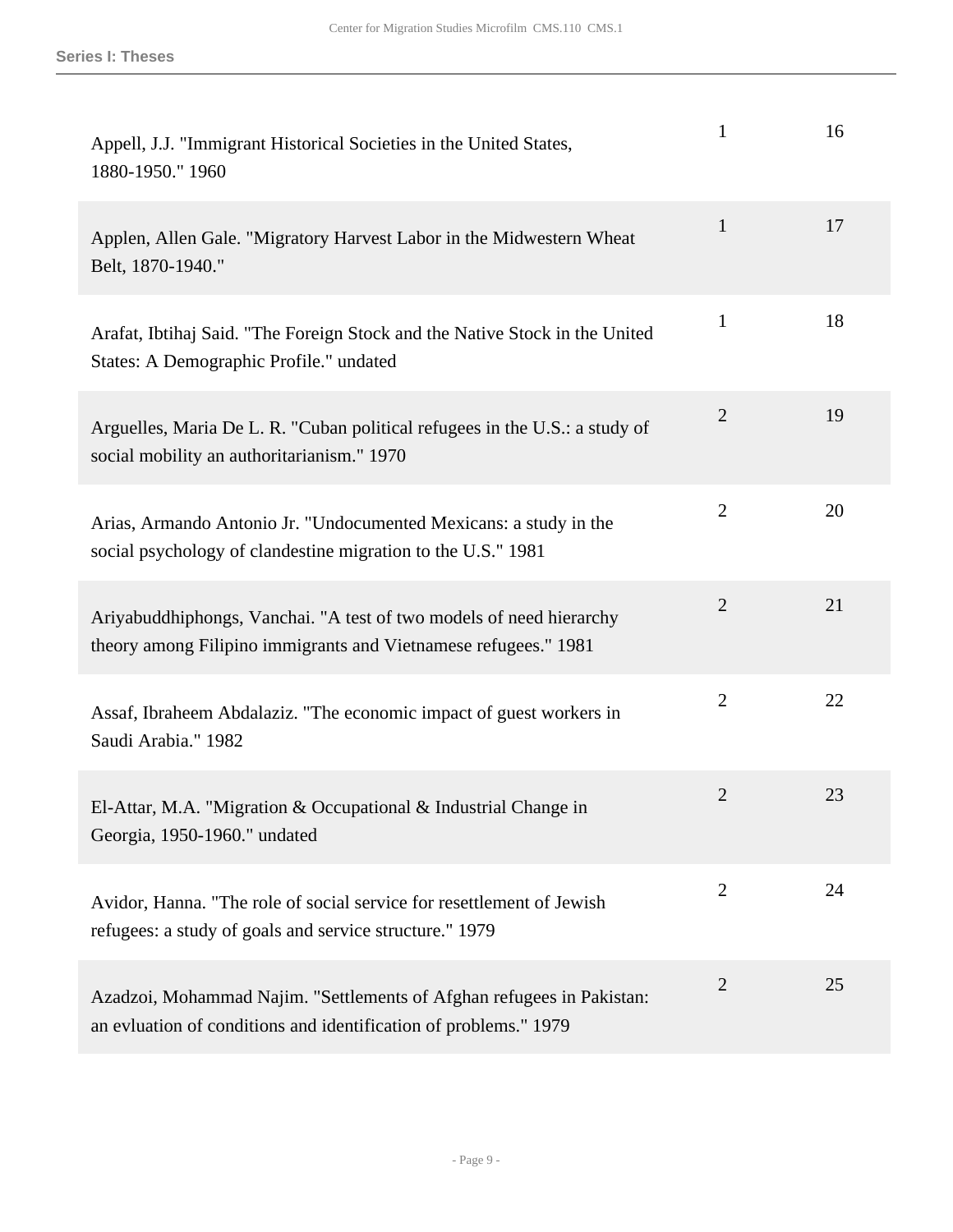| Baker, Gale Susan Fox. "The Americanization of immigrants: a content<br>analysis of the federal textbooks on citizenship." 1984                                                    | $\overline{2}$ | 26 |
|------------------------------------------------------------------------------------------------------------------------------------------------------------------------------------|----------------|----|
| Bang, Heeduk. "The self-help/ mutual aid component in small business<br>within the Korean-American community." 1983                                                                | $\overline{2}$ | 27 |
| Barati-Marnani, Ahmad. "Assimilation of Iranian immigrants in Southern<br>California." 1981                                                                                        | $\overline{2}$ | 28 |
| Bariagaber, Assefaw. "Political Violence, Refugee Situations, and the<br>Internationalization of Regional Conflicts: a Six-Nation Analysis." 1990                                  | $\overline{2}$ | 29 |
| Barnes, Donald M. "The Ideology of the Industrial Workers of the World,<br>1905-1921."                                                                                             | $\overline{2}$ | 30 |
| Bauer, Barbara Gae. "Cautela, Dangelo, D'Agostino and Di Donato: the<br>achivement of first and second generation Italian American writers of the<br>New York region." 1979        | $\overline{2}$ | 31 |
| Bayer, Alan E. "Assimilation of American Family Patterns by European<br>Imimgrants and Their Children." 1965                                                                       | $\overline{2}$ | 32 |
| Beckman, Peter, O.S.B. "The Catholic Church on the Kansas Frontier,<br>1850-1877." 1943                                                                                            | 2              | 33 |
| Berger, M.I. "Settlement, Immigrant and the Public School: A Study of<br>the Influence of the Settlement Movement and the New Migration Upon<br>Public Education, 1890-1924." 1956 | $\overline{2}$ | 34 |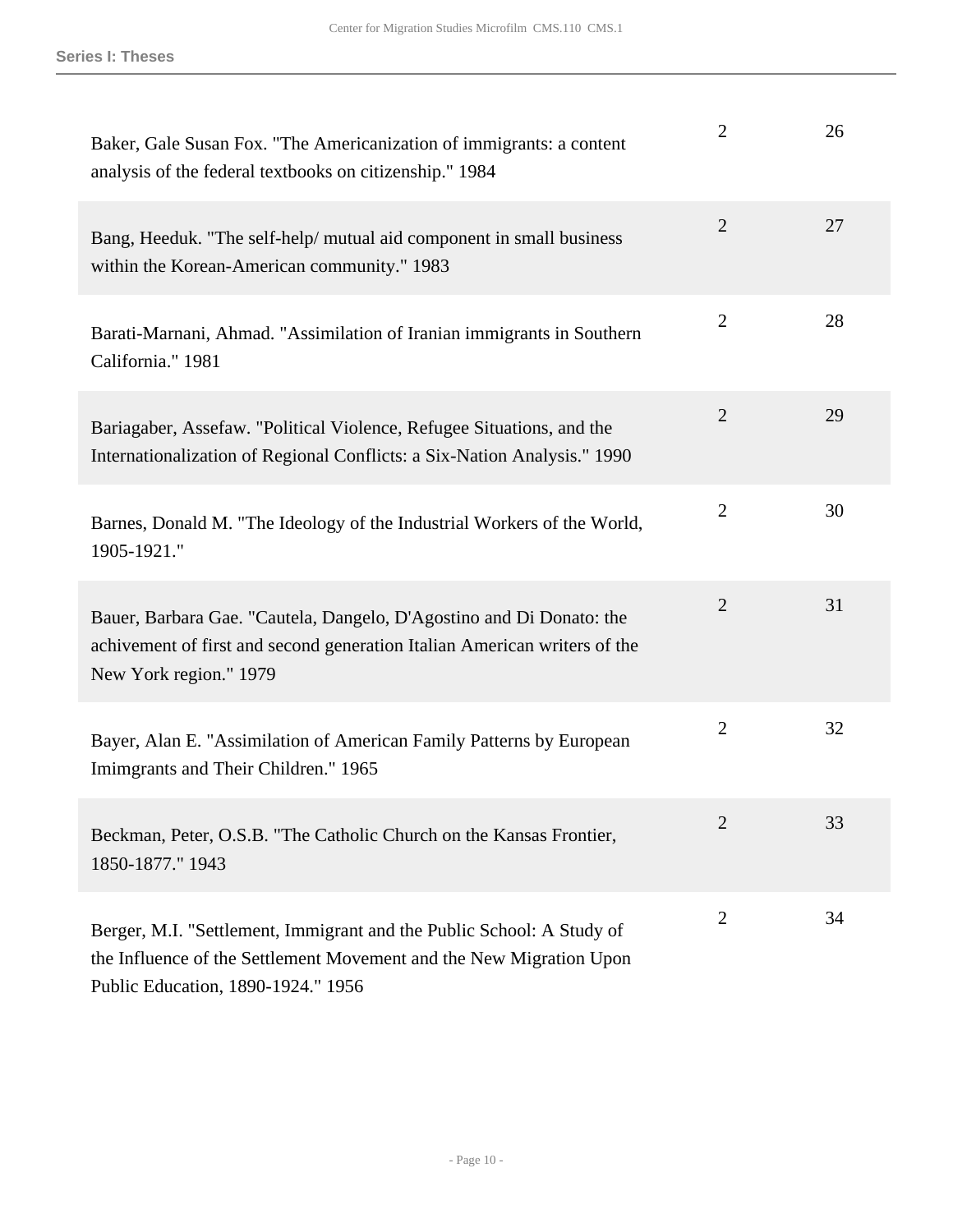| Bernard, Richard Marion. "The Melting Pot and the Altar; Marital<br>Assimilation in Wisconsin, 1850-1920." 1977                                                                                     | $\overline{2}$ | 35 |
|-----------------------------------------------------------------------------------------------------------------------------------------------------------------------------------------------------|----------------|----|
| Berquist, James Manning. "The Political Attitudes of the German<br>Immigrant in Illinois, 1848-1860." undated                                                                                       | $\overline{2}$ | 36 |
| Berrol, Selma C. "Immigrants at School: N.Y.C. 1898-1914."                                                                                                                                          | 3              | 37 |
| Bjork, Robert Marshall. "The Italian Immigration Into France,<br>1870-1954."                                                                                                                        | 3              | 38 |
| Blanton, Carlos Kevin. "The Strange Career of Bilingual Education: A<br>History of the Polticial and Pedagogical Debate over Language Instruction<br>in American Public Educaiton, 1890-1990." 1999 | 3              | 39 |
| Blevins, Audie Lee Jr. "Rural to Urban Migration of Poor Anglos,<br>Mexican Americans, and Negroes."                                                                                                | 3              | 40 |
| Boothby, Neil G. "The care and placement of unaccompanied children in<br>emergencies." 1985                                                                                                         | 3              | 41 |
| Bouhouche, Ammar. "Conditions and attitudes of migrant Algerian<br>workers in France: a survey analysis." 1971                                                                                      | 3              | 42 |
| Briegel, Kay Lynn. "Alianza Hispano-Americana, 1894-1965: A Mexican<br>American Fraternal Insurance Society." undated                                                                               | 3              | 43 |
| Broadway, Michael John. "U.S. immigratio ninthe 1970's: settlement<br>patterns and processes." 1983                                                                                                 | 3              | 44 |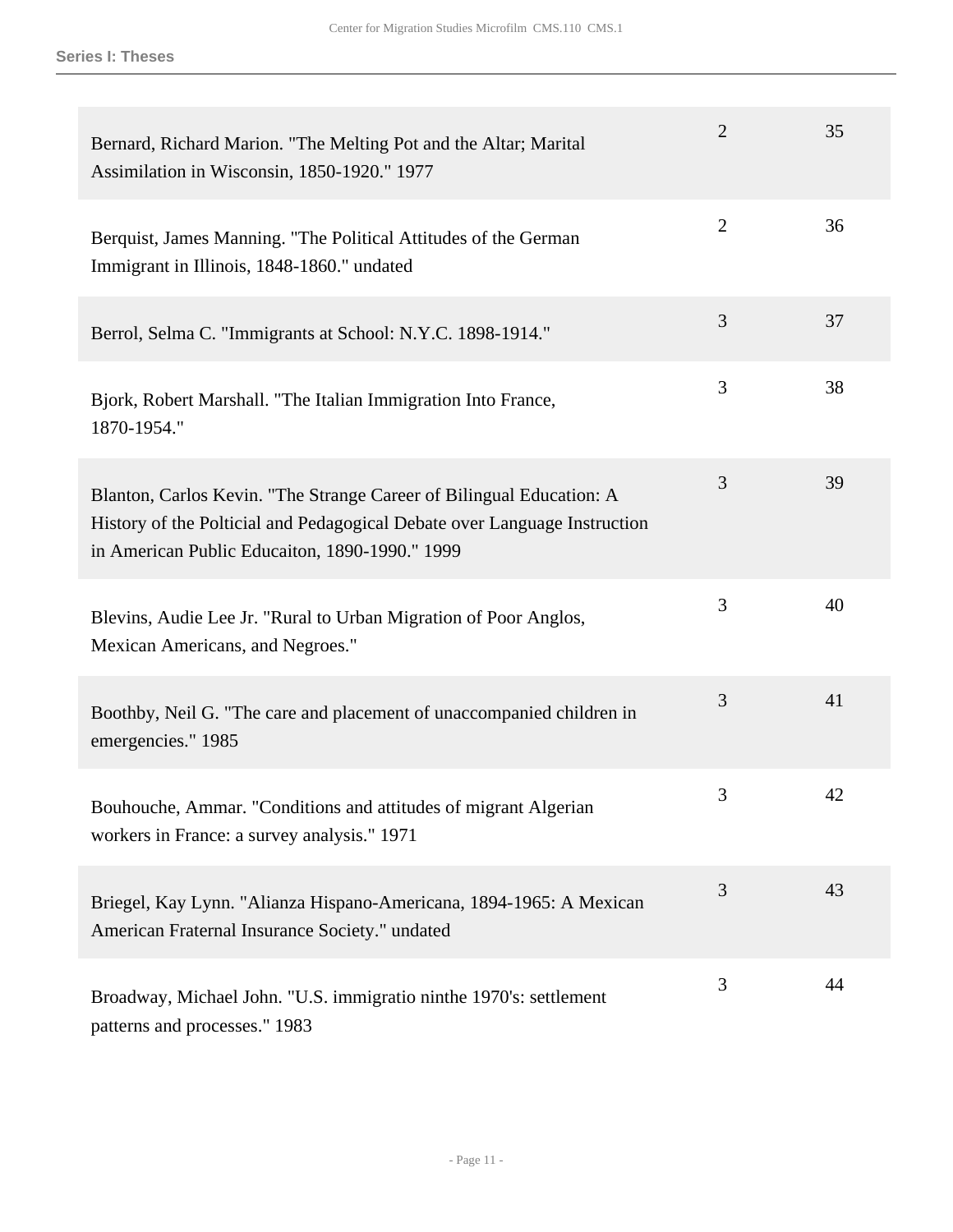| Browne, George P. "Government Immigration Policy in Imperial Brazil,<br>1822-1870." undated                                                                    | 3 | 45 |
|----------------------------------------------------------------------------------------------------------------------------------------------------------------|---|----|
| Cadena, Gilbert Ramon. "Chicanos and the Catholic Church: liberation<br>theology as a form of empoerment." 1987                                                | 3 | 46 |
| Calavita, Kitty Cecil. "A Sociological Analysis of U.S. Immigration<br>Policy, 1820-1924." 1980                                                                | 3 | 47 |
| Cameron, Alan Samuel. "A Questionaire approach to improving<br>communication between teachers and the parents of Indochinese Refugee<br>school children." 1980 | 3 | 48 |
| Capozzoli, Mary Jane. "Three generations of Italian American women in<br>Nassau County, N.Y., 1825-1981" (copy 1). 1985                                        | 3 | 49 |
| Capozzoli, Mary Jane. "Three generations of Italian American women in<br>Nassau County, N.Y., 1925-1981" (copy 2). 1985                                        | 3 | 50 |
| Cardoso, Lawrence Anthony. "Mexican Emigration to the United States,<br>1900-1930: An Analysis of Socio-Economic Causes." undated                              | 3 | 51 |
| Carey, John J. "Progressives and the Immigrant, 1885-1915." undated                                                                                            | 3 | 52 |
| Carter, John Booth. "American Reactions to Italian Fascism,<br>1919-1933." undated                                                                             | 3 | 53 |
| Cassarino, Paul Robert. "The relatoinship between ethnicity and self-<br>concept in Italian Americans." 1982                                                   | 3 | 54 |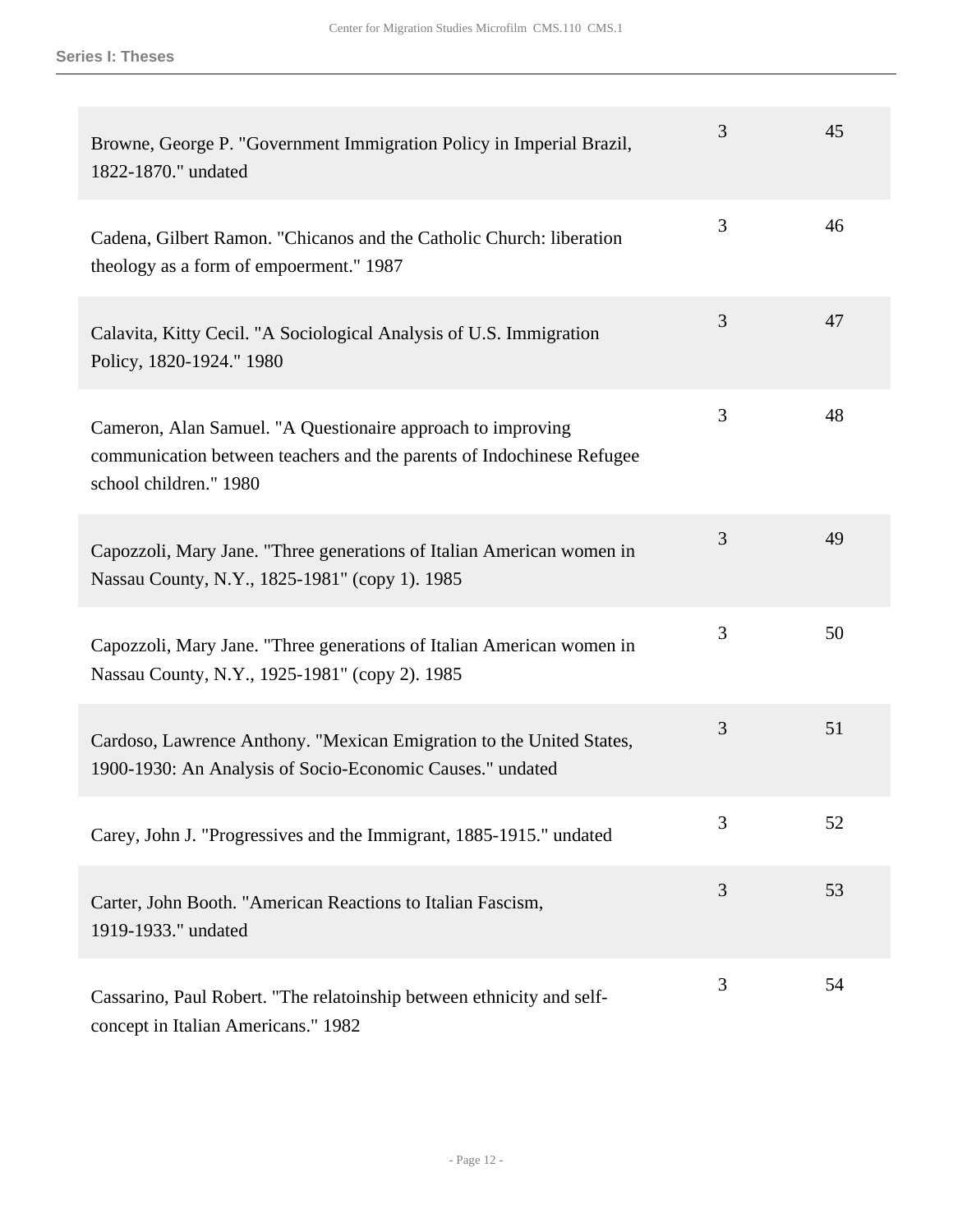| Castellano, Vincent. "Mental illness among Italian immigrants." 1959                                                                                                                                  | $\overline{4}$ | 55 |
|-------------------------------------------------------------------------------------------------------------------------------------------------------------------------------------------------------|----------------|----|
| Castro, Nadiya Abweh. "Cultural change and the process of adjustment:<br>a study of the adjustment of Vietnamese refugee childen who atend the<br>public schools." 1983                               | $\overline{4}$ | 56 |
| Chang, Lydia Liang-Hwa. "Acculturation and emotional adjustment of<br>Chinese women immigrants." 1980                                                                                                 | $\overline{4}$ | 57 |
| Chen, Helen. "Chinese Immigration into the United States: An analysis of<br>Changes in immigration Policies." 1980                                                                                    | $\overline{4}$ | 58 |
| Chesen, Judy Arlis. "It was more than nourishment, it was more than<br>sustenance: a study of the importance of food to the lives of Southern<br>Italian immigrant women in Chicago, 1880-1930." 1999 | $\overline{4}$ | 59 |
| Chhodak, Tenzing. "Education of Tibetan Refugees: Characteristics and<br>Conditions of Learning Environments in Selected Tibetan Schools in<br>India." 1981                                           | $\overline{4}$ | 60 |
| Chin, Margaret May. "Sewing Women: immigrants and the New York<br>City Garment Industry." 1998                                                                                                        | $\overline{4}$ | 61 |
| Cho, Kun-Kap. "The possible faith formation in the experience of the<br>Asian-American iimmigrant community." 1985                                                                                    | $\overline{4}$ | 62 |
| Chun-Hoon, William C. "The Migration of Indochinese Refugees and its<br>Impact on an Urban Scnhool District." undated                                                                                 | $\overline{4}$ | 63 |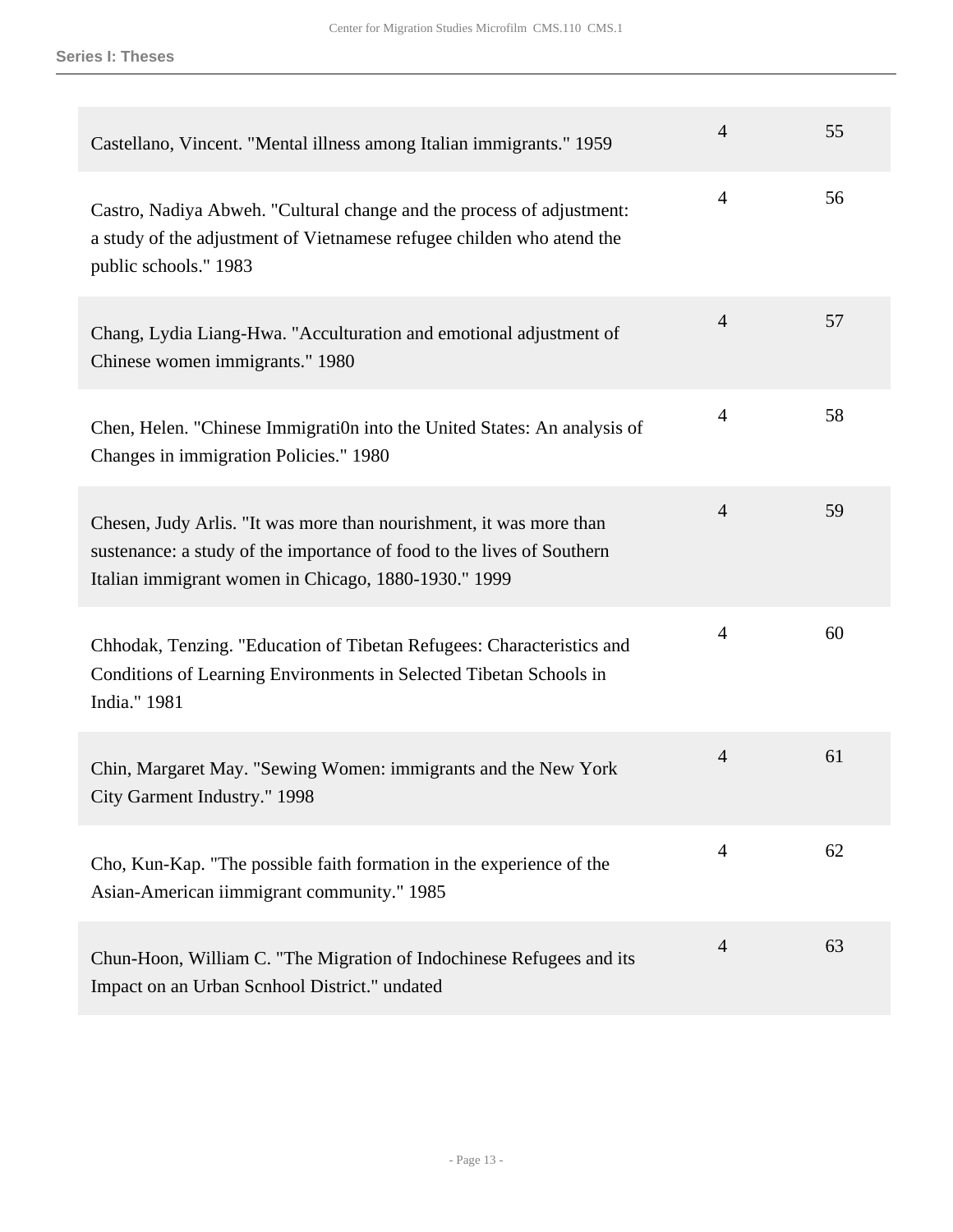| Chung, Fung-Chi. "The struggle for social integration: Chinese refugee<br>adjustment to the urban setting in Hong Kong." 1983                                                                   | $\overline{4}$ | 64 |
|-------------------------------------------------------------------------------------------------------------------------------------------------------------------------------------------------|----------------|----|
| Cinel, Dino. "Conservative Adventures: Italian Migrants in Italy and San<br>Francisco." 1979                                                                                                    | $\overline{4}$ | 65 |
| Cohen, Miriam Judith. "From workshop to office: Italian women and<br>famly strategies in New York City, 1900-1950." 1978                                                                        | $\overline{4}$ | 66 |
| Colakovic, Branko Mita."The Yugolsav Migrations to America."                                                                                                                                    | $\overline{4}$ | 67 |
| Copp, Nelson Gage. "'Wetacks' and Braceros: Mexican Migrant Laborers<br>and American Immigration Policy, 1930-1960."                                                                            | $\overline{4}$ | 68 |
| Cornell, Joy Bays. "A study of time sufficiency and perceived needs<br>for learning English as a second language by South East Asian refugee<br>students, teachers, and program managers." 1983 | $\overline{4}$ | 69 |
| Cram, Ronald Hugh. "Cultural pluralism and Christian education: Laura<br>Thompson's design for anthropology and its use in Christian education<br>with ethnie groups." 1985                     | $\overline{4}$ | 70 |
| Dane, Nancy Ann. "Social environment and pyschological stresss in Latin<br>American Immigrant Women" 1980                                                                                       | 4              | 71 |
| Danna, Josephine Jo. "An Anthropolitical Exploration of the Influence of a<br>Sicilian Peasant Culture on Cognition."                                                                           | $\overline{4}$ | 72 |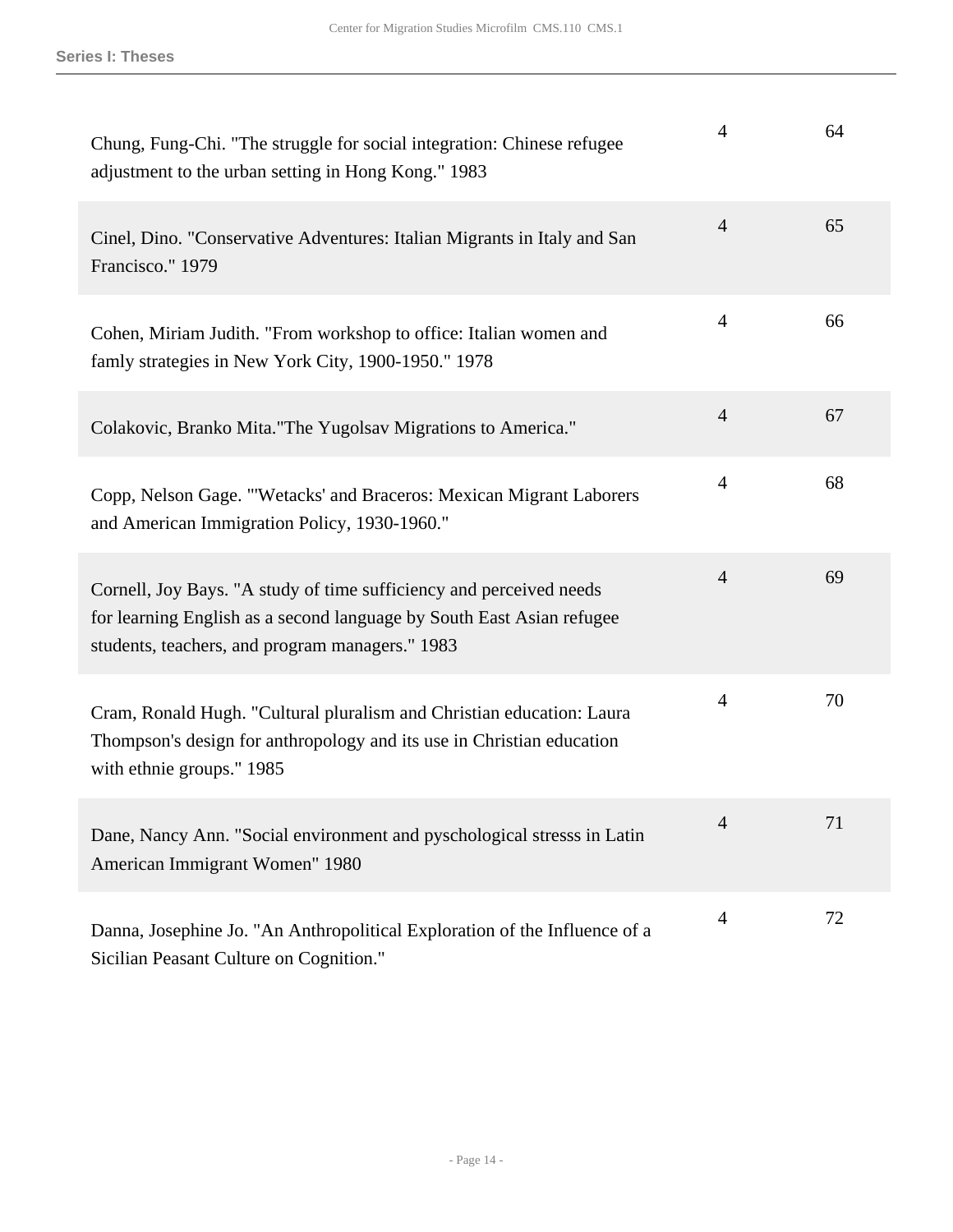| Davis, Lawrence Bennion. "The Baptist Response to immigration in the<br>United States, 1880-1925" (copy 1). undated                                                              | 5 | 73 |
|----------------------------------------------------------------------------------------------------------------------------------------------------------------------------------|---|----|
| Davis, Lawrence Bennion. "The Baptist Response to Immigration in the<br>United States, 1880-1925" (copy 2). undated                                                              | 5 | 74 |
| DeBiaggi, Sylvia Dantas. Changing Gender Roles: Brazilian Immigrant<br>Families in the U.S." 1999                                                                                | 5 | 75 |
| DeCroos, Jean Francis. "The long journey: assimilation and ethnicity<br>maintenance among urban Basques in Northern California." 1979                                            | 5 | 76 |
| Denton, Karen. "Asian women's social networks and mental health." 1984                                                                                                           | 5 | 77 |
| Devoe, Dorsh Maria. "Survival of a refugee culture: the longterm gift<br>exchange between Tibetan refugees and donors in India." 1983                                            | 5 | 78 |
| Dhawan, Gita. "An educational, employment and health needs assessment<br>of Southeast Asian refugee women living in Central Iowa." 1986                                          | 5 | 79 |
| Dial, Oliver Eurene. "An evaluation of the impact of China's refugees<br>in Hong Kong on the structure of the colony's government in the period<br>following World War II." 1965 | 5 | 80 |
| Di Leonardo, Micaela. "The varieties of ethnic experience: kinship, class<br>and gender among Italian-Americans in Northern California." 1981                                    | 5 | 81 |
| Dionne, Eugene Joseph Jr. "Little Italy Lost: the Breakdown of Italian<br>Hegemony in East Harlem." 1973                                                                         | 5 | 82 |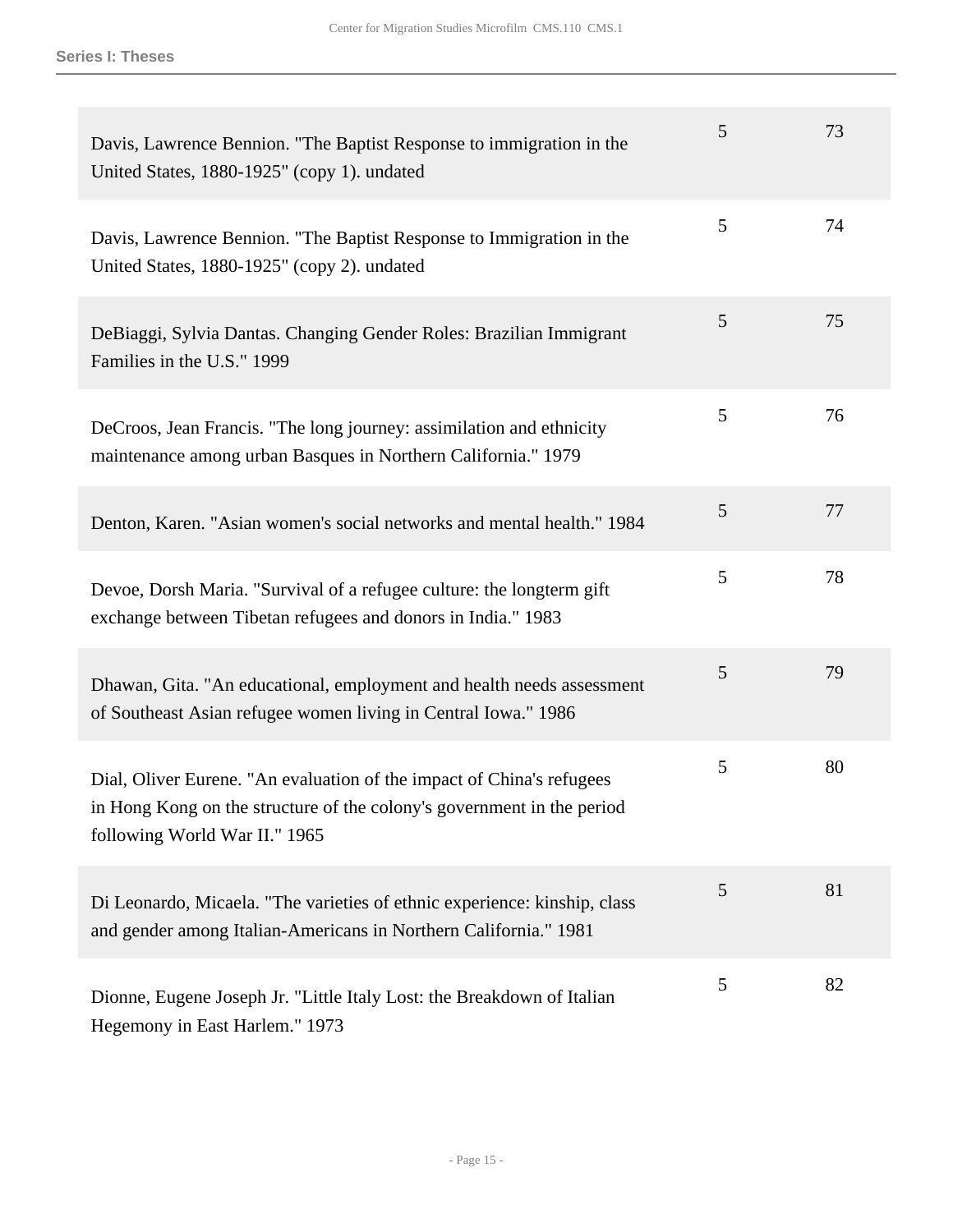| Di Pietro, Robert Joseph. "The Structural Description of An Alcamese<br>Sicilian Dialect in America." undated               | 5 | 83 |
|-----------------------------------------------------------------------------------------------------------------------------|---|----|
| Donohue, Arthur Thomas. "A History of the Early Jesuit Missions in<br>Kansas." undated                                      | 5 | 84 |
| Douraghy, Mohsen. "Factors in the Immigration and Assimilation of<br>Iranian Immigrants to the United States." 1981         | 5 | 85 |
| Downing, Douglas Charles. "Residential concentration of refugees in<br>California and the U.S." 1984                        | 5 | 86 |
| Eastman, Clyde Elvin. "Cultural Value Orientations of Spanish-Americans<br>and Anglo-Americans in New Mexico." undate       | 5 | 87 |
| Ebadi, Jafar. "A simultaneous model of labor migration." 1983                                                               | 5 | 88 |
| Edson, C.H. "Immigrant perspectives on work and schooling: Eastern<br>European Jews and Southern Italians, 1880-1920." 1979 | 5 | 89 |
| Ehara, Jun. "Ministry to the Japanese ethnic community in the U.S. of<br>America." 1980                                     | 5 | 90 |
| Elliott, W. Winston. "A biblical and systemic analysis of church growth<br>with emphasis on urban ministry." 1986           | 6 | 91 |
| Elvvey, Francis Michael. "Justice for Refugees: Circumscribing State<br>Sovereignty from a Catholic Perspective." 1998      | 6 | 92 |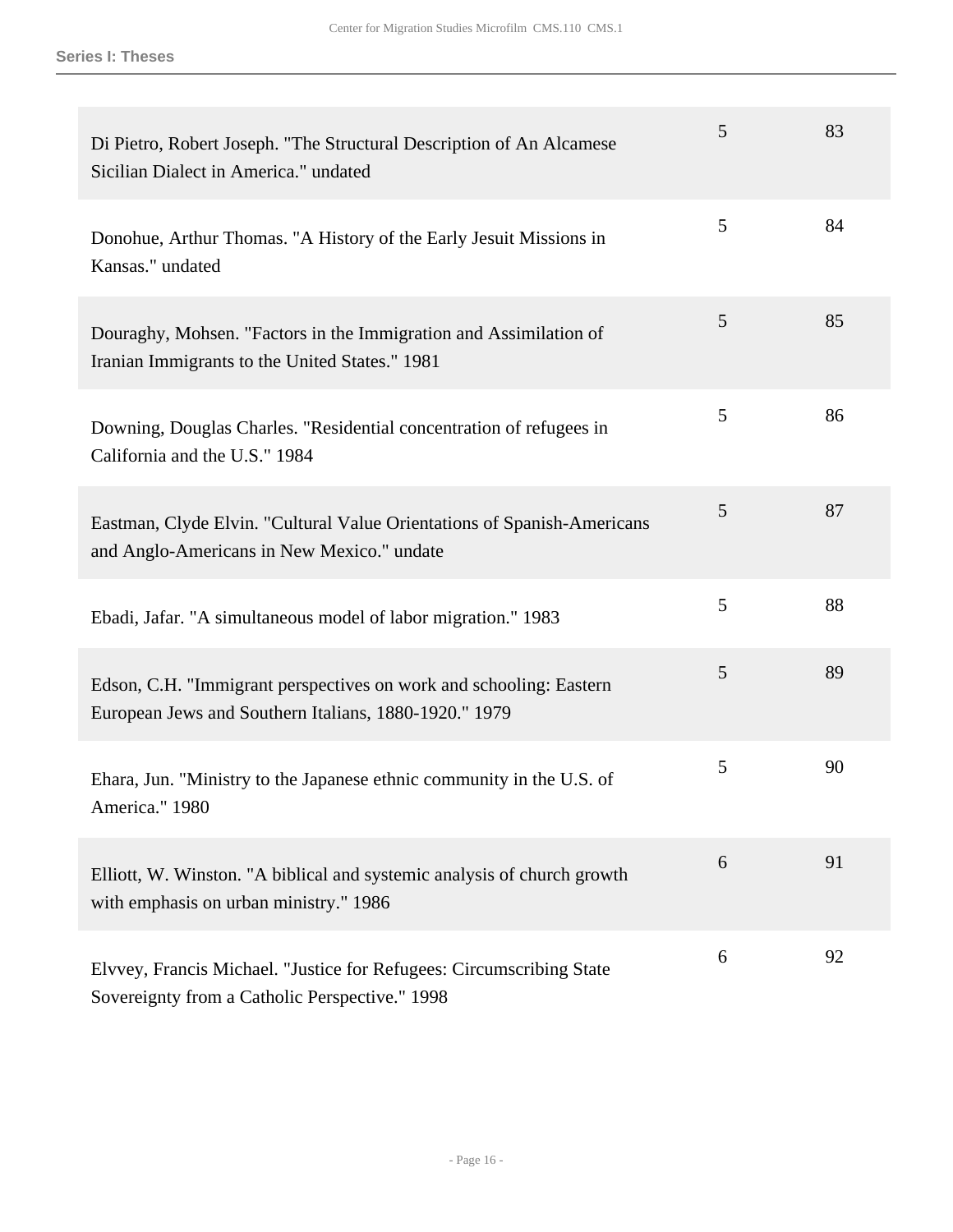| Emery, William D. "Migration in North Central States in Relation to<br>Selected Population Characteristics." undated                                                                                                       | 6 | 93  |
|----------------------------------------------------------------------------------------------------------------------------------------------------------------------------------------------------------------------------|---|-----|
| Evans, Michael Anthony. "An Analysis of U.N. Refugee Policy in<br>Light of Roman Catholic Social Teaching and the Phenomena Creating<br>Refugees." 1991                                                                    | 6 | 94  |
| Ewen, Elizabeth W. "Immigrant Women in the Land of Dollars,<br>1890-1920." 1979                                                                                                                                            | 6 | 95  |
| El-Farhan, Amal W. "The United Nations Relief and Works Agency for<br>Palestinian Refugees in the Near East UNRWA: The Adaption of the<br>Organization to its environment." 1979                                           | 6 | 96  |
| Farrell, John J. "The Immigrant and the School in New York City: A<br>Program for Citizenship.' 1967                                                                                                                       | 6 | 97  |
| Ferraris, Mary. "Factors Influencing the Integration of a Group of Italian<br>Women Immigrants in Toronto" (M.A. Thesis). 1969                                                                                             | 6 | 98  |
| Ferroni, Charles D. "The Italians in Cleveland: A Study in<br>Assimilation." 1969                                                                                                                                          | 6 | 99  |
| Figueroa, Jose E. "The Cultural Dynamic of Puerto Rican Spiritualism:<br>Class, Nationality, and Religion in a Brooklyn Ghetto." 1981                                                                                      | 6 | 100 |
| Fine, Charles. "Examination of an aspect of the social work/social science<br>relationship: a descriptive study of the explicit evidence of ethnic factors in<br>the case records of one ethnic group, the Italians." 1959 | 6 | 101 |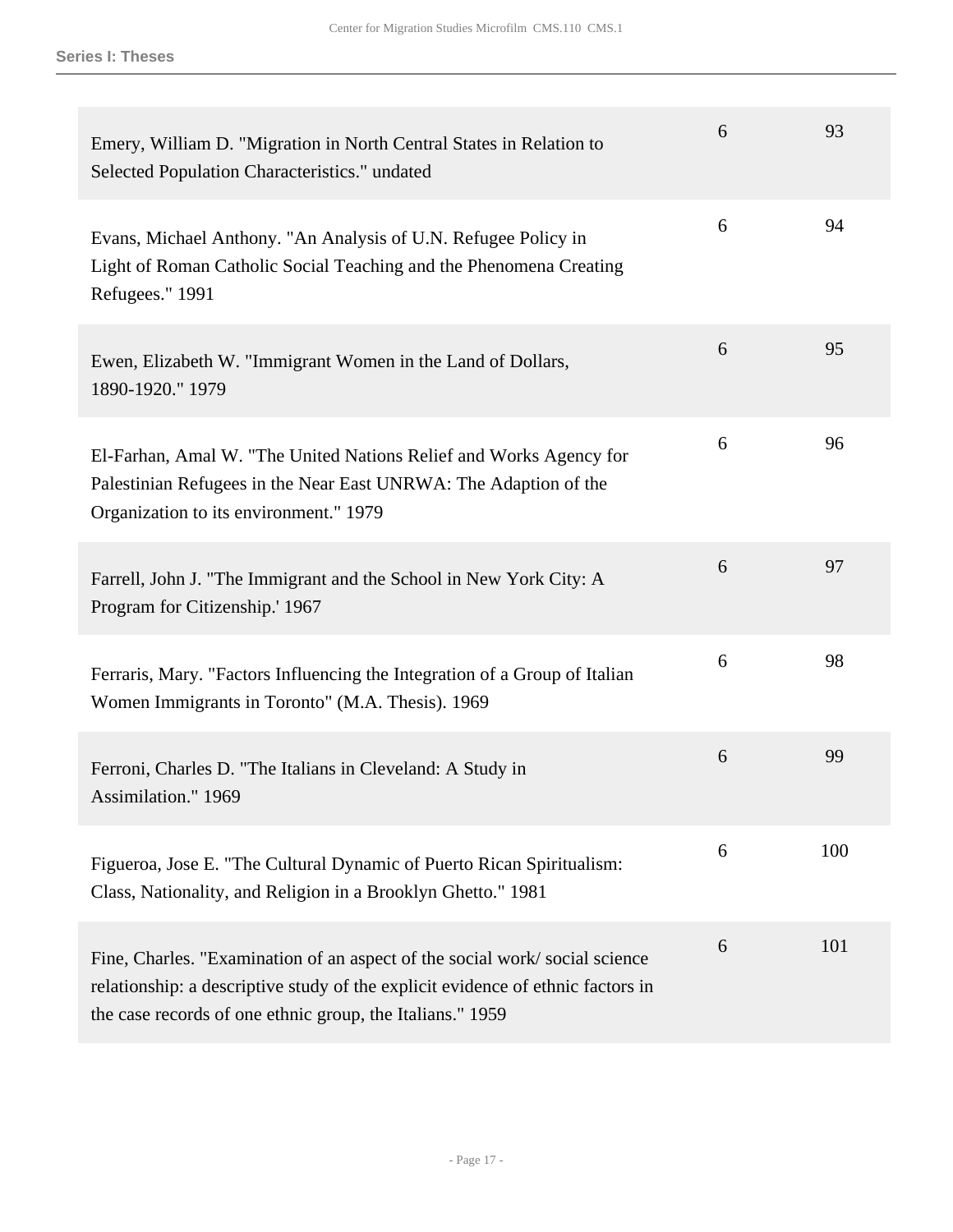| Finnan, Christine Robinson. "The Development of Occupatoinal Identity<br>among Vietnamese Refugees." 1980                                      | 6 | 102 |
|------------------------------------------------------------------------------------------------------------------------------------------------|---|-----|
| Fitzmarie, (Sr.) Mary Angela. "Four decades of Catholicism in Texas,<br>1820-1860." 1926                                                       | 6 | 103 |
| Flores, Estevan Tim. "Post-Bracero Undocumented Mexican Immigration<br>to the United States and Political Recomposition." 1982                 | 6 | 104 |
| Ford, Raymond West Jr. "Germans and Other Foreign Stock: Their Part in<br>the Evolution of Reading, Pennsylvania." undated                     | 6 | 105 |
| Fortuna, Giuseppe. "Recent Italian Immigrants in Queens, New<br>York." 1983                                                                    | 6 | 106 |
| Fouron, Georges Eugene. "Patterns of adaptation of Haitian immigrants of<br>the 1970's in New York City." 1985                                 | 6 | 107 |
| Frantz, John B. "Revivalism in the German Reformed Church in America<br>to 1850, with Emhasis on the Eastern Synod." undated                   | 6 | 108 |
| Furio, Colomba Marie. "Immigrant Women and Industry: A Case<br>Study. The Italian Immigrant Women and the Garment Industry<br>1880-1950." 1979 | 7 | 109 |
| Gabaccia, Donna R. "Houses and people: Sicilians in Sicily and New<br>York, 1890-1930." 1979                                                   | 7 | 110 |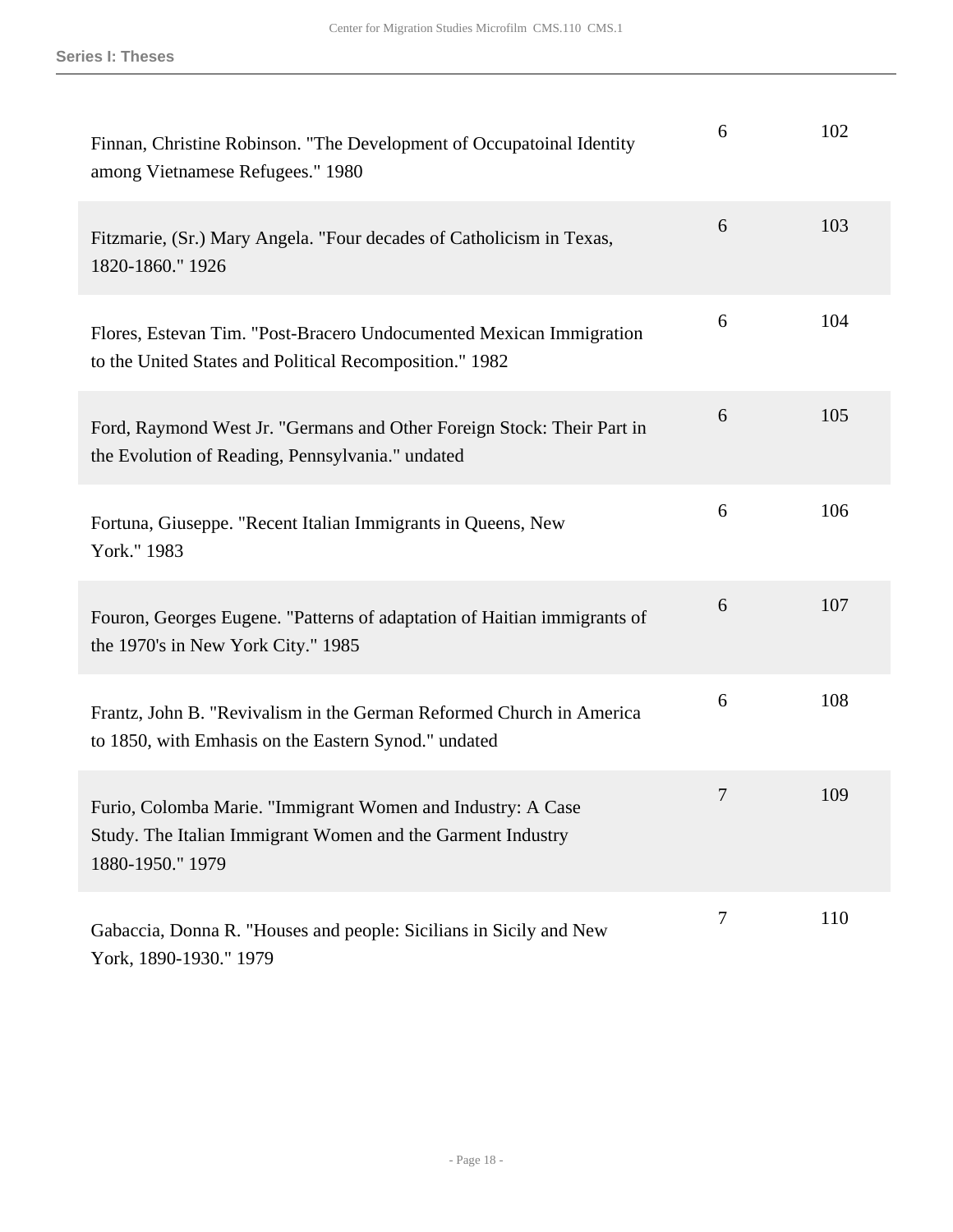| Gallagher, (Rev.) John Patrick. "Scranton: Industry and Politics,<br>1835-1885."                                                                         | 7              | 111 |
|----------------------------------------------------------------------------------------------------------------------------------------------------------|----------------|-----|
| Garcia, Juan Ramon. "Operation Wetback: 1954. The mass deportation of<br>Mexican undocumented workers in 1954." 1977                                     | 7              | 112 |
| Garcia, Osvaldo B. "Ministry to the Hispanic community of the Pomona<br><b>Valley."</b> 1982                                                             | 7              | 113 |
| Garcia, Richard Amado. "The Making of the Mexican-American Mind: A<br>Social and IntellectualHistory of an Ethnic Community." 1980                       | 7              | 114 |
| Garkovich, Lorraine Ellen. "A Pilot Study of the Dispersal and<br>Assimilation of Indochinese Refugees." 1976                                            | $\overline{7}$ | 115 |
| Gerlach, Russell Lee. "Rural Ethnic and Reliigious Groups as<br>Cultural islands in the Ozarks of Missouri: Their Emergence and<br>Persistence." undated | 7              | 116 |
| Gesualdi, Louis John. "The Religious Acculturation of the Italian-<br>Amer.Catholics: Cultural and Socio-economic Factors." 1987                         | 7              | 117 |
| Gibney, Mark Patrick. "U.S. alien admissions : a normative<br>analysis." 1985                                                                            | 7              | 118 |
| Gjerde, Jon Alan. "Peasants to Bougeoise: The Migration from<br>Balestrand, Norway to the Upper Middle West." 1982                                       | 7              | 119 |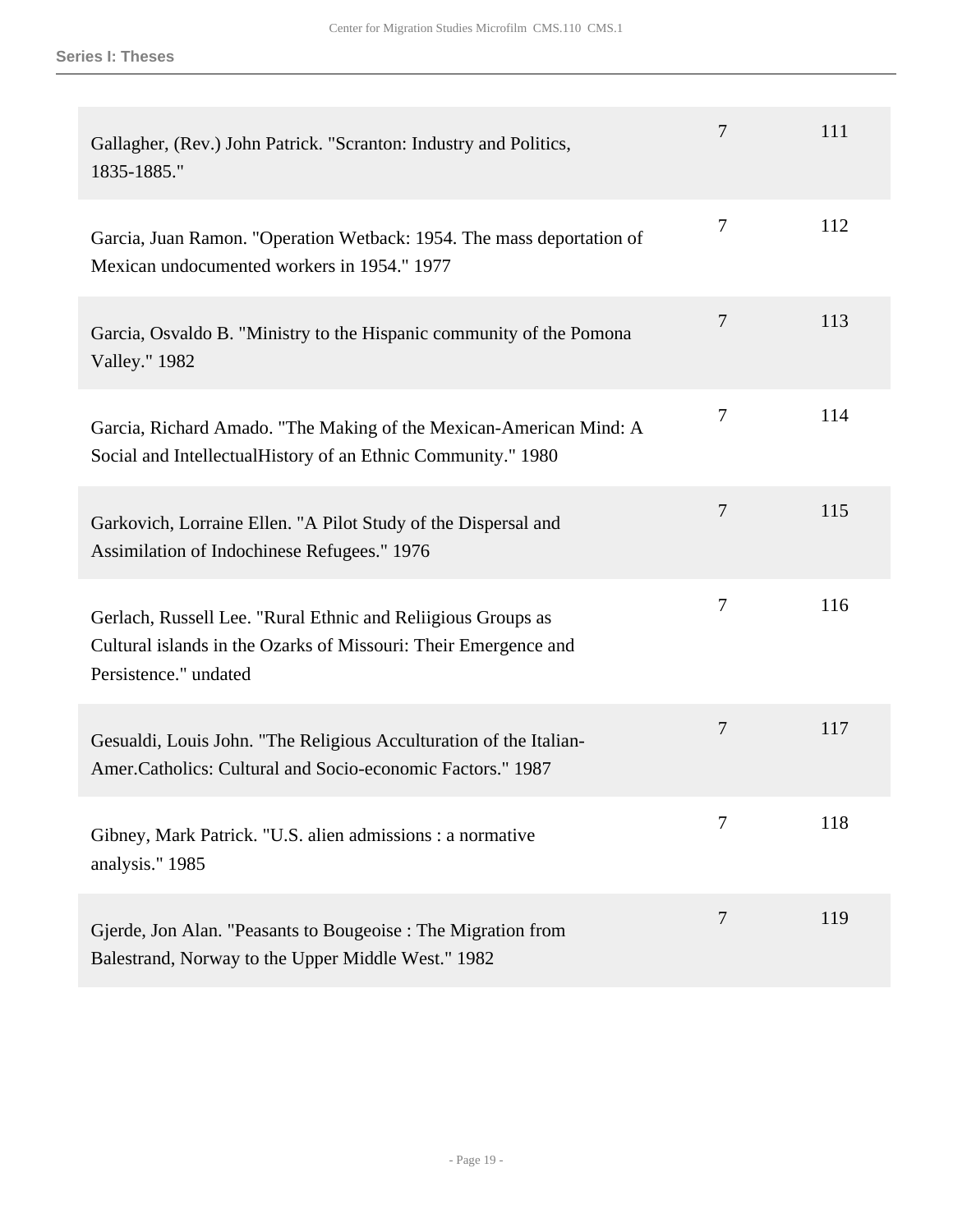| Gleason, John Philip. "The Central Verein, 1900-1917: A Chapter in the<br>History of the German-American Catholics." undated                                                                 | 7              | 120 |
|----------------------------------------------------------------------------------------------------------------------------------------------------------------------------------------------|----------------|-----|
| Glick, Nina Barrett. "The Formation of a Hatian Ethnic Group in New<br>York." 1975                                                                                                           | $\overline{7}$ | 121 |
| Gobetz, G E. "Adjustment and Assimilation of Slovenian Refugees." 1962                                                                                                                       | 7              | 122 |
| Gold, Steven James. "Refugee communities: Soviet Jews and Vietnamese<br>in the San Francisco Bay Ares." 1985                                                                                 | 7              | 123 |
| Gonzalez, Alfredo Guerra. "Mexican Chicano Gangs in Los Angeles : A<br>Sociohistorical Case Study." 1981                                                                                     | 7              | 124 |
| Gonzalez, Rosalinda Mende. "Capital accumulation and Mexican<br>immigration to the U.S. : a comparative historical study of the political<br>economy of international labor migration." 1981 | $\overline{7}$ | 125 |
| Goodman, Charity. "The decision makers: Spanish migrant women in<br>West Germany." 1984                                                                                                      | 7              | 126 |
| Gordon, Moonica Hyacinth. "Identification and Adaptation: A Study of<br>Two Groups of Jamaican Immigrants in New York City." 1979                                                            | 7              | 127 |
| Gorman, O.S.F, Sister Mary Adele Francis. "Federation of Catholic<br>Scoieties in the United States, 1870-1920." undated                                                                     | 8              | 128 |
| Gottlieb, Miriam Mizrachi. "Acculturation and anxiety: a study of<br>Hispanic immigrants in the Washington DC Area." 1981                                                                    | 8              | 129 |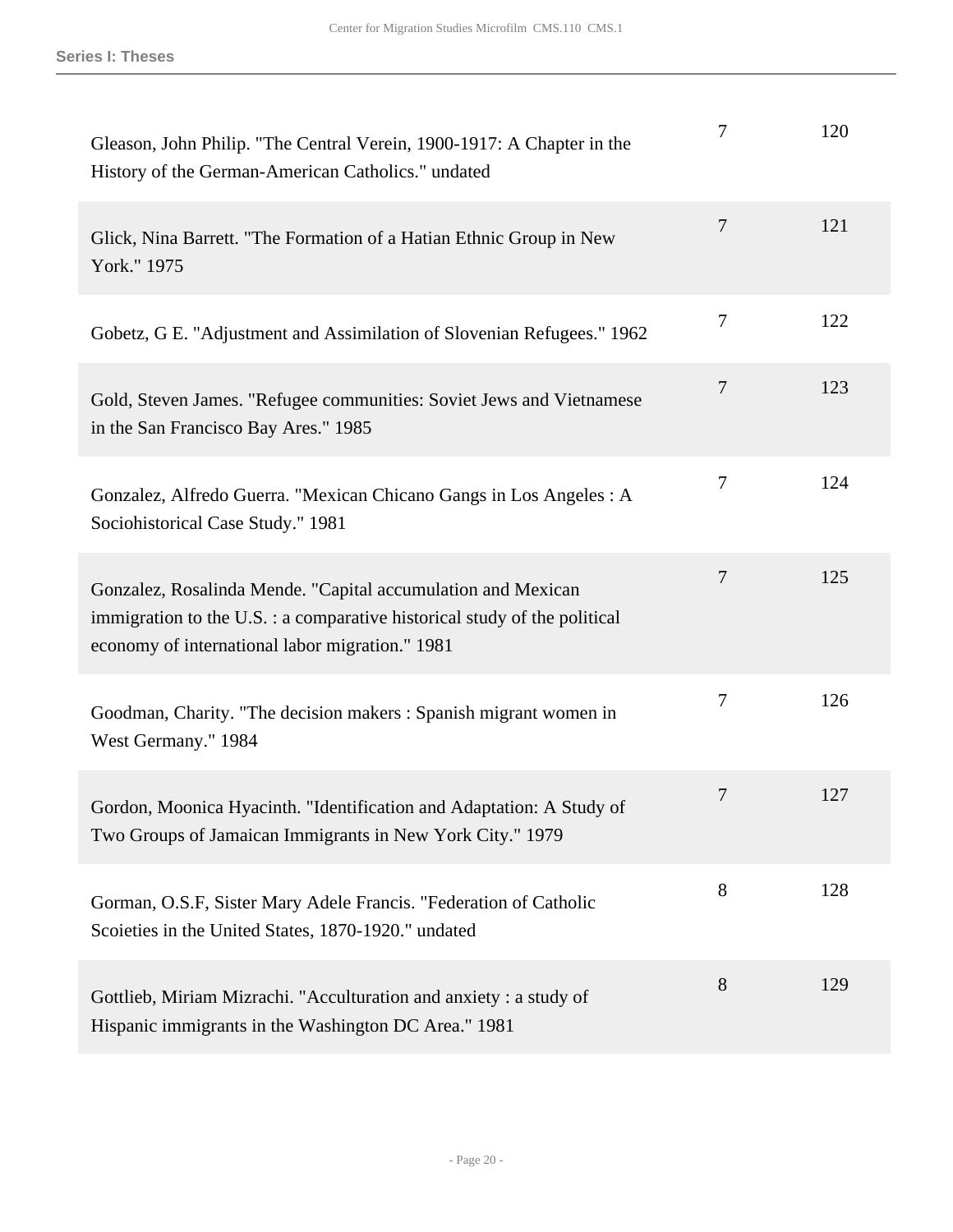| Grant, Curtis Robert. "Race and the Social Gospel: Liberal Protestantism<br>and the Idea of Anglo-Saxon Superiority." Copy 1 undated                         | 8 | 130 |
|--------------------------------------------------------------------------------------------------------------------------------------------------------------|---|-----|
| Grant, Curtis Robert. "Race and the Social Gospel: Liberal Protestantism<br>and the Idea of Anglo-Saxon Superiority." Copy 2. undated                        | 8 | 131 |
| Green, Rose Basile. "The Evolution of Italian-American Fiction as a<br>Document of the Interaction of Two Cultures." undated                                 | 8 | 132 |
| Greene, Victor Robert. "The Attitude of Slavic Communities to the<br>Unionization of the Anthracite Imdustry Before 1903." undated                           | 8 | 133 |
| Griffith, David Craig. "The promise of a country: the imnpact of seasonal<br>United States migration on the Jamaican peasantry (United States)." 1983        | 8 | 134 |
| Grindstaff, Carl Forest. "Migration and Mississippi." undated                                                                                                | 8 | 135 |
| Grusd, Helen. "A cognitive-attributional analysis of adaptation to the<br>immigration process : a study of South African immigrants to Los<br>Angeles." 1982 | 8 | 136 |
| Hall, Lena Ethelberga. "Relatiuonship of ethnicity to conceptions of<br>mental illness and attitude toward seeking psychological help." 1984                 | 8 | 137 |
| Hannon, Joan Underhill. "Immigrant Worker in the Promised Land:<br>Human Capital & Ethnic Discrimination in the Michigan Labor Market,<br>1888-1890." 1978   | 8 | 138 |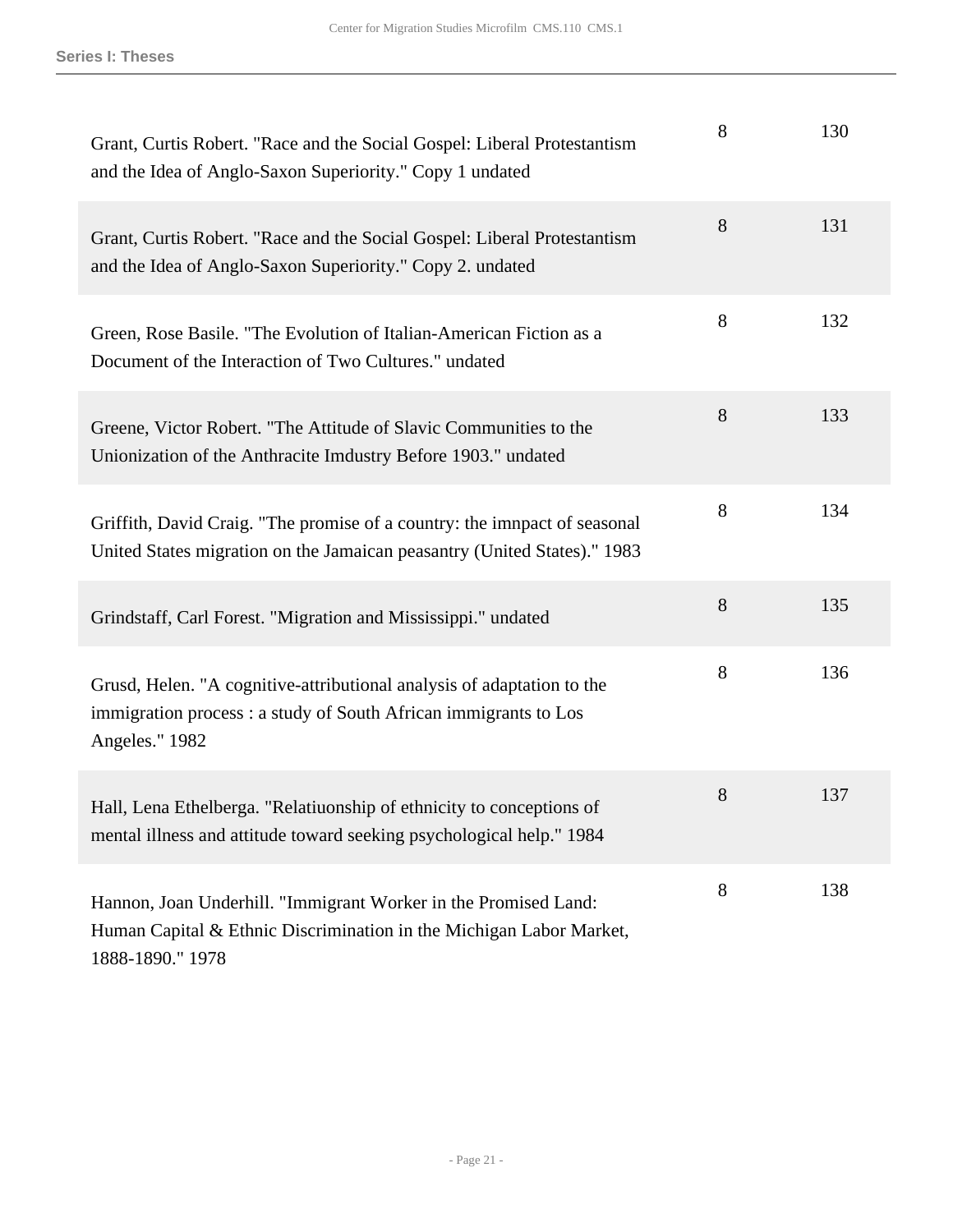| Hansen, Arthur G. "Once the running stops : the socioeconomic<br>resettlement of Angolan refugees (1966-1972) in Zambian border<br>villages." 1977              | 8 | 139 |
|-----------------------------------------------------------------------------------------------------------------------------------------------------------------|---|-----|
| Harper, Richard Conant. "The course of the Melting Pot Idea to<br>1910." undated                                                                                | 8 | 140 |
| Harrris-Reid, Michelle Ann. "Coming to America: Immigration, Stress and<br>Mental Health." 1998                                                                 | 8 | 141 |
| Hassan, Nawal Ahmed. "Child rearing practices of Palestinian mothers of<br>five-year old children in the refugee camps in Jordan." 1983                         | 8 | 142 |
| Hayes, Christopher L. "A Study of the Older Hmong Refugees in the<br>United States." 1984                                                                       | 8 | 143 |
| Hayes, Susan Ellen. "Human Rights and Refugees in the Western<br>Hemisphere: A Case for Regional International Protection." 1982                                | 8 | 144 |
| Herbert, Anne Catherine B. "The Pennsylvania French in the 1970's : The<br>Story of Their Survival." 1981                                                       | 9 | 145 |
| Heifetz, Julie Ann. "The Role of the Clergy at the Vietnamese Buddhist<br>Temple in Los Angeles as Culture Brokers in Vietnamese Refugee<br>Resettlement." 1980 | 9 | 146 |
| Heppel, Monica Lucille. "Harvesting the crops of others: migrant farm<br>labor on the Eastern Shore of Virginia." 1982                                          | 9 | 147 |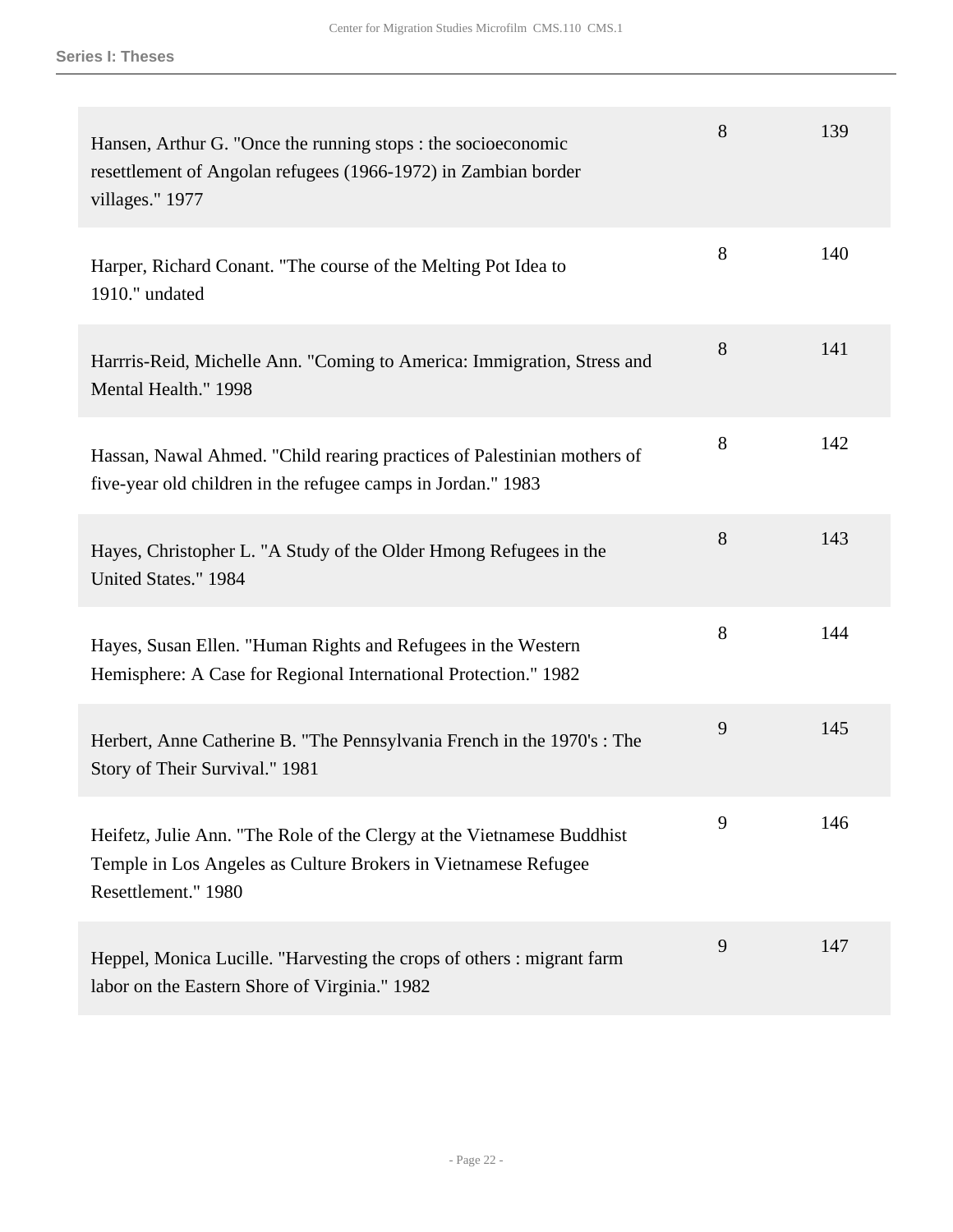| Herman, David George. "Neighbors of the Golden Mountain: The<br>Americanization of Immigrants in California. Public Instruction as an<br>Agency of Ethnic Assimilation, 1850 to 1933." 1981 | 9 | 148 |
|---------------------------------------------------------------------------------------------------------------------------------------------------------------------------------------------|---|-----|
| Hernandez-Cruz, Juan E. "A perspective on return migration : the<br>circulation of Puerto Rican workers." 1982                                                                              | 9 | 149 |
| Hirsch, Ruth. "Migration: a problem for theological ethics." 1957                                                                                                                           | 9 | 150 |
| Hirayama, Kasumi KobayashI. "Effect of the employment of Vietnamese<br>refugee wives on their family roles and mental health." 1980                                                         | 9 | 151 |
| Ho, Phu Xuan. "The Christian ministries to the Vietnamese refugees in<br>Orange County." 1986                                                                                               | 9 | 152 |
| Hogan, Edward Patrick. "The Reasons for Out-Migratiuon of South<br>Dakota Youth." undated                                                                                                   | 9 | 153 |
| Hughes, Kristen Grim. "Closed camps: Vietnamese refugee policy in Hong<br>Kong." 1985                                                                                                       | 9 | 154 |
| Huang, Wei-Chiao. "A study of the indirect immagration of<br>professional manpower to the United States (human capital, internatinal<br>migration)." 1984                                   | 9 | 155 |
| Huang, Ta-Chou. "Rural-Urban Migration in Taiwan." undated                                                                                                                                  | 9 | 156 |
| Iorizzo, Luciano John. "Italian Immigration and the Impact of the Padrone<br>System." undated                                                                                               | 9 | 157 |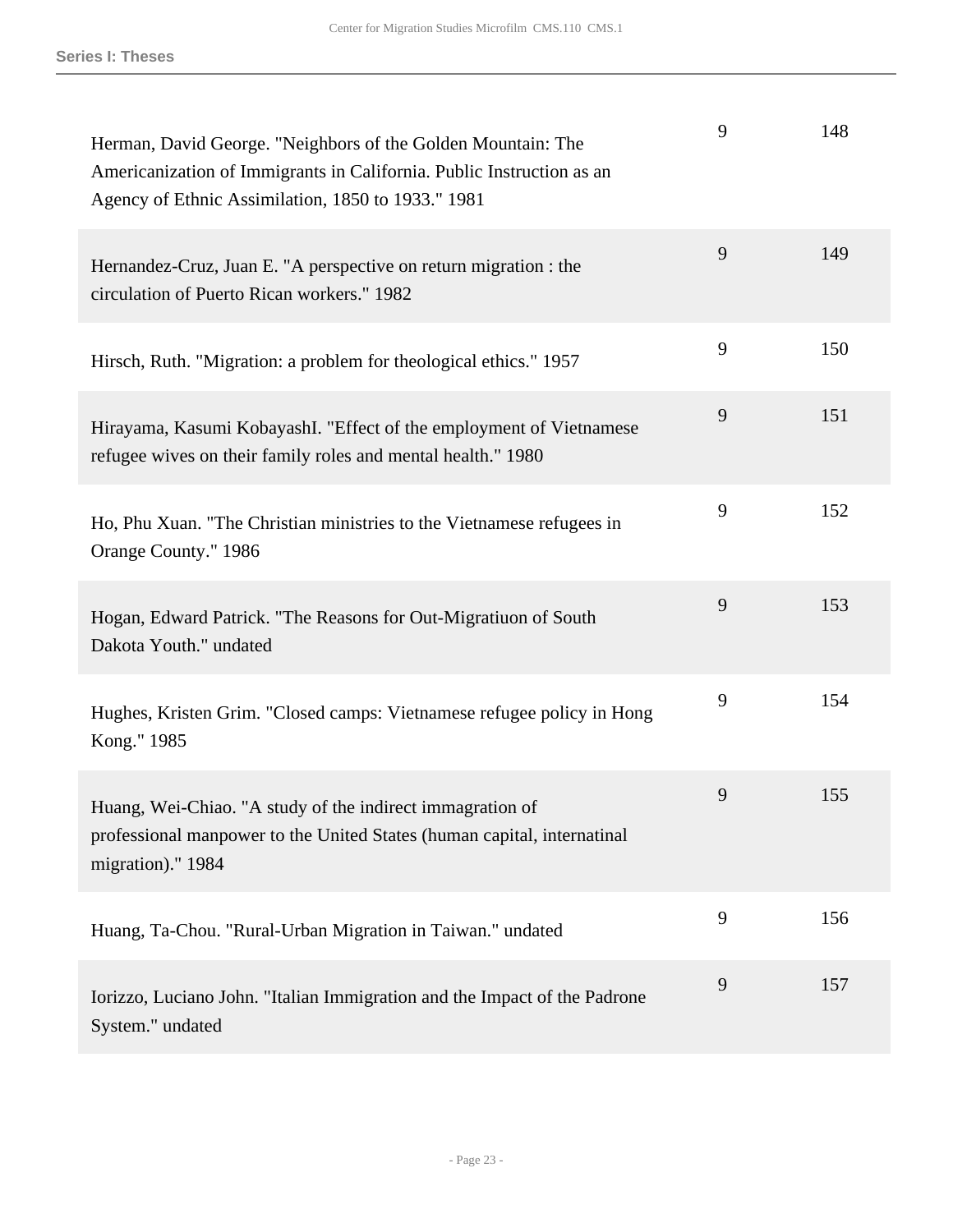| Jebsen, Jr. Harry A. A. "Blue Island, Illinois: The History of a Working-<br>Class Suburb." undated                                                               | 9  | 158 |
|-------------------------------------------------------------------------------------------------------------------------------------------------------------------|----|-----|
| Jesse, Jolene Kay. "Policy Networks and Resource Dependencies: Third<br>World Governments, International Organizations And Refugee Policy<br><b>Making."</b> 1998 | 9  | 159 |
| Johnson, Anastasia Kozar. "Community and migrant farm-worker :<br>the interface of farmer migrant, and provider in a Western New York<br>community." 1983         | 9  | 160 |
| Johnson, Graham Edwin. "Natives, Migrants and Voluntary Associations<br>in a Colonial Chinese Setting." undated                                                   | 9  | 161 |
| Juhnke, James Carlton. "The Political Acculturation of the Kansas<br>Mennonites, 1870-1940." undated                                                              | 9  | 162 |
| Jonitis, Peter Paul. "The Acculturation of the Lithuanians of Chester,<br>Pennysylvania." undated                                                                 | 10 | 163 |
| Kanzler, Eileen McAuliff. "Process of immigration : the Franco Americans<br>of Manchester, New Hampshire, 1875-1925." 1982                                        | 10 | 164 |
| Katsoyannis, Miranda Geor. "Refugee resettlement in the U.S.; a case<br>study of the Indochinese." 1980                                                           | 10 | 165 |
| Kaufman, Alan. "Foreigners, Aliens, Mongrels: Literary Responses to<br>American Immigration, 1880-1920." 1982                                                     | 10 | 166 |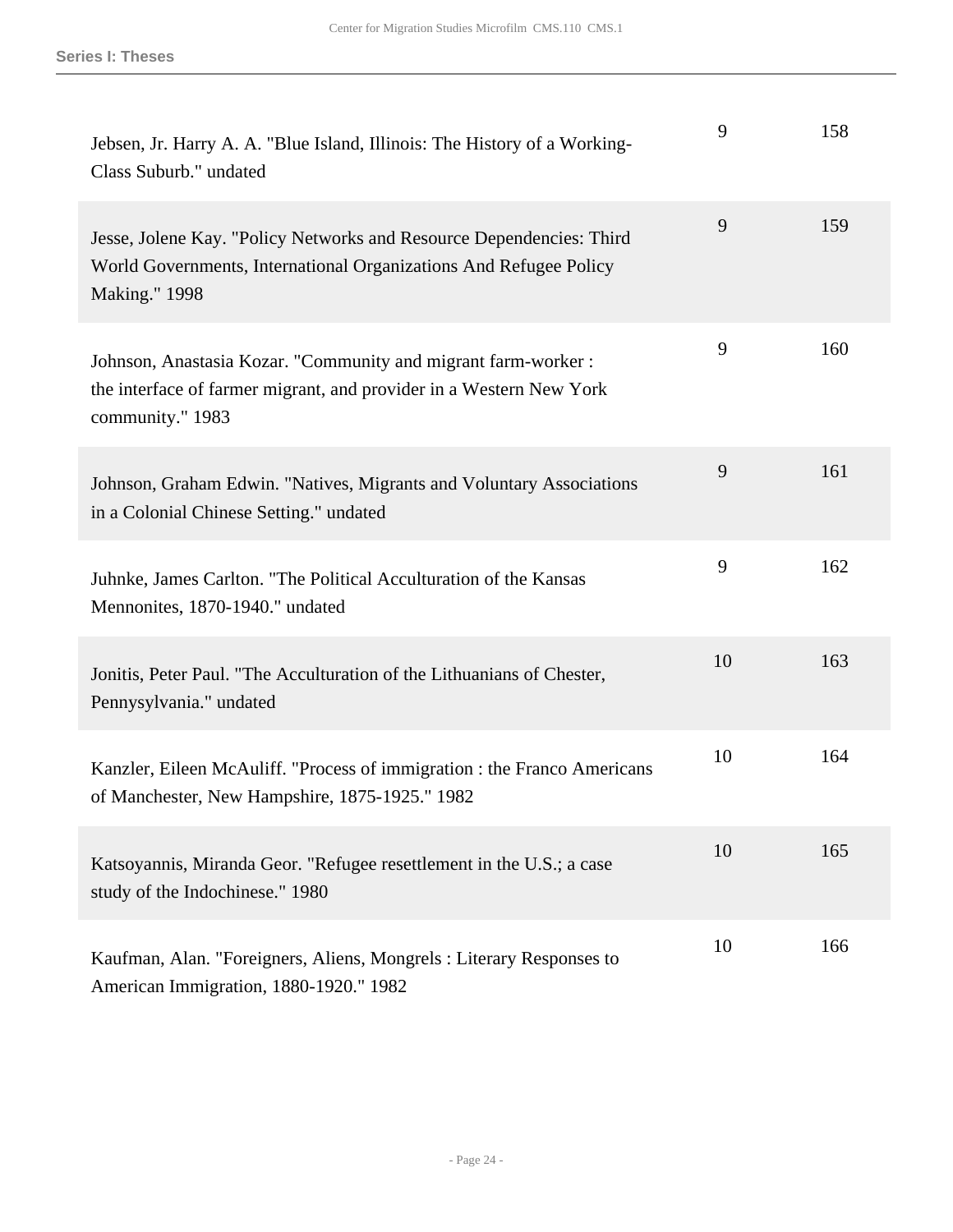| Kayal, Philip Mitchell. "The Churches of the Catholic Syrians and Their<br>Role in the Assimilation Process." undated                            | 10 | 167 |
|--------------------------------------------------------------------------------------------------------------------------------------------------|----|-----|
| Kelso, Thomas John. "The German-American Vote in the Election of<br>1860: The Case of Indiana With Supporting Data From Ohio." undated           | 10 | 168 |
| Kerman, Lucy Eve. "Americanization : the history of an idea,<br>1700-1860." 1983                                                                 | 10 | 169 |
| Kessel, Elizabeth Augusta. "Germans on the Maryland Frontier; A Social<br>History of Frederick County, Maryland, 1730-1800." Vol. I and II. 1981 | 10 | 170 |
| Khalfallah, Ramadan Araibi. "Migration, Labor Supply and Regional<br>Development in Libya." 1979                                                 | 10 | 171 |
| Kim, Illsoo. "Immigrants to Urban America : the Korean community in the<br>New York Metropolitan Area." 1979                                     | 10 | 172 |
| Kim, Paul Shu. "A study of ministry to second generation Korean<br>immigrants in the church." 1980                                               | 10 | 173 |
| Kim, Woong-Min. "History and ministerial roles of Korean churches in the<br>Los Angeles Area." 1981                                              | 10 | 174 |
| Kirstein, Peter Neil. "Anglo Over Bracero: A History of the Mexican<br>Worker in the United States from Roosevelt to Nixon." Undated             | 10 | 175 |
| Kirton, Elizabeth Stewart. "The locked medicine cabinet: Hmong health<br>care in America." 1985                                                  | 10 | 176 |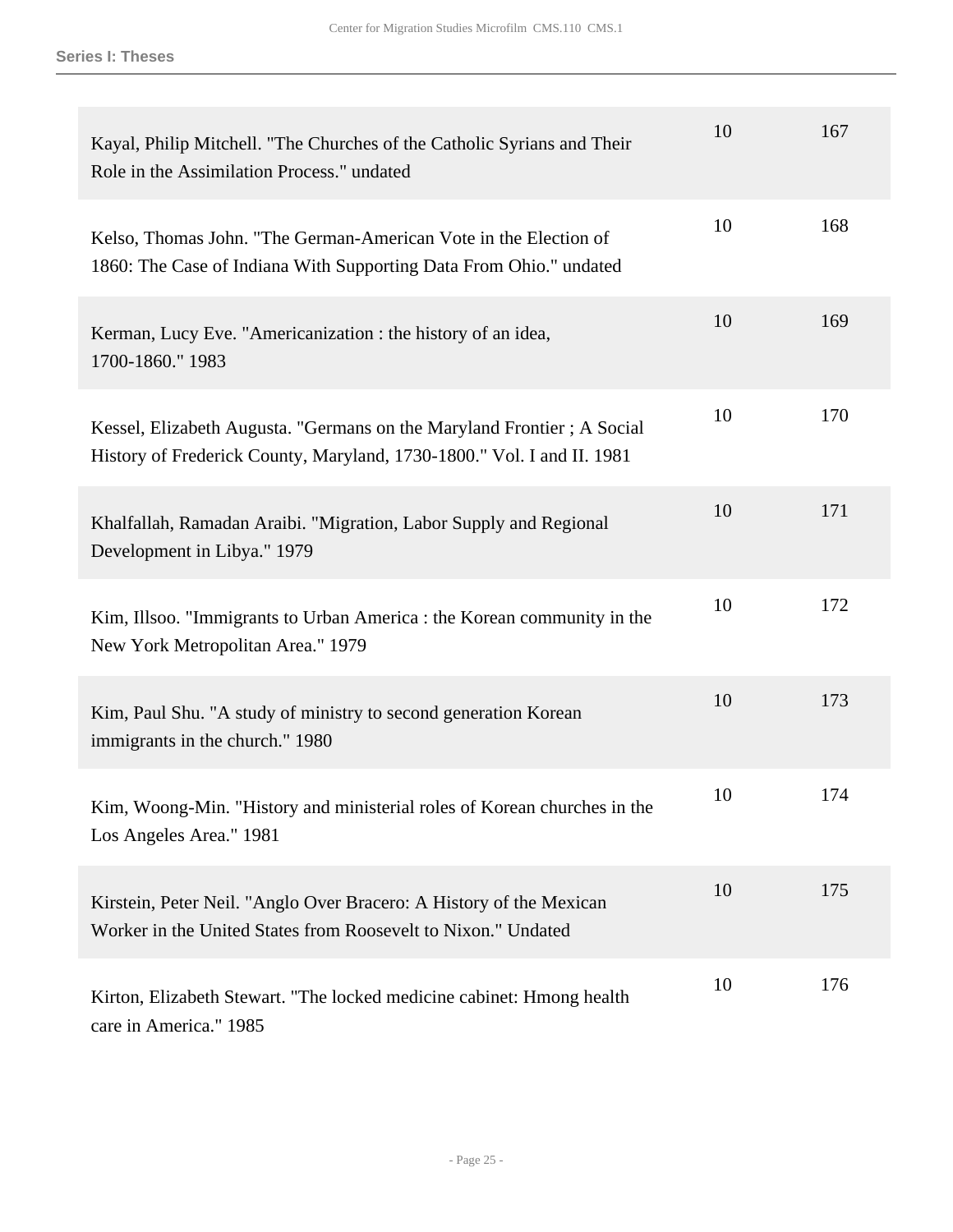| Kiser, George Claude. "The Bracero Program: A Case Study of Its<br>Development, Termination and Political Aftermath." Undated         | 10 | 177 |
|---------------------------------------------------------------------------------------------------------------------------------------|----|-----|
| Kivisto, Peter John. "Immigrant Socialists in the United States : the Case<br>of the Finns and the Left." 1982                        | 10 | 178 |
| Knoche, Carl Heinz. "The German Immigrant Press in Milwaukee." 1989                                                                   | 10 | 179 |
| Kolm, Richard. "The Change of Cultural Identity; An Analysis of Factors<br>Conditioning the Cultural Integration of Immigrants." 1966 | 10 | 180 |
| Kraly, Ellen Percy. "Systems of international migration statistics : the<br>United States as a national case study." 1979             | 11 | 181 |
| Kraus, Harry P. "The Settlement House Movement in New York City,<br>1886-1914." 1970                                                  | 11 | 182 |
| Kritz, Mary Monica. "Immigration and social structure : the Venezuelan<br>case." 1972                                                 | 11 | 183 |
| Kulhanjian, Gary A. "A Guide on Armenian Immigrants, Studies, &<br>Institutions." 1977                                                | 11 | 184 |
| Lamb, Douglas J. "A neighborhood business street as an expression of<br>Italian urban culture." 1965                                  | 11 | 185 |
| Landix, Winifred Ann. "The relationship among levels of acculturation,<br>anxiety, and symptomatology in two immigrant groups." 1982  | 11 | 186 |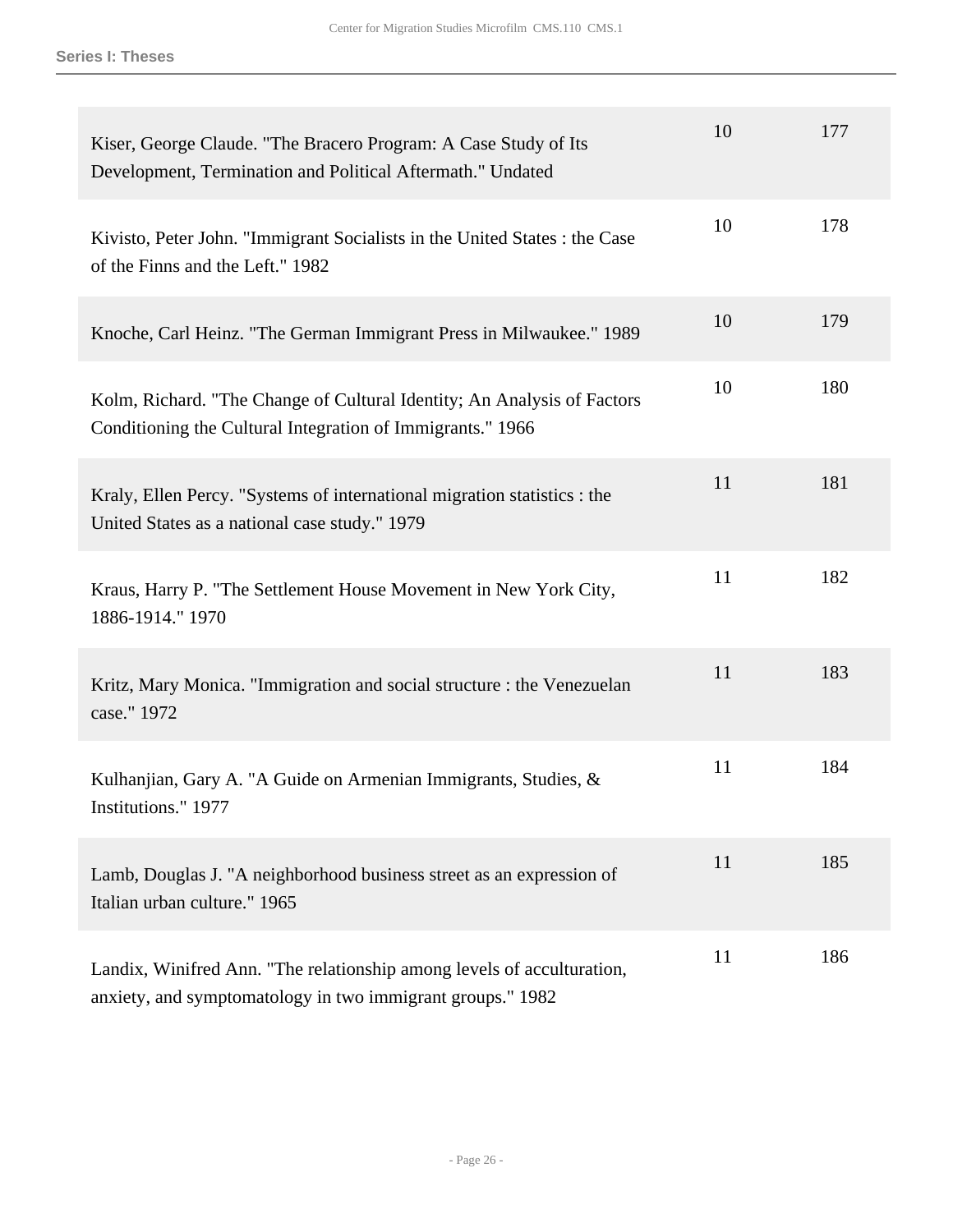| Larue, Michele. "Stress and Coping of the Indochinese Refugees in a<br>California Community." 1982                                                                      | 11 | 187 |
|-------------------------------------------------------------------------------------------------------------------------------------------------------------------------|----|-----|
| Le, Daniel Dinh-Phuoc. "Vietnamese refugees' perception and methods for<br>coping with mental health." 1980                                                             | 11 | 188 |
| Leder, Hans Howard. "Cultural Persistence in a Portuguese-American<br>Community." 1968                                                                                  | 11 | 189 |
| Lee, Dongshin. "Mass media and political socialization of<br>Immigrants." 1984                                                                                          | 11 | 190 |
| Lee, Jee-Young Jennifer. "Immigrant Entrepreneurs: Opportunity Structure<br>and Intergroup Relations." 1998                                                             | 11 | 191 |
| Legreid, Ann Marie. "The exodus, transplanting, and religious<br>reorganization of a group of Norwegian Lutheran immigrants in Western<br>Wisconsin, c.1836-1900." 1985 | 11 | 192 |
| Leonard, Henry B. "Open Gates: The Protest Against the Movement to<br>Restrict European Immigration, 1896-1924." 1967                                                   | 11 | 193 |
| Lerner, Murray. "Refugees: fathers, families, and self-perceived adaptation<br>of Vietnamese in the U.S.A." 1980                                                        | 11 | 194 |
| Lieff, Pearl, J. "Types of Family Structure of Migrant Agricultural<br>Workers." Undated                                                                                | 11 | 195 |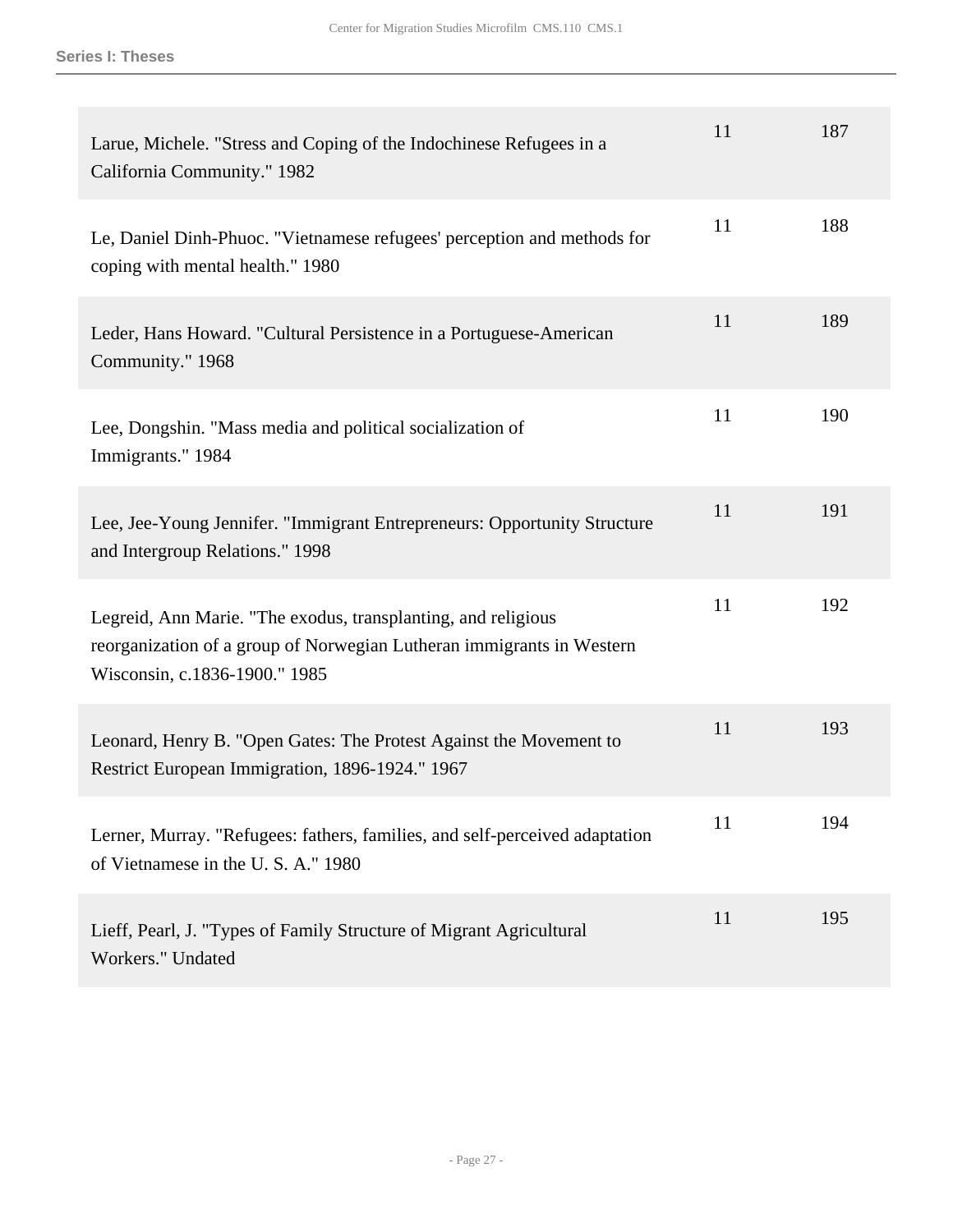| Linowitz, Jan Robin. "Resettlement of Southeast Asian unaccompanied<br>minor refugees; finding the right place." 1986                                                                                          | 11 | 196 |
|----------------------------------------------------------------------------------------------------------------------------------------------------------------------------------------------------------------|----|-----|
| Liptak, Dolores. "European Immigrants and the Catholic Church in<br>Connecticut, 1870-1920." 1978                                                                                                              | 11 | 197 |
| Lopez, Nancy. "Race-Gender Matters: Schooling Among Second<br>Generation Dominicans, West Indians and Hatians in New York<br>City." 1999                                                                       | 11 | 198 |
| Lothrop, Gloria Ricci. "Father Gregory Mengarini, an Italian Jesuit<br>Missionary in the Transmontane West: His Life and Memoirs." Undated                                                                     | 12 | 199 |
| Lovell-Troy, Lawrence All. "Kinship strructure and economic organization<br>among ethnic groups: Greek immigrants in the pizza business." 1979                                                                 | 12 | 200 |
| Luebke, Frederick Carl. "The Political Behavior of an Immigrant Group:<br>The Germans of Nebraska, 1880-1900." Undated                                                                                         | 12 | 201 |
| Macari, Leopold Michael. "A Rorschach Study of the Relationship<br>Between Personality Traits and Culture Traits: A Cross-Cultural<br>Comparison Between Two Groups of Similar Biological<br>Descent." Undated | 12 | 202 |
| Mansour, Samira Ahmed El. "Cultural Change and the Process of<br>Assimilation of Egyptian Immigrants and Their Children Who Attend<br>Public Schools." 1978                                                    | 12 | 203 |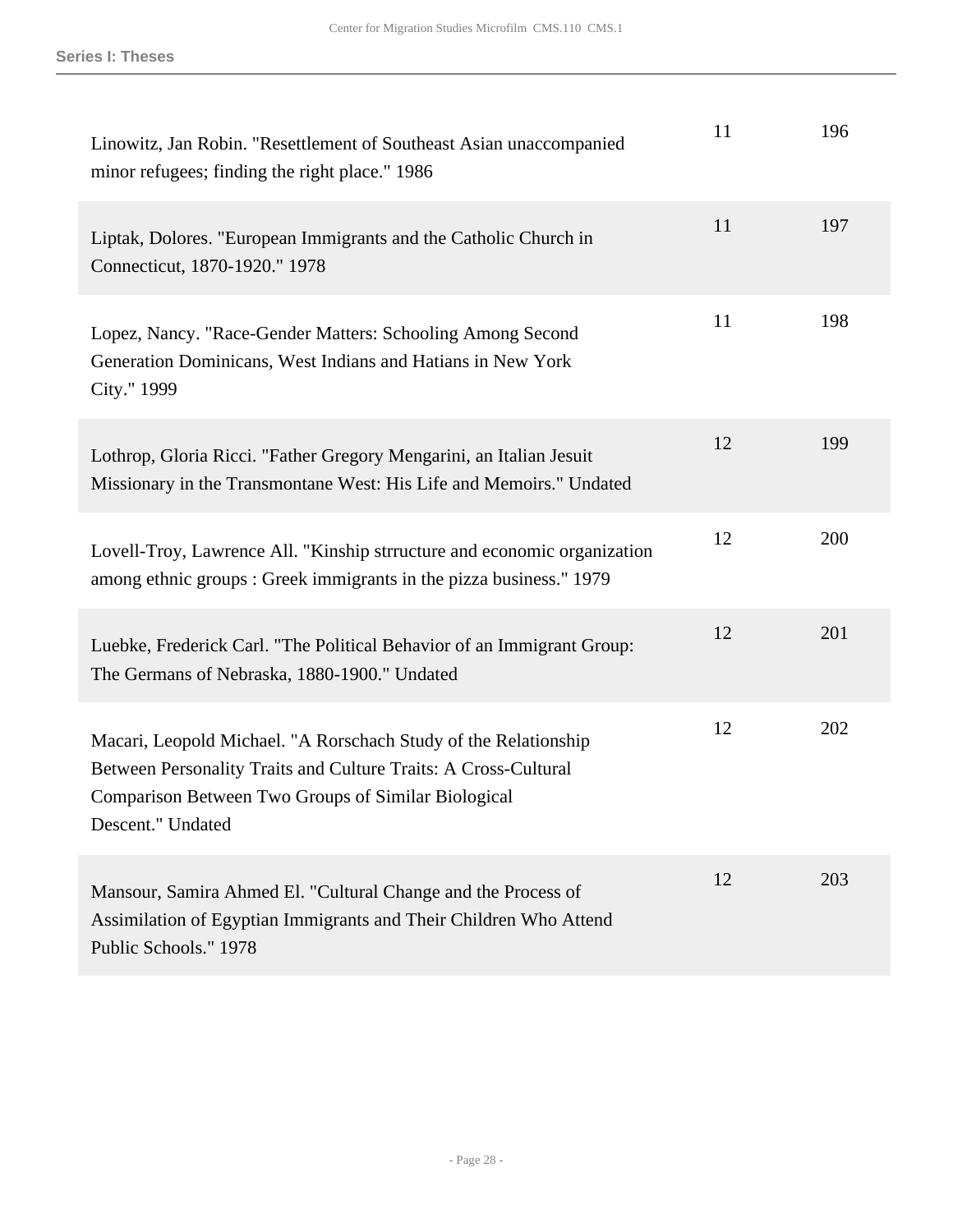| Mansour, Taha A. "Internatiohnal labor migratiuon : the case of<br>Jordan." 1983                                                                                         | 12 | 204 |
|--------------------------------------------------------------------------------------------------------------------------------------------------------------------------|----|-----|
| Maram, Martha Guerra. " The press and the undocumented immigrant : the<br>case study of the Los Angeles Times, New York Times and Washington<br>Post." 1980              | 12 | 205 |
| Marcucci, John Lambert. "Khmer refugees in Dallas: medical decisions in<br>the context of pluralism." 1986                                                               | 12 | 206 |
| Marcuson, Lewis Robert. "The Irish, The Italians, and the Jews: A Study<br>of Three Nationality Groups as Portrayed in American Drama between<br>1920 and 1960." Undated | 12 |     |
| Mariam, Alemayehu Gebre. "The politics of United States immigration<br>policy: the case of recent undocumented Hatians entrants." 1984                                   | 12 | 208 |
| Marino, Samuel J. "The French-refugee newspapers and periodicals in the<br>United States, 1789-1825." 1962                                                               | 12 | 209 |
| Matthews, David Ralph Lee. "Communities in Transition: An<br>Examination of Government Initiated Community Migration in Rural<br>Newfoundland." Undated                  | 12 | 210 |
| Matulich, Loretta Kay. "A Cross-Disciplinary Study of the European<br>Immigrants of 1870-1925." 1971                                                                     | 12 | 211 |
| Mclaughlin, Megan Elaine. "West indian immigrants : their social<br>networks and ethnic identification." 1981                                                            | 12 | 212 |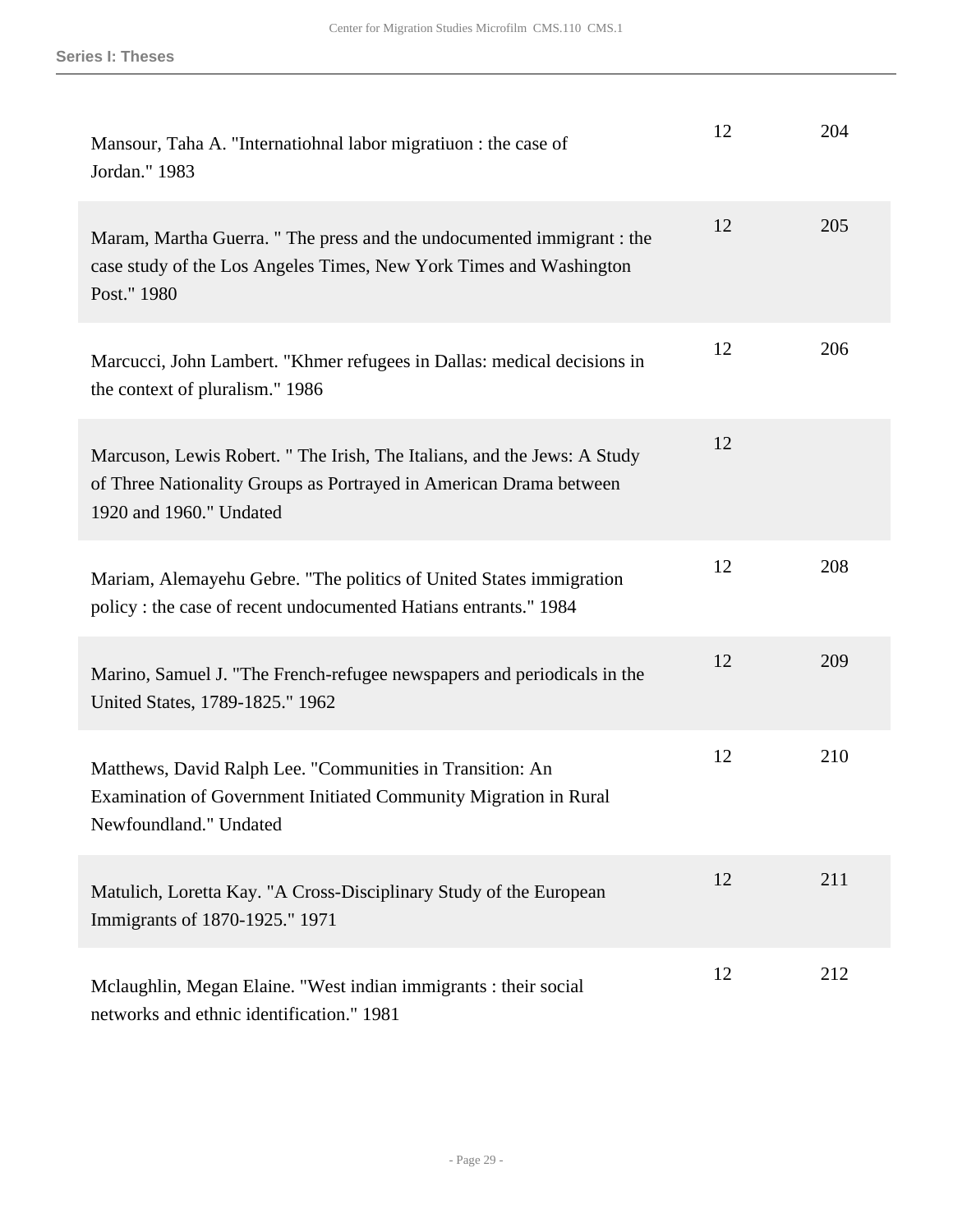| Mehra, Rekha. "International labor migration and Florida sugarcane<br>production : a political-economic analysis (welfare economics,<br>regulation)." 1984       | 12 | 213 |
|------------------------------------------------------------------------------------------------------------------------------------------------------------------|----|-----|
| Menjivar, Teresa Cecilia. " Salvadoran migration to the United States: The<br>dynamics of social networks in international migration." 1992                      | 12 | 214 |
| Michael, Stanley Reginald. "West Indian immigrants in St. Croix, United<br>States Virgin Islands, 1950-1982." 1985                                               | 12 | 215 |
| Miller, Mark James. "The problem of Foreign Worker Participation in<br>France, Switzerland and the Federal Republic of Germany." 1978                            | 12 | 216 |
| Min, Pyong Gap. "Minority business enterprise : a case study of Korean<br>small business in Atlanta" (middleman : Georgia). 1983                                 | 13 | 217 |
| Mink, Gwendolyn Rachel. "The Alien Nation of American Labor:<br>Immigration, Nativism, and the Logic of Labor Politics in the United<br>States, 1870-1925." 1982 | 13 | 218 |
| Mondello, Salvatore Alfred. "The Italian Immigrant in Urban America,<br>1880-1920, as reported in the Contemporary Periodical Press." undated                    | 13 | 219 |
| Moniz, Rita. "The Portuguese of New Bedford, MA and Providence, RI : a<br>comparative micro-analysis of political attitudes and behavior." 1979                  | 13 | 220 |
| Moure, Terence Matthias. "From Indochina to Utah: Issues and Social<br>Service needs in the resettlement of Indochinese refugees in Utah." 1981                  | 13 | 221 |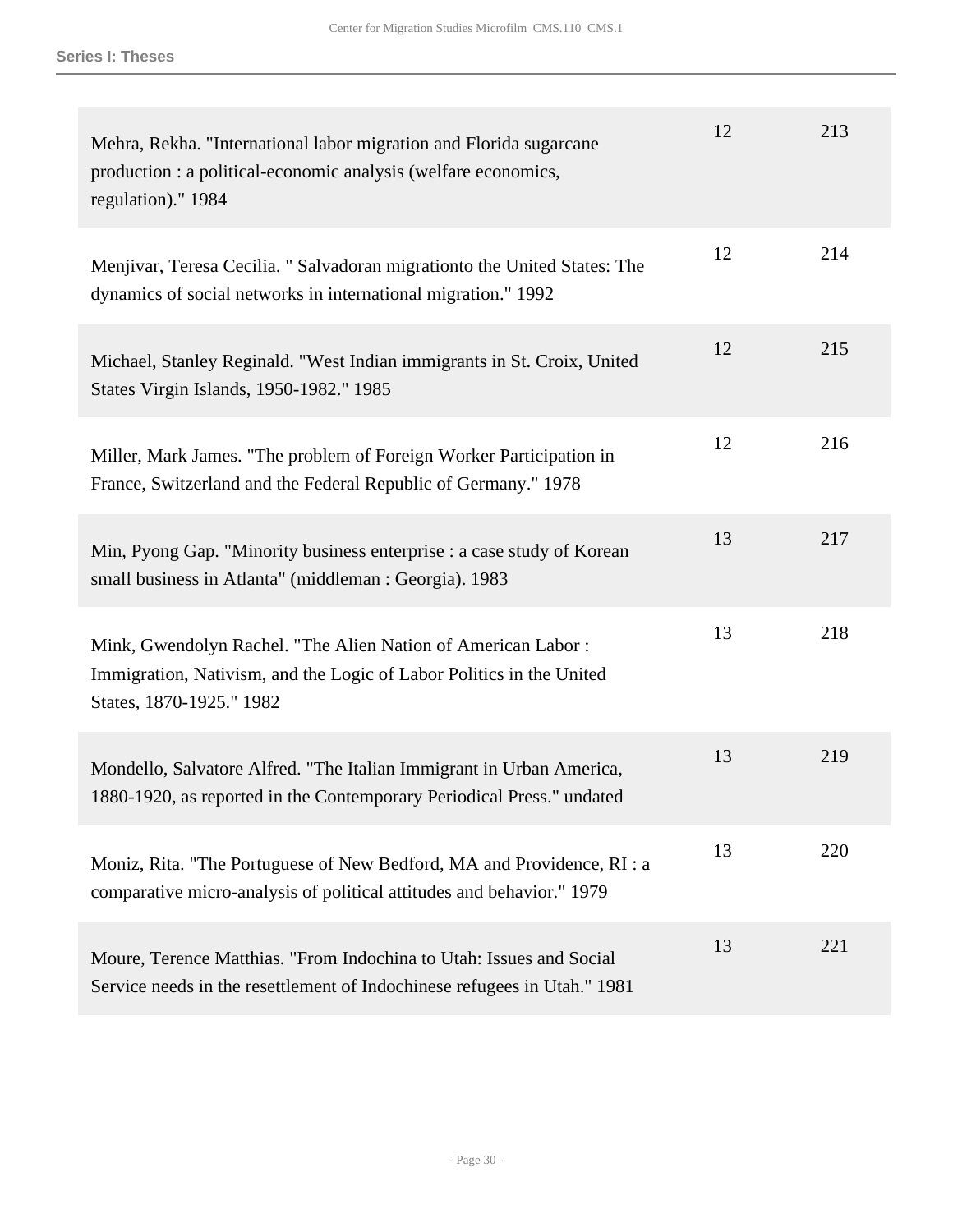| Mostwin, Danuta. "Transplanted Family: A Study of Social Adjustment of<br>the Polish Immigrant Family to the U.S After World War II." 1971           | 13 | 222 |
|------------------------------------------------------------------------------------------------------------------------------------------------------|----|-----|
| Moudgiul, Ranvir. "From stranger to refugee : a study of the integration of<br>Ugandan Asians in Canada." 1977                                       | 13 | 223 |
| Muir, Karen Lynn Stickney. "The strongest part of the family: a study of<br>Lao refugee women in Columbus, Ohio." 1984                               | 13 | 224 |
| Murayama, Yuzo. "The Economic History of Japanese Immigration to the<br>Pacific North-West: 1890-1920." 1982                                         | 13 | 225 |
| Nadel, Stanley. "Kleindeuschland : New York City"s Germans,<br>1845-1880." 1981                                                                      | 13 | 226 |
| Nagi, Dennis Lazar. "Ethnic Continuity as it Applies to a Less Visible<br>Group: The Albanian Community of Boston, Massachusetts." 1982              | 13 | 227 |
| Namazi, Kevan H. "Assimilation and need assessment among Mexican,<br>Cuban and Middle Eastern immigrants : a multivariate analysis<br>(Lisul)." 1984 | 13 | 228 |
| Nawyn, William Edward. "American Protestant churches respond to the<br>plight of Germany's Jews and refugees, 1933-41." 1980                         | 13 | 229 |
| Nazeri, Janet Foster. "Views of Leading American Educators Concerning<br>the Schooling of Immigrant Children." 1981                                  | 13 | 230 |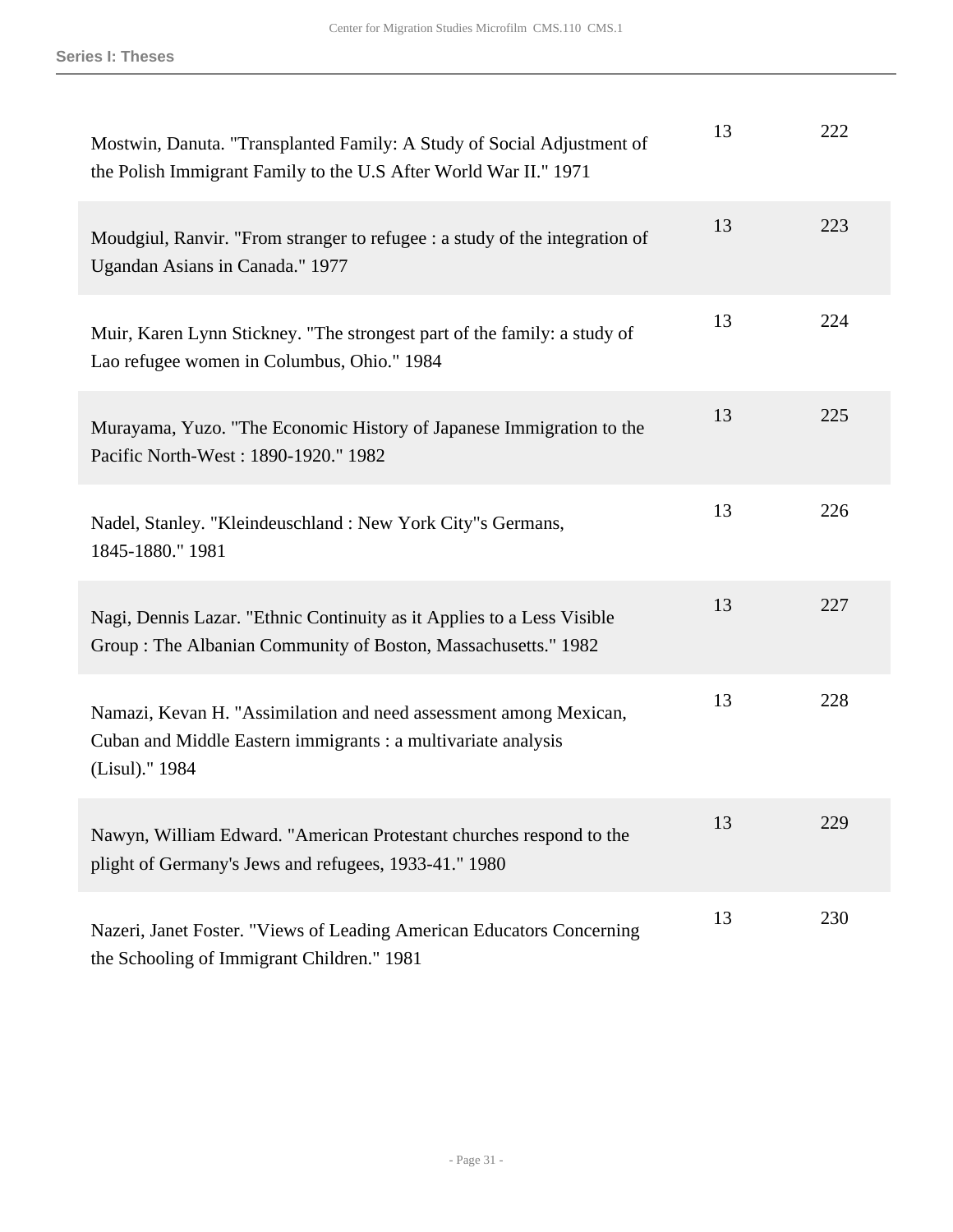| Ngolle, Elvis O. "The African refugee problem and the distribution of<br>international refugee assistance in comparative perspective: an empirical<br>anaylsis of the policies of the Office of the UNHCR, 1960-1980." 1985 | 13 | 231 |
|-----------------------------------------------------------------------------------------------------------------------------------------------------------------------------------------------------------------------------|----|-----|
| Niehaus, Juliet Anne. " Ethnic Formatiuon and Transformatiuon : The<br>German-Catholics of Dubois County, Indiana, 1838-1979." 1981                                                                                         | 13 | 232 |
| Nord, Douglas Charles. "Immigration as an International Problem: Canada,<br>the United Sttates and East Asia." 1979                                                                                                         | 13 | 233 |
| North, Rev. William E. "Catholic education in Southren<br>California." Undated                                                                                                                                              | 13 | 234 |
| Obidinski, Eugene Edward. "Ethnic to Staatus Group: A Study of Polish<br>Americans on Buffalo." Undated                                                                                                                     | 14 | 235 |
| Obrien, Thaddeus John. "Attitudes of Suburban Italian-Americans<br>Toward the Roman CAtholic Church, Formal Eduaction and the Parochial<br>School." 1972                                                                    | 14 | 236 |
| Oggeri, Lechi Tran. "The unique characteristics of the Vietnamese culture<br>that affect the process of adjustment of Vietnamese refugees to American<br>culture." 1979                                                     | 14 | 237 |
| Olson, Maxine Estelle. "Flight, settlement and adjustment : Refugee<br>experience in Laos & other developing countries." 1978                                                                                               | 14 | 238 |
| Ornguze. Emmanuel Daniel. "The adaptation of Ethiopian Political<br>Refugees in New York City (1985-1995)." 1997                                                                                                            | 14 | 239 |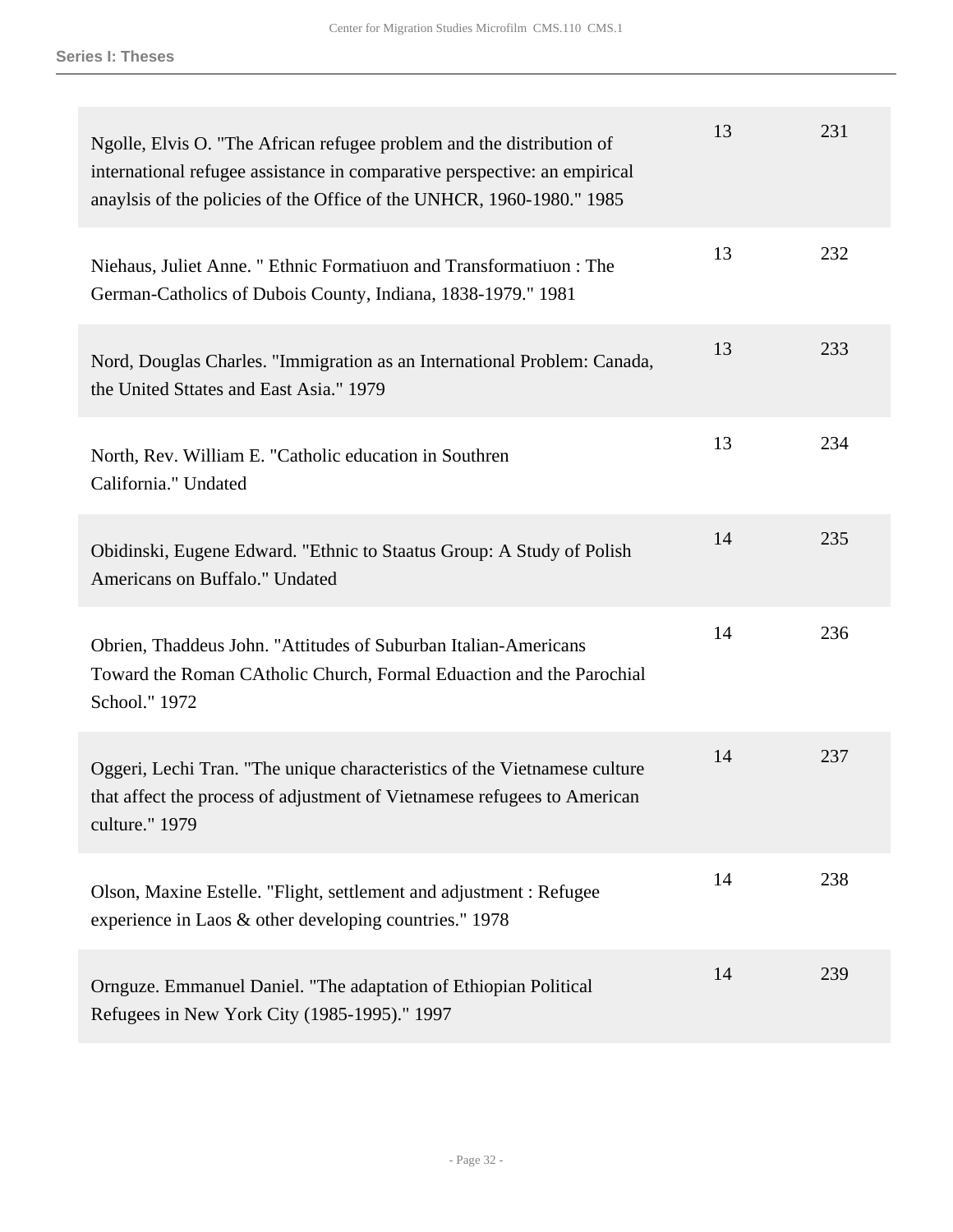| Orr, Susan Grinton. "A comparative study of migration and minority group<br>integration programs and policies with special reference to homebuilding<br>industries: Turks in Munich and Mexicans in Houston: toward a<br>framework for analysis - formal and informal perceptions of migration<br>issues." 1981 | 14 | 240 |
|-----------------------------------------------------------------------------------------------------------------------------------------------------------------------------------------------------------------------------------------------------------------------------------------------------------------|----|-----|
| Pachon, Harry Peter. " Ethnicity, Poverty and Political Participation: Select<br>Case Studies of Mexican Americans in East Los Angeles." Undated                                                                                                                                                                | 14 | 241 |
| Palisi, Bartolomeo Joseph. " Ethnicity, Family Structure, and Participation<br>in Voluntary Associations." Undated                                                                                                                                                                                              | 14 | 242 |
| Palmer, Hans Christian. "Italian Immigration and the Development of<br>California Agriculture." Undated                                                                                                                                                                                                         | 14 | 243 |
| Pannbacker, Alfred Ray. "The Levantine Arabs of Pittsburgh,<br>Pennsylvania." 1981                                                                                                                                                                                                                              | 14 | 244 |
| Parenti, Michael John. "Ethnic and Political Attitudes: A Depth Study of<br>Italian Americans." Undated                                                                                                                                                                                                         | 14 | 245 |
| Park, Ik Soo. "Paul and the Abraham Tradition: A Challenge for the<br>Church Today." 1985                                                                                                                                                                                                                       | 14 | 246 |
| Pasquali, Elaine Anne. "Assimilation and acculturation of Cubans on Long<br>Island (N.Y.)." 1982                                                                                                                                                                                                                | 14 | 247 |
| Pereira, Cecil Patrick. "A study of the effects of the ethnic and non-ethnic<br>factors on the resettlement of the Ugandan refugees in Canada." 1981                                                                                                                                                            | 14 | 248 |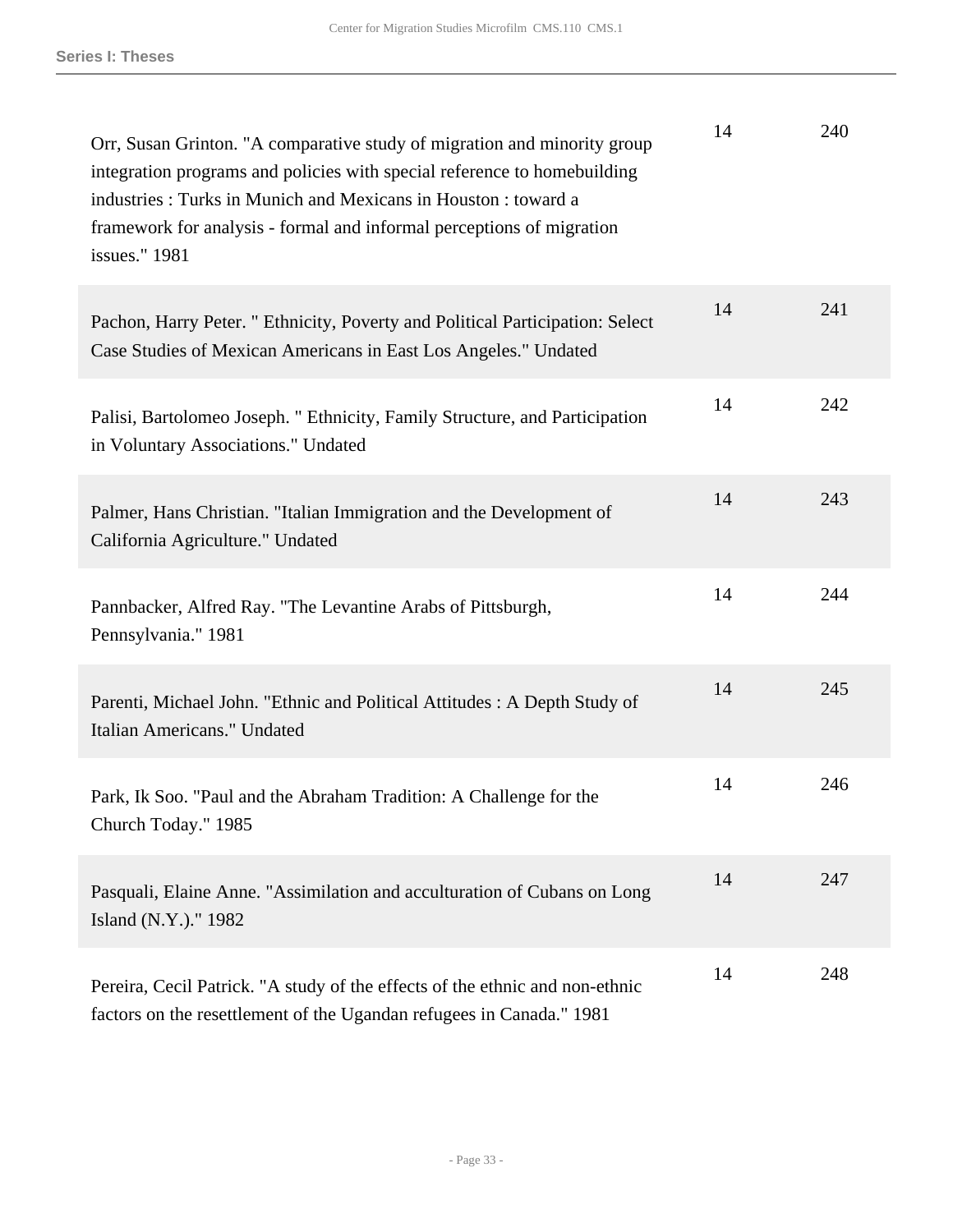| Peretz, D. "Israel and the Arab refugees." 1955                                                                                                                                                      | 14 | 249 |
|------------------------------------------------------------------------------------------------------------------------------------------------------------------------------------------------------|----|-----|
| Pirovano, Enrico V. "Recent Arrivals from the Philippines in the United<br>states." 1977                                                                                                             | 14 | 250 |
| Pitterman, Shelly C, "Determinants of policy in a functional international<br>agency: a comparative study of United Nations High Commissioner for<br>Refugees assistance in Africa, 1963-1981." 1984 | 14 | 251 |
| Powers, Vincent Edward. "Invisible Immigrants: the Pre-famine Irish<br>community in Worchester, Mass., 1826-1860." 1976                                                                              | 14 | 252 |
| Racine, Mona George El Ba. "The contribution of foreign labor to<br>economic growth in Western Europe, 1960-1975." 1982                                                                              | 15 | 253 |
| Reisler, Mark. "Passing Through Our Egypt: Mexican Labor in the United<br>States, 1900-1940." Undated                                                                                                | 15 | 254 |
| Rincon, Alejandra. "Those that fled La Crisis: Guatemalan migrants to the<br>United States, 1980-1996." 1999                                                                                         | 15 | 255 |
| Rios, Victor, Jr. "International Capitalism and Mexican Migration to the<br>United States." 1982                                                                                                     | 15 | 256 |
| Rivera, Mario Antonio. "An evaluation analysis of the Carter<br>administration policy toward the Mariel influx of 1980 (Cuban, Hatian<br>refugees)." 1982                                            | 15 | 257 |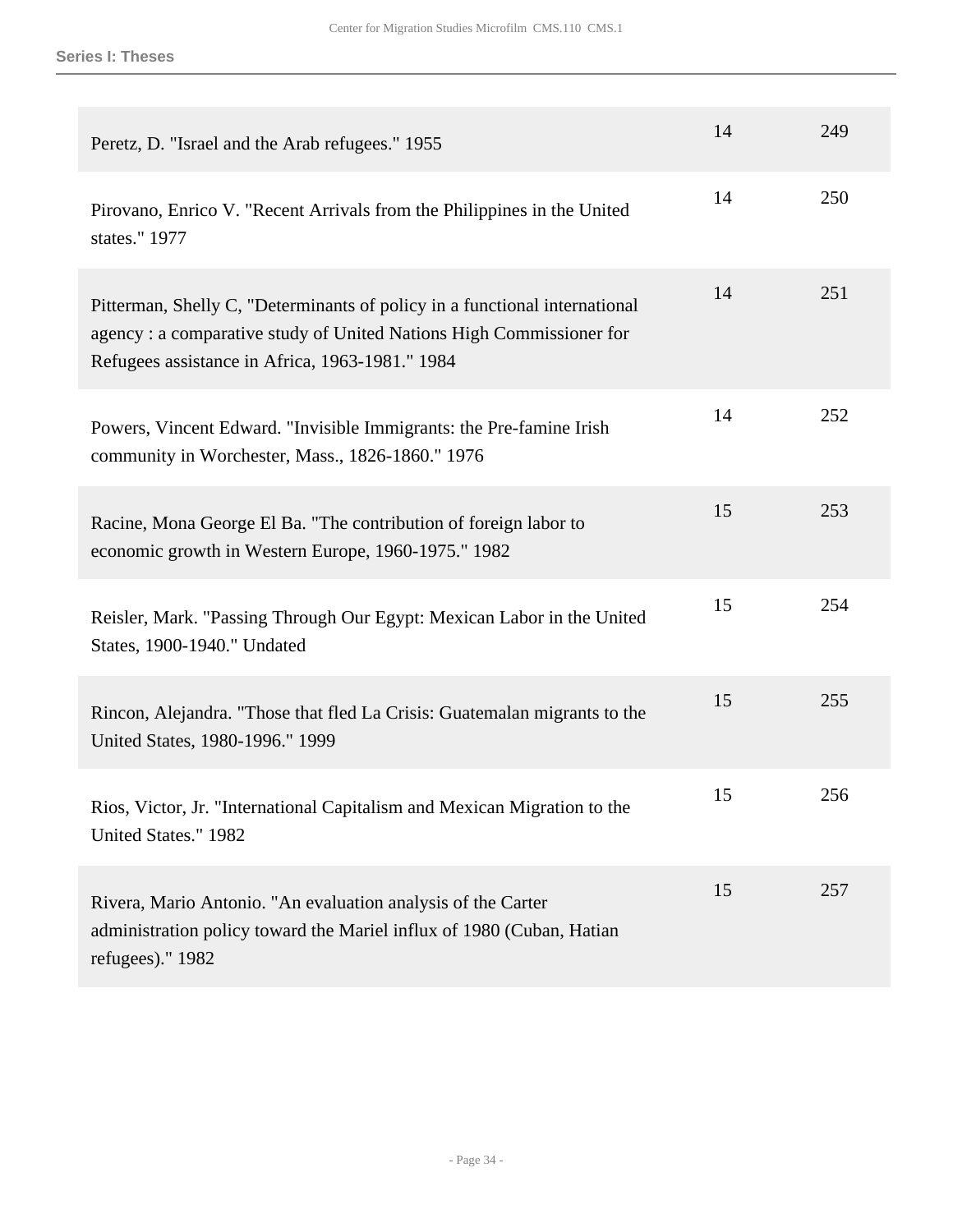| Rivera-Salgado, Gaspar. "Migration & Political Activism:<br>Mexican Transnational Indigenous Commumities in a Comparative<br>Perspective." 1999                                                                                                                  | 15 | 258 |
|------------------------------------------------------------------------------------------------------------------------------------------------------------------------------------------------------------------------------------------------------------------|----|-----|
| Robertson, James Ewan. "The new immigration and political corruption<br>in the U.S, : a systems analysis of the role of cultural conflict in political<br>corruption." 1979                                                                                      | 15 | 259 |
| Rodechko, James Paul. "Patrick Ford and his Search for America: A Case<br>Study of Irish-American Journalism, 1870-1913." Undated                                                                                                                                | 15 | 260 |
| Rodriguez, Nestor Perez. "Labor migration and the developemnt of the<br>capitalist world-system : an historical and theoretical analysis of specific<br>labor migration patterns in the Dutch, British and United States periods of<br>hegemony $(U.S.)$ ." 1984 | 15 | 261 |
| Rodriguez-Nogues, Lourdes. "Psychological effects of premature<br>separation from parents in Cuban refugee girls; a retrospective<br>study." 1983                                                                                                                | 15 | 262 |
| Roney, Alexander Thomas. "Confronting Migration at Home and Abroad:<br>The Security Implications of Large Scale Population Movements for the<br>United States." 1998                                                                                             | 15 | 263 |
| Rossi, Ernest E. "The United States and the 1948 Italian<br>Election." Undated                                                                                                                                                                                   | 15 | 264 |
| Rothwell, Stuart Clark. "The Old Italian Colonial Zone of Rio Grande Do<br>Sol, Brazil: A Geographic Interpretation." Undated                                                                                                                                    | 15 | 265 |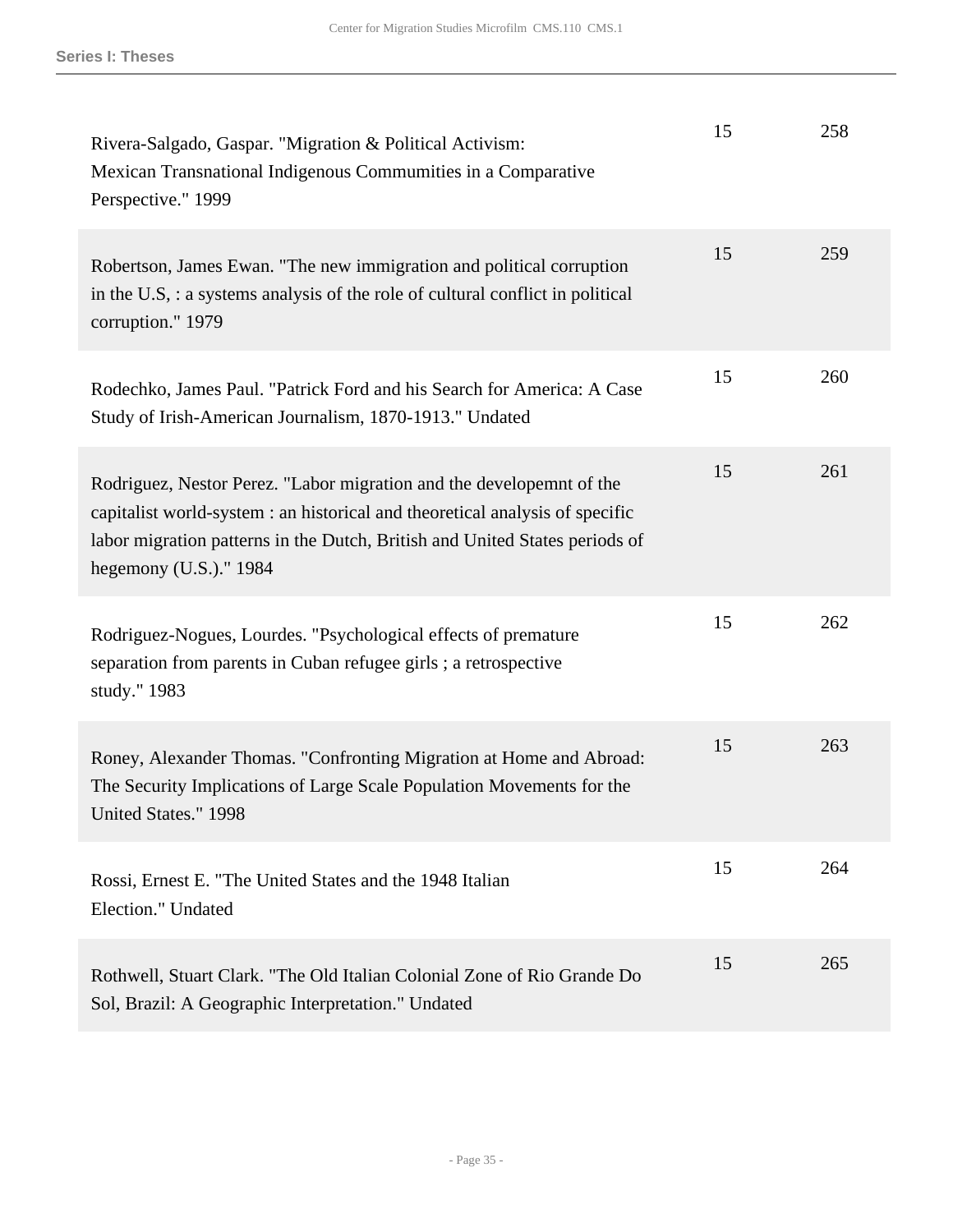| Rudnicki, Ryan. "Peopling industrial America : formation of Italian<br>and Polish settlements in the manufacturing heartland of the U.S.,<br>1880-1930." 1979 | 15 | 266 |
|---------------------------------------------------------------------------------------------------------------------------------------------------------------|----|-----|
| Ruggiero, Kristin. "Italians in Argentina: The Waldens at Colonia San<br>Gustavo, 1850-1910." 1979                                                            | 15 | 267 |
| Rutledge, Paul James. "The Role of Religion in Ethnic Self-Identity: The<br>Vietnamese in Oklahoma City, 1975-1982." 1982                                     | 15 | 268 |
| Ryan, Angela Shen. "The correlates of psychosocial adjustment of<br>Southeast Asian refugees in New York City." 1985                                          | 15 | 269 |
| Sala, Ulisee Elisara. " A theology of Samoan Christian immigrants in the<br>United States." 1980                                                              | 15 | 270 |
| Salazar, John Hay. "Spanish American Social Participation: Patterns of<br>Tradition and Change." Umdated                                                      | 16 | 271 |
| Salvatore, Caroline Mary. "National stereotypes and their relatiuonship to<br>self-perceptions in Irish, Italian and American college students." 1981         | 16 | 272 |
| Sanchez Korrol, Virginia. "Settlement Patterns and Community<br>Development Among Puerto Ricans in New York City, 1917-1948." 1981                            | 16 | 273 |
| Schelbert, Leo. "Swiss Migration to America: The Swiss<br>Mennonites." Undated                                                                                | 16 | 274 |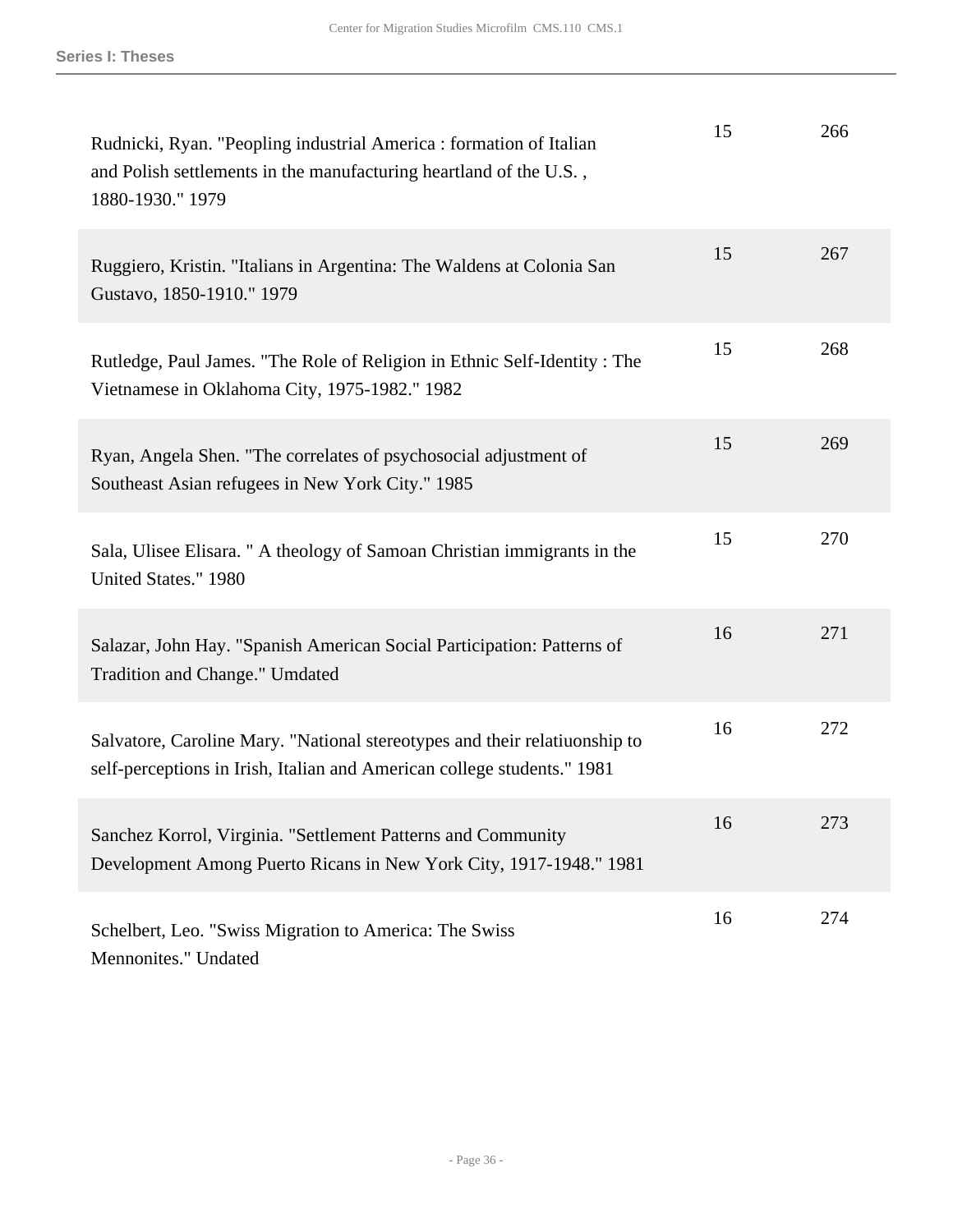| Scherini, Rose Doris. "Italian Community of San Francisco: A Descriptive<br>Study." 1976                                                                                                                                 | 16 | 275 |
|--------------------------------------------------------------------------------------------------------------------------------------------------------------------------------------------------------------------------|----|-----|
| Schwartz, Laura Anker. "Immigrant voices from home, work,<br>and community: women and family in the migration proccess,<br>1890-1938." 1984                                                                              | 16 | 276 |
| Scott, George Norgan, Jr. "Migrants without mountains: the politics<br>of socio-cultural adjustment among the Lao Hmong refugees in San<br>Diego." 1986                                                                  | 16 | 277 |
| See, Joel James. "Ethnicity and Mental Incompetencey<br>Proceedings." Undated                                                                                                                                            | 16 | 278 |
| Sepulveda Castillo, Rafael. "Community enivornment : its assessment and<br>relationdship to psychological well-being among Dominicans and Puerto<br>Ricans in New York City." 1982                                       | 16 | 279 |
| Seshibe, Nana Ruth Mbelle. "Education planning for South African<br>refugees." 1979                                                                                                                                      | 16 | 280 |
| Shanabruch, Charles. "The Catholic Church's Role in the Americanization<br>of Chicago Immigrants: 1833-1928." Undated                                                                                                    | 16 | 281 |
| Sharkey, Thomas Dunne, Jr. "Italian-American ethnic identity and school<br>achievement : an exploration of the persistence of conflict between the<br>home and school cultures of Ital-Amer. High School students." 1982 | 16 | 282 |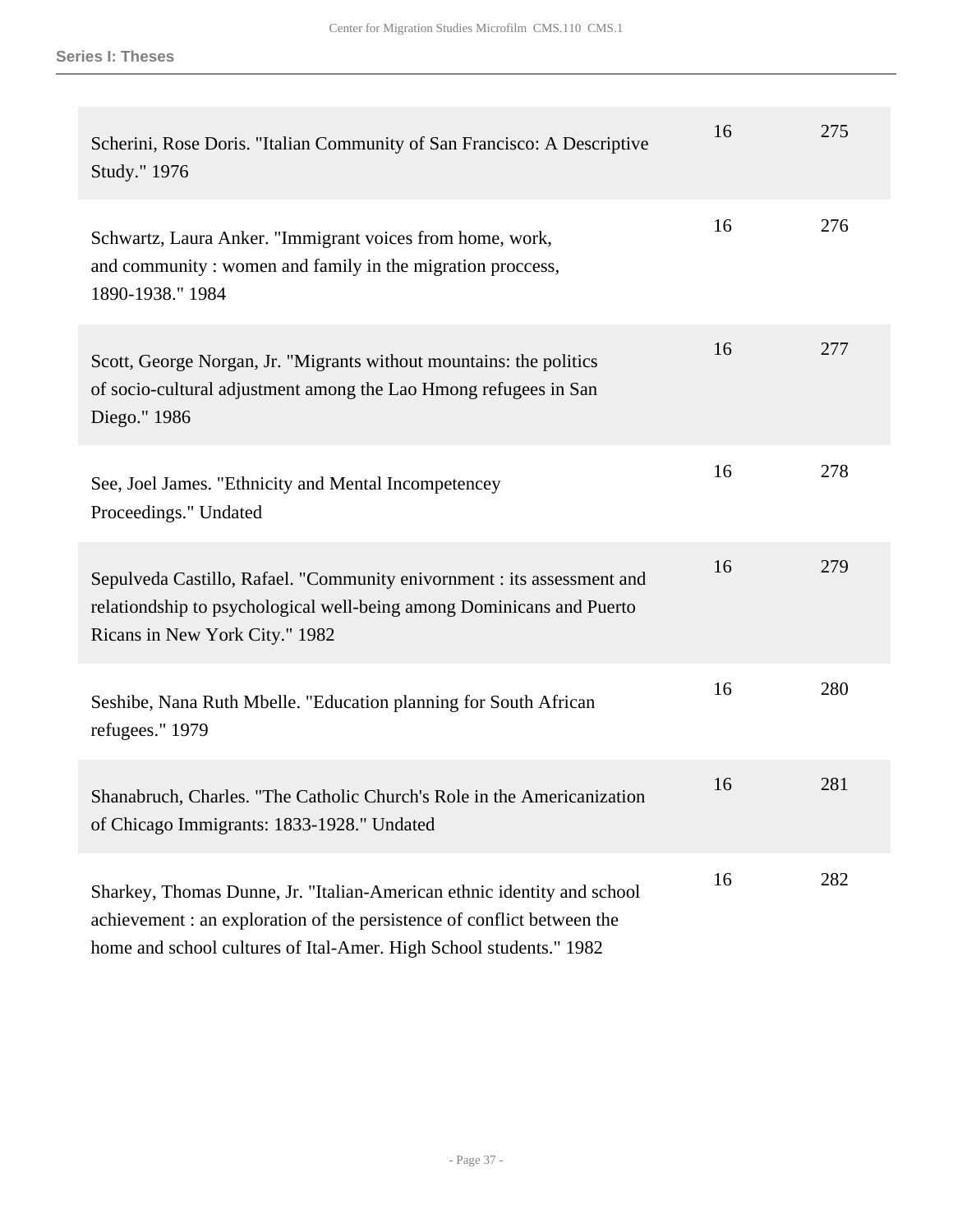| Shaw, Stephen Joseph. "Chicago's Germans and Italians, 1903-1939 : The<br>Catholic Parish as a Way Station of Ethnicity and Americanization." 1981                         | 16 | 283 |
|----------------------------------------------------------------------------------------------------------------------------------------------------------------------------|----|-----|
| Shradar, Victor Lee. "Ethnic Politics, Religion, and the Public Schools of<br>San Francisco, 1849-1933." Undated                                                           | 16 | 284 |
| Shufelt, Gordon H. "Strangers in a Middleland: Italian Immigrants and<br>Race Relations in Baltimore, 1890-1920." 1998                                                     | 16 | 285 |
| Simmons, Alan Burtham. "The Emergence of Planning Orientations in a<br>Modernizing Community: Migration. Adaptation, and Family Planning in<br>Highland Columbia." Undated | 16 | 286 |
| Sidlofsky, Samuel. "Post-War immigrants in the changing metropolis -<br>with special reference to Toronto's Italian population." 1969                                      | 16 | 287 |
| Singer, Audrey L. "From Immigrant to Citizen: International Migration,<br>The Life Course and Immigration Policy in Late Twentieth Century<br><b>USA."</b> 1991            | 16 | 288 |
| Sipe, Keith Raymond. "Karachi's refugee crisis : the poloitical, economic,<br>and social consequences of partition-related migration." 1976                                | 17 | 289 |
| Slater, Suzanna. "Personality change during the process of cultural<br>assimilation." 1984                                                                                 | 17 | 290 |
| Smith, Gary Neil. "From Urmia to the Stanislaus: A Culture-Historical<br>Geography of Assyrian Christians in the Middle East and America." 1981                            | 17 | 291 |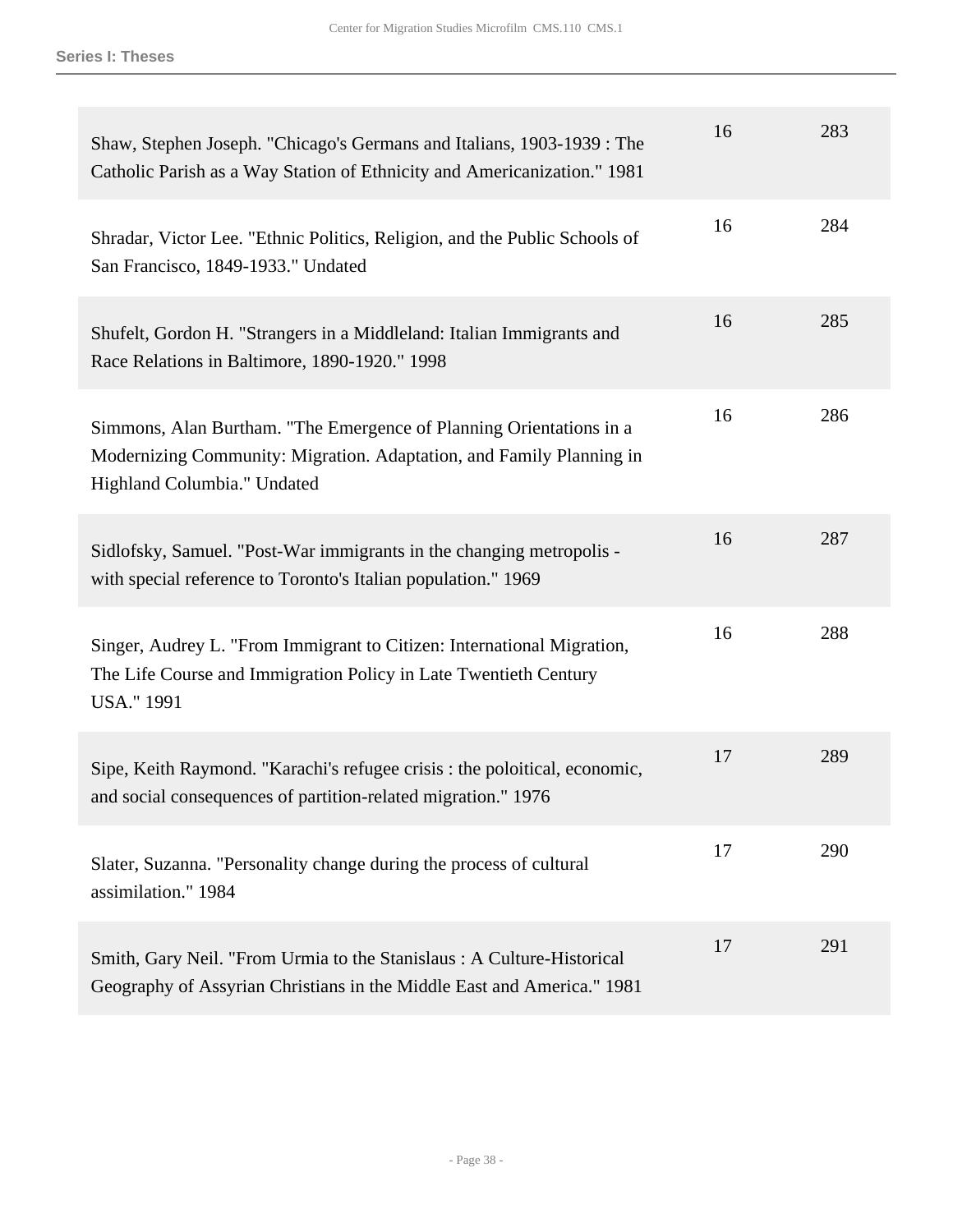| Smith, Judith Ellen. "Remaking their lives : Italian & Jewish family, work,<br>and community in Providence, RI, 1900-1940." 1980                                                                                                                 | 17 | 292 |
|--------------------------------------------------------------------------------------------------------------------------------------------------------------------------------------------------------------------------------------------------|----|-----|
| Solberg, Carl Edward. "The Response to Immigration in Argentina and<br>Chile: 1890-1914." Undated                                                                                                                                                | 17 | 293 |
| Sonsalla, Donald Richard. "A comparative case study of secondary<br>programs for Hmong refugee students in the Minneapolis and the St. Paul<br>public schools." (Bilingual, Bicultural, English as a secondary language,<br>ESL, Minnesota) 1984 | 17 | 294 |
| Spengler, Paul Albert. "Yankee, Swedish & Italian Acculturation &<br>Economic Mobility in Jamestown, NY, 1860-1920." 1977                                                                                                                        | 17 | 295 |
| Spyrou, Michael. "Housing the homeless in Greece : the impact of the<br>settlement of Asia minor refugees on the urban development of Salonika,<br>1920-1972." 1983                                                                              | 17 | 296 |
| Stein, Louis. "The Spanish republican refugees in France,<br>1939-1945." 1977                                                                                                                                                                    | 17 | 297 |
| Stephenson, Sally (Sarah). "Michael A. Musmanno: A Symbolic<br>Leader." 1981                                                                                                                                                                     | 17 | 298 |
| Stoloff, David L. "Ethnic televison in Los Angeles." 1982                                                                                                                                                                                        | 17 | 299 |
| Strege, Merle Dennis. "Where Scandinavian is Spoken : Ethnic Identity<br>and Assimilation Among Scandinavian Immigrants in the Church of God<br>(Anderson, Indiana)." 1982                                                                       | 17 | 300 |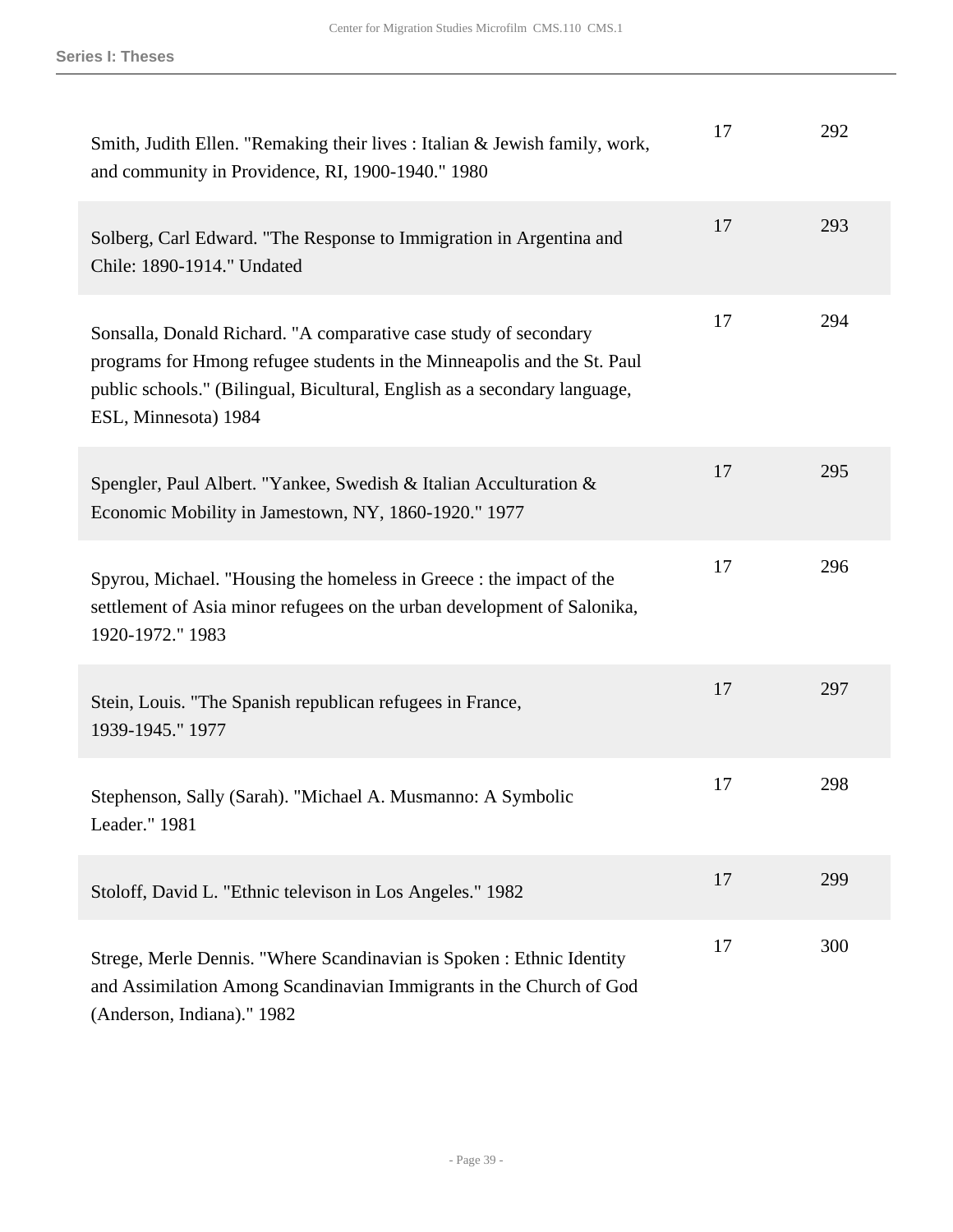| Strouse, Joan. "Continuing themes in U.S. educational policy for<br>immigrants and refugees: the Hmong Experience." 1985                      | 17 | 301 |
|-----------------------------------------------------------------------------------------------------------------------------------------------|----|-----|
| Sukhan, Sauan. "Correlates of psychiatric systems among lowland Laotian<br>refugees in the state of Utah : as empirical investigations." 1984 | 17 | 302 |
| Surace, Samuel James. "The Status Evolution of Italian Workers,<br>1860-1914." Undated                                                        | 17 | 303 |
| Sutter, Valerie O'Connor. "The Indochina refugee issue and national<br>interest." 1985                                                        | 17 | 304 |
| Sway, Marlene Barbara Sue. "Gypsies as a middleman minority." 1983                                                                            | 17 | 305 |
| Tavakoliyazdi, Mohammad. "Assimilation and Status Attainment of<br>Middle Eastern Immigrants in the United States." 1981                      | 17 | 306 |
| Tavuchis, Nicholas. "'An Exploratory Study of Kinship and Mobility<br>Among Second Generation Greek-Americans." Undated                       | 18 | 307 |
| Taylor, Jacqueline Joann. "Ethnic Identity and Upward Mobility of<br>Mexican Americans in Tucson." Undated                                    | 18 | 308 |
| Teklemariam, Woldemikael. "Maintenance and change of status in a<br>migrant community: Hatians in Evanston, IL." 1980                         | 18 | 309 |
| Thitapanich, Thipaporn. "The humane deterrance policy toward<br>Kampuchean refugees in Thailand: a policy analysis." 1986                     | 18 | 310 |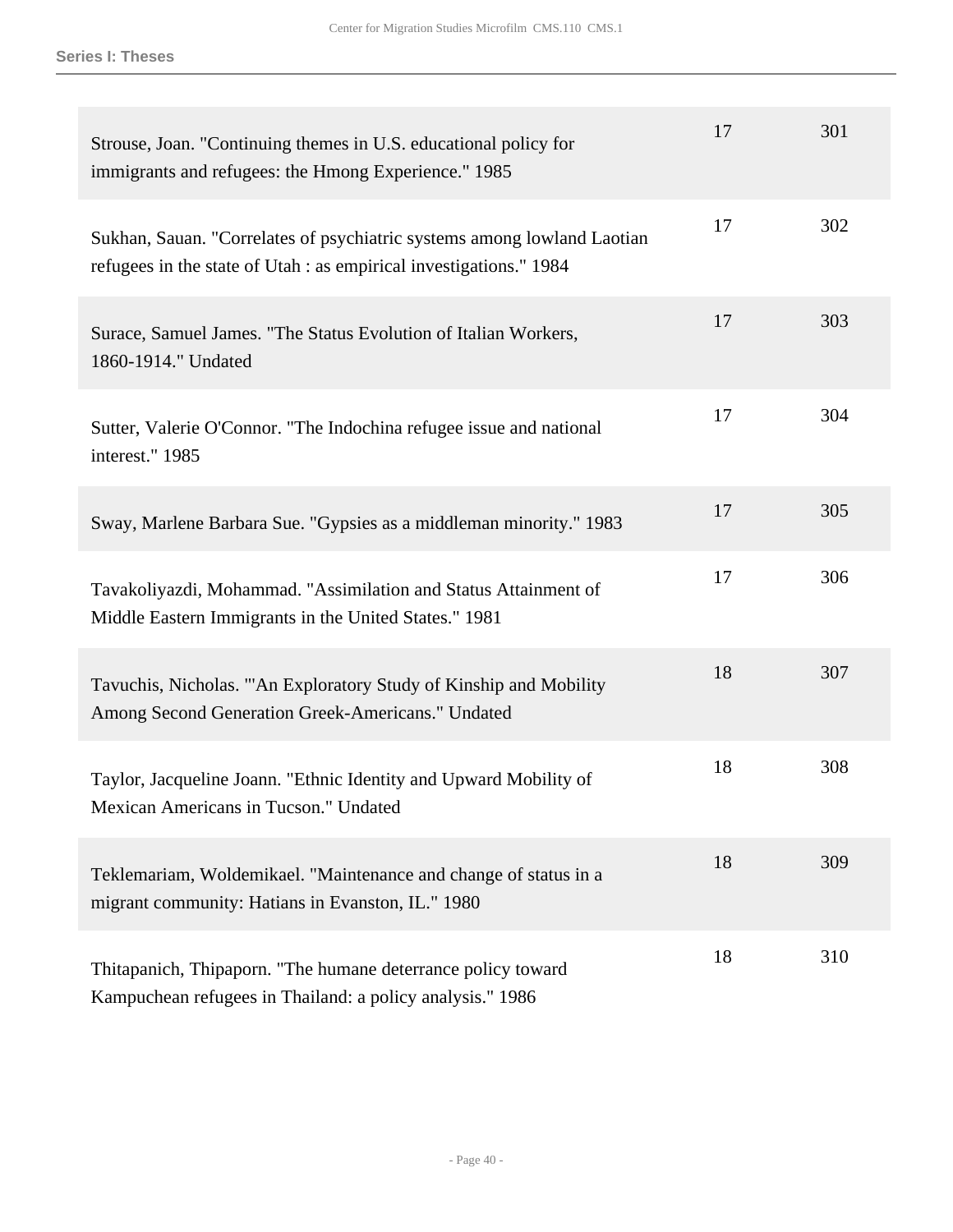| Thompson, Bryan. "Cultural Ties as Determinants of Immigrant<br>Settlement in Urban Areas A Case Studyof Italians in Worchester, Mass.,<br>1875-1922." 1971                        | 18 | 311 |
|------------------------------------------------------------------------------------------------------------------------------------------------------------------------------------|----|-----|
| Tischauser, Leslie Vincen. "The Burden of Ethnicity: the German<br>Question in Chicago, 1914-1941." 1981                                                                           | 18 | 312 |
| Tran, Thanh Van. "Social support and alienation among<br>Vietnamese Americans: implications for refugee policy-making and<br>resettlement." 1985                                   | 18 | 313 |
| Turner, Joanne C. "A study of the relationship between the integration of<br>immigrant parents, $\&$ their acceptance of, $\&$ Involvement in, the Canadian<br>school, 1963." 1963 | 18 | 314 |
| Ukapatayasakul, Banjerd B. "Hmong refugee economic adjustment in a<br>California community (Laos)." 1983                                                                           | 18 | 315 |
| Valdez, Avelardo. "The social and occupational integration among<br>Mexican and Puerto Rican ethics in an urban industrial society." 1979                                          | 18 | 316 |
| Valerio, Luis Gilbert. "The Socioo-Psychological Development<br>of the Mexican-American: Historical and Sociological Events as<br>Determinants." Undated                           | 18 | 317 |
| Vecoli, Rudolph, John. "Chicago's Italians Prior to World War I: A Study<br>of Their Social and Economic Adjustment." Undated                                                      | 18 | 318 |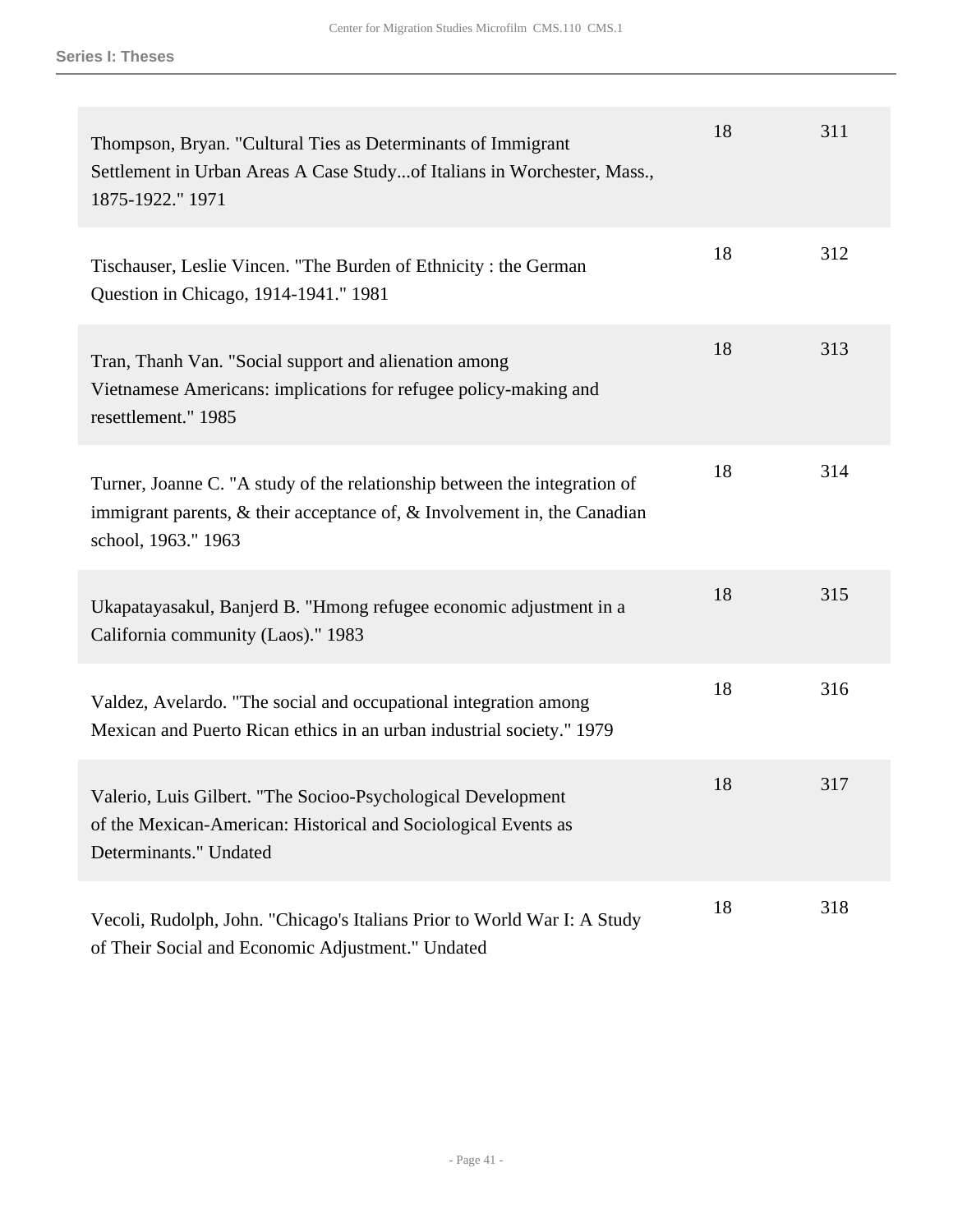| Veidemanis, J. "Social change: major value systems of Latvians at home,<br>as refugees, and as immigrants." 1961                                                    | 18 | 319 |
|---------------------------------------------------------------------------------------------------------------------------------------------------------------------|----|-----|
| Vena, Ralph Michael. "Italian-American factory workers in contexts of<br>change : a study in adaptive strategies." 1982                                             | 18 | 320 |
| Villalpando, Manuel. "The socioeconomic impact of illegal aliens on the<br>County of San Diego." 1976                                                               | 18 | 321 |
| Walko, Mary Ann. "A sociological study of the Estonian community of<br>Lakewood, New Jersey : patterns of ethnic maintenance between parents<br>and children." 1983 | 18 | 322 |
| Wani, Jukeria. "The African Refugees: A Case Study of the Refugees in<br>the Sudan: a Regional Problem and an International Concern." 1983                          | 18 | 323 |
| Weber, David Stafford. "Anglo Views of Mexican Immigrants : Popular<br>Perceptions and Neighborhood Realities in Chicago, 1900-1940." 1982                          | 18 | 324 |
| Weissinger, George J. "Law enforcement and the Imigration and<br>Naturalization Service : resolving an apparent contradiction." 1982                                | 19 | 325 |
| Weisz, Howard Ralph. "Irish-American and Italian-American Educational<br>Views and Activities, 1870-1900: A Comparison." Undated                                    | 19 | 326 |
| Wetzel, Charles. "The American rescue of refugee scholars and scientists<br>from Europe, 1933-1945." 1964                                                           | 19 | 327 |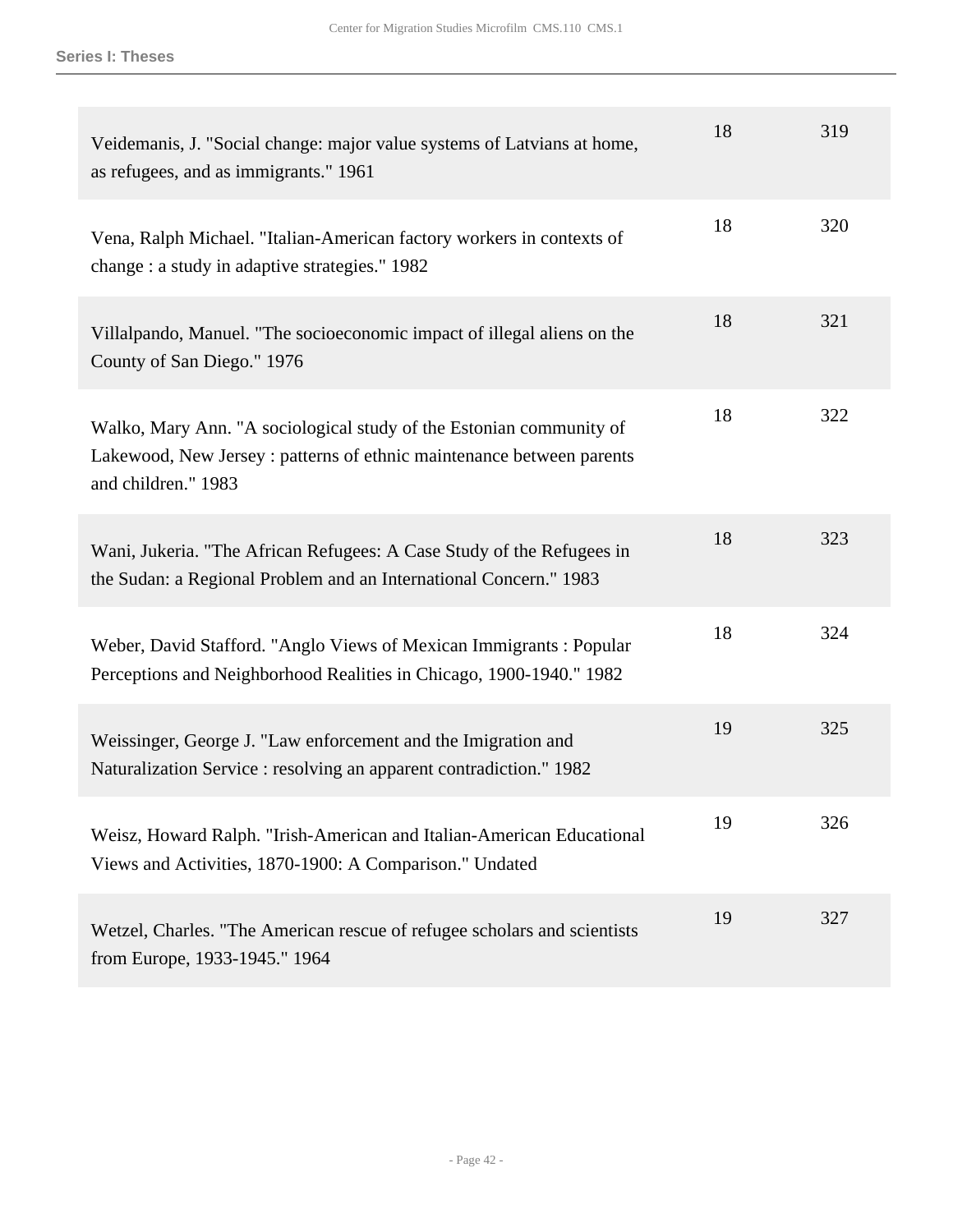| White, Robert Gavin. "Ecumenical refugee ministry: A model for effective<br>service delivery through theologically-based case management and<br>organizational structure." 1989                                                  | 19 | 328 |
|----------------------------------------------------------------------------------------------------------------------------------------------------------------------------------------------------------------------------------|----|-----|
| Williams, Jennifer Dingle. "Legal and illegal immigration to the United<br>States since 1965 : recent entrants' employment and some implications for<br>policy." 1983                                                            | 19 | 329 |
| Winsey, Valentine Rossilli. "A Study of the Effect of Transplantation<br>Upon Attitudes Toward the United States of Southern Italians in<br>New York City as Revealed by Survivors of the Mass-Migration,<br>1887-1915." Undated | 19 | 330 |
| Wisemnan, Stanley Fred. "The politics of mobility: a multi-dimensional<br>case study of the United States immigration policy." 1982                                                                                              | 19 | 331 |
| Wojtak, Steven Anthony. "The Los Angeles District Office<br>of Immigration : its organization, functions and methods of<br>apprehension." 1983                                                                                   | 19 | 332 |
| Wortham, Anne. "Ethnic concsiousness, marginality and non-ethnic<br>identification : a critique of theories, ideologies, and public policy<br>implications." 1982                                                                | 19 | 333 |
| Yahya, Hussein A. "Human capital migration from labor-rich Arab<br>states to oil-rich Arab states and the consequences for the Jordanian<br>economy." 1980                                                                       | 19 | 334 |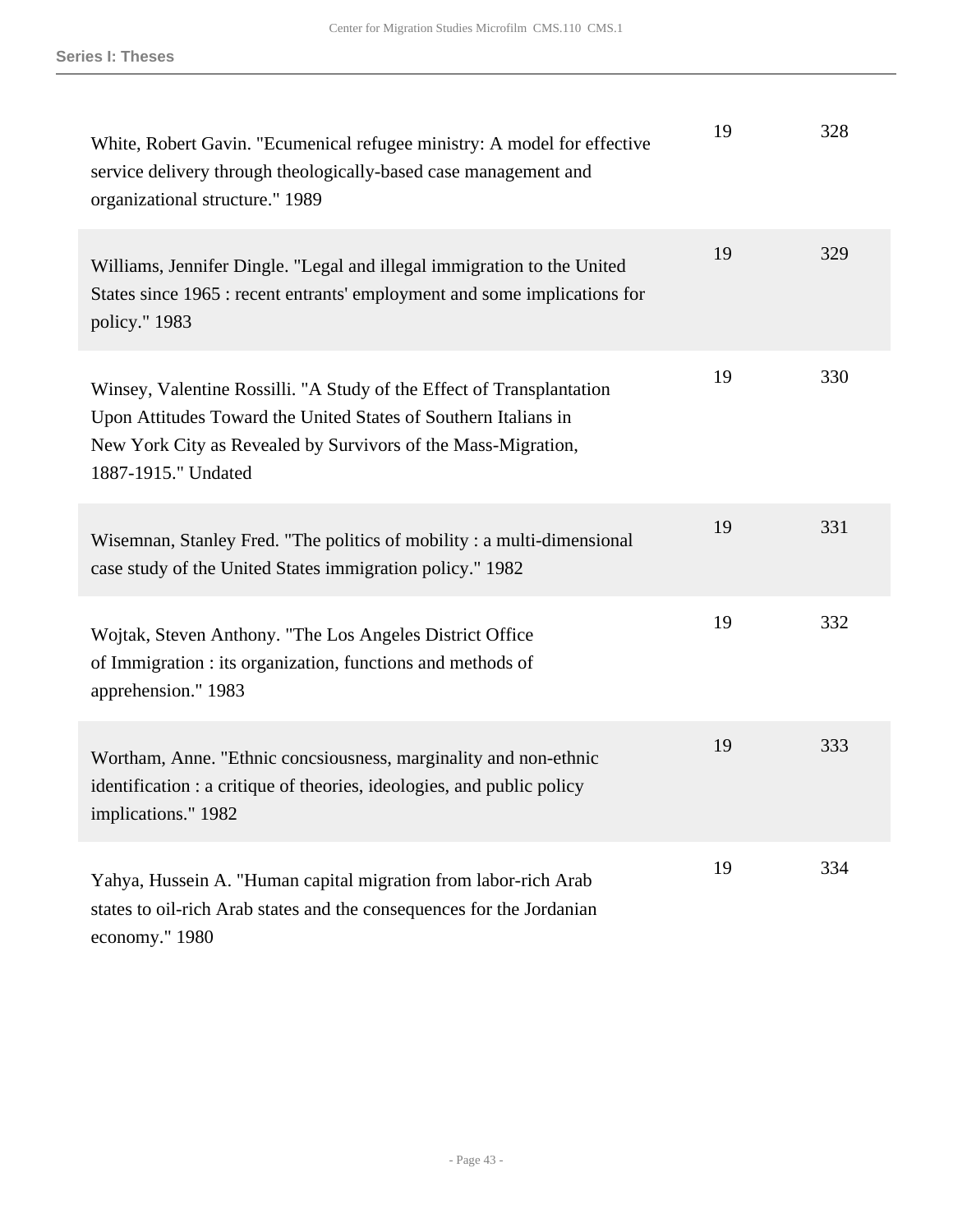| Yontz, Valerie Jean. "An ethnographic nursing study of household health<br>care roles of Vietnamese and ethnic Chinese/Vietnamese refugee families<br>in the Salt Lake area." 1982                                           | 19 | 335 |
|------------------------------------------------------------------------------------------------------------------------------------------------------------------------------------------------------------------------------|----|-----|
| Zalatimo, Sami Rushdt. "Education and UNRWA: Analysis of United<br>Nations Relief and Works Agency responsibility over educational<br>programs in the Palestian refugee camps on the West Bank of the Jordan<br>river." 1978 | 19 | 336 |
| Zicich, Edward Andrew. "From Zadruga to Oil Refinery: Croatian-<br>Americans in Whiting, IN, 1890-1950." 1977                                                                                                                | 19 | 337 |
| Zokoski, Kimberly J. "The effects of length of residence and stage<br>migration on the demographic characteristics of a Hatian communith in<br>Miami, FL." 1980                                                              | 19 | 338 |

|                                                                                                                   | <b>Box</b> | <b>Reel</b> |
|-------------------------------------------------------------------------------------------------------------------|------------|-------------|
| "L'Adunata Dei Refrattari," New York, N.Y. XLVI:15 to L:4. 1967 July 22<br>to 1971 April 24                       | 19         | 339         |
| "L'Adunata Dei Reffrattari," New York, N.Y. XLVI:15 to L:4. Copy<br>2. 1967 July 22 to 1971 April 24              | 19         | 340         |
| "L'Agenda," (formerly National Italian American News), Brooklyn, N.Y.<br>I:1 to VII:17. 1970 November to 1976 May | 19         | 341         |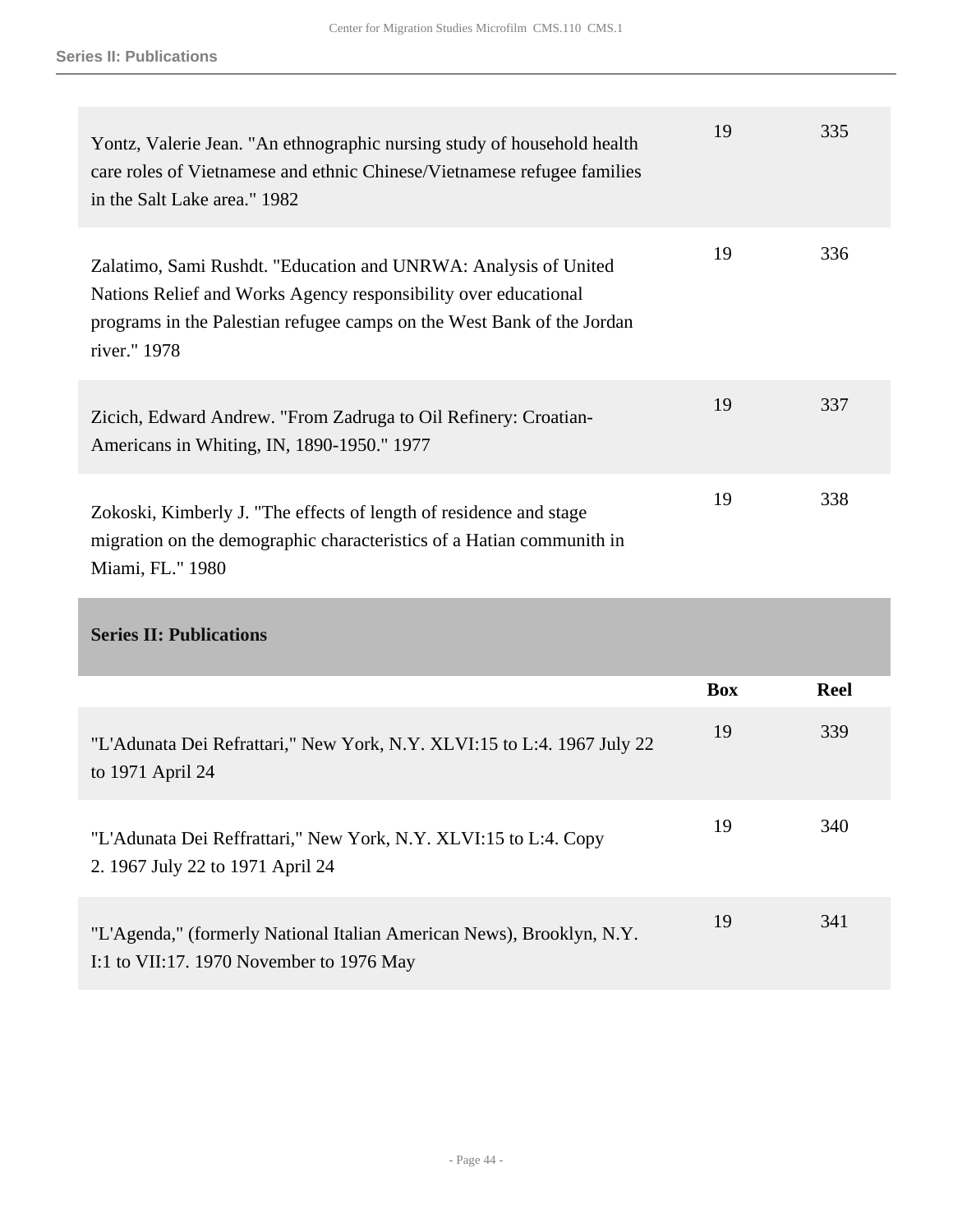| "L'Agenda" (formerly National Italian American News), Brooklyn, N.Y.<br>I:1 to VII:17. Copy 2 1970 November to 1976 May | 19 | 342 |
|-------------------------------------------------------------------------------------------------------------------------|----|-----|
| "L'Agenda" (formerly National Italian American News), Brooklyn,<br>NY. 1976 May to 1977 December                        | 20 | 343 |
| "L'Agenda" (formerly National Italian American News) Brooklyn, NY.<br>Copy 2. 1976 May to December 1977                 | 20 | 344 |
| "American Citizen," Omaha, NE. Copy 1 1971 October 21 to 1973<br>December 6                                             | 20 | 345 |
| "American Citizen," Omaha, NE. Copy 2. 1971 October 21 to 1973<br>December 6                                            | 20 | 346 |
| "Bollettino dell'Emigrazione," Rome. Italy. 1902-1904                                                                   | 20 | 347 |
| "Bollettino dell'Emigrazione," Rome. Italy. 1904-1905                                                                   | 20 | 348 |
| "Bollettino dell'Emigrazione," Rome. Italy. 1906-1907                                                                   | 20 | 349 |
| "Bollettino dell'Emigrazione," Rome. Italy. 1907-1908                                                                   | 20 | 350 |
| "Bollettino dell'Emigrazione," Rome. Italy. 1908-1909                                                                   | 20 | 351 |
| "Bollettino dell'Emigrazione," Rome. Italy. 1909-1910                                                                   | 20 | 352 |
| "Bollettino dell'Emigrazione," Rome. Italy. 1910-1911                                                                   | 20 | 353 |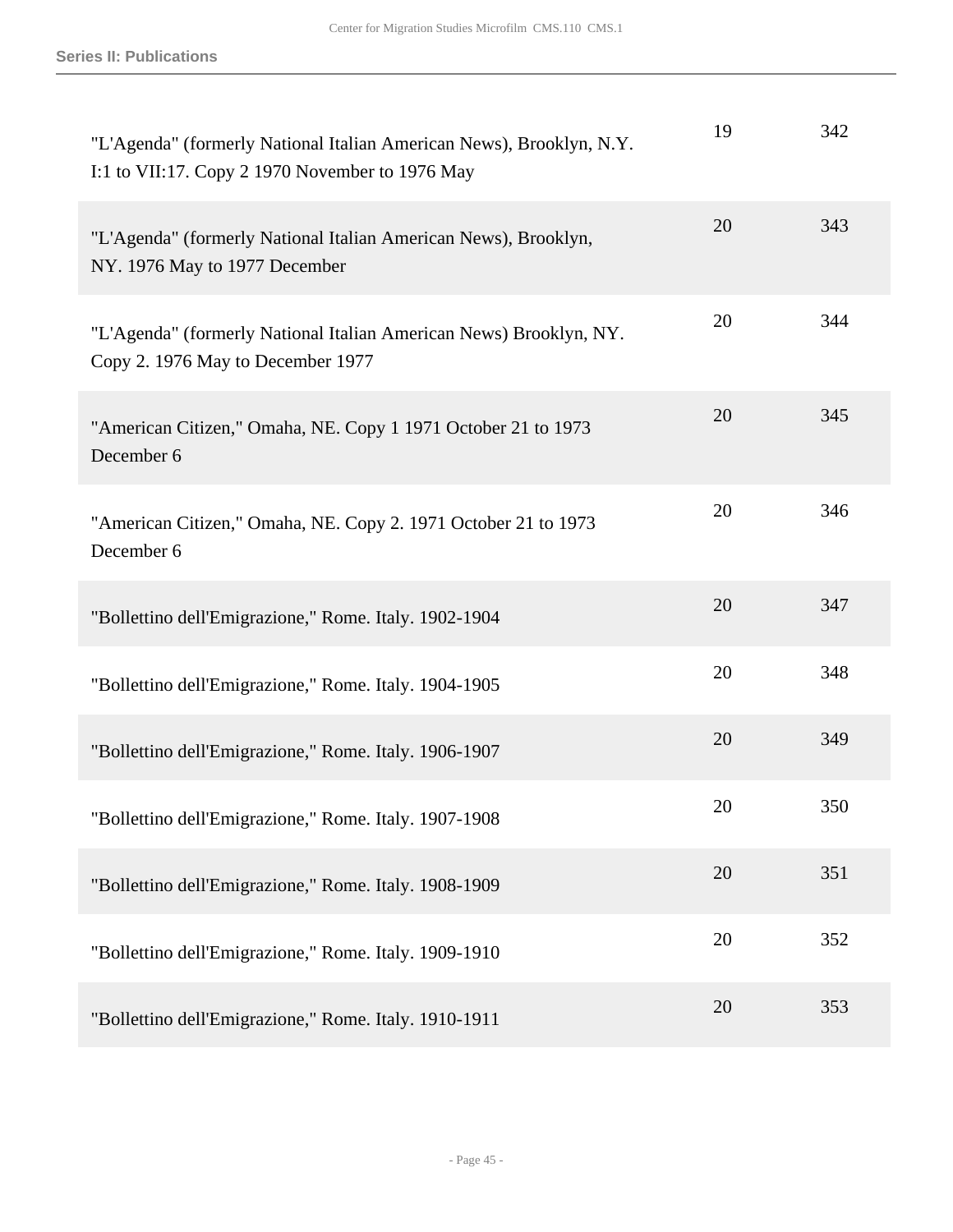| "Bollettino dell'Emigrazione," Rome. Italy. 1912-1913                                                             | 20 | 354 |
|-------------------------------------------------------------------------------------------------------------------|----|-----|
| "Bollettino dell'Emigrazione," Rome. Italy. 1914-1915                                                             | 20 | 355 |
| "Bollettino dell'Emigrazione," Rome. Italy. 1916-1920                                                             | 20 | 356 |
| "Bollettino dell'Emigrazione," Rome. Italy. 1921-1923                                                             | 20 | 357 |
| "Bollettino dell'Emigrazione," Rome. Italy. 1924-1925                                                             | 20 | 358 |
| "Bollettino dell'Emigrazione," Rome. Italy. 1926                                                                  | 20 | 359 |
| "Bollettino dell'Emigrazione," Rome. Italy. 1927                                                                  | 20 | 360 |
| "Centro Studi Emigrazioine," Rome, Italy. Copy 1. 1964 June to 1969<br>December and 1973 January to 1973 November | 21 | 361 |
| "Centro Studi Emigrazioine," Rome, Italy. Copy 2. 1964 June to 1969<br>December and 1973 January to 1973 November | 21 | 362 |
| "The Challenge." Copy 1 1970 March to 1974                                                                        | 21 | 363 |
| "The Challenge." Copy 2 1970 March to 1974                                                                        | 21 | 364 |
| "Il Cittadino Canadese," Montreal, Canada. Copy 1. 1971 November 25 to<br>1972 July 27                            | 21 | 365 |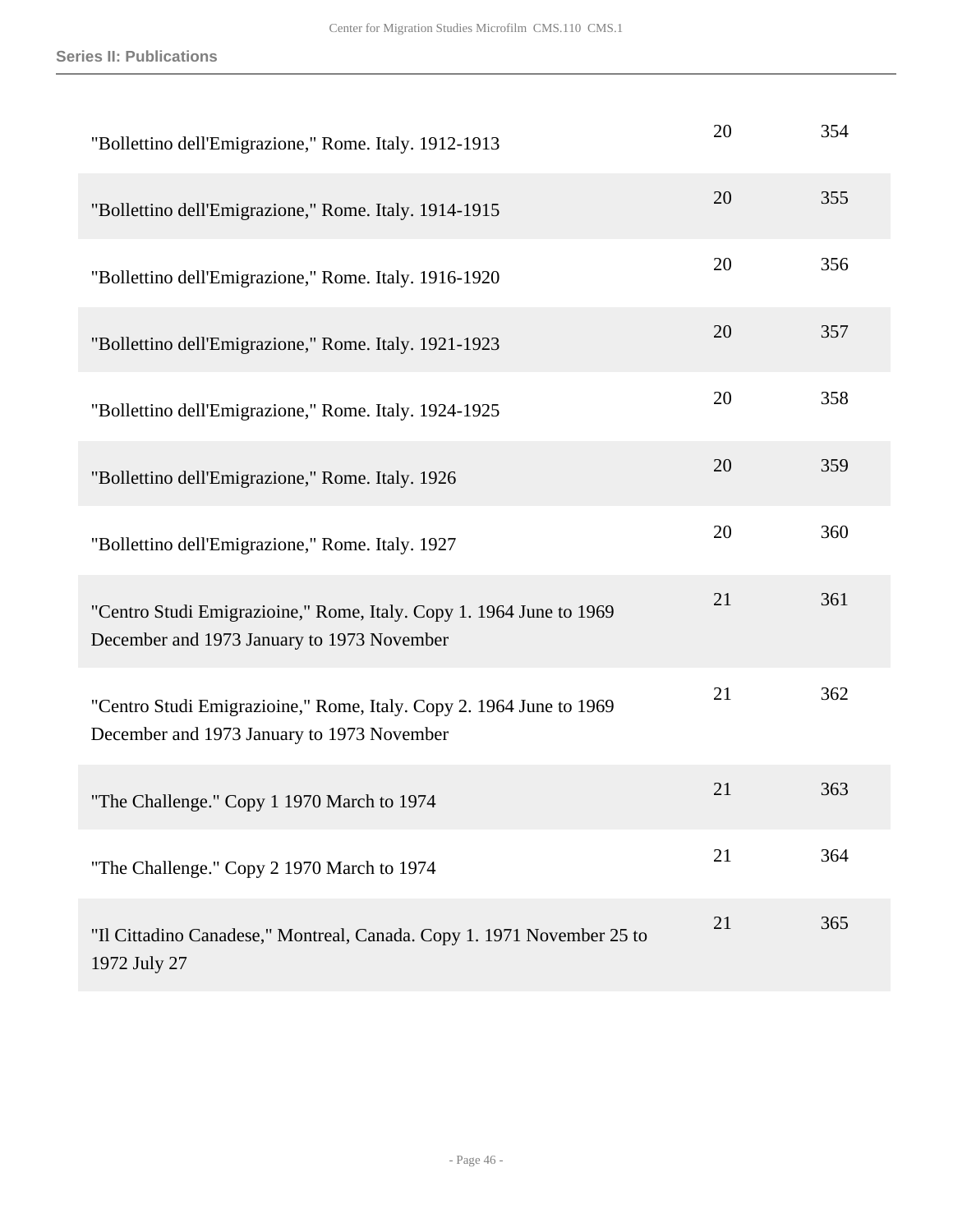| "Il Cittadino Canadese," Montreal, Canada. Copy 2. 1971 November 25 to<br>1972 July 27    | 21 | 366 |
|-------------------------------------------------------------------------------------------|----|-----|
| "Il Cittadino Canadese," Montreal, Canada. Copy 1. 1972 July 27 to 1973<br>April 5        | 21 | 367 |
| "Il Cittadino Canadese," Montreal, Canada. Copy 2. 1972 July 27 to 1973<br>April 5        | 21 | 368 |
| "Il Cittadino Canadese," Montreal, Canada. Copy 1. 1973 April 12 to 1973<br>December 6    | 21 | 369 |
| "Il Cittadino Canadese," Montreal, Canada. Copy 2. 1973 April 12 to 1973<br>December 6    | 21 | 370 |
| "Il Cittadino Canadese," Montreal, Canada. Copy 1. 1973 December 13 to<br>1974 October 31 | 21 | 371 |
| "Il Cittadino Canadese," Montreal, Canada. Copy 2. 1973 December 13 to<br>1974 October 31 | 21 | 372 |
| "Il Cittadino Canadese," Montreal, Canada. Copy 1. 1974 October 31 to<br>1975 October 16  | 21 | 373 |
| "Il Cittadino Canadese," Montreal, Canada. Copy 2. 1974 October 31 to<br>1975 October 16  | 21 | 374 |
| "Il Cittadino Canadese," Montreal, Canada. Copy 1. 1975 December 18 to<br>1976 June 17    | 21 | 375 |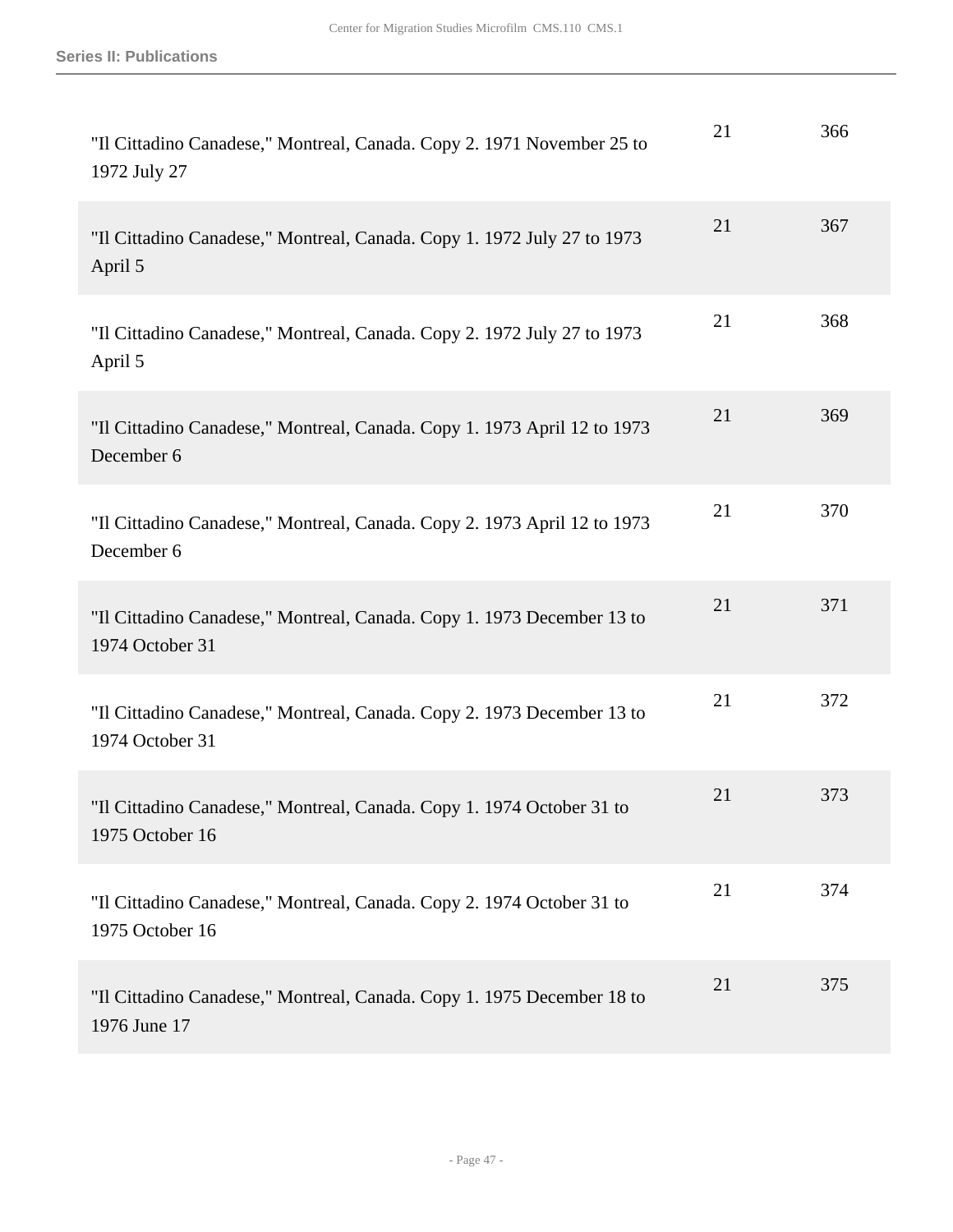| "Il Cittadino Canadese," Montreal, Canada. Copy 2. 1975 December 18 to<br>1976 June 17   | 21 | 376 |
|------------------------------------------------------------------------------------------|----|-----|
| "Il Cittadino Canadese," Montreal, Canada. Copy 1. 1976 June 17 to 1976<br>December 30   | 21 | 377 |
| "Il Cittadino Canadese," Montreal, Canada. Copy 2. 1976 June 17 to 1976<br>December 30   | 21 | 378 |
| "Il Cittadino Canadese," Montreal, Canada. Copy 1. 1977 January 6 to<br>1977 September 8 | 22 | 379 |
| "Il Cittadino Canadese," Montreal, Canada. Copy 2. 1977 January 6 to<br>1977 September 8 | 22 | 380 |
| "Il Cittadino Canadese," Montreal, Canada. Copy 1. 1977 September 15 to<br>1978 May 24   | 22 | 381 |
| "Il Cittadino Canadese," Montreal, Canada. Copy 2. 1977 September 15 to<br>1978 May 24   | 22 | 382 |
| "Il Cittadino Canadese," Montreal, Canada. Copy 1. 1978 May 31 to 1978<br>December 27    | 22 | 383 |
| "Il Cittadino Canadese," Montreal, Canada. Copy 2. 1978 May 31 to 1978<br>December 27    | 22 | 384 |
| "Controcorrente," Boston, MA. Copy 1. 1957 July-August to 1967 Spring                    | 22 | 385 |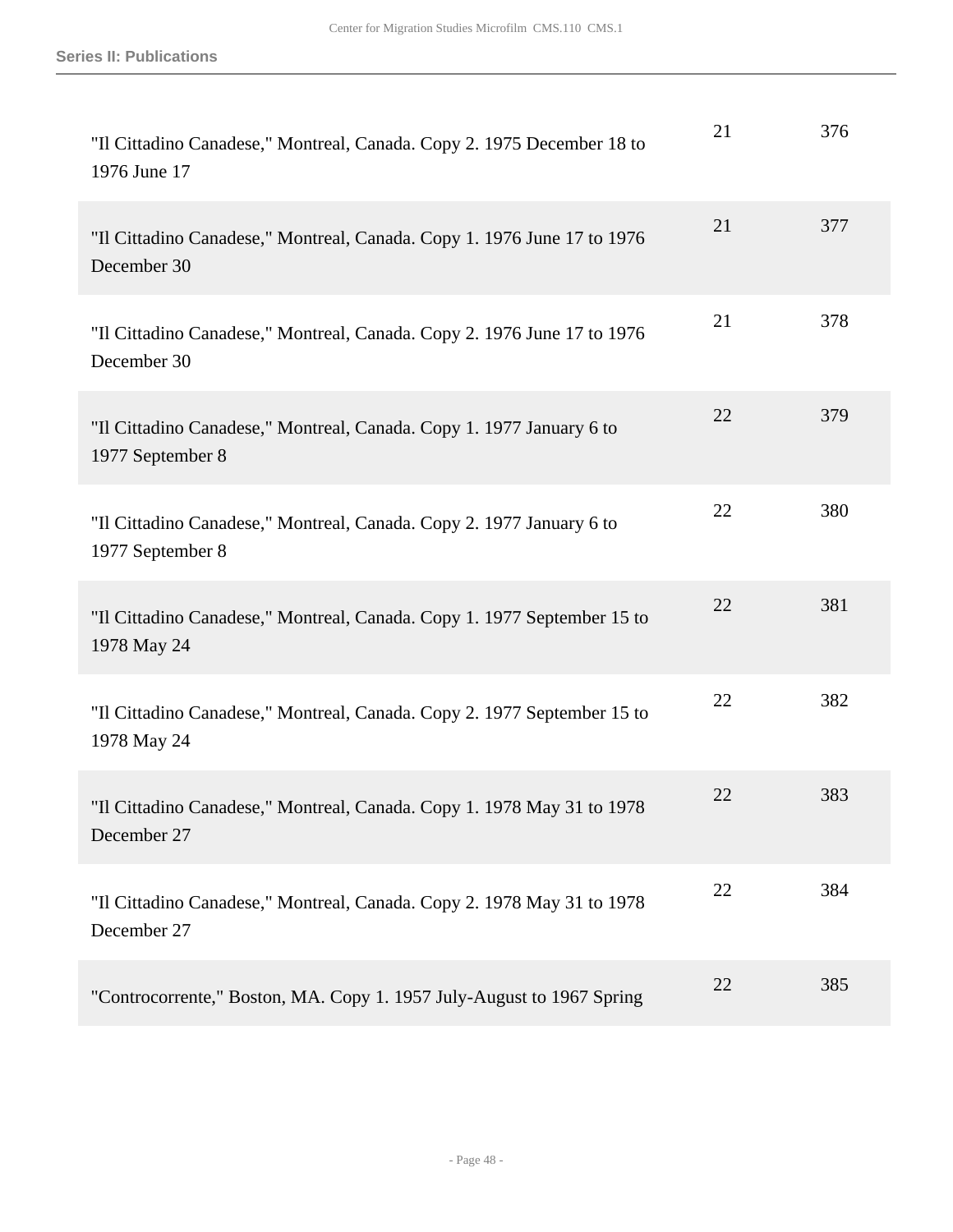| "Controcorrente," Boston, MA. Copy 2. 1957 July-August to 1967 Spring                           | 22 | 386 |
|-------------------------------------------------------------------------------------------------|----|-----|
| "Corriere Degli Italiani," Lucerne, Switzerland. Copy 1. 1975 January 12<br>to 1975 December 14 | 22 | 387 |
| "Corriere Degli Italiani," Lucerne, Switzerland. Copy 2. 1975 January 12<br>to 1975 December 14 | 22 | 388 |
| "Corriere Degli Italiani," Lucerne, Switzerland. Copy 1. 1976 January 14<br>to 1977 November 19 | 22 | 389 |
| "Corriere Degli Italiani," Lucerne, Switzerland. Copy 2. 1976 January 14<br>to 1977 November 19 | 22 | 390 |
| "Cristoforo Colombo," New York. 1891 January 6 to 1892 January 31                               | 22 | 391 |
| "Cristoforo Colombo," New York. 1892 February 2 to 1892 August 20                               | 22 | 392 |
| "Cristoforo Colombo," New York. 1892 August 21 to 1893 September 7                              | 22 | 393 |
| "Cristoforo Colombo," New York. 1893 September 8 to 1894 August 31                              | 22 | 394 |
| "Cristoforo Colombo," New York. 1894 September 1 to 1894 December<br>29                         | 22 | 395 |
| "Il Crociato," Brooklyn, NY. Copy 1. 1933 September 16 to 1938<br>December 31                   | 22 | 396 |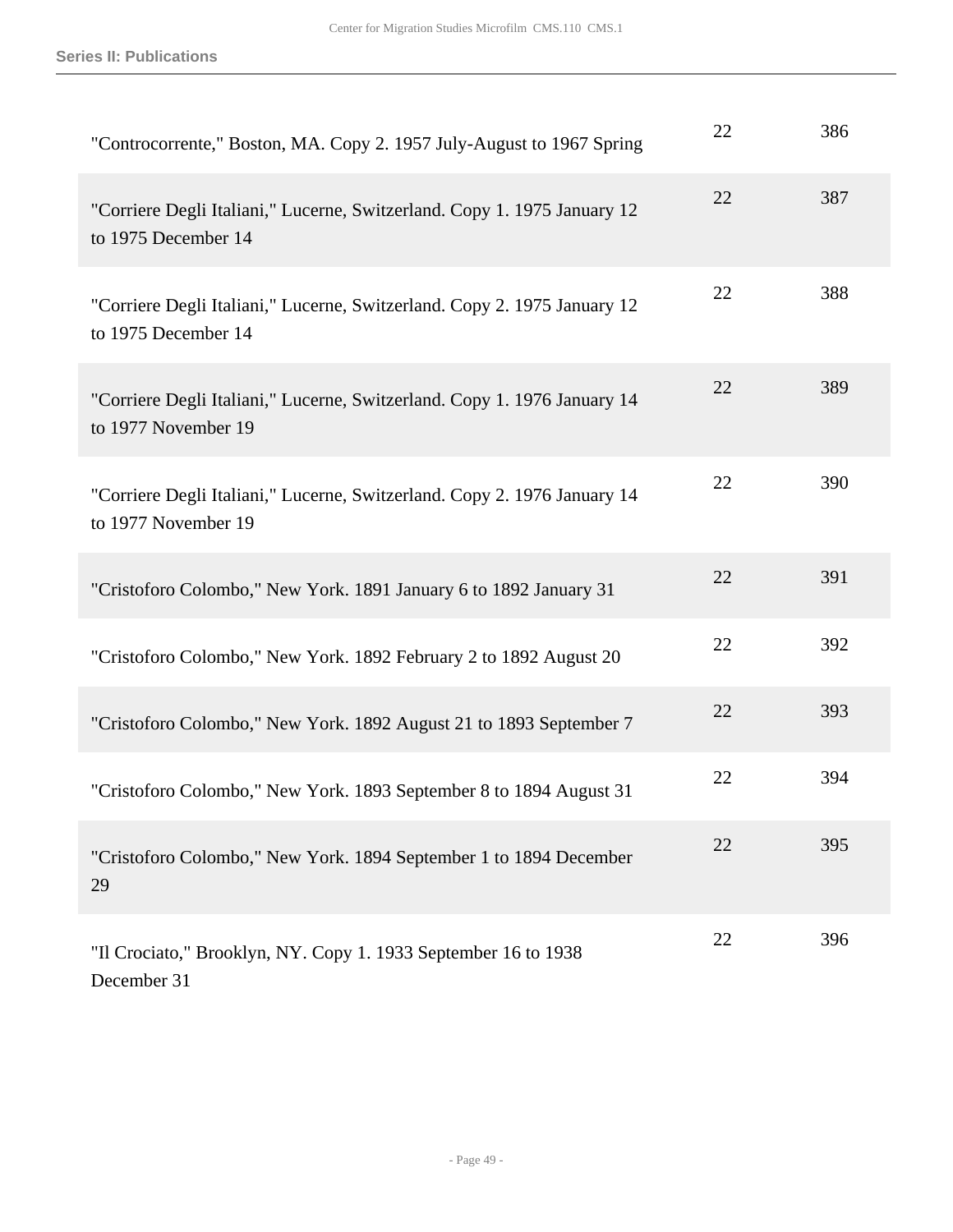| "Il Crociato," Brooklyn, NY. Copy 2. 1933 September 16 to 1938<br>December 31  | 23 | 397 |
|--------------------------------------------------------------------------------|----|-----|
| "Il Crociato," Brooklyn, NY. Copy 1. 1939 January 7 to 1943 December<br>25     | 23 | 398 |
| "Il Crociato," Brooklyn, NY. Copy 2. 1939 January 7 to 1943 December<br>25     | 23 | 399 |
| "Il Crociato," Brooklyn, NY. Copy 1. 1943 Novem ber 27 to 1945 Decem<br>ber 29 | 23 | 400 |
| "Il Crociato," Brooklyn, NY. Copy 2. 1943 Novem ber 27 to 1945 Decem<br>ber 29 | 23 | 401 |
| "Il Crociato," Brooklyn, NY. Copy 1. 1946 January 5 to 1952 May 10             | 23 | 402 |
| "Il Crociato," Brooklyn, NY. Copy 2. 1946 January 5 to 1952 May 10             | 23 | 403 |
| "Il Crociato," Brooklyn, NY. Copy 1. 1952 May 17 to 1957 May 18                | 23 | 404 |
| "Il Crociato," Brooklyn, NY. Copy 2. 1952 May 17 to 1957 May 18                | 23 | 405 |
| "Il Crociato," Brooklyn, NY. Copy 1. 1957 May 18 to 1961 July 22               | 23 | 406 |
| "Il Crociato," Brooklyn, NY. Copy 2. 1957 May 18 to 1961 July 22               | 23 | 407 |
| "Il Crociato," Brooklyn, NY. Copy 1. 1961-1966                                 | 23 | 408 |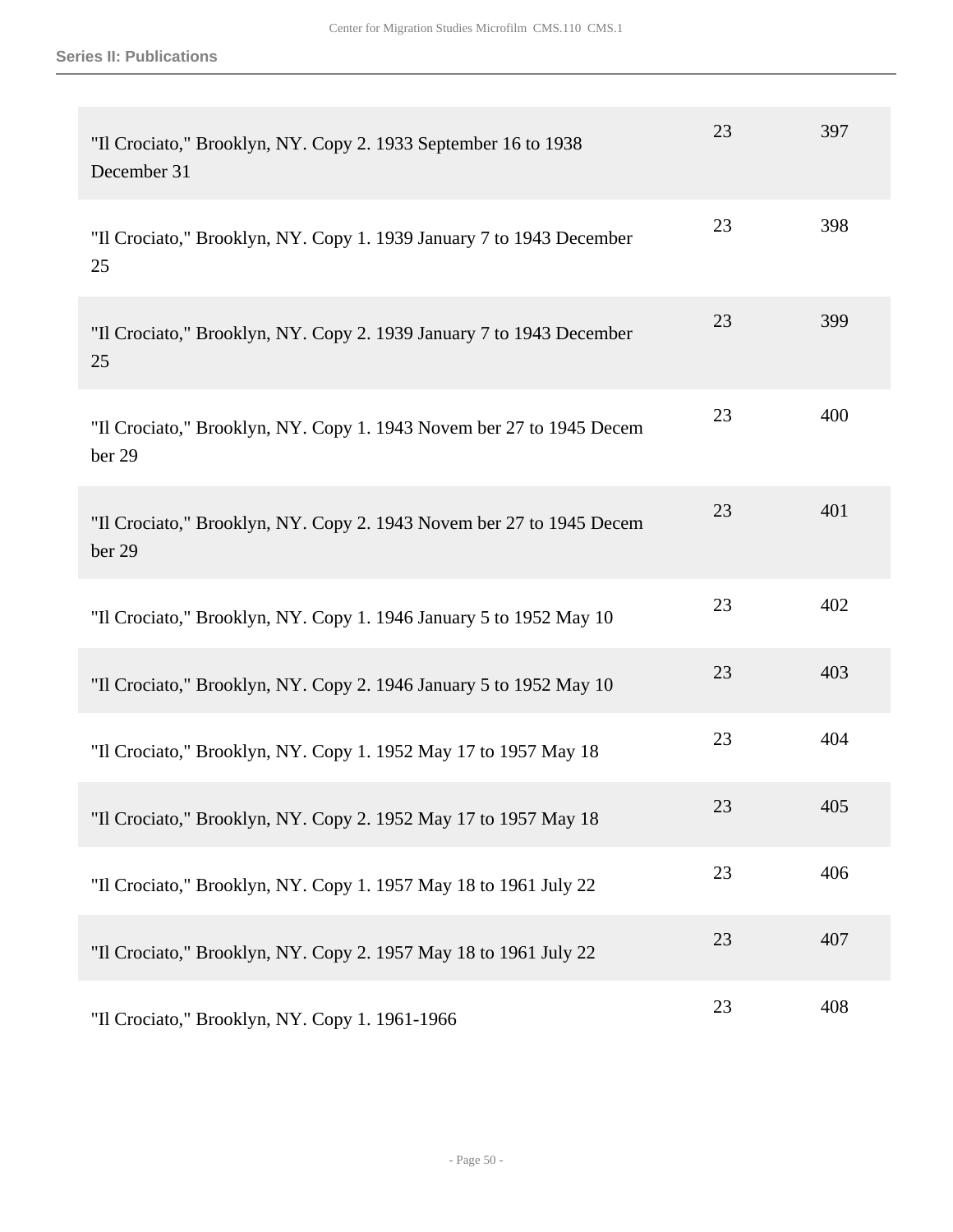| "Il Crociato," Brooklyn, NY. Copy 2. 1961-1966                                      | 23 | 409 |
|-------------------------------------------------------------------------------------|----|-----|
| "Il Crociato," Brooklyn, NY. Copy 1. 1967 January 7 to 1971 November<br>27          | 23 | 410 |
| "Il Crociato," Brooklyn, NY. Copy 2. 1967 January 7 to 1971 November<br>27          | 23 | 411 |
| "Il Crociato," Brooklyn, NY. Copy 1. 1971 November 27 to 1973 January<br>27         | 23 | 412 |
| "Il Crociato," Brooklyn, NY. Copy 2. 1971 November 27 to 1973 January<br>27         | 23 | 413 |
| "The Echo," Providence, Rhode Island. Copy 1. 1970 March to 1972<br>March           | 23 | 414 |
| "The Echo," Providence, Rhode Island. Copy 2. 1970 March to 1972<br>March           | 24 | 415 |
| "The Echo," Providence, Rhode Island. Copy 1. 1973 February 8 to 1973<br>October 25 | 24 | 416 |
| "The Echo," Providence, Rhode Island. Copy 2 1973 February 8 to 1973<br>October 25  | 24 | 417 |
| "The Echo," Providence, Rhode Island. Copy 1. 1973 October 25 to 1974<br>June 22    | 24 | 418 |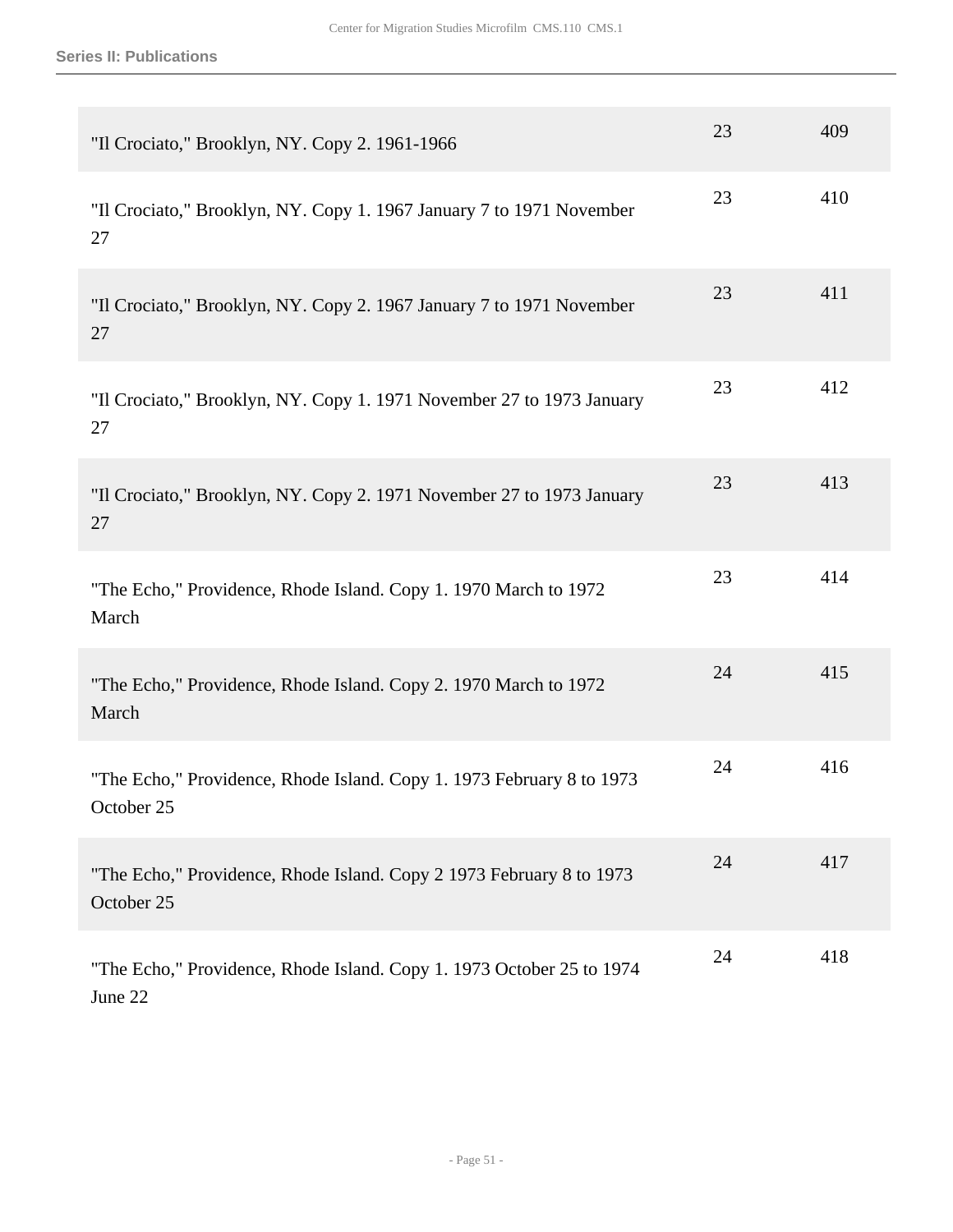| "The Echo," Providence, Rhode Island. Copy 2. 1973 October 25 to 1974<br>June 22     | 24 | 419 |
|--------------------------------------------------------------------------------------|----|-----|
| "The Echo," Providence, Rhode Island. Copy 1. 1974 June 27 to 1974<br>December 26    | 24 | 420 |
| "The Echo," Providence, Rhode Island. Copy 2. 1974 June 27 to 1974<br>December 26    | 24 | 421 |
| "The Echo," Providence, Rhode Island. Copy 1 1975 January 2 to 1975<br>June 26       | 24 | 422 |
| "The Echo," Providence, Rhode Island. Copy 2. 1975 January 2 to 1975<br>June 26      | 24 | 423 |
| "The Echo," Providence, Rhode Island. Copy 1. 1975 July 3 to 1975<br>December 26     | 24 | 424 |
| "The Echo," Providence, Rhode Island. Copy 2. 1975 July 3 to 1975<br>December 26     | 24 | 425 |
| "The Echo," Providence, Rhode Island. Copy 1. 1976 January 2 1975<br>September 2     | 24 | 426 |
| "The Echo," Providence, Rhode Island. Copy 2. 1976 January 2 1975<br>September 2     | 24 | 427 |
| "The Echo," Providence, Rhode island. Copy 1. 1976 September 2 to 1977<br>October 13 | 24 | 428 |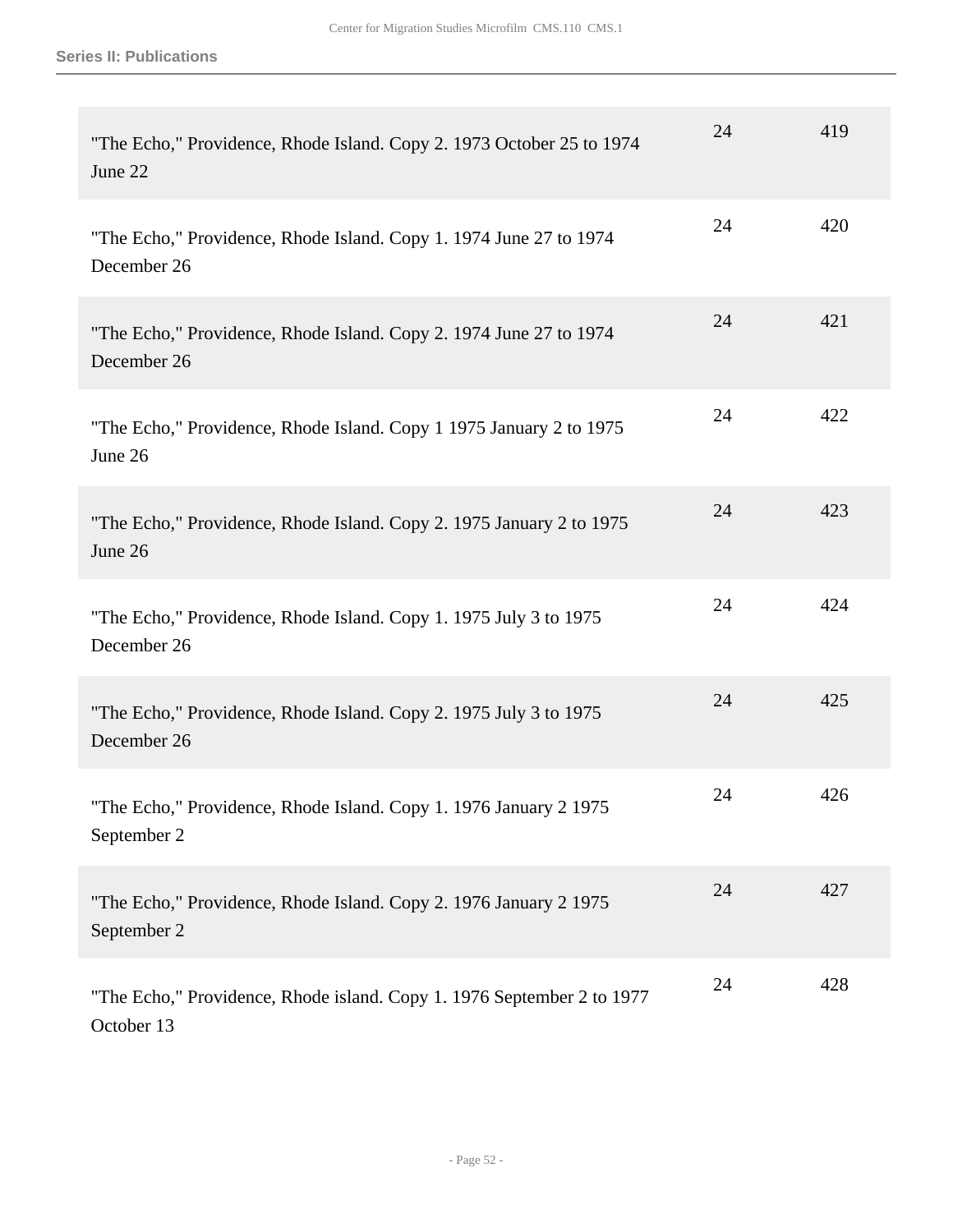| "The Echo," Providence, Rhode Island. Copy 2. 1976 September 2 to 1977<br>October 13 | 24 | 429 |
|--------------------------------------------------------------------------------------|----|-----|
| "L'Emigrante," Genoa, Italy. Copy 1. 1966-1968                                       | 24 | 430 |
| "L'Emigrante," Genoa, Italy. Copy 2. 1966-1968                                       | 24 | 431 |
| "Eternal Light," Indianapolis, IN. 1913 October 1929 May 26 1932 July                | 24 | 432 |
| "Il Faro," Pittsburgh, PA. 1942 April to 1968 January                                | 25 | 433 |
| "La Fiaccola," Buffalo, NY. Copy 1. 1909 August 7 to 1912 December 1                 | 25 | 434 |
| "La Fiaccola," Buffalo, NY. Copy 2. 1909 August 7 to 1912 December 1                 | 25 | 435 |
| "Fra Noi," Melrose Park, IL. Copy 1. 1971 January to 1974 November                   | 25 | 436 |
| "Fra Noi," Melrose Park, IL. Copy 2. 1971 January to 1974 November                   | 25 | 437 |
| "Fra Noi," Melrose Park, IL Copy 1. 1974 November to 1975 December                   | 25 | 438 |
| "Fra Noi," Melrose Park, IL Copy 2. 1974 November to 1975 December                   | 25 | 439 |
| "Fra Noi," Melrose Park, IL Copy 1. 1975 January to 1978 May                         | 25 | 440 |
| "Fra Noi," Melrose Park, IL Copy 2. 1975 January to 1978 May                         | 25 | 441 |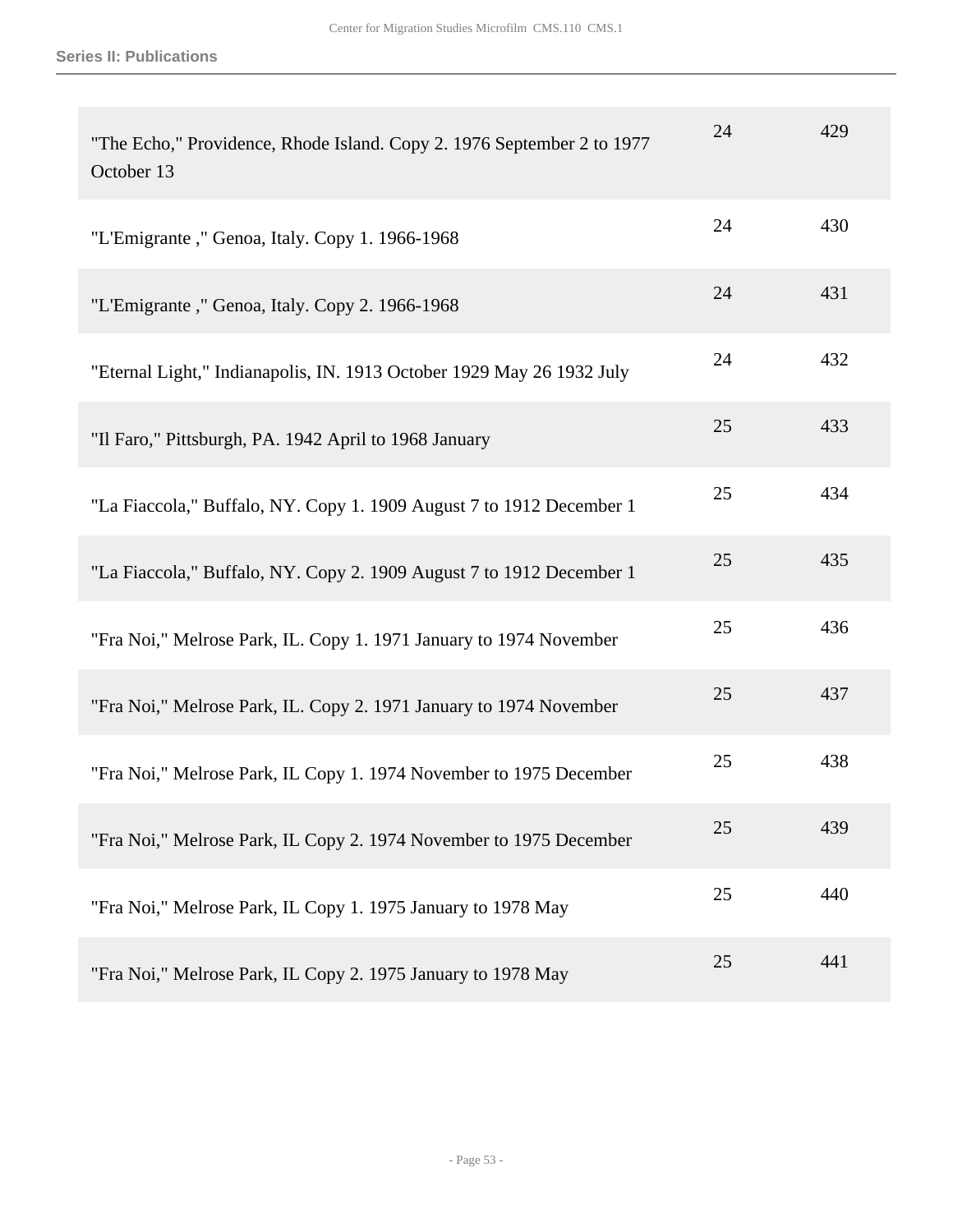| "Giustizia," New York. Copy 1. 1971 November to 1974 December                             | 25 | 442 |
|-------------------------------------------------------------------------------------------|----|-----|
| "Giustizia," New York. Copy 2. 1971 November to 1974 December                             | 25 | 443 |
| "Golden Lion," Massapequa, NY. Copy 1. 1971 October/November to<br>1974 November/December | 25 | 444 |
| "Golden Lion," Massapequa, NY. Copy 2. 1971 October/November to<br>1974 November/December | 25 | 445 |
| "Incontro," Boston, Massachusetts. Copy 1. 1971to 1978                                    | 25 | 446 |
| "Incontro," Boston, Massachusetts. Copy 2. 1971 to 1978                                   | 25 | 447 |
| "L'Indipendente." Copy 1. 1924 October to 1933 June                                       | 25 | 448 |
| "L'Indipendente." Copy 2. 1924 October to 1933 June                                       | 25 | 449 |
| "Insieme," Montreal, Canada. Copy 1. 1973 April to 1975 December                          | 25 | 450 |
| "Insieme," Montreal, Canada. Copy 2. 1973 April to 1975 December                          | 26 | 451 |
| "Insieme," Montreal, Canada. Copy 1. 1976 January to 1977 December                        | 26 | 452 |
| "Insieme," Montreal, Canada. Copy 2. 1976 January to 1977 December                        | 26 | 453 |
| "International Migration Review." 1966 Spring to Summer 1967                              | 26 | 454 |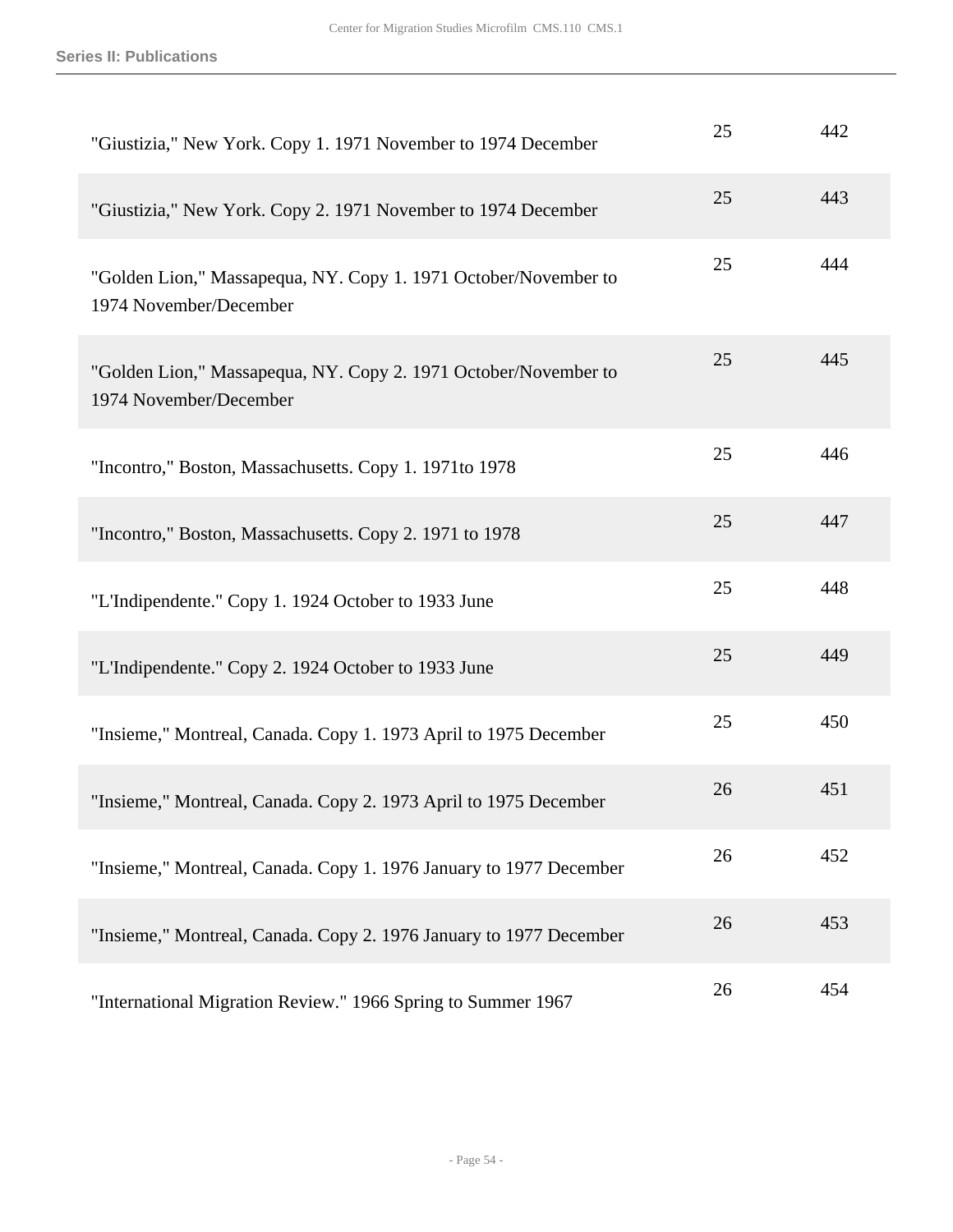| "International Migration Review." 1966 October to 1967 June        | 26 | 455 |
|--------------------------------------------------------------------|----|-----|
| "International Migration Review." Copy 1. 1967 Fall, 1968 Summer   | 26 | 456 |
| "International Migration Review." Copy 2. 1967 Fall, 1968 Summer   | 26 | 457 |
| "International Migration Review." Copy 1. 1968 Spring              | 26 | 458 |
| "International Migration Review." Copy 1. 1968 Spring              | 26 | 459 |
| "International Migration Review." 1968 Fall                        | 26 | 469 |
| "International Migration Review." Copy 1. 1968 Fall to 1969 Summer | 26 | 461 |
| "International Migration Review." Copy 2. 1968 Fall to 1969 Summer | 26 | 462 |
| "International Migration Review." Copy 1. 1969 Spring              | 26 | 463 |
| "International Migration Review." Copy 2. 1969 Spring              | 26 | 464 |
| "International Migration Review." 1969 Fall                        | 26 | 465 |
| "International Migration Review." Copy 1. 1969 Fall to 1970 Summer | 26 | 466 |
| "International Migration Review." Copy 2. 1969 Fall to 1970 Summer | 26 | 467 |
| "International Migration Review." 1970 Spring                      | 26 | 468 |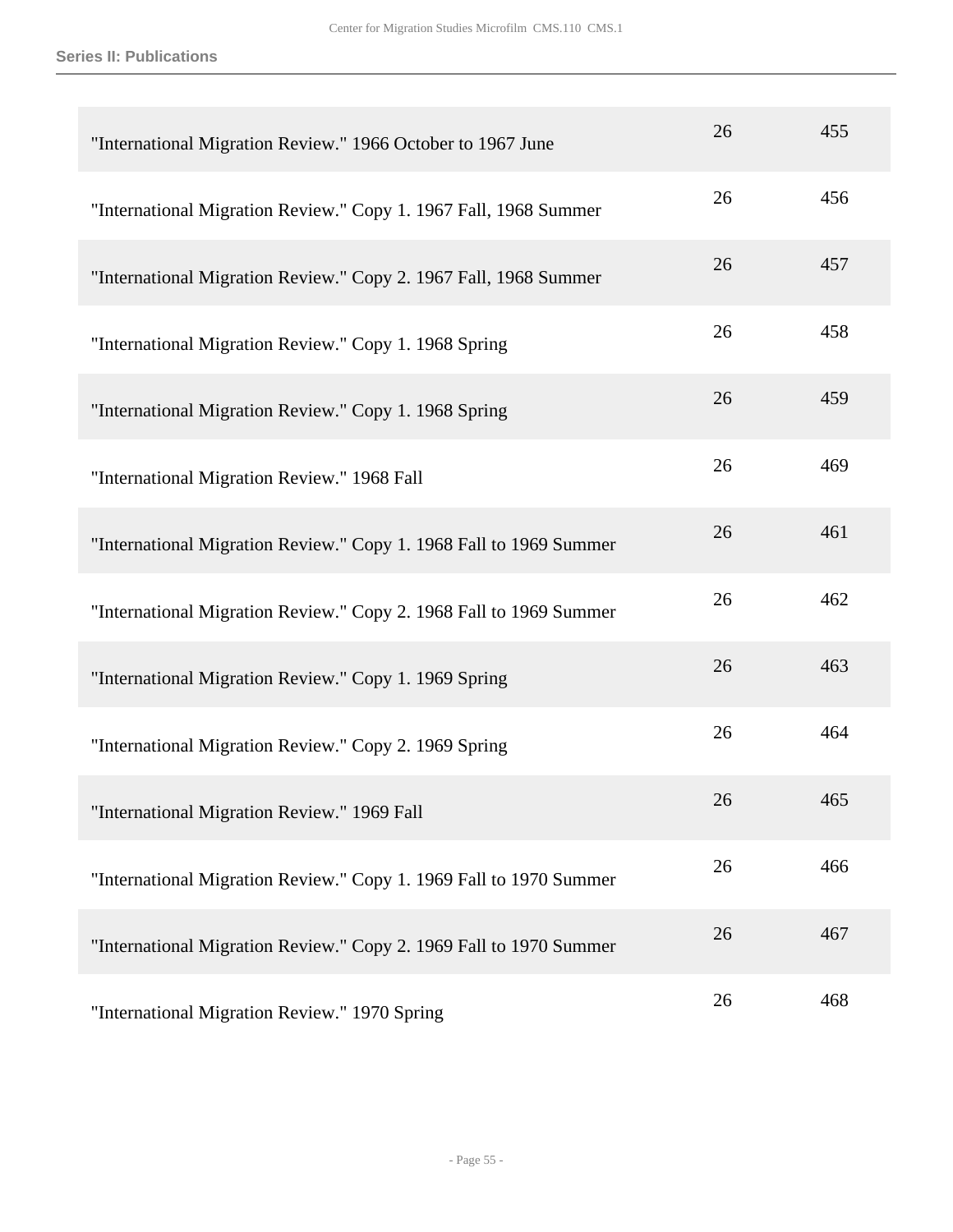| "International Migration Review." 1971 Spring - Winter         | 27 | 469 |
|----------------------------------------------------------------|----|-----|
| "International Migration Review." 1972 Spring-Winter           | 27 | 470 |
| "International Migration Review." Copy 1. 1973 Spring - Winter | 27 | 471 |
| "International Migration Review." Copy 2. 1973 Spring - Winter | 27 | 472 |
| "International Migration Review." Copy 1 1974 Spring - Winter  | 27 | 473 |
| "International Migration Review." Copy 2 1974 Spring - Winter  | 27 | 474 |
| "International Migration Review." Copy 3 1974 Spring - Winter  | 27 | 475 |
| "International Migration Review." Copy 1 1975 Spring - Winter  | 27 | 476 |
| "International Migration Review." Copy 2. 1975 Spring - Winter | 27 | 477 |
| "International Migration Review." Copy 3 1975 Spring - Winter  | 27 | 478 |
| International Migration Review." 1976 Spring - Winter          | 27 | 479 |
| "International Migration Review." 1977 Spring - Winter         | 27 | 480 |
| "International Migration Review." 1978 Spring - Winter         | 27 | 481 |
| "International Migration Review." 1979 Spring - Winter         | 27 | 482 |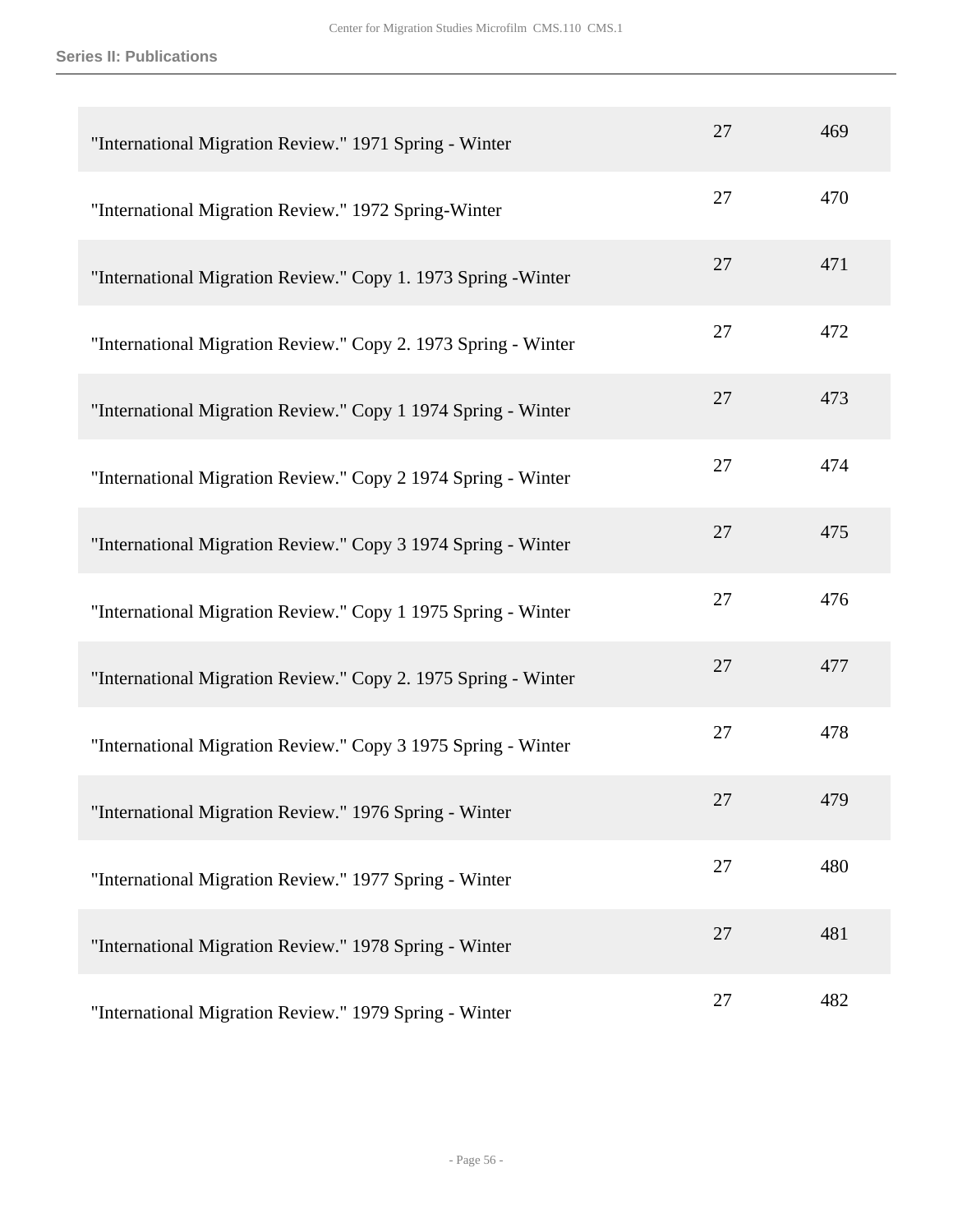| "International Migration Review." 1980 Spring - Winter      | 27 | 483 |
|-------------------------------------------------------------|----|-----|
| "International Migration Review." 1981 Spring - Winter      | 27 | 484 |
| "International Migration Review." 1982 Spring - Winter      | 27 | 485 |
| "International Migration Review." 1983 Spring - 1984 Winter | 27 | 486 |
| "International Migration Review." 1984 Spring - Winter      | 28 | 487 |
| "International Migration Review." 1985 Spring - Winter      | 28 | 488 |
| "International Migration Review." 1986 Spring - Winter      | 28 | 489 |
| "International Migration Review." 1987 Spring - Winter      | 28 | 490 |
| "International Migration Review." 1988 Spring - Winter      | 28 | 491 |
| "International Migration Review." 1989 Spring - Winter      | 28 | 492 |
| "International Migration Review." 1990 Spring - Winter      | 28 | 493 |
| "International Migration Review." 1991 Spring - Winter      | 28 | 494 |
| "International Migration Review." 1992 Spring - Winter      | 28 | 495 |
| "International Migration Review." 1993 Spring - Winter      | 28 | 496 |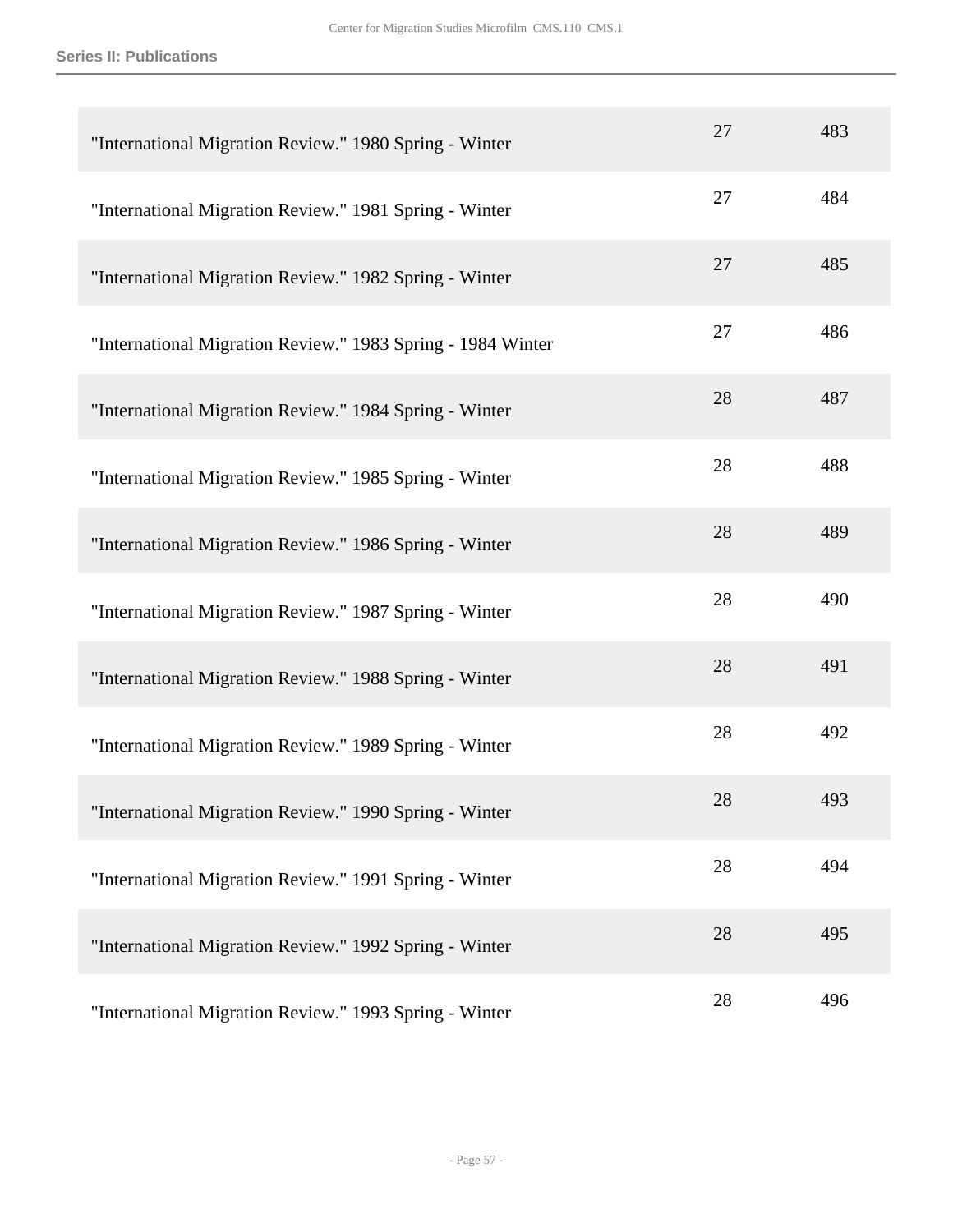| "International Migration Review." 1994 Spring - Winter | 28 | 497 |
|--------------------------------------------------------|----|-----|
| "International Migration Review." 1995 Spring - Winter | 28 | 498 |
| "International Migration Review." 1996 Spring - Winter | 28 | 499 |
| "International Migration Review." 1997 Spring - Winter | 28 | 500 |
| "International Migration Review." 1998 Spring - Winter | 28 | 501 |
| "International Migration Review." 1999 Spring - Winter | 28 | 502 |
| "International Migration Review." 2000 Spring - Winter | 28 | 503 |
| "International Migration Review." 2001 Spring - Winter | 28 | 504 |
| "International Migration Review." 2001 Spring - Winter | 29 | 505 |
| "International Migration Review." 2003 Spring - Winter | 29 | 506 |
| International Migration Review." 2004 Spring - Winter  | 29 | 507 |
| "International Migration Review." 2005 Spring - Winter | 29 | 508 |
| "International Migration Review." 2006 Spring - Winter | 29 | 509 |
| "International Migration Review." 2007 Spring - Winter | 29 | 510 |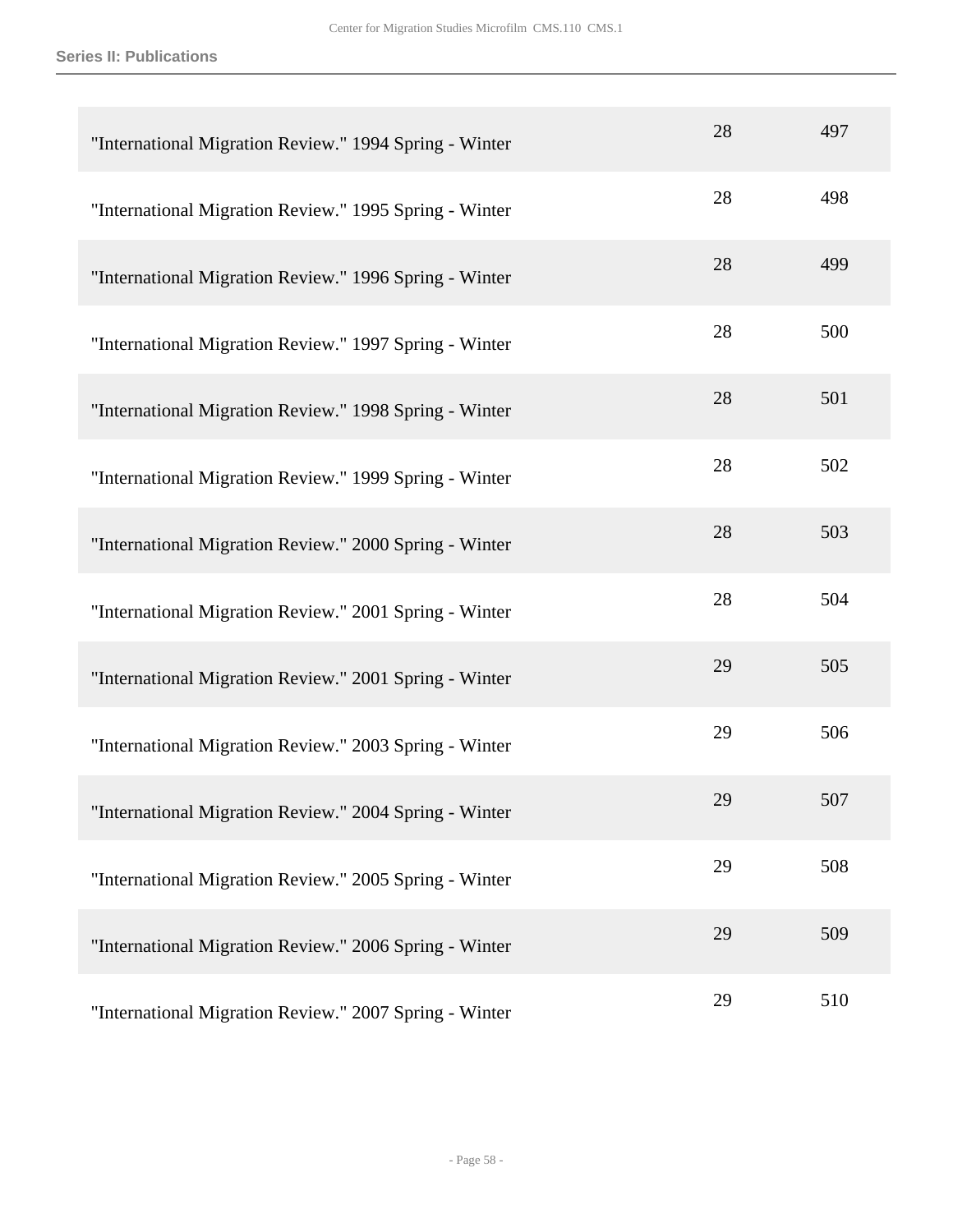| "International Migration Review." 2008 Spring - Winter                            | 29 | 511 |
|-----------------------------------------------------------------------------------|----|-----|
| "Italica Gens." Copy 1. 1910-1916                                                 | 29 | 512 |
| "Italica Gens." Copy 2. 1910 -1916                                                | 29 | 513 |
| "Italian Tribune News," Newark, NJ. Copy 1. 1968 October 25 to 1973<br>November 2 | 29 | 514 |
| "Italian Tribune News," Newark, NJ. Copy 2. 1968 October 25 to 1973<br>November 2 | 29 | 515 |
| "Italian Tribune News," Newark, NJ. Copy 1. 1973 November 2 to 1974<br>August 16  | 29 | 516 |
| "Italian Tribune News," Newark, NJ. Copy 2. 1973 November 2 to 1974<br>August 16  | 29 | 517 |
| "Italian Tribune News," Newark, NJ. Copy 1. 1974 August 23 to 1975<br>June 27     | 29 | 518 |
| "Italian Tribune News," Newark, NJ. Copy 2. 1974 August 23 to 1975<br>June 27     | 29 | 519 |
| "Italian Tribune News," Newark. NJ. Copy 1. 1975 July 4 to 1975<br>December 26    | 29 | 520 |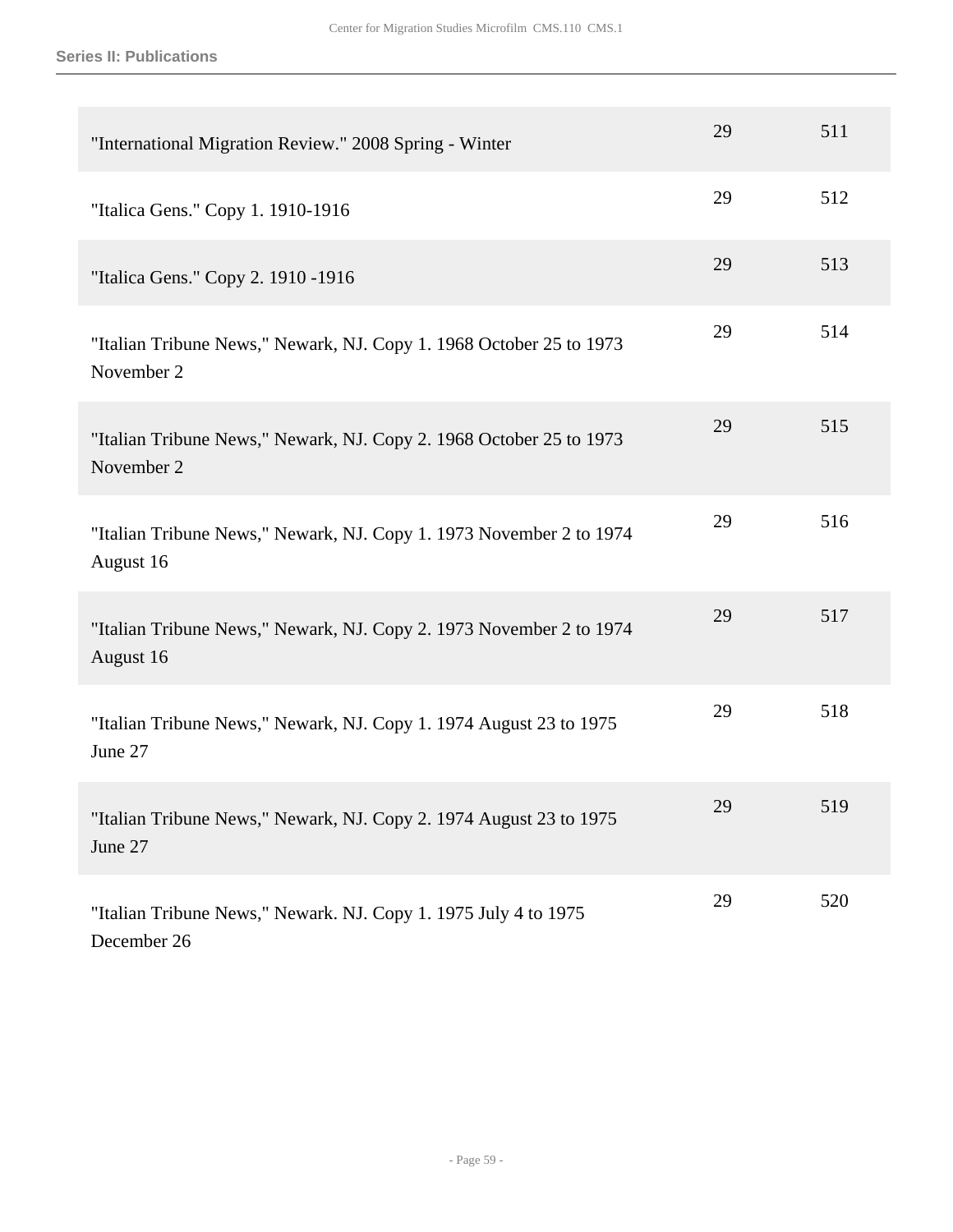| "Italian Tribune News," Newark. NJ. Copy 2. 1975 July 4 to 1975<br>December 26 | 29 | 521 |
|--------------------------------------------------------------------------------|----|-----|
| "Italian Tribune News," Newark. NJ. Copy 1. 1976 January 16 to<br>September 26 | 29 | 522 |
| "Italian Tribune News," Newark. NJ. Copy 2. 1976 January 16 to<br>September 26 | 30 | 523 |
| "Italian Tribune News," Newark. NJ. Copy 1. 1976 October 1 to 1977 May<br>20   | 30 | 524 |
| "Italian Tribune News," Newark. NJ. Copy 2. 1976 October 1 to 1977 May<br>20   | 30 | 525 |
| "Italian Tribune News," Newark. NJ. Copy 1. 1977 May 20 to December<br>30      | 30 | 526 |
| "Italian Tribune News," Newark. NJ. Copy 2. 1977 May 20 to December<br>30      | 30 | 527 |
| "Italo-American Times," Bronx, NY. Copy 1. 1970 - 1976                         | 30 | 528 |
| "Italo-American Times," Bronx, NY. Copy 2. 1970-1976                           | 30 | 529 |
| "Italo-American Times," Bronx, NY. Copy 1. 1976 to 1978 April 4                | 30 | 530 |
| "Italo-American Times," Bronx, NY. Copy 2. 1976 to 1978 April 4                | 30 | 531 |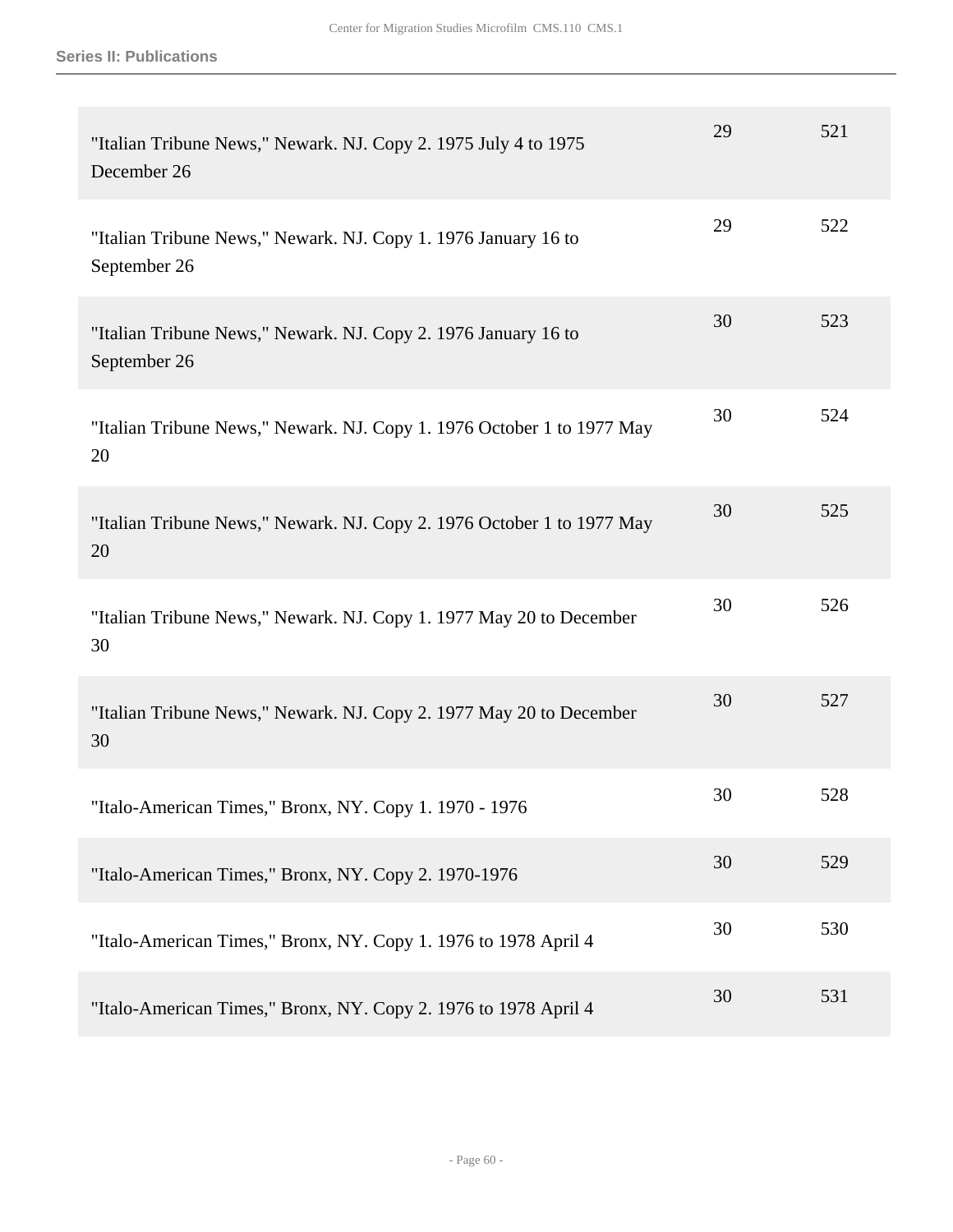| "Italo Americano di Los Angeles." Copy 1. 1971 February 11 to 1973<br>August 26  | 30 | 532 |
|----------------------------------------------------------------------------------|----|-----|
| "Italo Americano di Los Angeles." Copy 2. 1971 February 11 to 1973<br>August 26  | 30 | 533 |
| "Italo Americano di Los Angeles." Copy 1. 1973 May 3 to 1975 March 27            | 30 | 534 |
| "Italo Americano di Los Angeles." Copy 2. 1973 May 3 to 1975 March 27            | 30 | 535 |
| "Italo Americano di Los Angeles." Copy 1. 1975 April 3 to 1975<br>December 25    | 30 | 536 |
| "Italo Americano di Los Angeles." Copy 2. 1975 April 3 to 1975<br>December 25    | 30 | 537 |
| "Italo Americano di Los Angeles." Copy 1. 1976 January 1 to October 14           | 30 | 538 |
| "Italo Americano di Los Angeles." Copy 2. 1976 January 1 to October 14           | 30 | 539 |
| "Italo Americano di Los Angeles." Copy 1. 1976 October 21 to 1977<br>December 30 | 30 | 540 |
| "Italo Americano di Los Angeles." Copy 2. 1976 October 21 to 1977<br>December 30 | 31 | 541 |
| "Italo Americano di Los Angeles." Copy 3. 1976 October 21 to 1977<br>December 30 | 31 | 542 |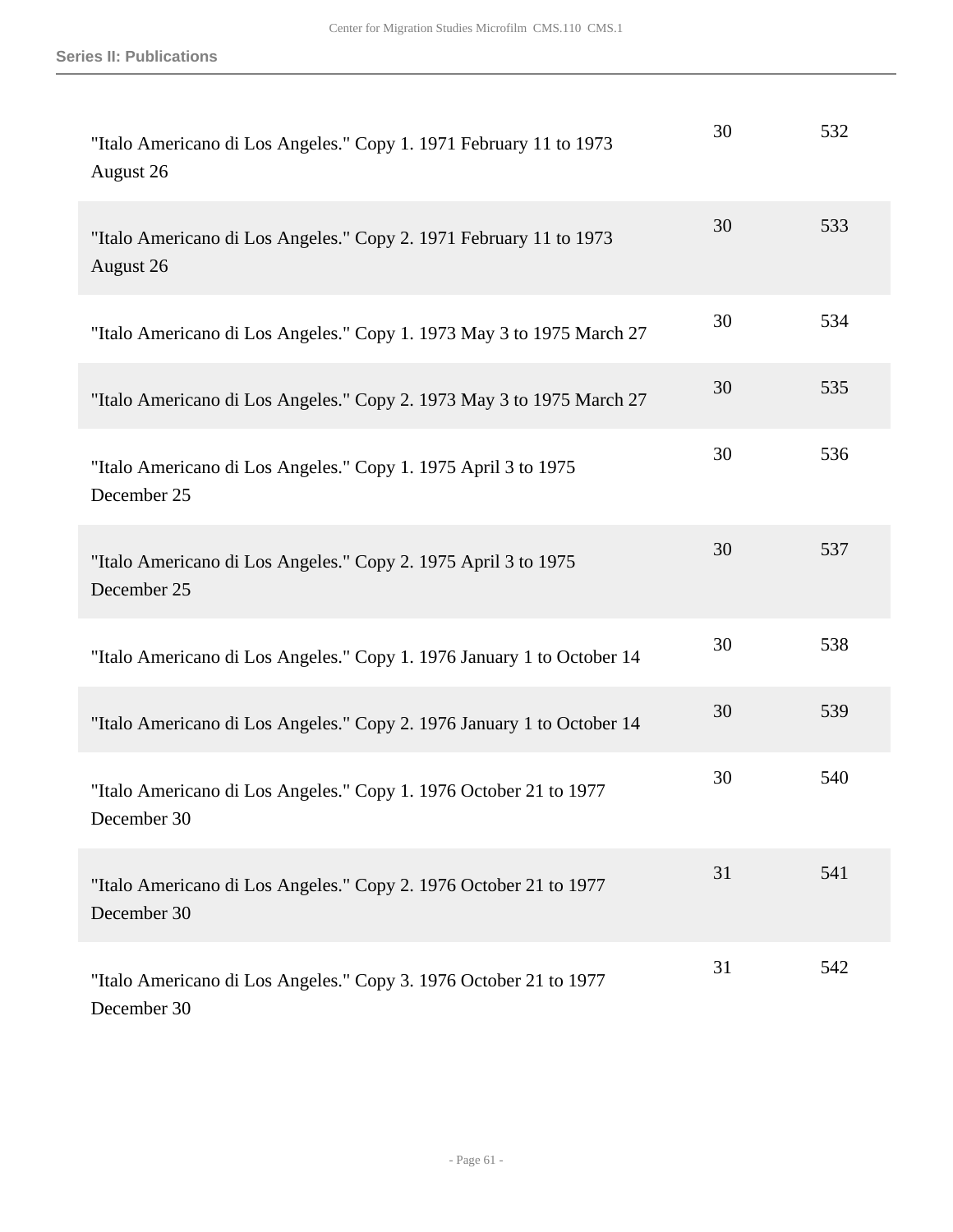| "Italo Americano di Los Angeles." Copy 1. 1978 January 5 to December<br>28 | 31 | 543 |
|----------------------------------------------------------------------------|----|-----|
| "Italo Americano di Los Angeles." Copy 2. 1978 January 5 to December<br>28 | 31 | 544 |
| "Il Lavoro," New York, NY. Copy 1. 1916 January 8 to 1920 May 1            | 31 | 545 |
| "Il Lavoro," New York, NY. Copy 2. 1916 January 8 to 1920 May 1            | 31 | 546 |
| "Il Lavoro," New York, NY. Copy 1 1920 May 1 to 1924 August 30             | 31 | 547 |
| "Il Lavoro," New York, NY. Copy 2. 1920 May 1 to 1924 August 30            | 31 | 548 |
| "Il Lavoro," New York, NY. Copy 1. 1924 August 30 to 1930 December<br>27   | 31 | 549 |
| "Il Lavoro, "New York, NY. Copy 2. 1924 August 30 to 1930 December<br>27   | 31 | 550 |
| "Migration Today." 1977 February to December                               | 31 | 551 |
| "Migration Today." 1978 Febreuar to December                               | 31 | 552 |
| "Migration Today." 1979 February to December                               | 31 | 553 |
| "Migration Today." 1980                                                    | 31 | 554 |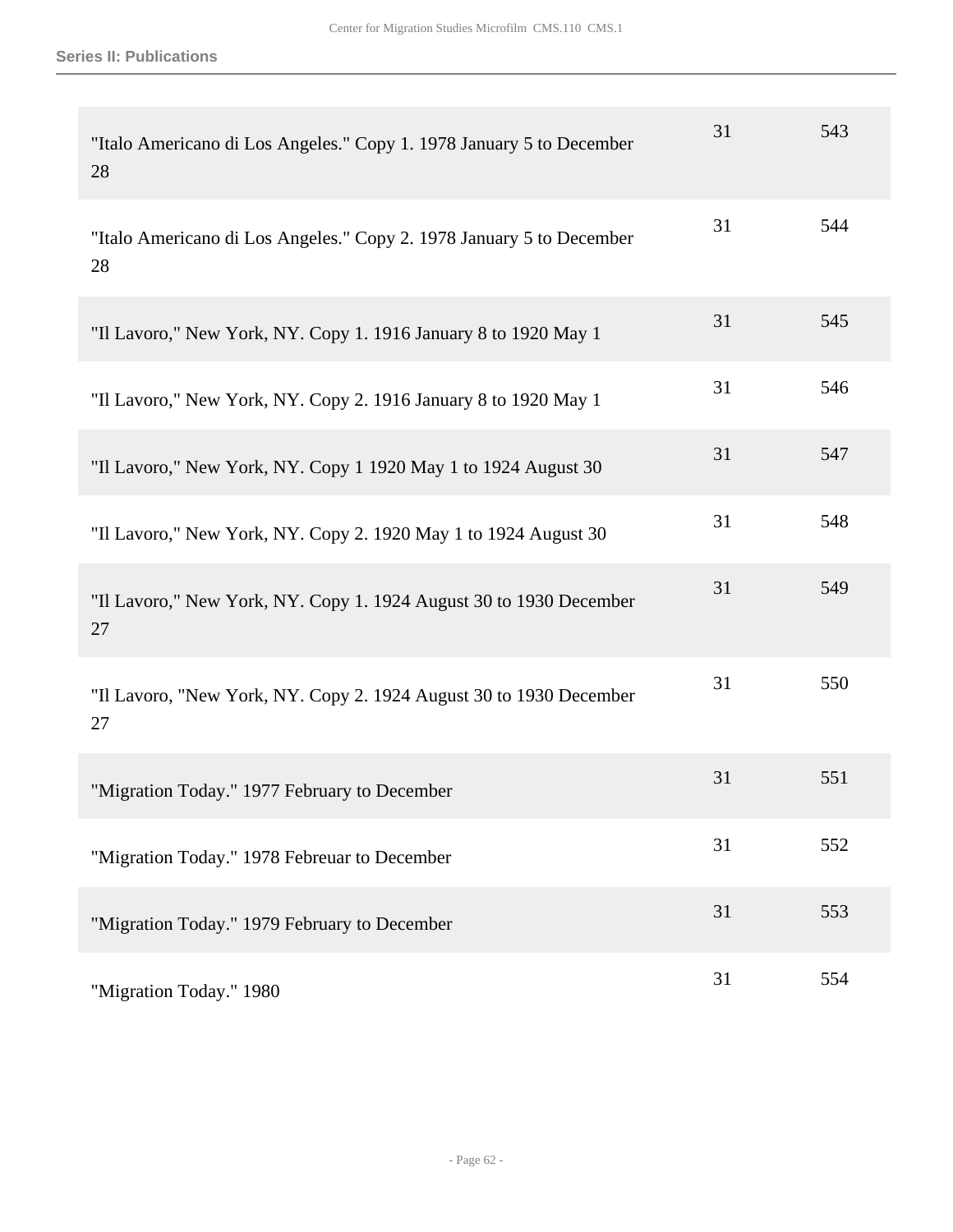| "Migration Today." 1981 | 31     | 555 |
|-------------------------|--------|-----|
| "Migration Today." 1982 | 31     | 556 |
| "Migration Today." 1983 | 31     | 557 |
| "Migration Today." 1984 | 31     | 558 |
| "Migration Today." 1985 | 32     | 559 |
| "Migration World." 1986 | 32     | 560 |
| "Migration World." 1987 | 32     | 561 |
| "Migration World." 1988 | 32     | 562 |
| "Migration World." 1989 | 32     | 563 |
| "Migration World." 1990 | 32     | 564 |
| "Migration World." 1991 | 32     | 565 |
| "Migration World." 1992 | $32\,$ | 566 |
| "Migration World." 1993 | 32     | 567 |
| "Migration World." 1994 | $32\,$ | 568 |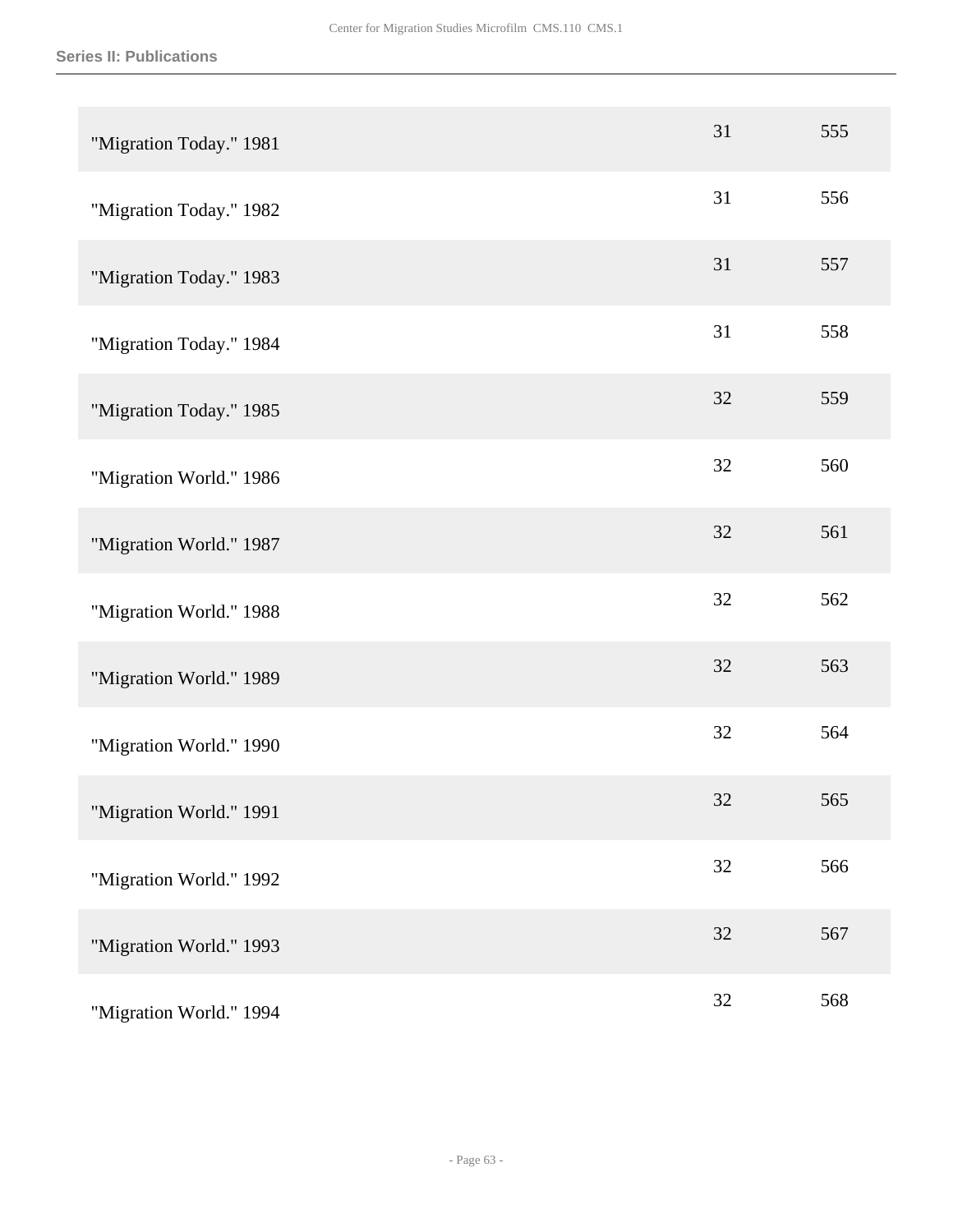| "Migration World." 1995                                                    | 32 | 569 |
|----------------------------------------------------------------------------|----|-----|
| "Migration World." 1996                                                    | 32 | 570 |
| "Migration World." 1997                                                    | 32 | 571 |
| "Migration World." 1998                                                    | 32 | 572 |
| "Migration World." 1999                                                    | 32 | 573 |
| "Migration World." 2000                                                    | 32 | 574 |
| "Migration World." 2001                                                    | 32 | 575 |
| "Migration World." 2002                                                    | 32 | 576 |
| "New Aurora," Upper Darby, PA. Copy 1. 1941-1968                           | 32 | 577 |
| "New Aurora," Upper Darby, PA. Copy 2. 1941-1968                           | 33 | 578 |
| "New World," Chicago, Ill. 14 April 1900                                   | 33 | 579 |
| "Notizario della Emigrazione." Copy 1.9 March 1963 to 15 November<br>1966  | 33 | 580 |
| "Notizario della Emigrazione." Copy 2. 9 March 1963 to 15 November<br>1966 | 33 | 581 |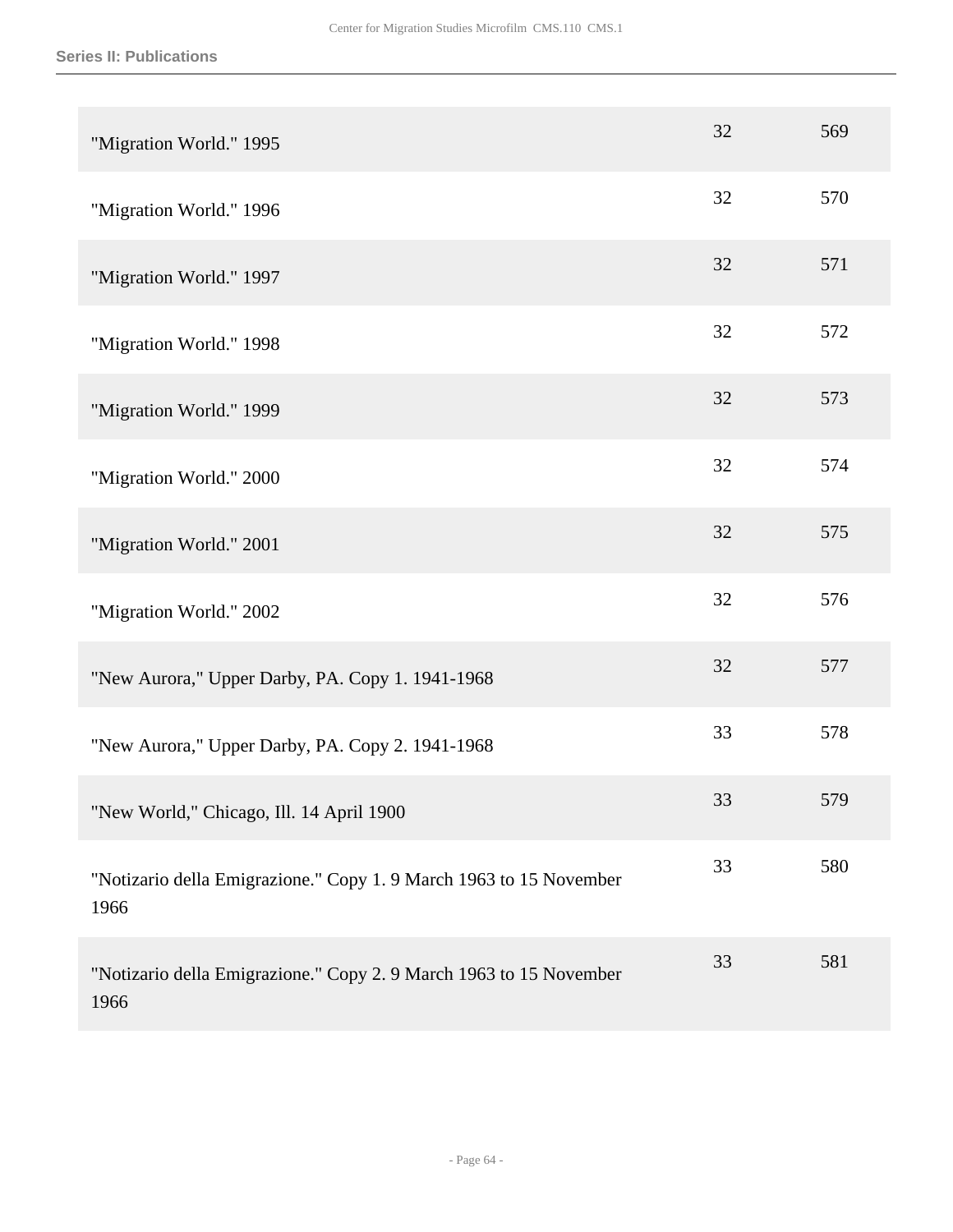| "Notizario della Emigrazione." Copy 1. 15 November 1966 to 13<br>September 1971 | 33 | 582 |
|---------------------------------------------------------------------------------|----|-----|
| "Notizario della Emigrazione." Copy 2 15 November 1966 to 13<br>September 1971  | 33 | 583 |
| "Notizario della Emigrazione." Copy 1 13 September 1971 to 30<br>December 1974  | 33 | 584 |
| "Notizario della Emigrazione." Copy 2. 13 September 1971 to 30<br>December 1974 | 33 | 585 |
| "La Nuova Capitale." 8 January 1940 to 20 December 1947                         | 33 | 586 |
| "La Nuova Capitale." 1947-1955                                                  | 33 | 587 |
| "La Nuova Capitale." 1956-1963                                                  | 33 | 588 |
| "La Nuova Capitale." 1963-1968                                                  | 33 | 589 |
| "La Nuova Capitale." 1969-1975                                                  | 33 | 590 |
| "Observateur." Copy 1. 23 July 1971 to 28 April 1972                            | 33 | 591 |
| "Observateur." Copy 2. 23 July 1971 to 28 April 1972                            | 33 | 592 |
| "Observateur." Copy 1. 28 April 1972 to 28 September 1973                       | 33 | 593 |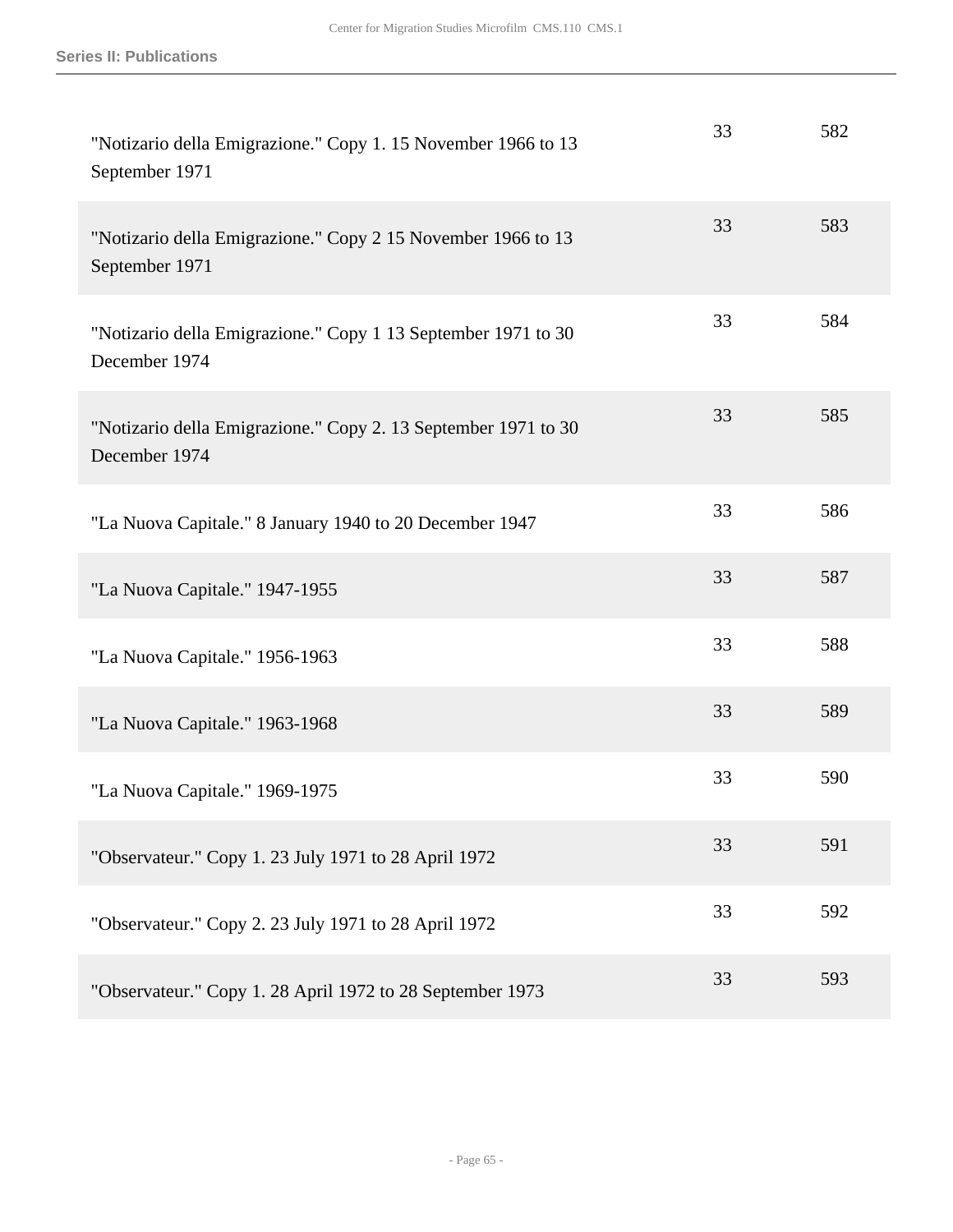| "Observateur." Copy 2. 28 April 1972 to 28 September 1973                                     | 33 | 594 |
|-----------------------------------------------------------------------------------------------|----|-----|
| "Observateur." Copy 1. 28 September 1973 to March 1975                                        | 33 | 595 |
| "Observateur." Copy 2. 28 September 1973 to March 1975                                        | 34 | 596 |
| "L'Operaia." Copy 1. 1915-1919                                                                | 34 | 597 |
| "L'Operaia." Copy 2. 1915-1919                                                                | 34 | 598 |
| "Il Pensiero," Saint Louis, Missouri. Copy 1. January 1975 to December<br>1978                | 34 | 599 |
| "Il Pensiro," Saint Louis, Missouri. Copy 2. January 1975 to December<br>1978                 | 34 | 600 |
| "Il Popolo italiano," Atlantic City, New Jersey. Copy 1. 1971                                 | 34 | 601 |
| "Il Popolo Italiano," Atlantic City, New Jersey. Copy 2. 1971                                 | 34 | 602 |
| "Il Popolo Italiano," Atlantic City, New Jersey. Copy 1. 8 August 1976 to<br>12 December 1978 | 34 | 603 |
| "Il Popolo Italiano," Atlantic City, New Jersey. Copy 2. 8 August 1976 to<br>12 December 1978 | 34 | 604 |
| "Post Gazette," Boston, Massachusetts. Copy 1. 1973                                           | 34 | 605 |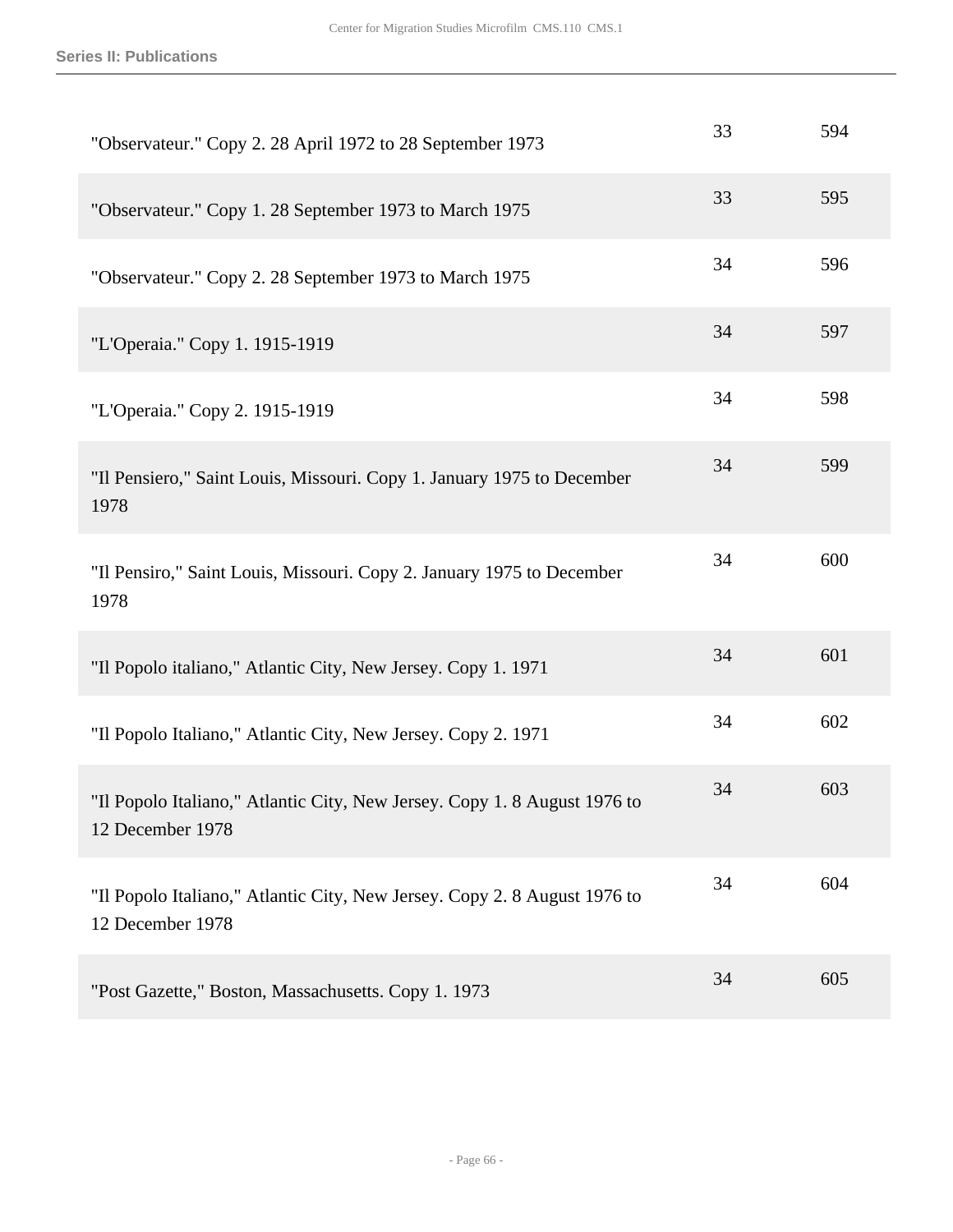| "Post Gazette," Boston, Massachusetts. Copy 2. 1973                                         | 34 | 606 |
|---------------------------------------------------------------------------------------------|----|-----|
| "Post Gazette," Boston, Massachusetts. Copy 1. 22 July 1977 to 29<br>December 1978          | 34 | 607 |
| "Post Gazette," Boston, Massachusetts. Copy 2. 22 July 1977 to 29<br>December 1978          | 34 | 608 |
| "Revista Evangelica," New York, New York. 1899-1901, 1904,<br>1906-1908                     | 34 | 609 |
| "Il Rinnovamento," Fair Lawn, New Jersey. Copy 1. 1936                                      | 34 | 610 |
| "Il Rinnovamento," Fair Lawn, New Jersey. Copy 2. 1936                                      | 34 | 611 |
| "In Rinnovamento," Fair Lawn, New Jersey. Copy 1. 1944-1968                                 | 34 | 612 |
| "Il Rinnovamento," Fair Lawn, New Jersey. Copy 2. 1944-1968                                 | 34 | 613 |
| "Sel," New York, New York. Copy 1. 1972-1974                                                | 35 | 614 |
| "Sel," New York, New York. Copy 2. 1972-1974                                                | 35 | 615 |
| "Sons of italy News," Boston, Massachusetts. Copy 1. 10 October 1971 to<br>12 December 1978 | 35 | 616 |
| "Sons of Italy News," Boston, Massachuetts. Copy 2 10 October 1971 to<br>12 December 1978   | 35 | 617 |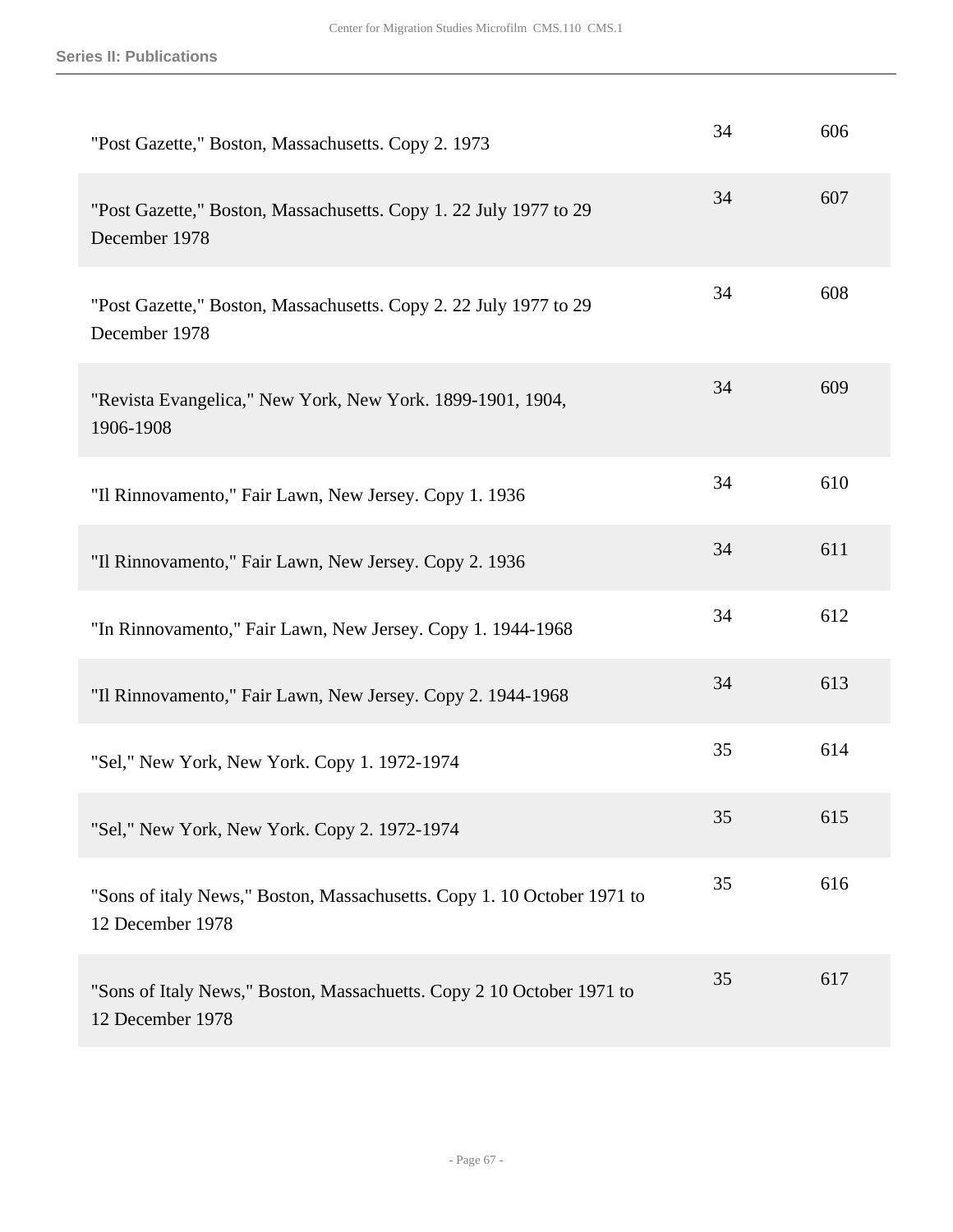| "Sons of Italy Times," Philadelphia, Pennsylvania. 1971 to 13 December<br>1973                                                               | 35 | 618 |
|----------------------------------------------------------------------------------------------------------------------------------------------|----|-----|
| "Sons of Italy Times," Philadelphia, Pennsylvania. Copy 1. 14 October<br>1974 to December 29 1975                                            | 35 | 619 |
| "Sons of Italy Times," Philadelphia, Pennsylvania. Copy 2 14 January<br>1974 to 29 December 1975                                             | 35 | 620 |
| "Sons of Italy Times," Philadelphia, Pennsylvania. Copy 1 5 January 1976<br>to 6 February 1978                                               | 35 | 621 |
| "Sons of Italy Times," Philadelphia, Pennsylvania. Copy 2. 5 January 1976<br>to 6 February 1978                                              | 35 | 622 |
| "Sons of Italy Times," Philadelphia, Pennsylvania. Copy 1. 1971-13<br>December 1973                                                          | 35 | 623 |
| "Sons of Italy Times," Philadelphia, Pennsylvania. Copy 2. 1971 to 13<br>December 1973                                                       | 35 | 624 |
| "Trentini nel Mondo," Italy, and "Presenza," Santiago, Chile.<br>Copy November 1969 to December 1978 and January 1977 to December<br>1978    | 35 | 625 |
| "Trentini nel Mondo," Italy, and "Presenza," Santiago, Chile. Copy<br>2. November 1969 to December 1978 and January 1977 to December<br>1978 | 35 | 626 |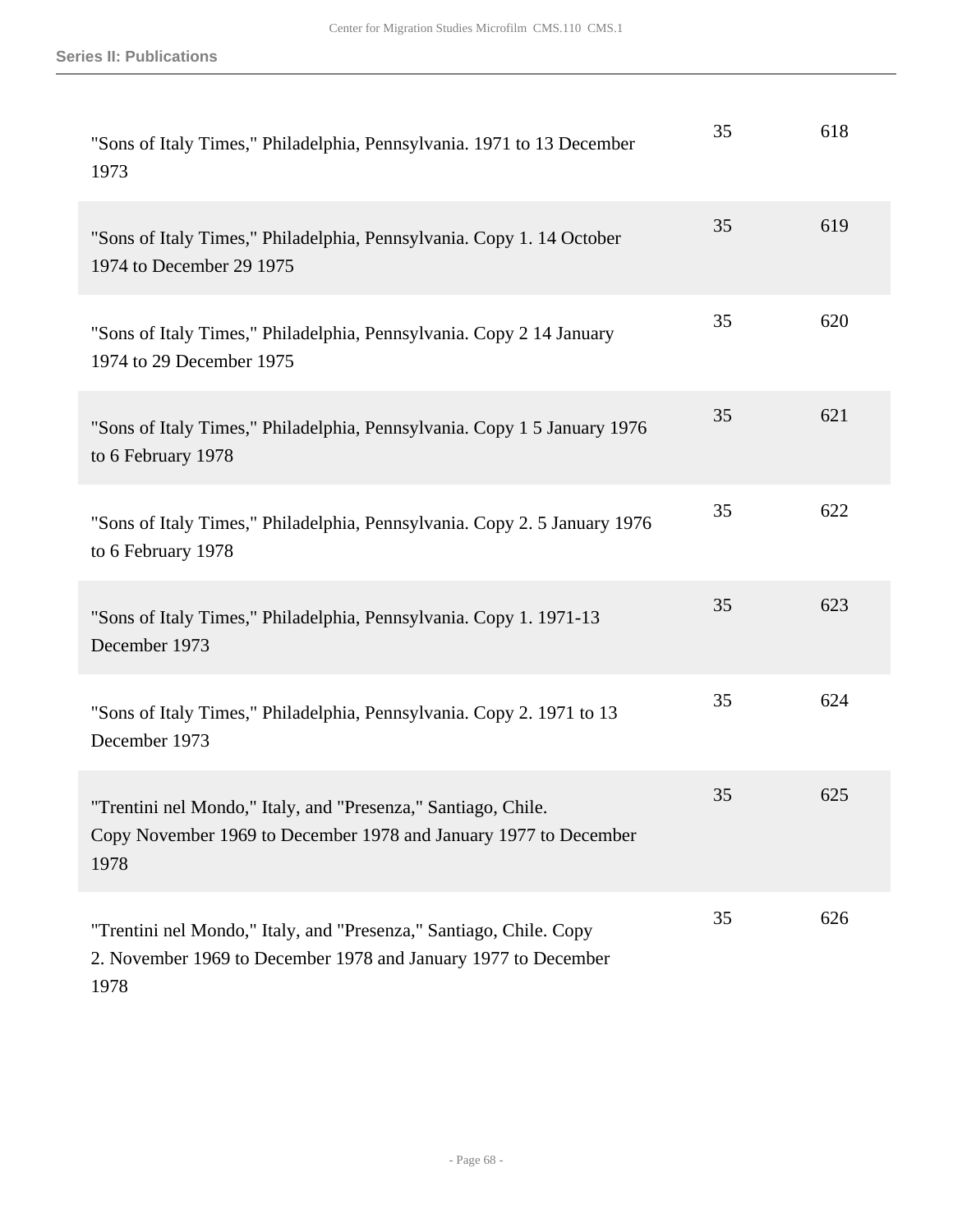18.

| "La Tribuna Italiana," Montreal. Copy 1. 10 November 1971 to June 1973        | 35 | 627 |
|-------------------------------------------------------------------------------|----|-----|
| "La Tribuna Italiana," Montreal. Copy 2. 10 November 1971 to June 1973        | 35 | 628 |
| "La Tribuna Italiana," Montreal. Copy 1. April 1974 to June 1975              | 35 | 629 |
| "La Tribuna Italiana," Montreal. Copy 2. April 1974 to June 1975              | 35 | 630 |
| "La Tribuna Italiana," Montreal. Copy 1. June 1975 to December 1975           | 35 | 631 |
| "La Tribuna Italiana," Montreal. Copy 2. 1975 June -December                  | 35 | 632 |
| "Unione," Pittsburgh, PA. Copy 1. 1971 November 5 to 1974 December<br>20.     | 36 | 633 |
| "Unione," Pittsburgh, PA. Copy 2. 1971 November 5 to 1974 December<br>20.     | 36 | 634 |
| "Unione," Pittsburgh, PA. Copy 1. 1975 January 3 to 1978 December 15.         | 36 | 635 |
| "Unione," Pittsburgh, PA. Copy 2. 1975 January 3 to 1978 December 15.         | 36 | 636 |
| "Visitante," Huntington, Indiana. Copy 1. 1974 December 1 to 1976 July<br>18. | 36 | 637 |
| "Visitante," Huntington, Indiana. Copy 2. 1974 December 1 to 1976 July        | 36 | 638 |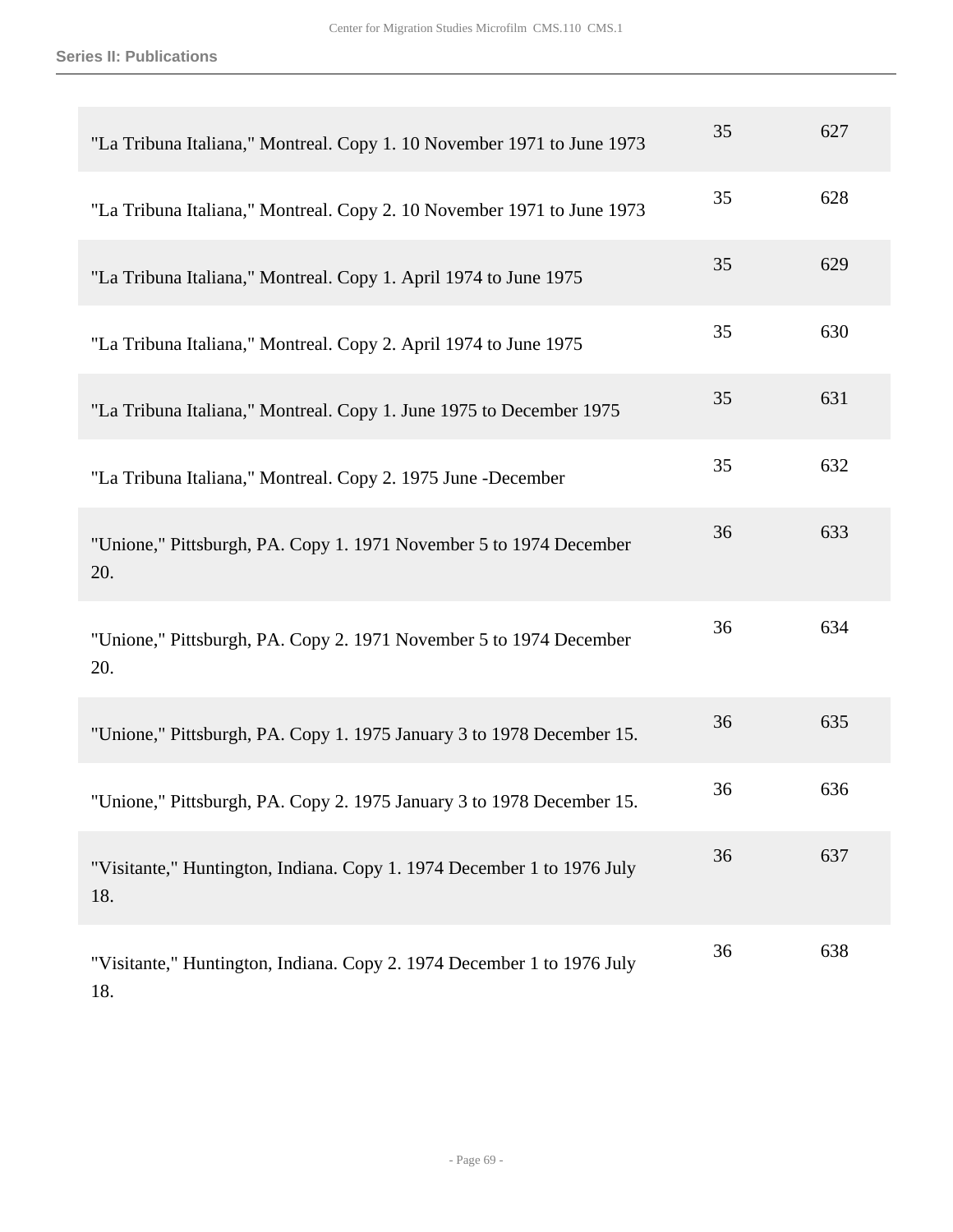| "Visitante," Huntington, Indiana. Copy 1. 1976 July 8 to 1978 June 25.               | 36 | 639 |
|--------------------------------------------------------------------------------------|----|-----|
| "Visitante," Huntington, Indiana. Copy 2 1976 July 8 to 1978 June 25.                | 36 | 640 |
| "Visitante," Huntington, Indiana. Copy 1. 1978 July 2to December 31                  | 36 | 641 |
| "Visitante," Huntington, Indiana. Copy 2. 1974 July 2 - December 31.                 | 36 | 642 |
| "La Voce dell'Emigrato," New York. 1926 - 1932.                                      | 36 | 643 |
| "La Voce della Domenica," Toronto. Copy 1. 1971 July 17 to 1973<br>September 15.     | 36 | 644 |
| "La Voce della Domenica," Toronto. Copy 2. 1971 July 17 to 1973<br>September 15      | 36 | 645 |
| "La Voce della Domenica., Toronto. Copy 1 1973 September 22 to 1974<br>November 30.  | 36 | 646 |
| "La Voce della Domenica," Toronto. Copy 2. 1973 September 22 to 1974<br>November 30. | 36 | 647 |
| "La Voce degli Italiani," London. Copy 1. 1975 January to 1978<br>December.          | 36 | 648 |
| "La Voce degli Italiani," London. Copy 2. 1975 January to 1978<br>December.          | 36 | 649 |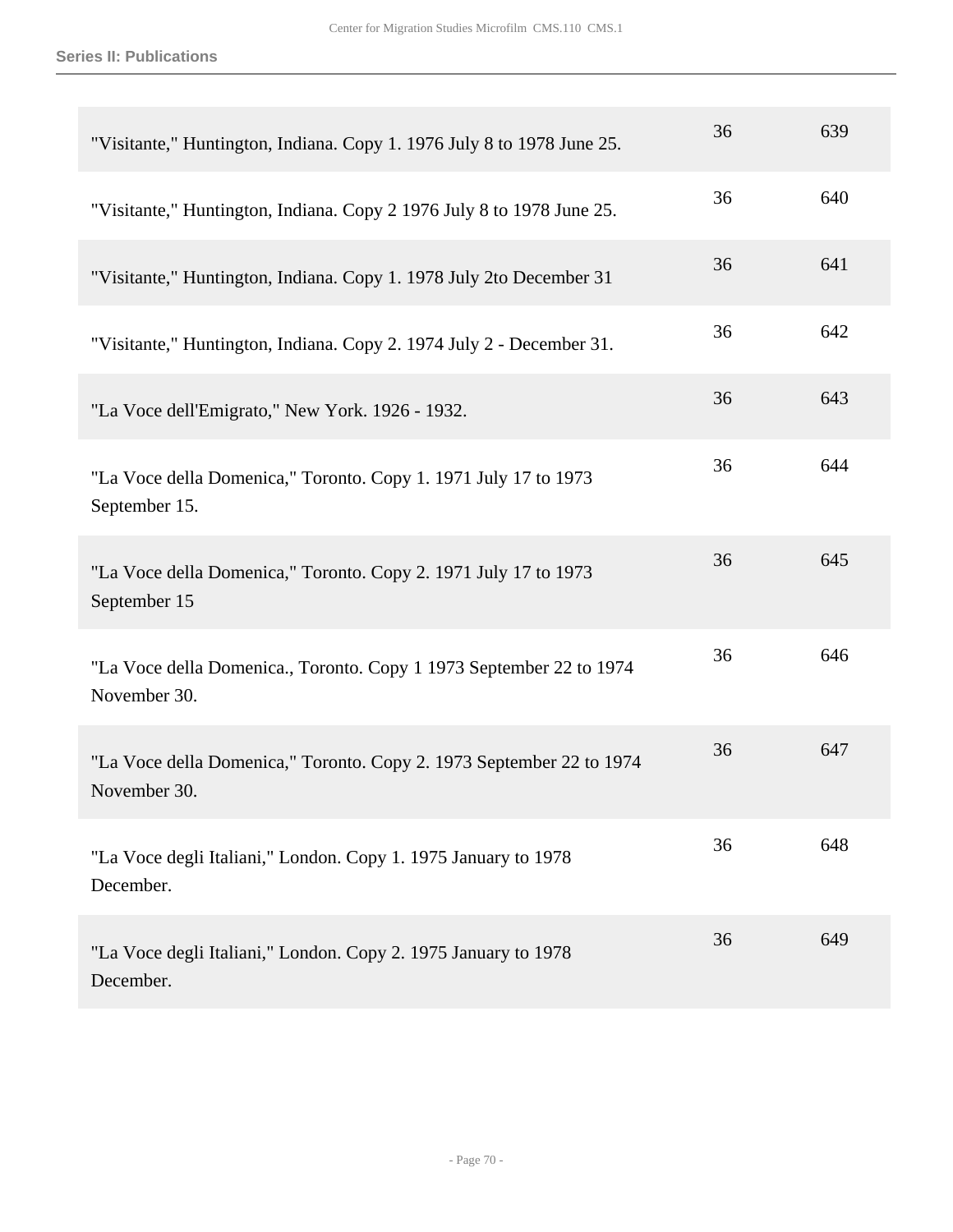## **Series III: Archives**

|                                                                                                                            | <b>Box</b> | <b>Reel</b> |
|----------------------------------------------------------------------------------------------------------------------------|------------|-------------|
| Coll. 001, ACIM "Dispatch," New York, NY. Copy 1. 1952-1973                                                                | 37         | 650         |
| Coll. 001, ACIM "Dispatch," New York, NY. Copy 2. 1952-1973                                                                | 37         | 651         |
| Coll.001, ACIM "Press Books." Copy 1. 1951 to 1971 May                                                                     | 37         | 652         |
| Coll.001, ACIM "Press Books." Copy 2. 1951 to 1971 May.                                                                    | 37         | 653         |
| Coll.001, ACIM "Press Books." Copy 1. undated                                                                              | 37         | 654         |
| Coll.001, ACIM "Press Books." Copy 2. undated                                                                              | 37         | 655         |
| Coll.002, Italian Cloak, Suit & Skirt Makers Union, Local 48 ILGWU<br>Executive Board Minutes. 1920 January to 1931 April. | 37         | 656         |
| Coll.002, Italian Cloak, Suit & Skirt Makers Union, Local 48 ILGWU<br>Executive Board Minutes. 1932 April to 1947 April.   | 37         | 657         |
| Coll.002, Italian Cloak, Suit & Skirt Makers Union, Local 48 ILGWU<br>Executive Board Minutes. 1947 April to 1956 February | 37         | 658         |
| Coll.002, Italian Cloak, Suit & Skirt Makers Union, Local 48 ILGWU<br>Executive Board Minutes. 1956 March to 1962 March.   | 37         | 659         |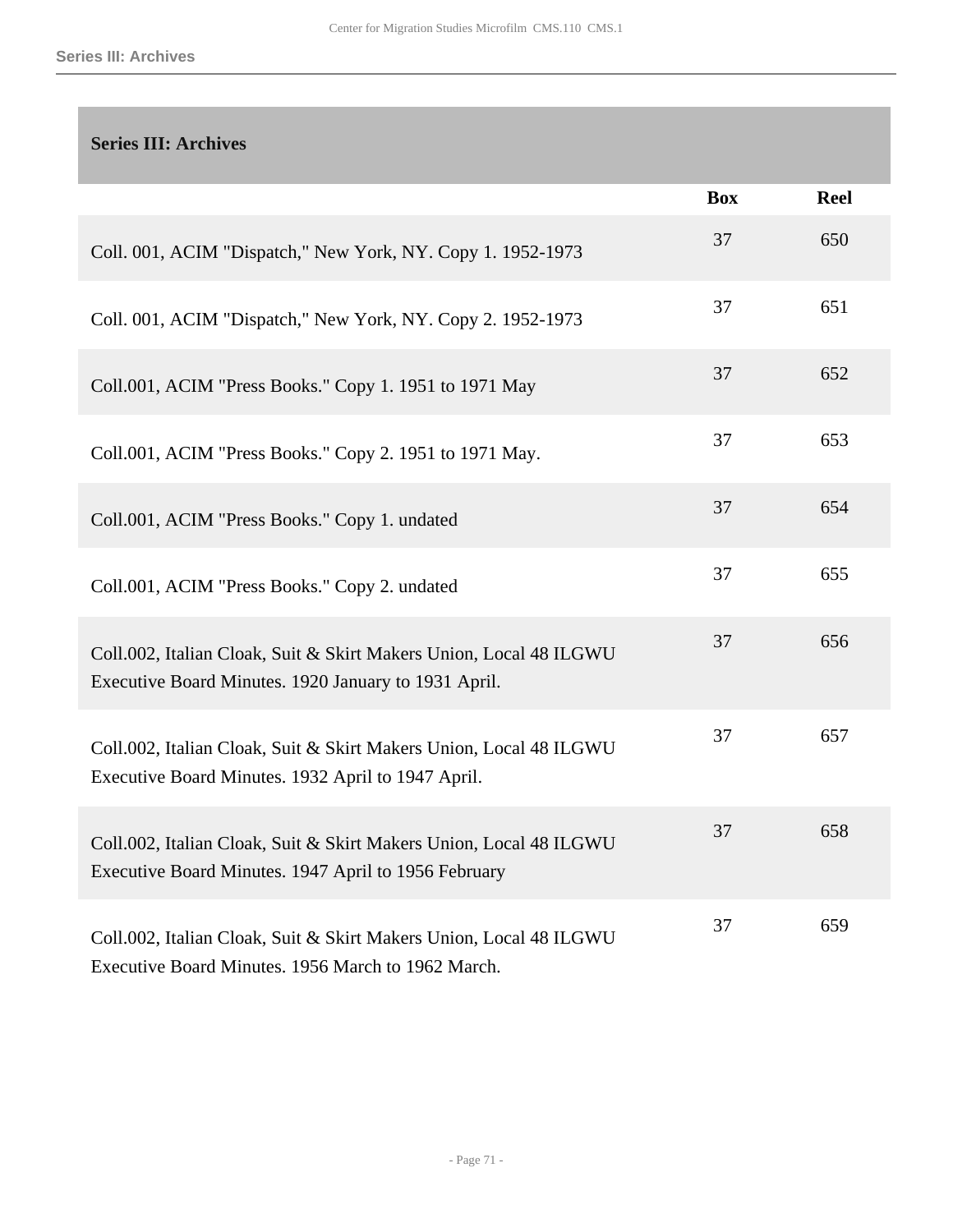| Coll.002, Italian Cloak, Suit & Skirt Makers Union, Local 48 ILGWU<br>Executive Board Minutes. 1962 March to 1965 January.        | 37 | 660 |
|-----------------------------------------------------------------------------------------------------------------------------------|----|-----|
| Coll.002, Italian Cloak, Suit & Skirt Makers Union, Local 48 ILGWU,<br>AFL-CIO, Executive Board & Membership Minutes. 1965 -1974. | 37 | 661 |
| Coll.002, Italian Dress & Waistmakers Union, Local 89, ILGWU, Various<br>Minutes. Copy 1. 1919 December 1 to 1923 April 30.       | 37 | 662 |
| Coll.002, Italian Dress & Waistmakers Union, Local 89, ILGWU, Various<br>Minutes. Copy 2. 1919 December 1 to 1923 April 30.       | 37 | 663 |
| Coll.002, Italian Dress & Waistmakers Union, Local 89, ILGWU, Various<br>Minutes. Copy 1. 1919 November 26 to 1923 April 30.      | 37 | 664 |
| Coll.002, Italian Dress & Waistmakers Union, Local 89, ILGWU, Various<br>Minutes. Copy 2. 1919 November 26 to 1923 April 30.      | 37 | 665 |
| Coll.002, Italian Dress & Waistmakers Union, Local 89, ILGWU, Various<br>Minutes. Copy 1. 1923 May 1 to 1927 April 30.            | 37 | 666 |
| Coll.002, Italian Dress & Waistmakers Union, Local 89, ILGWU, Various<br>Minutes. Copy 2. 1923 May 1 to 1927 April 30.            | 37 | 667 |
| Coll.002, Italian Dress & Waistmakers Union, Local 89, ILGWU, Various<br>Minutes. Copy 1. 1923 May 1 to 1956 October 18.          | 38 | 668 |
| Coll.002, Italian Dress & Waistmakers Union, Local 89, ILGWU, Various<br>Minutes. Copy 2. 1923 May 1 to 1956 October 18.          | 38 | 669 |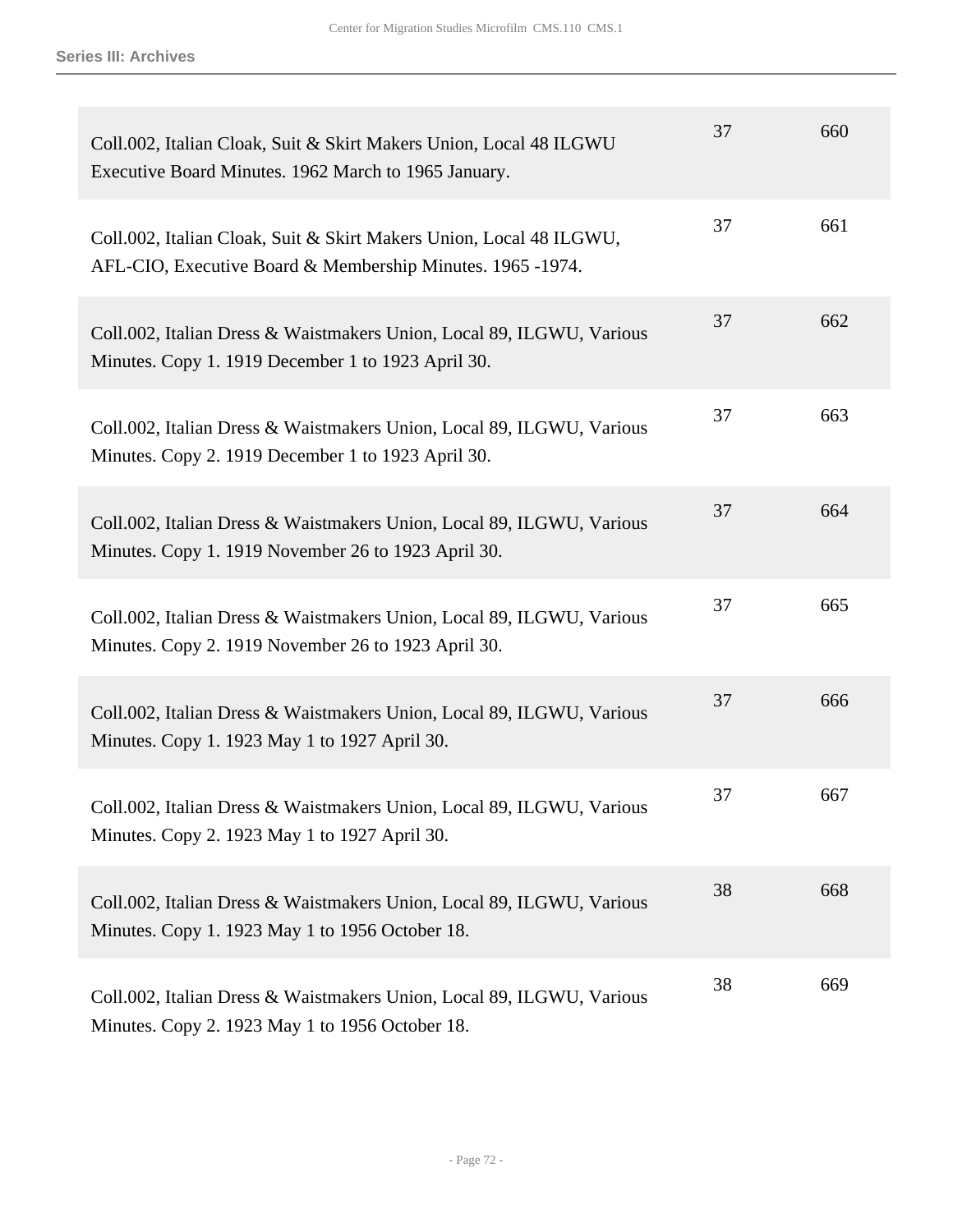| Coll.002, Italian Dress & Waistmakers Union, Local 89, ILGWU, Various<br>Minutes. Copy 1. 1927 May to 1940 December.                 | 38 | 670 |
|--------------------------------------------------------------------------------------------------------------------------------------|----|-----|
| Coll.002, Italian Dress & Waistmakers Union, Local 89, ILGWU, Various<br>Minutes. Copy 2. 1927 May to 1940 December.                 | 38 | 671 |
| Coll.002, Italian Dress & Waistmakers Union, Local 89, ILGWU, Various<br>Minutes. Copy 1. 1941 January 3 to 1943 December 17.        | 38 | 672 |
| Coll.002, Italian Dress & Waistmakers Union, Local 89, ILGWU, Various<br>Minutes. Copy 2. 1941 January 3 to 1943 December 17.        | 38 | 673 |
| Coll.002, Italian Dress & Waistmakers Union, Local 89, ILGWU, Various<br>Minutes. Copy 1. 1941 January 3 to 1959 April 22.           | 38 | 674 |
| Coll.002, Italian Dress & Waistmakers Union, Local 89, ILGWU, Various<br>Minutes. Copy 2. 1941 January 3 to 1959 April 22.           | 38 | 675 |
| Coll.002, Italian Dress & Waistmakers Union, Local 89, ILGWU, Various<br>Minutes. Copy 1. 1949 Jabuary 14 to 1959 March 6.           | 38 | 676 |
| Coll.002, Italian Dress & Waistmakers Union, Local 89, ILGWU, Various<br>Minutes. Copy 2. 1949 January 14 to 1959 March 6.           | 38 | 677 |
| Coll.002, Italian Dress & Waistmakers Union, Local 89, ILGWU,<br>Executive Board Minutes. Copy 1. 1959 April 21 to 1968 February 27. | 38 | 678 |
| Coll.002, Italian Dress & Waistmakers Union, Local 89, ILGWU,<br>Executive Board Minutes. Copy 2. 1959 April 21 to 1968 February 27. | 38 | 679 |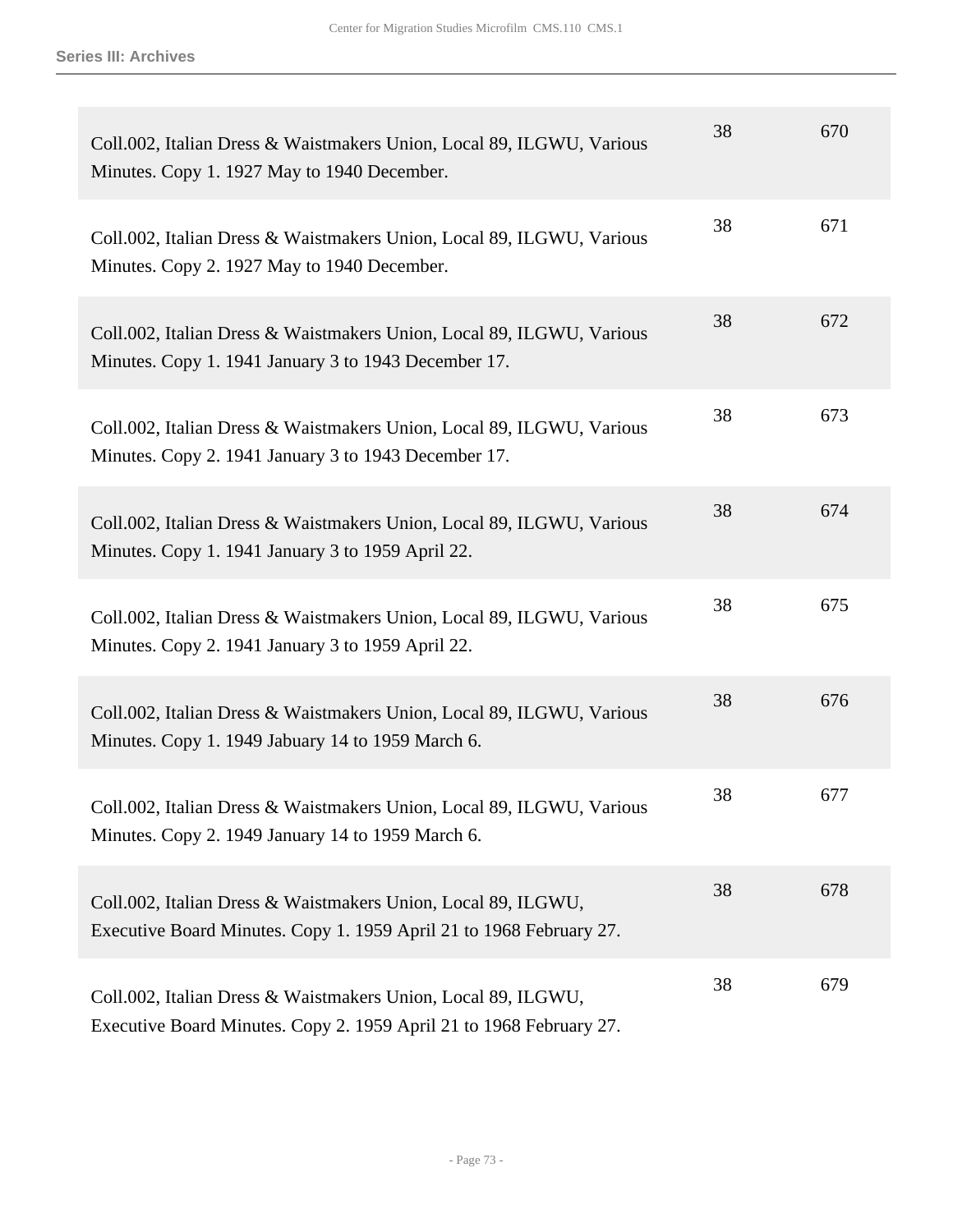| Coll.002, Italian Dress & Waistmakers Union, Local 89, ILGWU, General<br>Council Minutes . Copy 1. 1937 April 23 to 1942 March 27. | 38 | 680 |
|------------------------------------------------------------------------------------------------------------------------------------|----|-----|
| Coll.002, Italian Dress & Waistmakers Union, Local 89, ILGWU, General<br>Council Minutes. Copy 2. 1937 April 23 to 1942 March 27.  | 38 | 681 |
| Coll. 003, Italian Welfare League, Inc., Copy 1. no year                                                                           | 38 | 682 |
| Rev. Nicholas De Carlo, Papers. Copy 1. no year                                                                                    | 38 | 683 |
| Rev. Nicholas De Carlo, Papers. Copy 2. no year                                                                                    | 38 | 684 |
| De Biasi Family Papers, Series II Subgroup G. Copy 1. 1901 to 1906.                                                                | 38 | 685 |
| De Biasi Family Papers, Series II Subgroup G. Copy 2. 1901 to 1906.                                                                | 39 | 686 |
| De Biasi Family Papers, Series II Subgroup G. Copy 1. 1907 to 1960 & no<br>date.                                                   | 39 | 687 |
| De Biasi Family Papers, Series II Subgroup G. Copy 2. 1907 to 1960 & no<br>date.                                                   | 39 | 688 |
| De Biasi Family Papers, Series II Subgroup H. Copy 1. 1893 to 1900.                                                                | 39 | 689 |
| De Biasi Family Papers, Series II Subgroup H. Copy 2. 1893 to 1900.                                                                | 38 | 690 |
| De Biasi Family Papers, Series II Subgroup H, Box 13, Folder 4. Copy<br>1.1909 to 1968.                                            | 39 | 691 |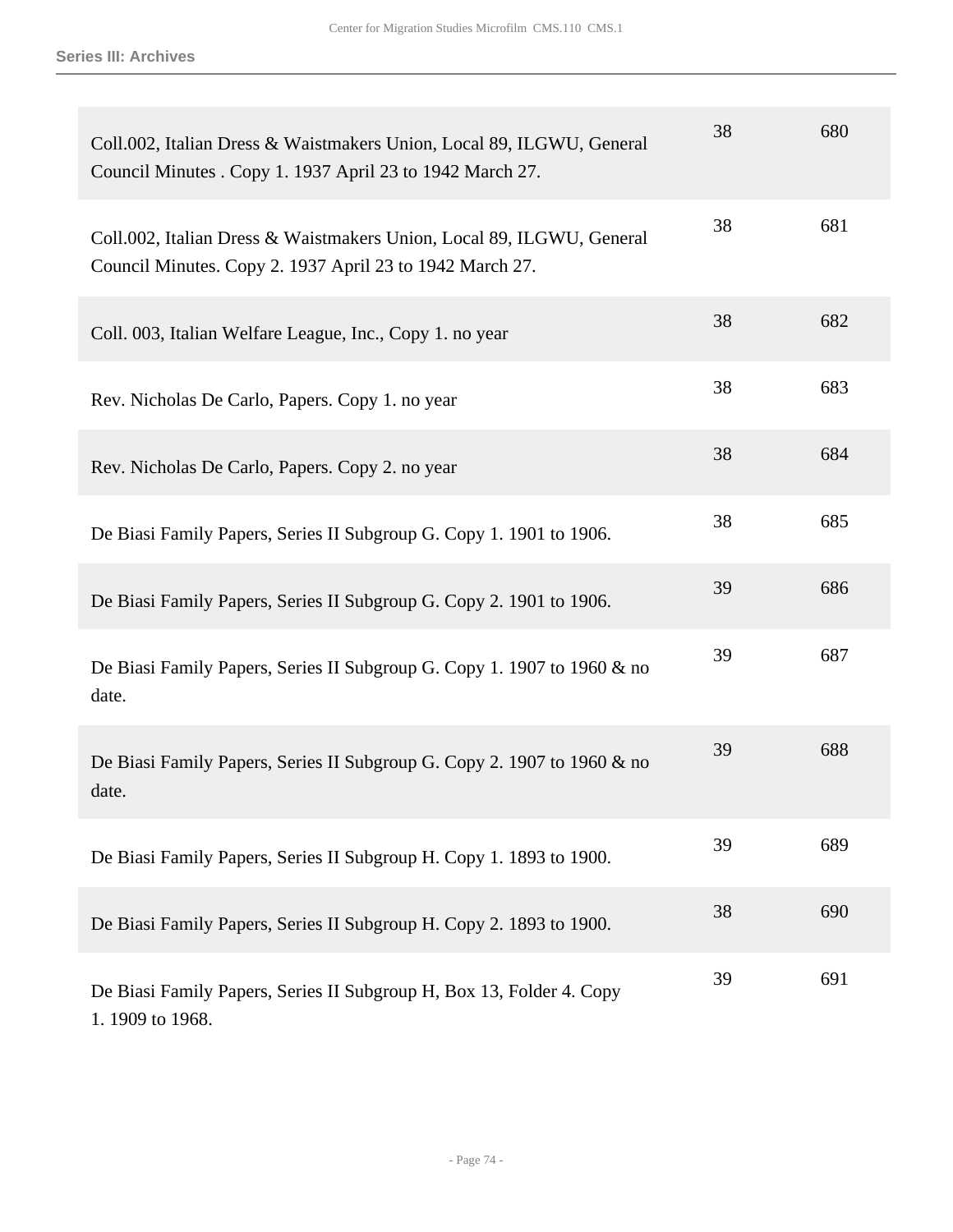| De Biasi Family Papers, Series II Subgroup H, Box 13, Folder 4. Copy<br>2.1909 to 1968.                                                          | 39 | 692 |
|--------------------------------------------------------------------------------------------------------------------------------------------------|----|-----|
| Coll. 013, Casa Italiana of Columbia University, Gereral Records. Series I<br>Subgroup A a to Z. Copy 1. 1920 to 1957                            | 39 | 693 |
| Coll. 013, Casa Italiana of Columbia University, General Records. Series I<br>Subgroup A a to Z. Copy 2. 1920 to 1957.                           | 39 | 694 |
| Coll. 013, Casa Italiana of Columbia University, General Records.<br>Professor Clough to Columbia Secretary. Copy 1. 1920 to 1957.               | 39 | 695 |
| Coll. 013, Casa Italiana of Columbia University, General Records.<br>Professor Clough to Columbia Secretary. Copy 2. 1920 to 1957.               | 39 | 696 |
| Coll. 013, Casa Italiana of Columbia University, General Records.<br>Columbia Secretary to Italian Consulate 1939-1950. Copy 1. 1920 to<br>1957. | 39 | 697 |
| Coll. 013, Casa Italiana of Columbia University, General Records.<br>Columbia Secretary to Italian Consulate 1939-1950. Copy 2. 1920 to 1957     | 39 | 698 |
| Coll. 013, Casa Italiana of Columbia University, General Records. Italian<br>Consulate 1939-1950 to N Misc 1940-1950. Copy 1. 1920 to 1957       | 39 | 699 |
| Coll. 013, Casa Italiana of Columbia University, General Records. Italian<br>Consulate 1939-1950 to N Misc 1940-1950. Copy 2. 1920 to 1957.      | 39 | 700 |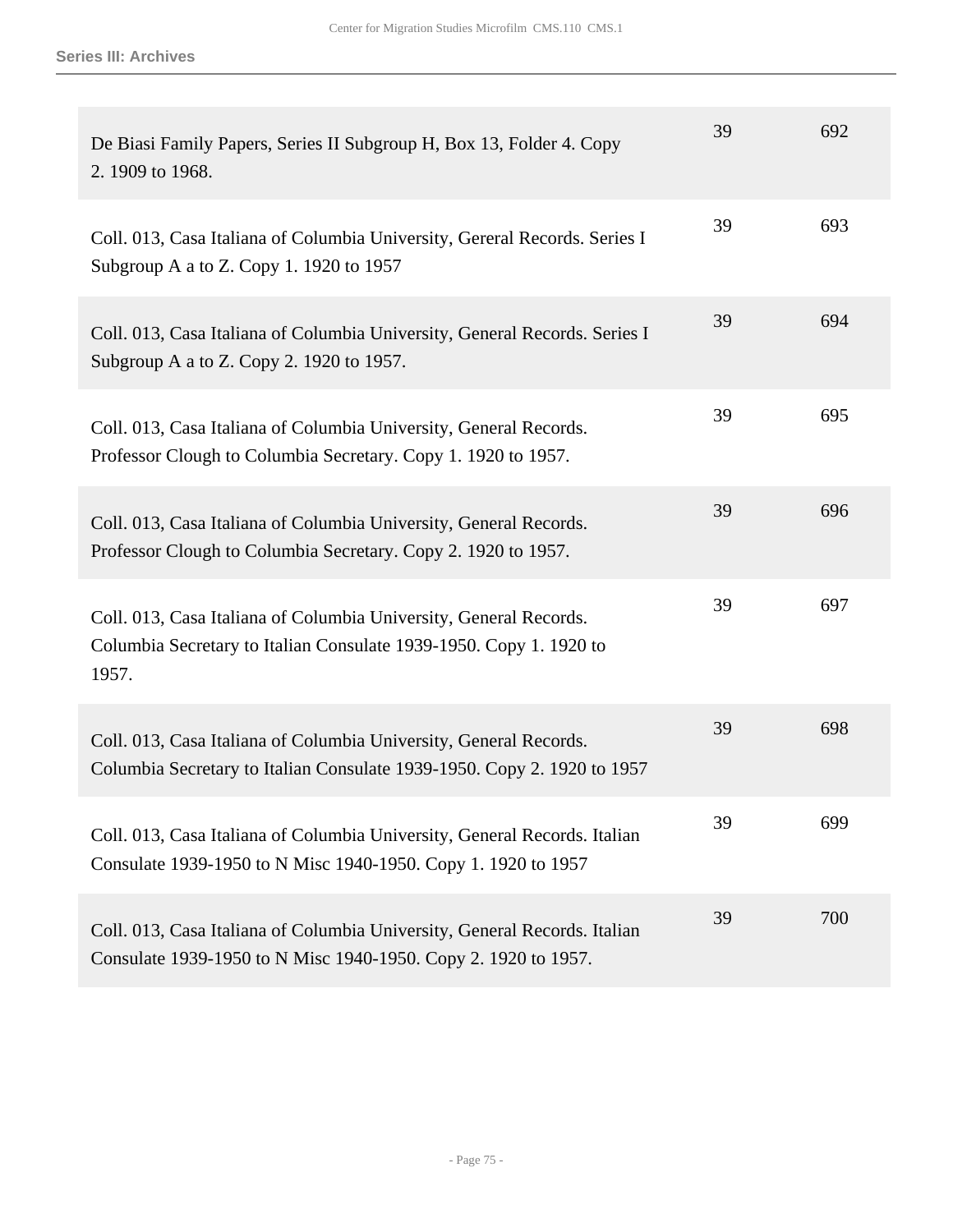| Coll. 013, Casa Italiana of Columbia University, General Records. N Misc<br>1940-1950 to Publishers 1940-1957. Copy 1. 1920 to 1957.                                                   | 39 | 701 |
|----------------------------------------------------------------------------------------------------------------------------------------------------------------------------------------|----|-----|
| Coll. 013, Casa Italiana of Columbia University, General Records. N Misc<br>1940-1950 to Publishers 1940-1957. Copy 2. 1920 to 1957.                                                   | 39 | 702 |
| Coll. 013, Casa Italiana of Columbia University, General Records.<br>Publishers 1920-1957, Poetry Festival 1940-1950, to Telephone Bills 1957<br>to Translators. Copy 1. 1920 to 1957. | 39 | 703 |
| Coll. 013, Casa Italiana of Columbia University, General Records.<br>Publishers 1920-1957, Poetry Festival 1940-1950, to Telephone Bills 1957<br>to Translators. Copy 2. 1920 to 1957  | 40 | 704 |
| Coll.013, Casa Italiana of Columbia University, General Records, Series I,<br>Subgroup B, Italian Home Fund, Part 1. Copy 1. 1920 to 1957                                              | 40 | 705 |
| Coll.013, Casa Italiana of Columbia University, General Records, Series I,<br>Subgroup B, Italian Home Fund, Part 1. Copy 2. 1920 to 1957                                              | 40 | 706 |
| Coll.013, Casa Italiana of Columbia University, General Records, Series I,<br>Subgroup B, Italian Home Fund, Part 1. Copy 1. 1920 to 1957                                              | 40 | 707 |
| Coll.013, Casa Italiana of Columbia University, General Records, Series I,<br>Subgroup B, Italian Home Fund, Part 1. Copy 2. 1920 to 1957                                              | 40 | 708 |
| Coll.013, Casa Italiana of Columbia University, General Records, Series I,<br>Subgroup B, Italian Home Fund, Part 1. Copy 1. 1920 to 1957                                              | 40 | 709 |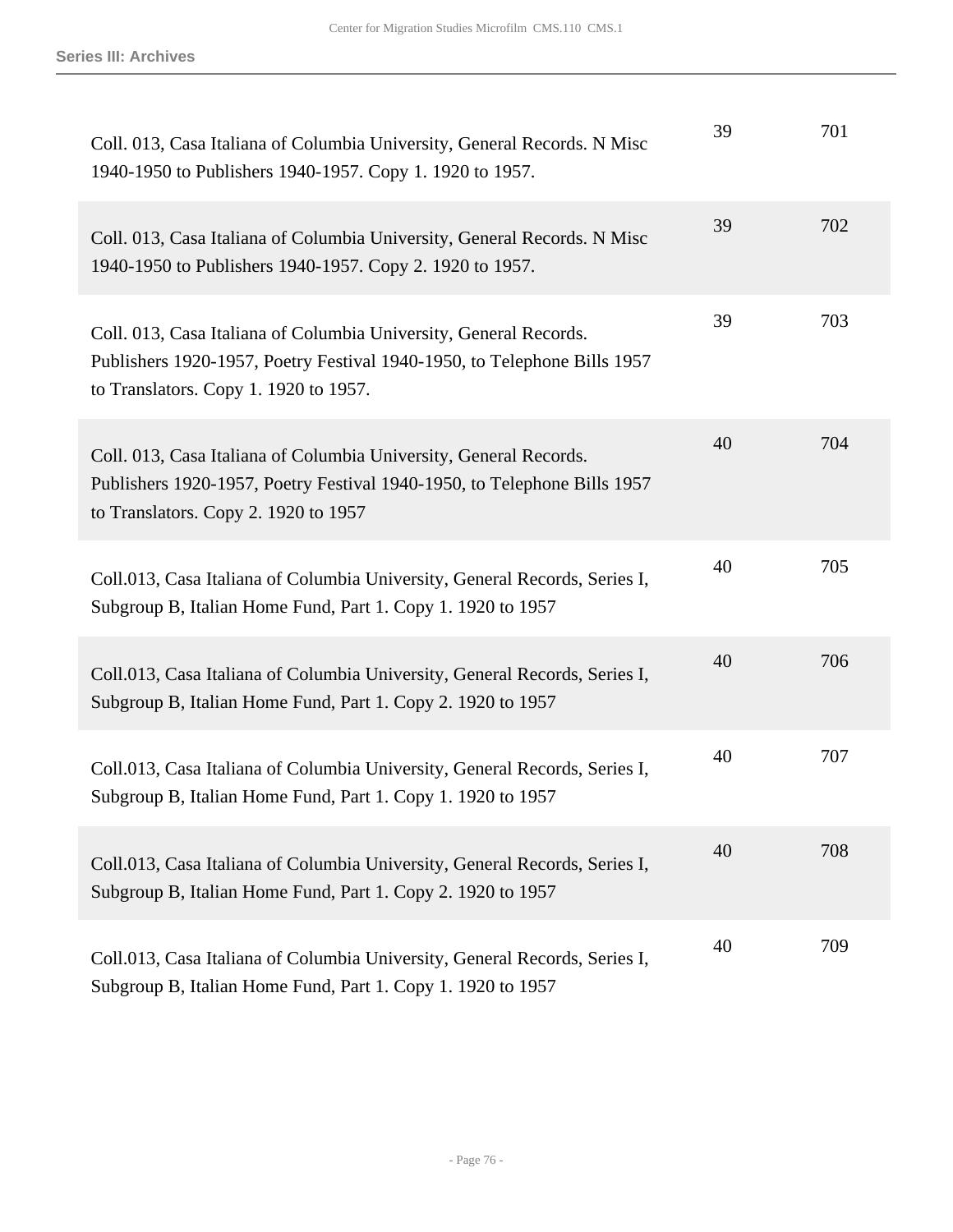| Coll.013, Casa Italiana of Columbia University, General Records, Series I,<br>Subgroup B, Italian Home Fund, Part 1. Copy 2. 1920 to 1957                                                                                                   | 40 | 710 |
|---------------------------------------------------------------------------------------------------------------------------------------------------------------------------------------------------------------------------------------------|----|-----|
| Coll.013, Casa Italiana of Columbia University, General Records, Series I,<br>Subgroup B, Italian Home Fund, Part 1. Copy 1. 1920 to 1957                                                                                                   | 40 | 711 |
| Coll.013, Casa Italiana of Columbia University, General Records, Series I,<br>Subgroup B, Italian Home Fund, Part 1. Copy 2. 1920 to 1957                                                                                                   | 40 | 712 |
| Coll.013, Casa Italiana of Columbia University, General Records, Series I,<br>Subgroup B, Part 4, Judge J. Freschi, contiunued, Part 6, Two Volumes of<br>Correspondence Bound for Professor J. L. Gerig, Volume I, Copy 1. 1920<br>to 1957 | 40 | 713 |
| Coll.013, Casa Italiana of Columbia University, General Records, Series I,<br>Subgroup B, Part 4, Judge J. Freschi, contiunued, Part 6, Two Volumes of<br>Correspondence Bound for Professor J. L. Gerig, Volume I, Copy 2. 1920<br>to 1957 | 40 | 714 |
| Coll.013, Casa Italiana of Columbia University, General Records, Series<br>I, Subgroup B, Part 6, Volume 2, Subgroup C, John J. Gerig, General<br>Correspondence. Copy 1. 1920 to 1957                                                      | 40 | 715 |
| Coll.013, Casa Italiana of Columbia University, General Records, Series<br>I, Subgroup B, Part 6, Volume 2, Subgroup C, John J. Gerig, General<br>Correspondence. Copy 2. 1920 to 1957                                                      | 40 | 716 |
| Coll.013, Casa Italiana of Columbia University, General Records, Series<br>I, Subgroup C, John J. Gerig, General Correspondence, continued. Copy<br>1.1920 to 1957                                                                          | 40 | 717 |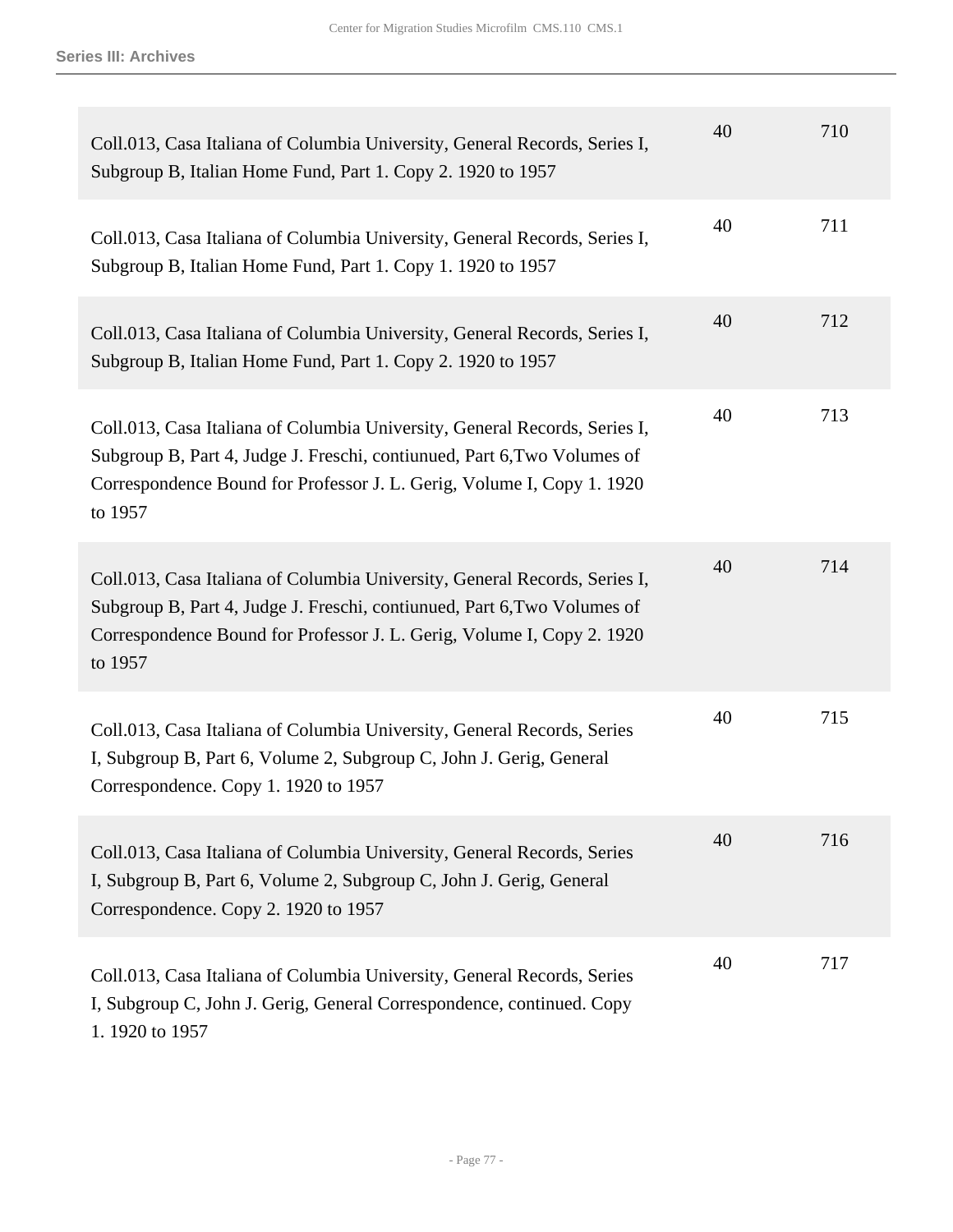| Coll.013, Casa Italiana of Columbia University, General Records, Series<br>I, Subgroup C, John J. Gerig, General Correspondence, continued. Copy<br>2. 1920 to 1957                                                                                                                                                                                                                                    | 40 | 178 |
|--------------------------------------------------------------------------------------------------------------------------------------------------------------------------------------------------------------------------------------------------------------------------------------------------------------------------------------------------------------------------------------------------------|----|-----|
| Coll.013, Casa Italiana of Columbia University, General Records, Series<br>I, Subgroup C, John J. Gerig, General Correspondence, continued. Copy<br>1.1920 to 1957                                                                                                                                                                                                                                     | 40 | 719 |
| Coll.013, Casa Italiana of Columbia University, General Records, Series<br>I, Subgroup C, John J. Gerig, General Correspondence, continued. Copy<br>2. 1920 to 1957                                                                                                                                                                                                                                    | 40 | 720 |
| Coll.013, Casa Italiana of Columbia University, General Records, Series I,<br>Subgroup C, John J. Gerig, General Correspondence, continued, 1927 and<br>1929 to 1930. Copy 1. 1920 to 1957                                                                                                                                                                                                             | 40 | 721 |
| Coll.013, Casa Italiana of Columbia University, General Records, Series I,<br>Subgroup C, John J. Gerig, General Correspondence, continued, 1927 and<br>1929 to 1930. Copy 2. 1920 to 1957                                                                                                                                                                                                             | 41 | 722 |
| Coll.013, Casa Italiana of Columbia University, General Records, Series<br>I, Subgroup C, John J. Gerig, General Correspondence, Part 7, 1929 to<br>1930, continued, Series II Financial Records 1924 to 1927, Series III<br>Additional Materials Accessioned at a later date, Subgroup A, General<br>Correspondence A to Z, 1937 to 1957, Supplement to Series I, Subgroup<br>A. Copy 1. 1920 to 1957 | 41 | 723 |
| Coll.013, Casa Italiana of Columbia University, General Records, Series<br>I, Subgroup C, John J. Gerig, General Correspondence, Part 7, 1929 to<br>1930, continued, Series II Financial Records 1924 to 1927, Series III                                                                                                                                                                              | 41 | 724 |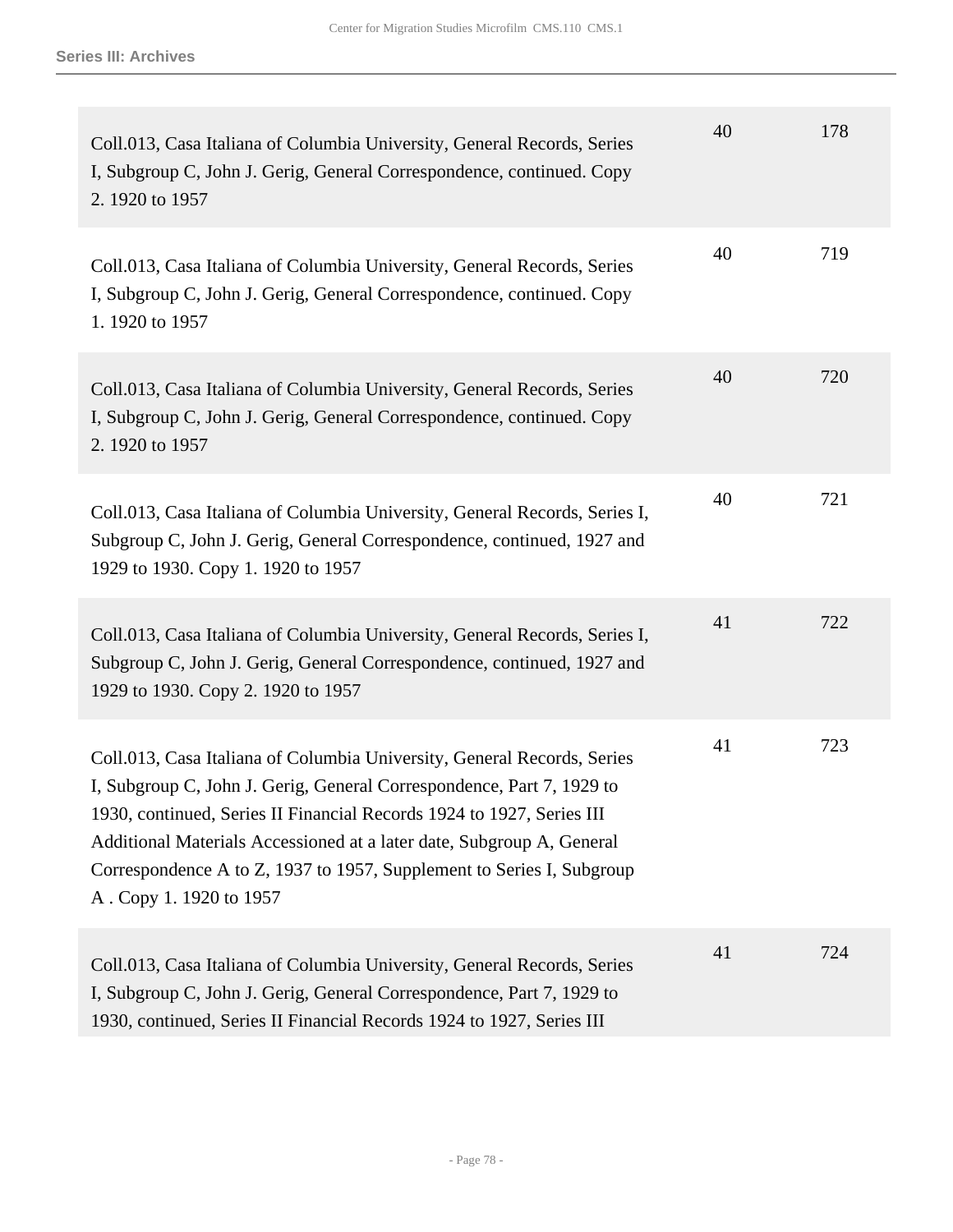| Additional Materials Accessioned at a later date, Subgroup A, General<br>Correspondence A to Z, 1937 to 1957, Supplement to Series I, Subgroup<br>A. Copy 1. 1920 to 1957                                                                                |    |     |
|----------------------------------------------------------------------------------------------------------------------------------------------------------------------------------------------------------------------------------------------------------|----|-----|
| Coll.013, Casa Italiana of Columbia University, General Records, Series<br>III Additional Materials Accessioned at a later date, Subgroup A, General<br>Correspondence A to Z, 1937 to 1957, Supplement to Series I, Subgroup<br>A. Copy 1. 1920 to 1957 | 41 | 725 |
| Coll.013, Casa Italiana of Columbia University, General Records, Series<br>III Additional Materials Accessioned at a later date, Subgroup A, General<br>Correspondence A to Z, 1937 to 1957, Supplement to Series I, Subgroup<br>A. Copy 2. 1920 to 1957 | 41 | 726 |
| Coll.013, Casa Italiana of Columbia University, General Records, "From<br>Immigrants to Ethnics". Collection of Newspaper Clippings beginning<br>August 16, 1970 to December 1975, General Correspondence A and B.<br>Copy 1. 1920 to 1957               | 41 | 727 |
| Coll.013, Casa Italiana of Columbia University, General Records, "From<br>Immigrants to Ethnics". Collection of Newspaper Clippings beginning<br>August 16, 1970 to December 1975, General Correspondence A and B.<br>Copy 2. 1920 to 1957               | 41 | 728 |
| Coll.013, Casa Italiana of Columbia University, General Records,<br>Continuation of General Correspondence C to CU, D Beginnings. Copy<br>1.1920 to 1957                                                                                                 | 41 | 729 |
| Coll.013, Casa Italiana of Columbia University, General Records,<br>Continuation of General Correspondence C to CU, D Beginnings. Copy<br>2.1920 to 1957                                                                                                 | 41 | 730 |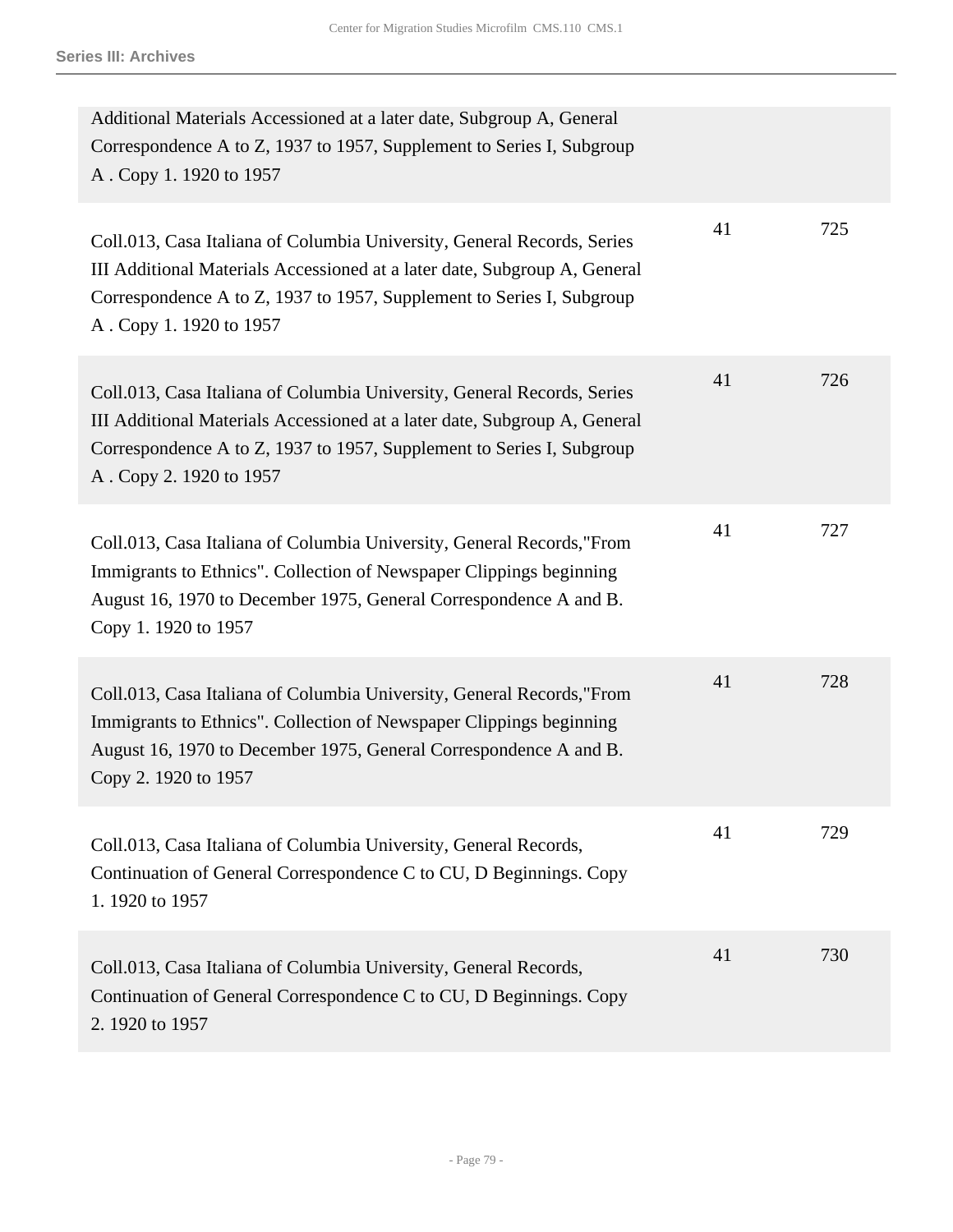| Coll.013, Casa Italiana of Columbia University, General Records,<br>Continuation of General Correspondence D, E, F to L. Copy 1. 1920 to<br>1957                                                                                                       | 41 | 731 |
|--------------------------------------------------------------------------------------------------------------------------------------------------------------------------------------------------------------------------------------------------------|----|-----|
| Coll.013, Casa Italiana of Columbia University, General Records,<br>Continuation of General Correspondence D, E, F to L. Copy 2. 1920 to<br>1957                                                                                                       | 41 | 732 |
| Coll.013, Casa Italiana of Columbia University, General Records,<br>Continuation of General Correspondence Lto R. Copy 1. 1920 to 1957                                                                                                                 | 41 | 733 |
| Coll.013, Casa Italiana of Columbia University, General Records,<br>Continuation of General Correspondence Lto R. Copy 2. 1920 to 1957                                                                                                                 | 41 | 734 |
| Coll.013, Casa Italiana of Columbia University, General Records,<br>Continuation of General Correspondence R to Z, Series III<br>Additional Materials Accessioned at a later date, Subgroup C, General<br>Correspondence, A to D. Copy 1. 1920 to 1957 | 41 | 735 |
| Coll.013, Casa Italiana of Columbia University, General Records,<br>Continuation of General Correspondence R to Z, Series III<br>Additional Materials Accessioned at a later date, Subgroup C, General<br>Correspondence, A to D. Copy 2. 1920 to 1957 | 41 | 736 |
| Coll.013, Casa Italiana of Columbia University, General Records, Series<br>III, Subgroup D, Continuation of General Corresppondence, Subgroup C to<br>Mc. Copy 1. 1920 to 1957                                                                         | 41 | 737 |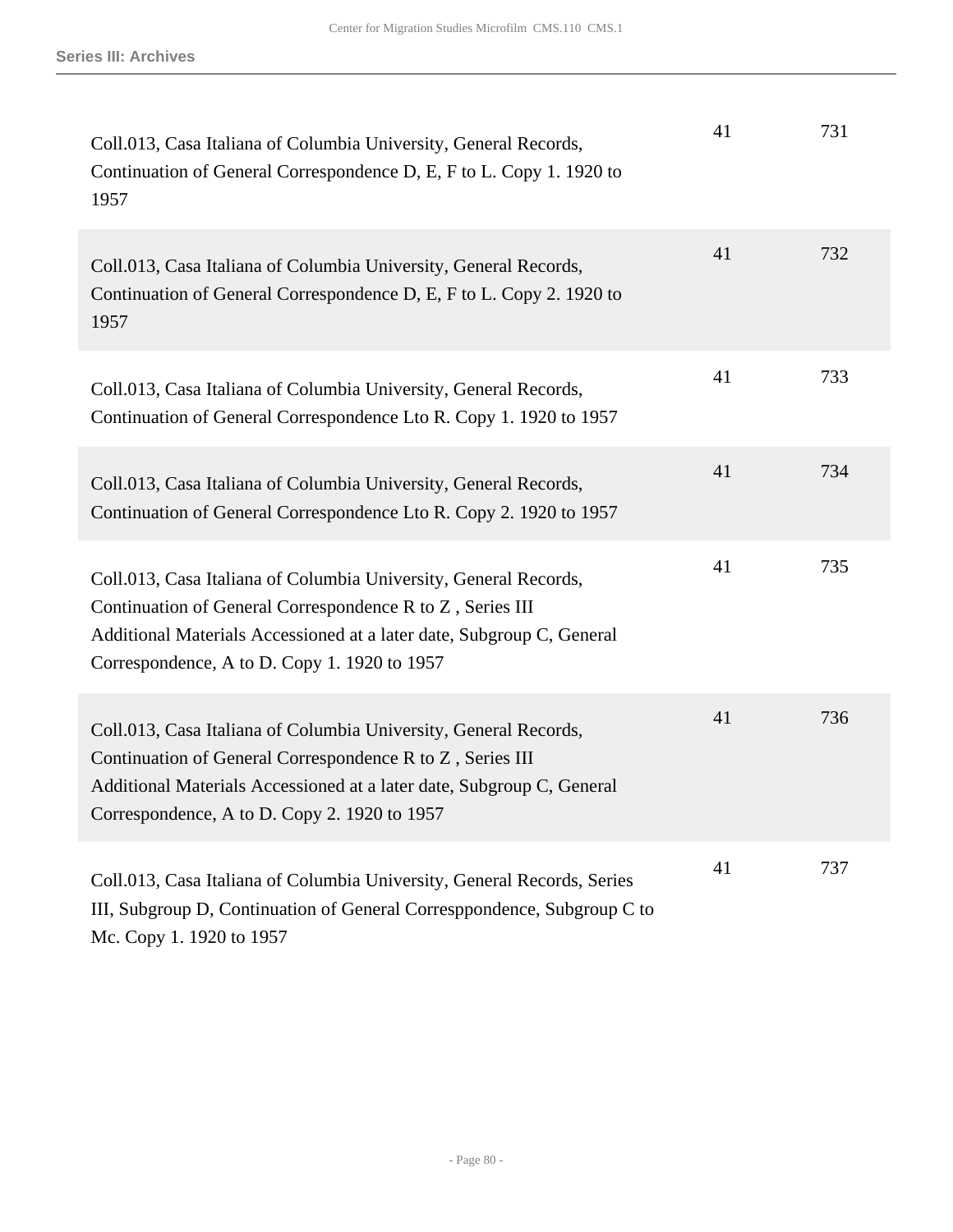| Coll.013, Casa Italiana of Columbia University, General Records, Series<br>III, Subgroup D, Continuation of General Corresppondence, Subgroup C to<br>Mc. Copy 2. 1920 to 1957                                                                                                    | 41 | 738 |
|-----------------------------------------------------------------------------------------------------------------------------------------------------------------------------------------------------------------------------------------------------------------------------------|----|-----|
| Coll.013, Casa Italiana of Columbia University, General Records,<br>Continuation of General Correspondence, Series III, Subgroup C, M to P,<br>Series III, Subgroup C, Q to Z. Copy 1. 1920 to 1957                                                                               | 41 | 739 |
| Coll.013, Casa Italiana of Columbia University, General Records,<br>Continuation of General Correspondence, Series III, Subgroup C, M to P,<br>Series III, Subgroup C, Q to Z. Copy 2. 1920 to 1957                                                                               | 42 | 740 |
| Coll.013, Casa Italiana of Columbia University, General Records,<br>Continuation of General Correspondence, Series III, Subgroup C, Q to Z.<br>Copy 1. 1920 to 1957                                                                                                               | 42 | 741 |
| Coll.013, Casa Italiana of Columbia University, General Records,<br>Continuation of General Correspondence, Series III, Subgroup C, Q to Z.<br>Copy 2. 1920 to 1957                                                                                                               | 42 | 742 |
| Coll.013, Casa Italiana of Columbia University, General Records, Half<br>a Century of Italian Immigration into Pittsburgh and Allegheny County,<br>Continuation of General Correspondence, Series III, Subgroup D, A to G,<br>Series III Subgroup D, H to I. Copy 1. 1920 to 1957 | 42 | 743 |
| Coll.013, Casa Italiana of Columbia University, General Records, Half<br>a Century of Italian Immigration into Pittsburgh and Allegheny County,<br>Continuation of General Correspondence, Series III, Subgroup D, A to G,<br>Series III Subgroup D, H to I. Copy 2. 1920 to 1957 | 42 | 744 |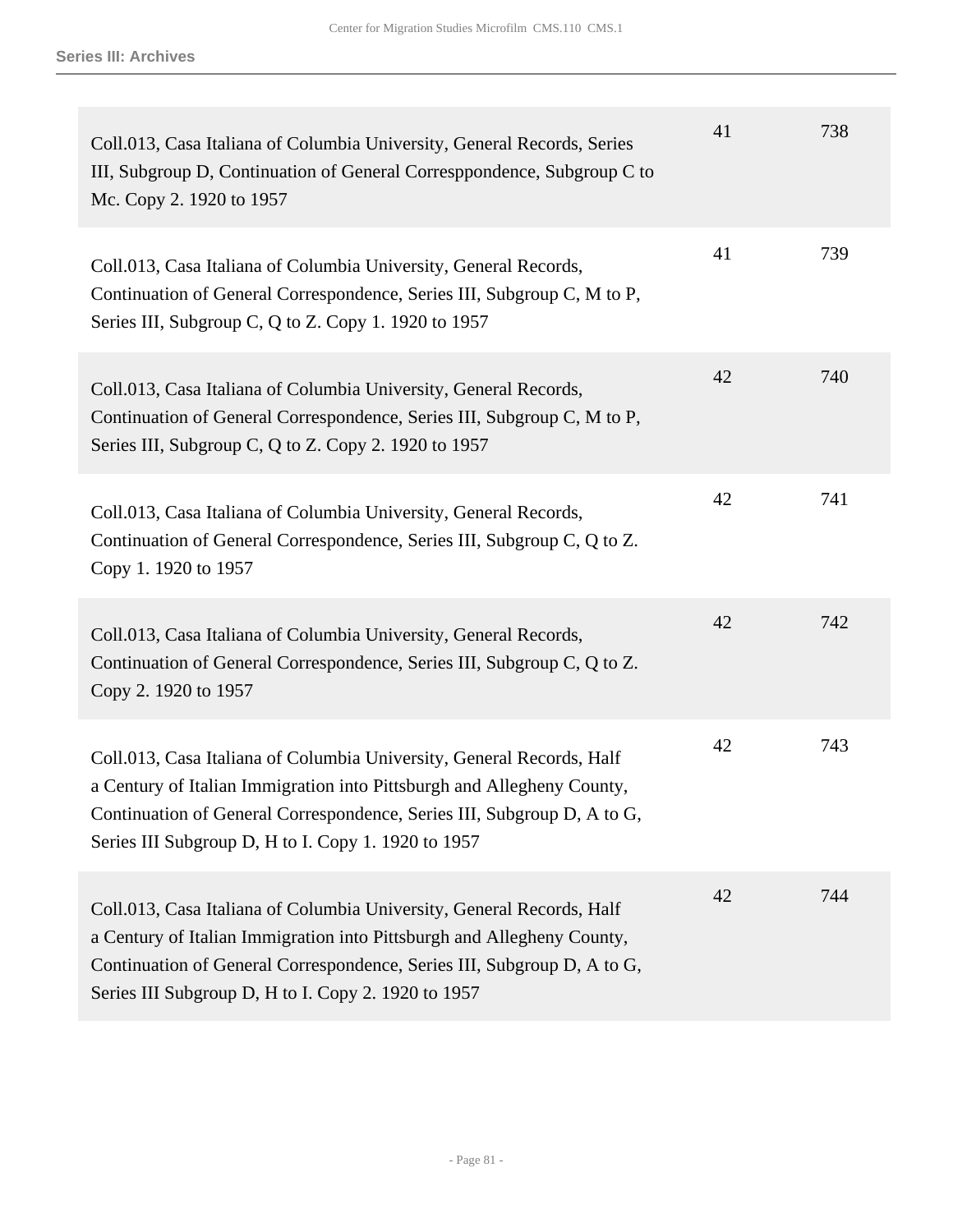| Coll.013, Casa Italiana of Columbia University, General Records,<br>Continuation of General Correspondence, Series III, Subgroup D, H to I,<br>Series III, Subgroup D J to M. Copy 1. 1920 to 1957                                                                                                                              | 42 | 745 |
|---------------------------------------------------------------------------------------------------------------------------------------------------------------------------------------------------------------------------------------------------------------------------------------------------------------------------------|----|-----|
| Coll.013, Casa Italiana of Columbia University, General Records,<br>Continuation of General Correspondence, Series III, Subgroup D, H to I,<br>Series III, Subgroup D J to M. Copy 2. 0920 to 1957                                                                                                                              | 42 | 746 |
| Coll.013, Casa Italiana of Columbia University, General Records,<br>Continuation of General Correspondence, Series III, Subgroup D, General<br>Correspondence 1924 to 1928, J to Z, Series IV, Press Clippings. Copy<br>1.1920 to 1957                                                                                          | 42 | 747 |
| Coll.013, Casa Italiana of Columbia University, General Records,<br>Continuation of General Correspondence, Series III, Subgroup D, General<br>Correspondence 1924 to 1928, J to Z, Series IV, Press Clippings. Copy<br>2. 1920 to 1957                                                                                         | 42 | 748 |
| Coll.013, Casa Italiana of Columbia University, General Records, Series<br>IV, Continuation of Press Clippings, Series III, Subgroup E, H. Burchel,<br>General Correspondence 1928 to 1930, A to Z, Series III, Subgroup F,<br>Giuseppe Prezzolini, General Correspondence 1930 to 1940, Part I, A to Z<br>Copy 1. 1920 to 1957 | 42 | 749 |
| Coll.013, Casa Italiana of Columbia University, General Records, Series<br>IV, Continuation of Press Clippings, Series III Subgroup, E, H. Burchel,<br>General Correspondence 1928 to 1930, A to Z, Series III, Subgroup F,<br>Giuseppe Prezzolini, General Correspondence 1930 to 1940, Part I, A to Z<br>Copy 2. 1920 to 1957 | 42 | 750 |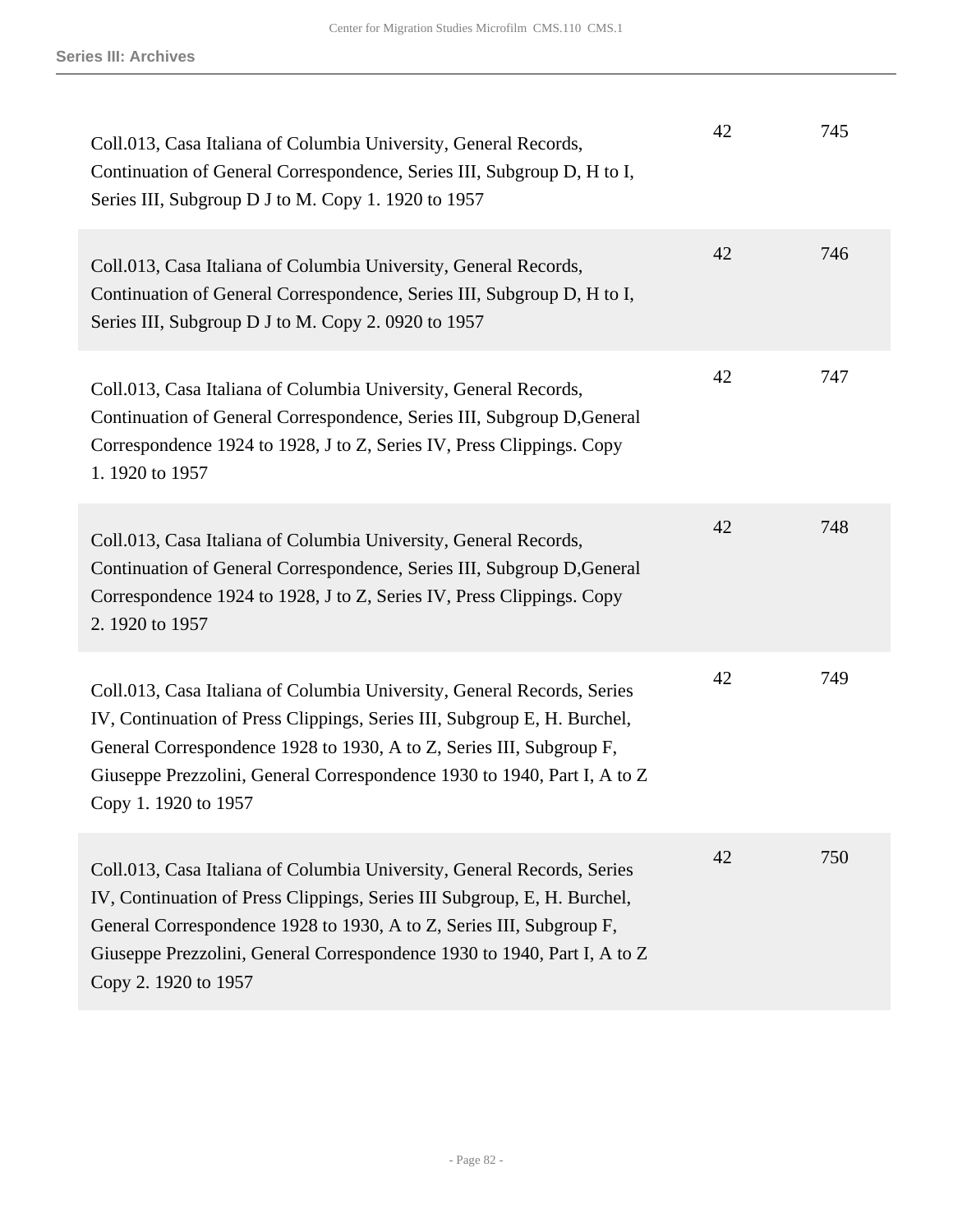| Coll.013, Casa Italiana of Columbia University, General Records, Series<br>III, Subgroup F, Giuseppe Prezzolini, General Correspondence 1930 to<br>1940, Part I, A to P Copy 1. 1920 to 1957                                                                                                                                      | 42 | 751 |
|-----------------------------------------------------------------------------------------------------------------------------------------------------------------------------------------------------------------------------------------------------------------------------------------------------------------------------------|----|-----|
| Coll.013, Casa Italiana of Columbia University, General Records, Series<br>III, Subgroup F, Giuseppe Prezzolini, General Correspondence 1930 to<br>1940, Part I, A to P Copy 2. 1920 to 1957                                                                                                                                      | 42 | 752 |
| Coll.013, Casa Italiana of Columbia University, General Records, Series<br>III, Subgroup F, Giuseppe Prezzolini, General Correspondence 1930 to<br>1940, Part I, P to S (Stampa). Copy 1. 1920 to 1957                                                                                                                            | 42 | 753 |
| Coll.013, Casa Italiana of Columbia University, General Records, Series<br>III, Subgroup F, Giuseppe Prezzolini, General Correspondence 1930 to<br>1940, Part I, P to S (Stampa). Copy 2. 1920 to 1957                                                                                                                            | 42 | 754 |
| Coll.013, Casa Italiana of Columbia University, General Records, Series<br>III, Subgroup F, Part 1, University 1934, VWZ Miscellaneous 1934 to<br>1935, Part 2 Miscellaneous Inquiries and Replies 1930 to 1940, Series III,<br>Subgroup G, General Correspondence, Committee on Awards 1934 (8<br>Frames). copy 1. 1920 to 1957  | 42 | 755 |
| Coll.013, Casa Italiana of Columbia University, General Records, Series<br>III, Subgroup F, Part 1, University 1934, VWZ Miscellaneous 1934 to<br>1935, Part 2 Miscellaneous Inquiries and Replies 1930 to 1940, Series III,<br>Subgroup G, General Correspondence, Committee on Awards 1934 (8)<br>Frames). copy 2. 1920 to 1957 | 42 | 756 |
| Coll.013, Casa Italiana of Columbia University, General Records, Series<br>III, Subgroup G, General Correspondence, Committee on Awards 1934,                                                                                                                                                                                     | 42 | 757 |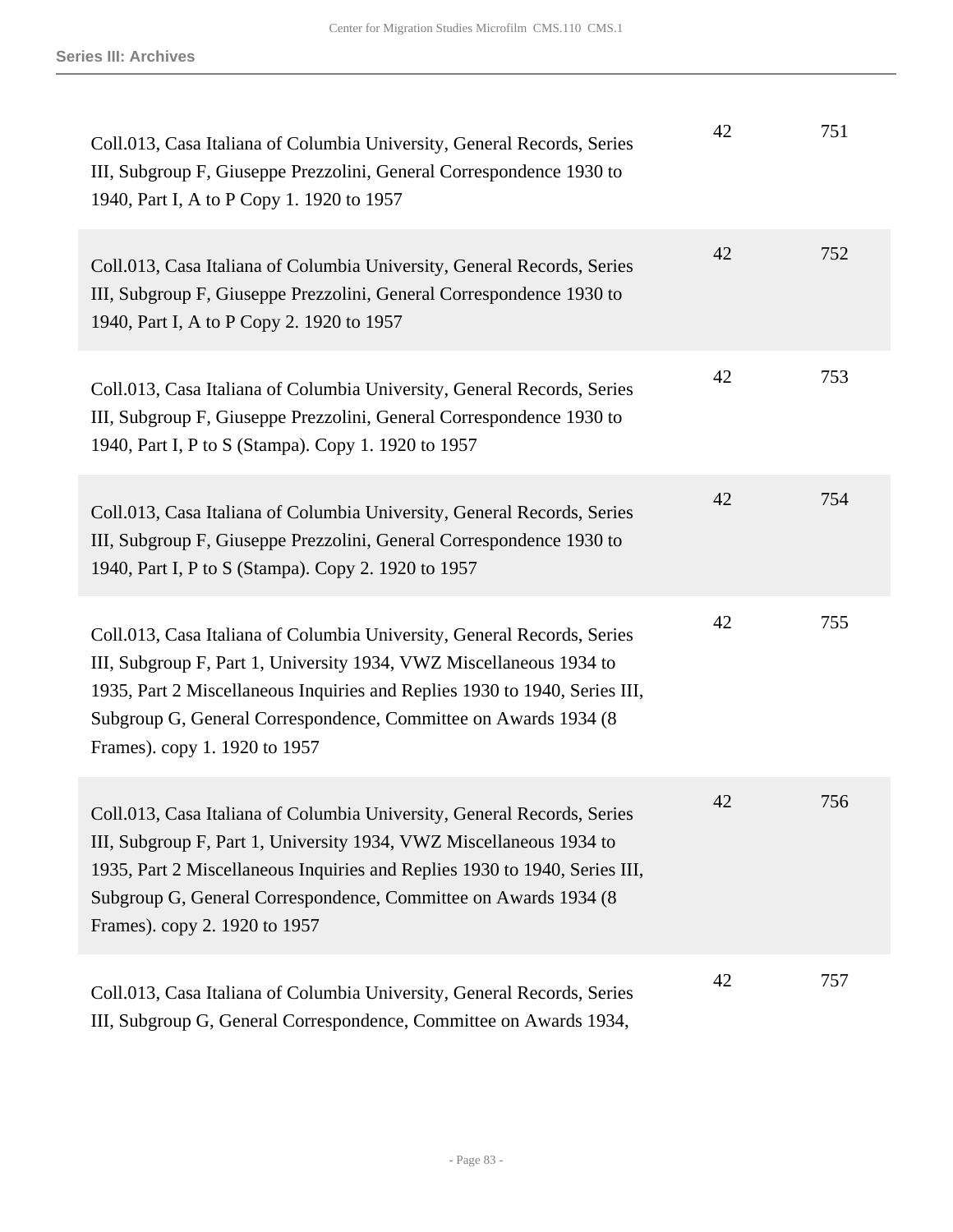Files Marked Affidavits to Middle of 30% Discount Teacher Trips. Copy 1. 1920 to 1957

| Coll.013, Casa Italiana of Columbia University, General Records, Series<br>III, Subgroup G, General Correspondence, Committee on Awards 1934,<br>Files Marked Affidavits to Middle of 30% Discount Teacher Trips. Copy<br>2.1920 to 1957                                                                             | 43 | 758 |
|----------------------------------------------------------------------------------------------------------------------------------------------------------------------------------------------------------------------------------------------------------------------------------------------------------------------|----|-----|
| Coll.013, Casa Italiana of Columbia University, General Records, Series<br>III, Subgroup G, General Correspondence, Committee on Awards 1934<br>to 1937, Middle of 30% Discount Teacher Trips, Series III, Subgroup H,<br>John L. Gerig, General correspondence Parts 1 to 8, 1911 to 1930s. Copy<br>1.1920 to 1957  | 43 | 759 |
| Coll.013, Casa Italiana of Columbia University, General Records, Series<br>III, Subgroup G, General Correspondence, Committee on Awards 1934<br>to 1937, Middle of 30% Discount Teacher Trips, Series III, Subgroup H,<br>John L. Gerig, General correspondence Parts 1 to 8, 1911 to 1930s. Copy<br>2. 1920 to 1957 | 43 | 760 |
| Coll.013, Casa Italiana of Columbia University, General Records, Series<br>III, Subgroup I, Columbia University Romance Language Department<br>General Correspondence, 1936 to 1957. Copy 1. 1920 to 1957                                                                                                            | 43 | 761 |
| Coll.013, Casa Italiana of Columbia University, General Records, Series<br>III, Subgroup I, Columbia University Romance Language Department<br>General Correspondence, 1936 to 1957. Copy 2. 1920 to 1957                                                                                                            | 43 | 762 |
| Coll.013, Casa Italiana of Columbia University, General Records, Series<br>III, Subgroup L, Miscellaneous Correspondence, Reports, Lists not                                                                                                                                                                         | 43 | 763 |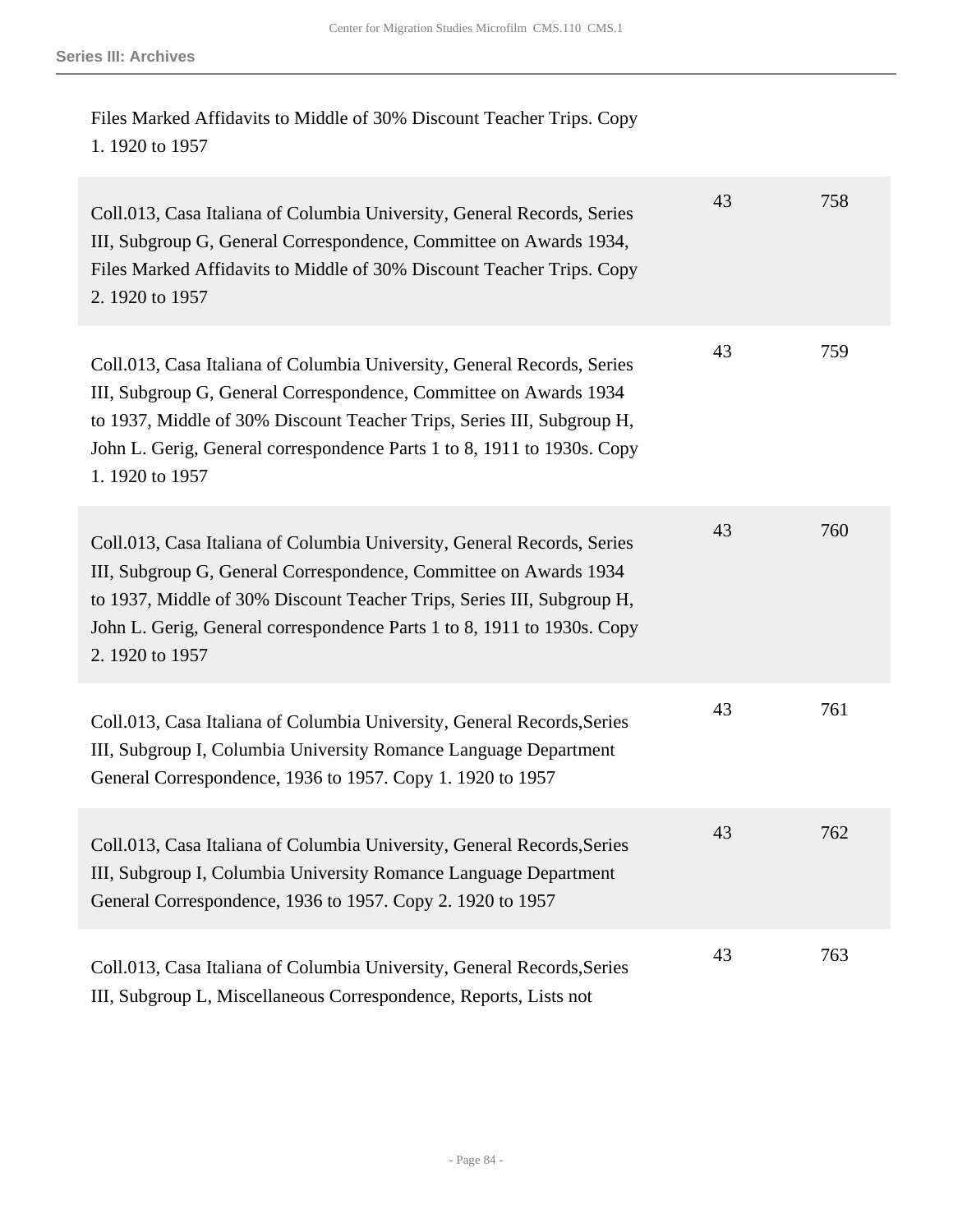## previously microfilmed, 1919 to 1949 and no date, "Attivita Italiane in America", G. M. Tuoni, The Mercury Press, 1930. Copy 1. 1920 to 1957

| Coll.013, Casa Italiana of Columbia University, General Records, Series<br>III, Subgroup L, Miscellaneous Correspondence, Reports, Lists not<br>previously microfilmed, 1919 to 1949 and no date, "Attivita Italiane in<br>America", G. M. Tuoni, The Mercury Press, 1930. Copy 2. 1920 to 1957 | 43 | 764 |
|-------------------------------------------------------------------------------------------------------------------------------------------------------------------------------------------------------------------------------------------------------------------------------------------------|----|-----|
| Coll.013, Casa Italiana of Columbia University, General Records, Series<br>IV, Subgroup A, Miscellaneous A to Art Works owned by Casa Italiana.<br>Copy 1. 1956 to 1973                                                                                                                         | 43 | 765 |
| Coll.013, Casa Italiana of Columbia University, General Records, Series<br>IV, Subgroup A, Miscellaneous A to Art Works owned by Casa Italiana.<br>Copy 2. 1956 to 1973                                                                                                                         | 43 | 766 |
| Coll.013, Casa Italiana of Columbia University, General Records, Series<br>IV, Subgroup A, Art Works owned by Casa Italiana to Casa Calendar July<br>1969 to June 1972. Copy 1. 1956 to 1973                                                                                                    | 43 | 767 |
| Coll.013, Casa Italiana of Columbia University, General Records, Series<br>IV, Subgroup A, Art Works owned by Casa Italiana to Casa Calendar July<br>1969 to June 1972. Copy 2. 1956 to 1973                                                                                                    | 43 | 768 |
| Coll.013, Casa Italiana of Columbia University, General Records, Series<br>IV, Sugroup A, Constributions, July 1970 to June 1973 to Financial<br>Information Venice 3000. Copy 1. 1956 to 1973                                                                                                  | 43 | 769 |
| Coll.013, Casa Italiana of Columia University, General Records, Series<br>IV, Sugroup A. Contributions, July 1970 to June 1973 to Financial<br>Information Venice 3000. Copy 2. 1956 to 1973                                                                                                    | 43 | 770 |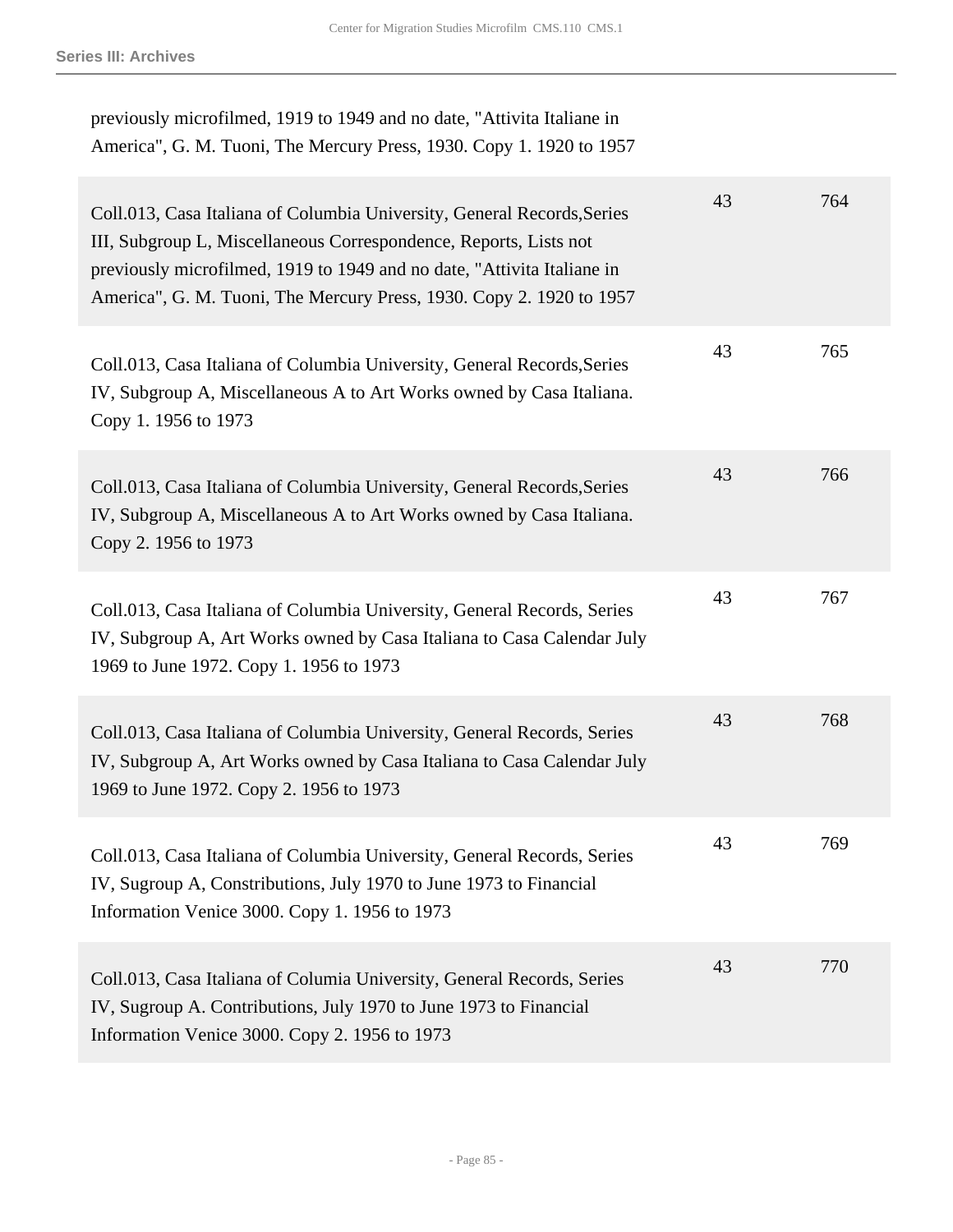| Coll.013, Casa Italiana of Columbia University, General Records,<br>Series IV, Subgroup A, Continuation of Casa Calendar to Contributions<br>Contributions, July 1970 to June 1971. Copy 1. 1956 to 1973               | 39 | 771 |
|------------------------------------------------------------------------------------------------------------------------------------------------------------------------------------------------------------------------|----|-----|
| Coll.013, Casa Italiana of Columbia University, General Records,<br>Series IV, Subgroup A, Continuation of Casa Calendar to Contributions<br>Contributions, July 1970 to June 1971. Copy 2. 1956 to 1973               | 43 | 772 |
| Coll.013, Casa Italiana of Columbia University, General Records, Series<br>IV, Subgroup A, Photographs Opening Venice 3000 to Miscellaneous<br>Correspondence Italian Film Festival 1969 to 1970. Copy 1. 1956 to 1973 | 43 | 773 |
| Coll.013, Casa Italiana of Columbia University, General Records, Series<br>IV, Subgroup A, Photographs Opening Venice 3000 to Miscellaneous<br>Correspondence Italian Film Festival 1969 to 1970. Copy 2. 1956 to 1973 | 43 | 774 |
| Coll.013, Casa Italiana of Columbia University, General Records, Series<br>IV, Subgroup A, Italian Film Festival 1970 to 1971, to Italian Art and<br>Landscape Foundation. Copy 1. 1956 to 1973                        | 43 | 775 |
| Coll.013, Casa Italiana of Columbia University, General Records, Series<br>IV, Subgroup A, Italian Film Festival 1970 to 1971, to Italian Art and<br>Landscape Foundation. Copy 2. 1956 to 1973                        | 44 | 776 |
| Coll.013, Casa Italiana of Columbia University, General Records, Series<br>IV, Subgroup A, Italian Art and Landscape Foundation to Mrs. Lorch,<br>Personal 1973 . Copy 1. 1956 to 1973                                 | 44 | 777 |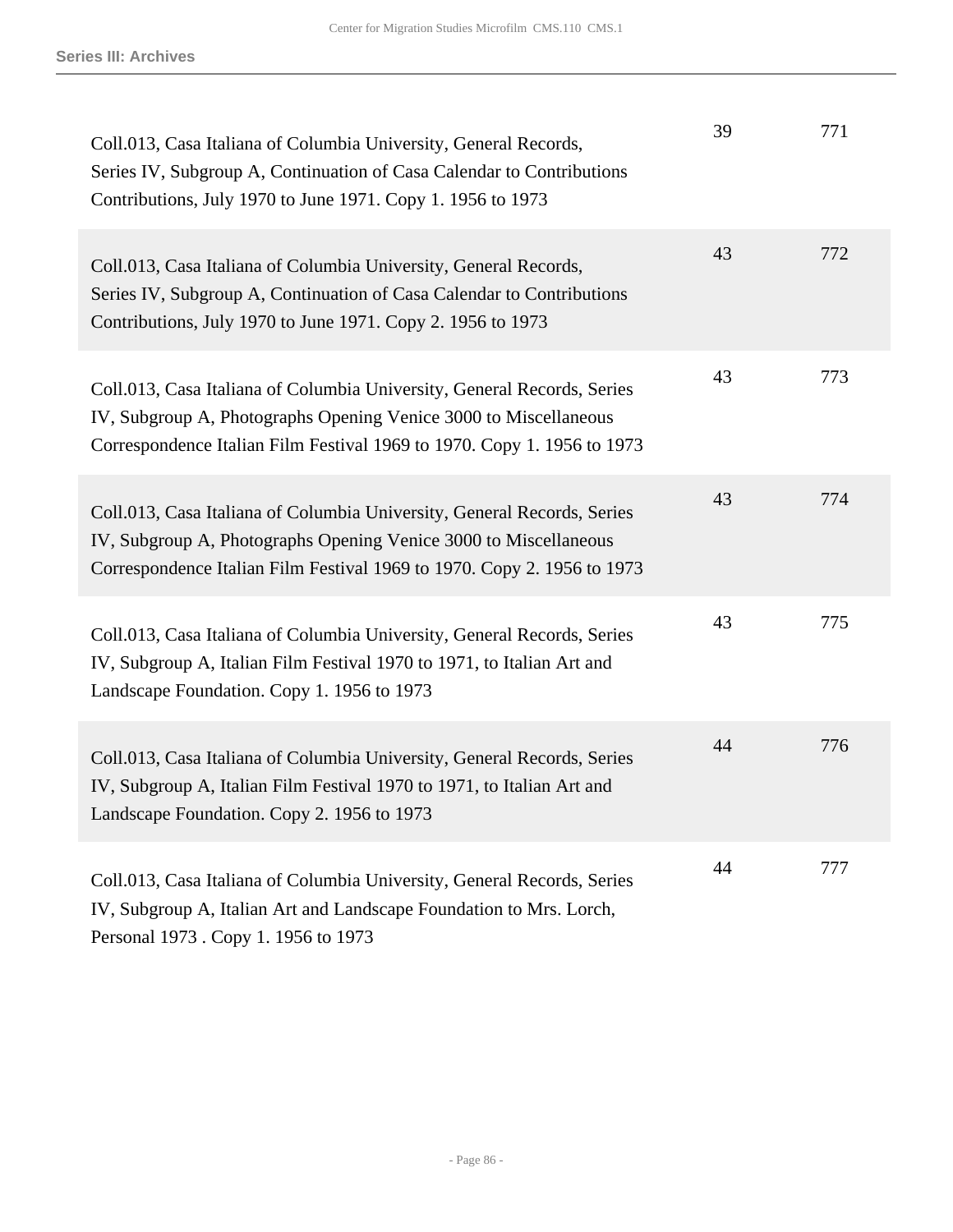| Coll.013, Casa Italiana of Columbia University, General Records, Series<br>IV, Subgroup A, Italian Art and Landscape Foundation to Mrs. Lorch,<br>Personal 1973 . Copy 2. 1956 to 1973                                                                           | 44 | 778 |
|------------------------------------------------------------------------------------------------------------------------------------------------------------------------------------------------------------------------------------------------------------------|----|-----|
| Coll.013, Casa Italiana of Columbia University, General Records, Series<br>IV, Subgroup A, Mrs. Lorch, Personal 1973 to Piccolo Teatro. Copy<br>1.1956 to 1973                                                                                                   | 44 | 779 |
| Coll.013, Casa Italiana of Columbia University, General Records, Series<br>IV, Subgroup A, Mrs. Lorch, Personal 1973 to Piccolo Teatro. Copy<br>2.1956 to 1973                                                                                                   | 44 | 780 |
| Coll.013, Casa Italiana of Columia Univeristy, General Records, Series IV,<br>Sugroup A, Piccolo Theatre to Ricco, Peter. Copy 1. 1956 to 1973                                                                                                                   | 44 | 781 |
| Coll.013, Casa Italiana of Columbia University, General Records, Series<br>IV, Subgroup A, Piccolo Teatro to Ricco, Peter. Copy 2. 1956 to 1973                                                                                                                  | 44 | 782 |
| Coll.013, Casa Italiana of Columbia University, General Records, Series<br>IV, Subgroup A, Rubino, Maestro to Visconti, Lucino. Copy 1. 1956 to<br>1973                                                                                                          | 44 | 783 |
| Coll.013, Casa Italiana of Columbia University, General Records, Series<br>IV, Subgroup A, Rubino, Maestro to Visconti, Lucino. Copy 2. 1956 to<br>1973                                                                                                          | 44 | 784 |
| Coll.013, Casa Italiana of Columbia University, General Records, Series<br>IV, Subgroup A, Visconti, Lucino to Material for Newsletter 1969,<br>Not Published, And Series VI, Subgroup B, Files of Maristella Lorch,<br>Accounts to Gala 1975. Copy 1. 1956-1976 | 44 | 785 |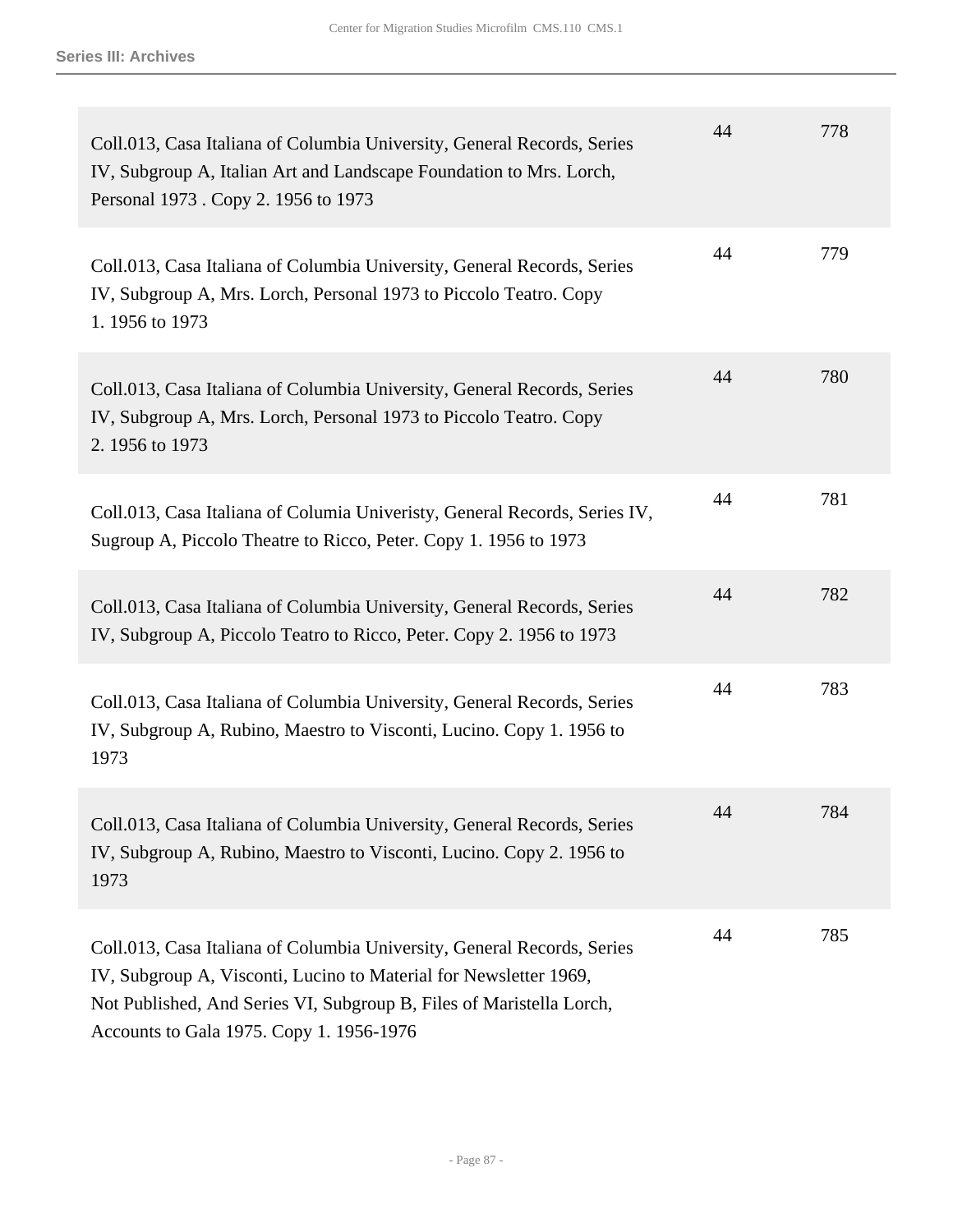| Coll.013, Casa Italiana of Columbia University, General Records, Series<br>IV, Subgroup A, Visconti, Lucino to Material for Newsletter 1969,<br>Not Published, And Series VI, Subgroup B, Files of Maristella Lorch,<br>Accounts to Gala 1975. Copy 2. 1956 to 1976 | 44 | 786 |
|---------------------------------------------------------------------------------------------------------------------------------------------------------------------------------------------------------------------------------------------------------------------|----|-----|
| Coll.013, Casa Italiana of Columbia University, General Records, Series<br>VI, Subgroup B, Files of Maristella Lorch, Gala 1975 to Correspondence.<br>Copy 1. 1973-1976                                                                                             | 44 | 787 |
| Coll.013, Casa Italiana of Columbia University, General Records, Series<br>VI, Subgroup B, Files of Maristella Lorch, Gala 1975 to Correspondence.<br>Copy 2. 1973 to 1976                                                                                          | 44 | 788 |
| Coll.013, Casa Italiana of Columbia University, General Records, Series<br>VI, Subgroup B, Files of Maristella Lorch, Correspondence to Newsletter<br>1975-1976. Copy 1. 1973 to 1976                                                                               | 44 | 789 |
| Coll.013, Casa Italiana of Columbia University, General Records, Series<br>VI, Subgroup B, Files of Maristella Lorch, Correspondence to Newsletter<br>1975-1976. Copy 2. 1973 to 1976                                                                               | 44 | 790 |
| Coll.013, Casa Italiana of Columbia University, General Records, Series<br>VI, Subgroup B, Files of Maristella Lorch, Padovan to Rosi, Francesco.<br>Copy 1. 1973 to 1976                                                                                           | 44 | 791 |
| Coll.13, Casa Italiana of Columia University, General Records, Series VI,<br>Sugroup B, Files of Maristella Lorch, Padovan to Rosi, Francesco. Copy<br>1 1973 to 1976                                                                                               | 44 | 792 |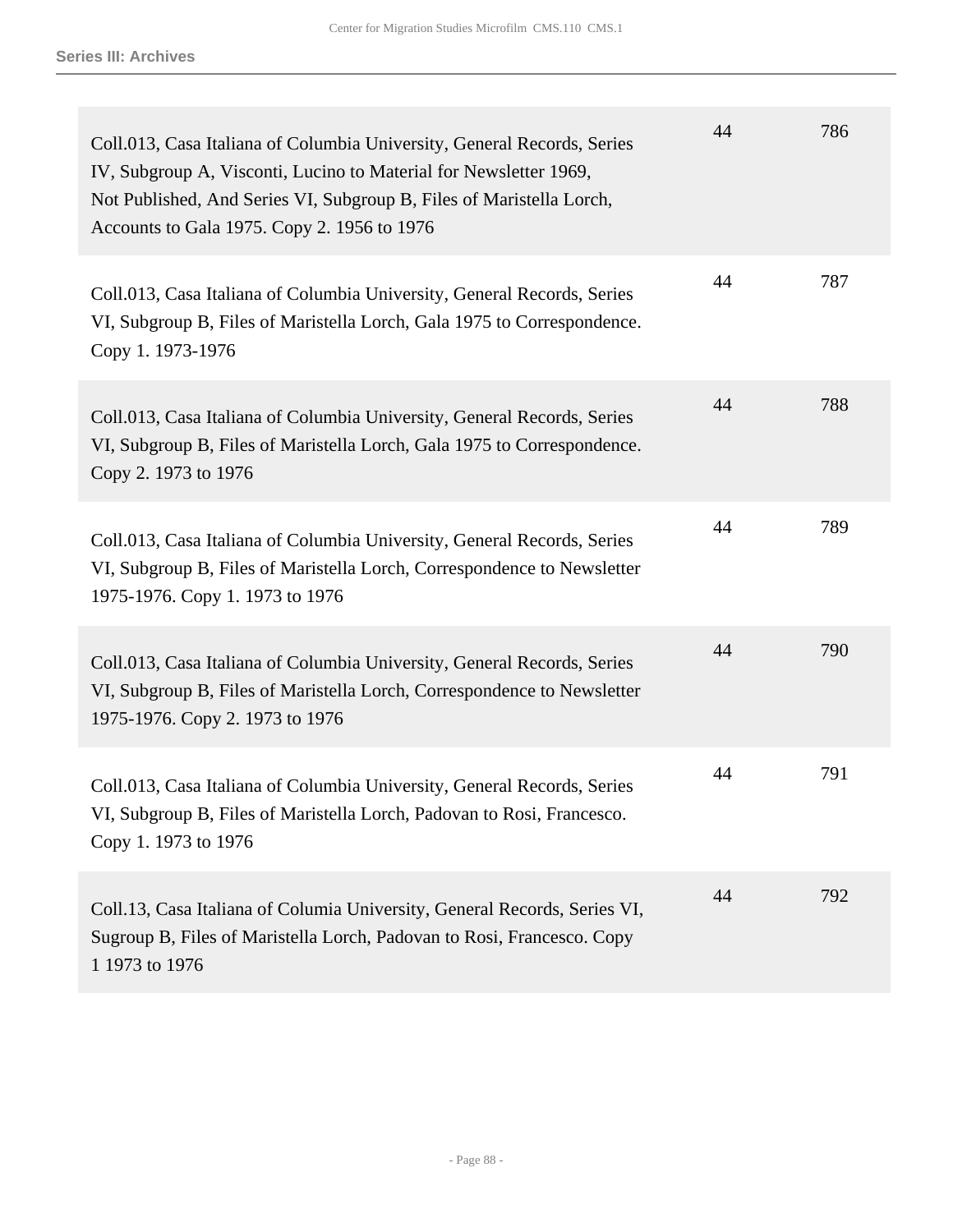| Coll.013, Casa Italiana of Columbia University, General Records, Series<br>VI, Subgroup B, Files of Maristella Lorch, Roster to Vico and Series VI,<br>Subgroup C, (Restricted), Files of Maristella Lorch to Casa Events. Copy<br>1.1973 to 1976 | 44 | 793 |
|---------------------------------------------------------------------------------------------------------------------------------------------------------------------------------------------------------------------------------------------------|----|-----|
| Coll.013, Casa Italiana of Columbia University, General Records, Series<br>VI, Subgroup B, Files of Maristella Lorch, Roster to Vico and Series VI,<br>Subgroup C, (Restricted), Files of Maristella Lorch to Casa Events. Copy<br>2.1973 to 1976 | 45 | 794 |
| Coll.013, Casa Italiana of Columbia University, General Records, Series<br>VI, Subgroup C, (Restricted), Files of Maristella Lorch, Administration to<br>Casa Events. Copy 1. 1973 to 1976                                                        | 45 | 795 |
| Coll.013, Casa Italiana of Columbia University, General Records, Series<br>VI, Subgroup C, (Restricted), Files of Maristella Lorch, Administration to<br>Casa Events. Copy 2. 1973 to 1976                                                        | 45 | 796 |
| Coll.013, Casa Italiana of Columbia University, General Records, Series<br>VI, Subgroup C, (Restricted), Files of Maristella Lorch, Casa Events to<br>Meeting with Dean Fraenkel. Copy 1. 1973 to 1976                                            | 45 | 797 |
| Coll.013, Casa Italiana of Columbia University, General Records, Series<br>VI, Subgroup C, (Restricted), Files of Maristella Lorch, Casa Events to<br>with Dean Fraenkel. Copy 2. 1973 to 1976                                                    | 45 | 798 |
| Coll.013, Casa Italiana of Columbia University, General Records, Series<br>VI, Subgroup C, (Restricted), Files of Maristella Lorch, Meeting President<br>McGill to Verdi Square Project. Copy 1. 1973 to 1976                                     | 45 | 799 |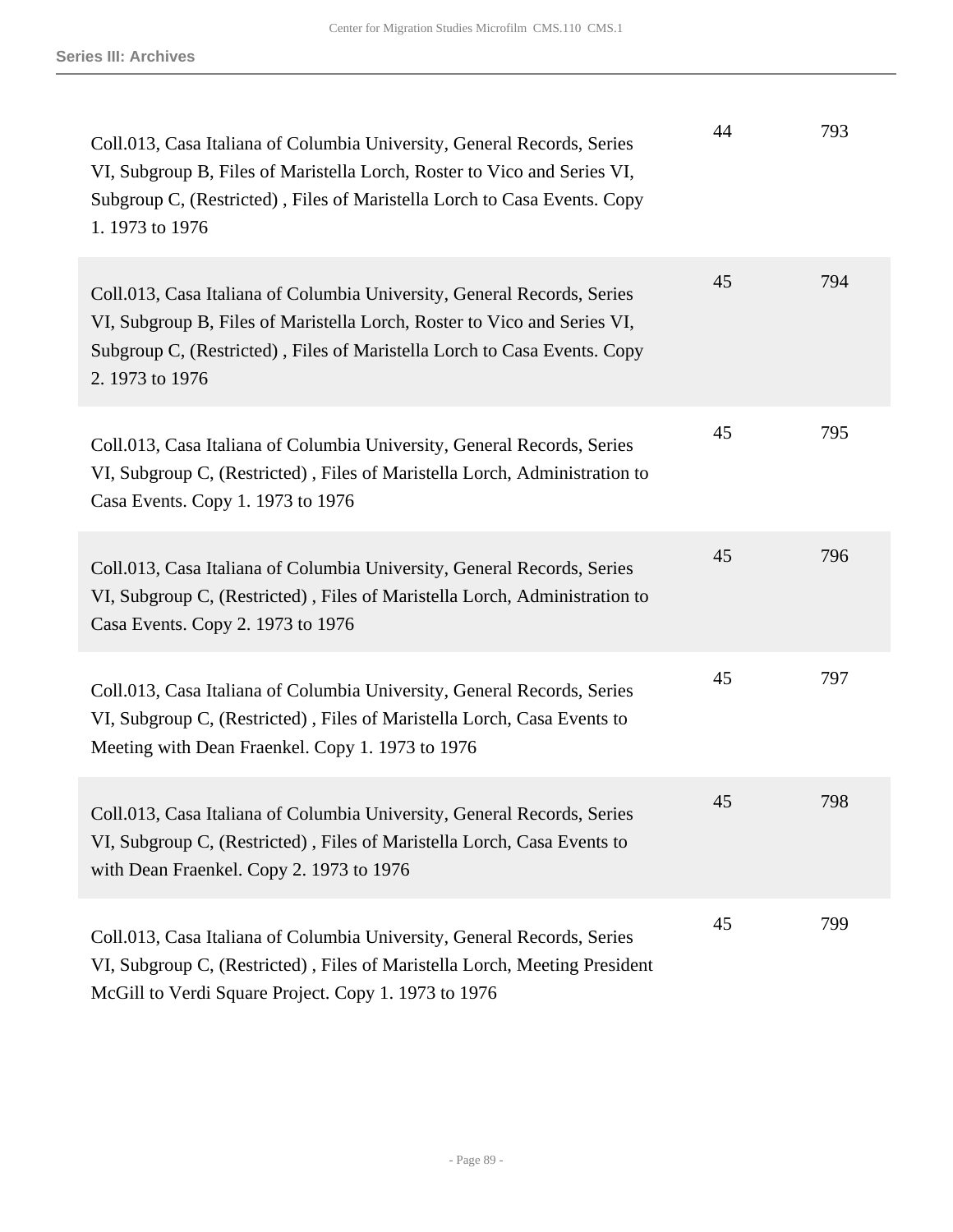| Coll.013, Casa Italiana of Columbia University, General Records, Series<br>VI, Subgroup C, (Restricted), Files of Maristella Lorch, Meeting President<br>McGill to Verdi Square Project. Copy 2. 1973 to 1976 | 45 | 800 |
|---------------------------------------------------------------------------------------------------------------------------------------------------------------------------------------------------------------|----|-----|
| Coll.013, Casa Italiana of Columbia University, General Records, Series<br>VI, Subgroup D, American Aristo Centennial Celebration. Copy 1. 1973 to<br>1976                                                    | 45 | 801 |
| Coll.013, Casa Italiana of Columbia University, General Records, Series<br>VI, Subgroup D, American Aristo Centennial Celebration. Copy 2. 1973 to<br>1976                                                    | 45 | 802 |
| Coll.015, "Farfariello" (Edoardo Migliaccio), Copy 1. no date                                                                                                                                                 | 45 | 803 |
| Coll.015, "Farfariello" (Edoardo Migliaccio), Copy 2. no date                                                                                                                                                 | 45 | 804 |
| Coll.030, L'Archivio Del Commissariato Generale Dell'Emigrazione, b. 1<br>(Legislation) - f. 1 to b.2 (Legislation) - f. 4. Copy 1. 1903 to 1927                                                              | 45 | 805 |
| Coll.030, L'Archivio Del Commissariato Generale Dell'Emigrazione, b. 1<br>(Legislation) - f. 1 to b.2 (Legislation) - f. 4. Copy 2. 1903 to 1927                                                              | 45 | 806 |
| Coll.030, L'Archivio Del Commissariato Generale Dell'Emigrazione, b. 3<br>(Legislation) - f. 1 to b. 4 (Legislation) - f. 1. Copy 1. 1901 to 1910                                                             | 45 | 807 |
| Coll.030, L'Archivio Del Commissariato Generale Dell'Emigrazione, b. 3<br>(Legislation) - f. 1 to b. 4 (Legislation) - f. 1. Copy 2. 1901 to 1910                                                             | 45 | 808 |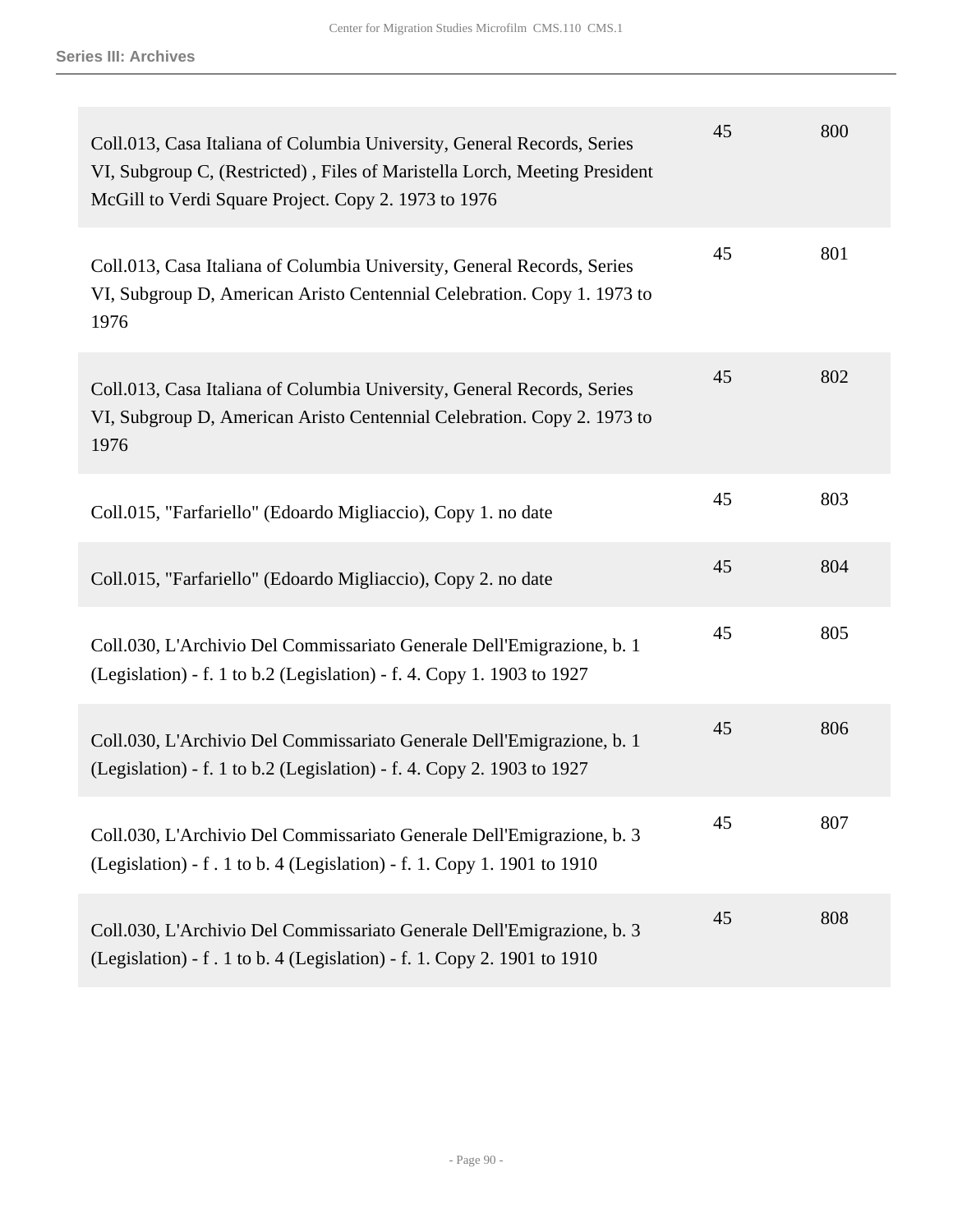| Coll.030, L'Archivio Del Commissariato Generale Dell'Emigrazione, b. 5<br>(Legislation) - f. 1 to b. 6 (Legislation) - f. 2. Copy 1. 1907 to 1926            | 45 | 809 |
|--------------------------------------------------------------------------------------------------------------------------------------------------------------|----|-----|
| Coll.030, L'Archivio Del Commissariato Generale Dell'Emigrazione, b. 5<br>(Legislation) - f. 1 to b. 6 (Legislation) - f. 2. Copy 2. 1907 to 1926            | 45 | 810 |
| Coll.030, L'Archivio Del Commissariato Generale Dell'Emigrazione, b. 7<br>(Legislation) - f . 1 to b. 8 (Activities) - f. 3. Copy 1. 1901 to 1927            | 45 | 811 |
| Coll.030, L'Archivio Del Commissariato Generale Dell'Emigrazione, b. 7<br>(Legislation) - f. 1 to b. 8 (Activities) - f. 3 Copy 2. 1902 to 1927              | 45 | 812 |
| Coll.030, L'Archivio Del Commissariato Generale Dell'Emigrazione, b.<br>9 (Administration) - f . 1 to b. 10 (Administration) - f. 5. Copy 1. 1901 to<br>1920 | 45 | 813 |
| Coll.030, L'Archivio Del Commissariato Generale Dell'Emigrazione, b.<br>9 (Administration) - f. 1 to b. 10 (Administration) - f. 5. Copy 2. 1901 to<br>1920  | 45 | 814 |
| Coll.030, L'Archivio Del Commissariato Generale Dell'Emigrazione, b.<br>11 (Administration) - f. 1 to b. 13 (Administration) - f. 5. Copy 1. 1910 to<br>1926 | 45 | 815 |
| Coll.030, L'Archivio Del Commissariato Generale Dell'Emigrazione, b.<br>11 (Administration) - f . 1 to b. 13 (Administration) -f. 5. Copy 2. 1910 to<br>1926 | 46 | 816 |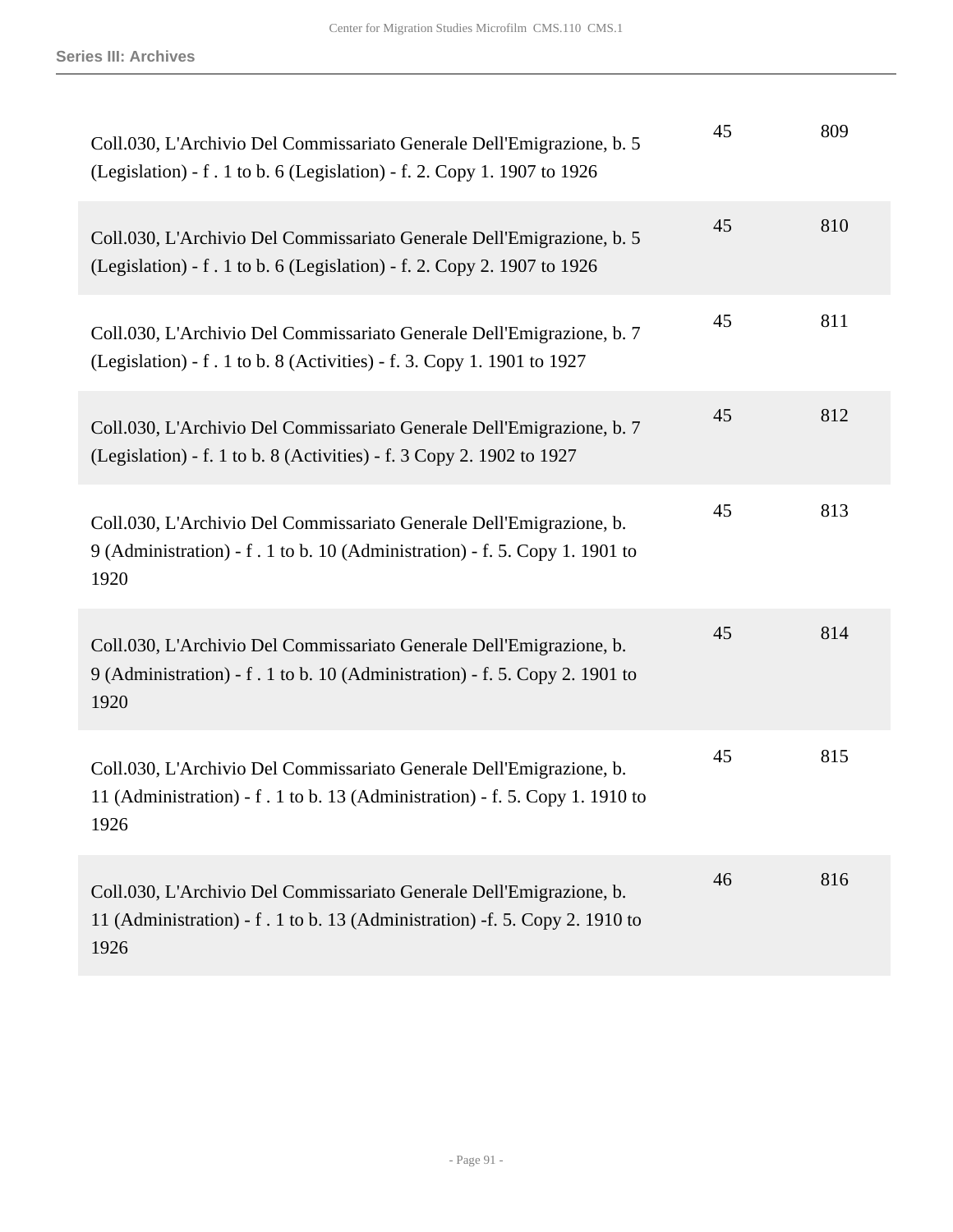| Coll.030, L'Archivio Del Commissariato Generale Dell'Emigrazione, b.<br>14 (Administration) - f. 1 to b. 15 (Administration) - f. 1. Copy 1. 1904 to<br>1914 | 46 | 817 |
|--------------------------------------------------------------------------------------------------------------------------------------------------------------|----|-----|
| Coll.030, L'Archivio Del Commissariato Generale Dell'Emigrazione, b.<br>14 (Administration) - f . 1 to b. 15(Administration) - f . 1 Copy 2. 1904 to<br>1914 | 46 | 818 |
| Coll.030, L'Archivio Del Commissariato Generale Dell'Emigrazione, b. 16<br>(Offices) - f. 1 to b. 17 (Offices) - f. 1. Copy 1. 1901 to 1924                  | 46 | 819 |
| Coll.030, L'Archivio Del Commissariato Generale Dell'Emigrazione, b. 16<br>(Offices) - f. 1 to b. 17 (Offices) - f. 1. Copy 2. 1901 to 1924                  | 46 | 820 |
| Coll.030, L'Archivio Del Commissariato Generale Dell'Emigrazione, b. 18<br>(Offices) - f. 1 to b. 20 (Offices) - f. 1. Copy 1. 1901 to 1923                  | 46 | 821 |
| Coll.030, L'Archivio Del Commissariato Generale Dell'Emigrazione, b. 18<br>(Offices) - f. 1 to b. 20 (Offices) - f. 4. Copy 2. 1901 to 1923                  | 46 | 822 |
| Coll.030, L'Archivio Del Commissariato Generale Dell'Emigrazione, b. 21<br>(Offices) - f. 1 to b. 22 (Activities) - f. 1. Copy 1. 1913 to 1927               | 46 | 823 |
| Coll.030, L'Archivio Del Commissariato Generale Dell'Emigrazione, b. 21<br>(Offices) - f. 1 to b. 22 (Activities) - f. 1. Copy 2. 1913 to 1927               | 46 | 824 |
| Coll.030, L'Archivio Del Commissariato Generale Dell'Emigrazione, b. 23<br>(Administration) - f. 1 to b. 25 (Legislation) - f. 4. Copy 1. 1904 to 1923       | 46 | 825 |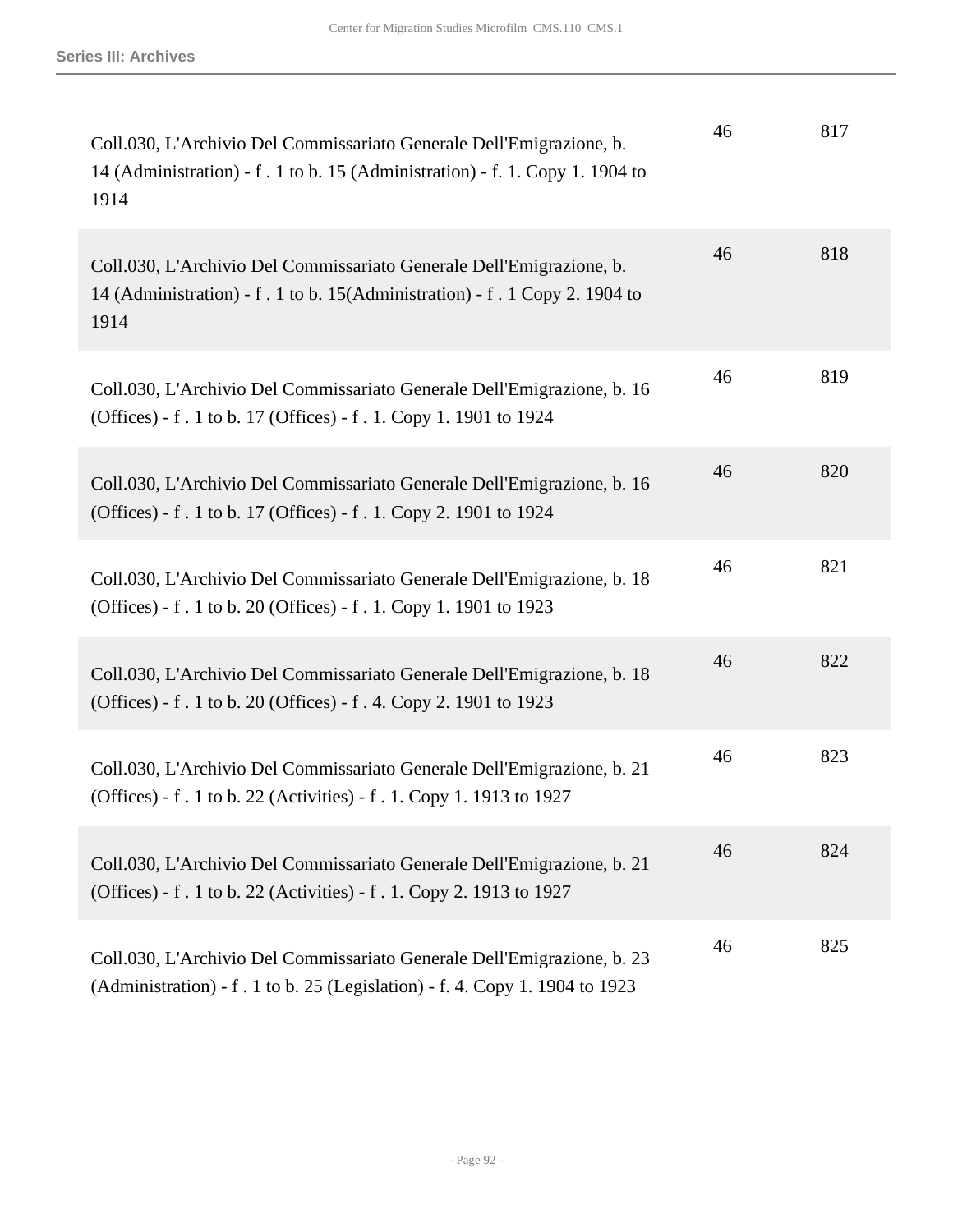| Coll.030, L'Archivio Del Commissariato Generale Dell'Emigrazione, b. 23<br>(Administration) - f. 1 to b. 25 (Legislation) - f. 4. Copy 2. 1904 to 1919 | 46 | 826 |
|--------------------------------------------------------------------------------------------------------------------------------------------------------|----|-----|
| Coll.030, L'Archivio Del Commissariato Generale Dell'Emigrazione, b. 23<br>(Activities) f. 1 - f. 7. Copy 1. 1920 to 1924                              | 46 | 827 |
| Coll.030, L'Archivio Del Commissariato Generale Dell'Emigrazione, b. 23<br>(Activities) f. 1 - f. 7. Copy 2. 1920 to 1924                              | 46 | 828 |
| Coll.030, L'Archivio Del Commissariato Generale Dell'Emigrazione, b. 29<br>(Activities) f. 1 - b.30 (Activities) f. 3. Copy 1. 1917 to 1927            | 46 | 829 |
| Coll.030, L'Archivio Del Commissariato Generale Dell'Emigrazione, b. 29<br>(Activities) f. 1 - b.30 (Activities) f. 3. Copy 2 1917 to 1927             | 46 | 830 |
| Coll.030, L'Archivio Del Commissariato Generale Dell'Emigrazione, b. 31<br>(Activities) f. 1 - b. 32 (Activities) f. 7. Copy 1. 1905 to 1948           | 46 | 831 |
| Coll.030, L'Archivio Del Commissariato Generale Dell'Emigrazione, b. 31<br>(Activities) f. 1 - b. 32 (Activities) f. 7. Copy 2. 1908 to 1948           | 46 | 832 |
| Coll.030, L'Archivio Del Commissariato Geneerale Dell'Emigrazione, . 33<br>(Legislation) f. 1-.34 (Administration) f. 7. Copy 1. 1909 to 1925          | 46 | 833 |
| Coll.030, L'Archivio Del Commissariato Generale Dell'Emigrazione, b. 33<br>(Legislation) f . 1 - b . 34 (Administration) f . 7. Copy 2. 1909 to 1925   | 46 | 834 |
| Coll.030, L'Archivio Del Commissariato Generale Dell'Emigrazione, b. 35<br>(Administration) f. 1 - b. 39 (Administration) f. 2. Copy 1. 1903 to 1926   | 46 | 835 |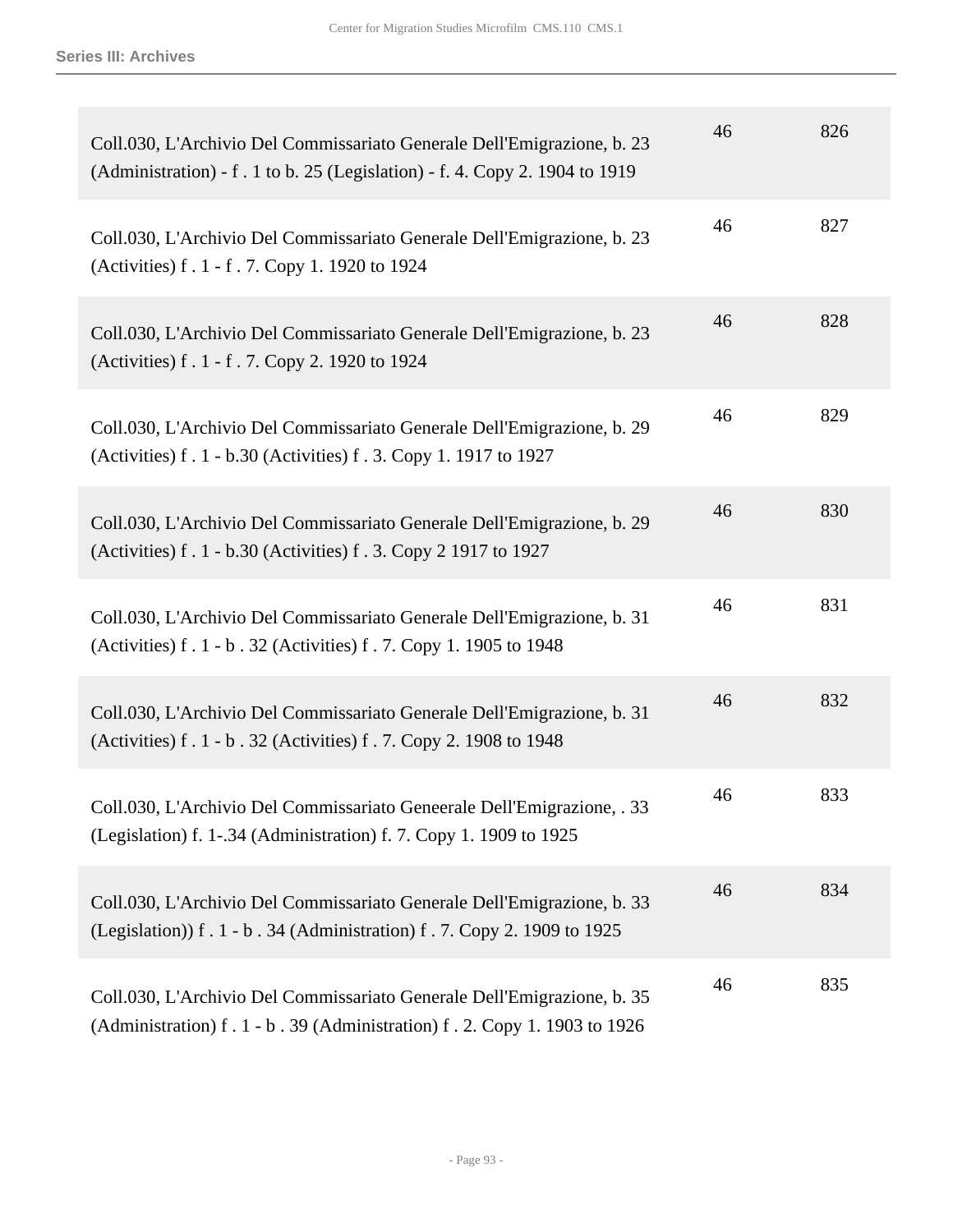| Coll.030, L'Archivio Del Commissariato Generale Dell'Emigrazione, b. 35<br>(Administration) f. 1 - b. 39 (Administration) f. 2. Copy 2. 1903 to 1926       | 46 | 836 |
|------------------------------------------------------------------------------------------------------------------------------------------------------------|----|-----|
| Coll.030, L'Archivio Del Commissariato Generale Dell'Emigrazione, b.<br>40 (Administration) f . 1 - b . 43 (Administration) f . 1. Copy 1. 1920 to<br>1927 | 46 | 837 |
| Coll.030, L'Archivio Del Commissariato Generale Dell'Emigrazione, b.<br>40 (Administration) f. 1 - b. 43 (Administration) f. 1. Copy 2. 1920 to<br>1927    | 46 | 838 |
| Coll.030, L'Archivio Del Commissariato Generale Dell'Emigrazione, b.<br>44 (Administration) f. 1 - b. 46 (Administration) f. 2. Copy 1. 1925 to<br>1934    | 46 | 839 |
| Coll.030, L'Archivio Del Commissariato Generale Dell'Emigrazione, b.<br>44 (Administration) f. 1 - b. 46 (Administration) f. 2. Copy 1. 1925 to<br>1934    | 46 | 840 |
| Coll.031, L'Archivio Del "Prelato Per L'Emigrazione Italiana", Pos. 2(1) -<br>61. Copy 1. 1908 to 1947                                                     | 46 | 841 |
| Coll.031, L'Archivio Del "Prelato Per L'Emigrazione Italiana", Pos. 2(1) -<br>61. Copy 2. 1908 to 1947                                                     | 46 | 842 |
| Coll.031, L'Archivio Del "Prelato Per L'Emigrazione Italiana," Pos.<br>62-124. Copy 1. 1908 to 1951                                                        | 46 | 843 |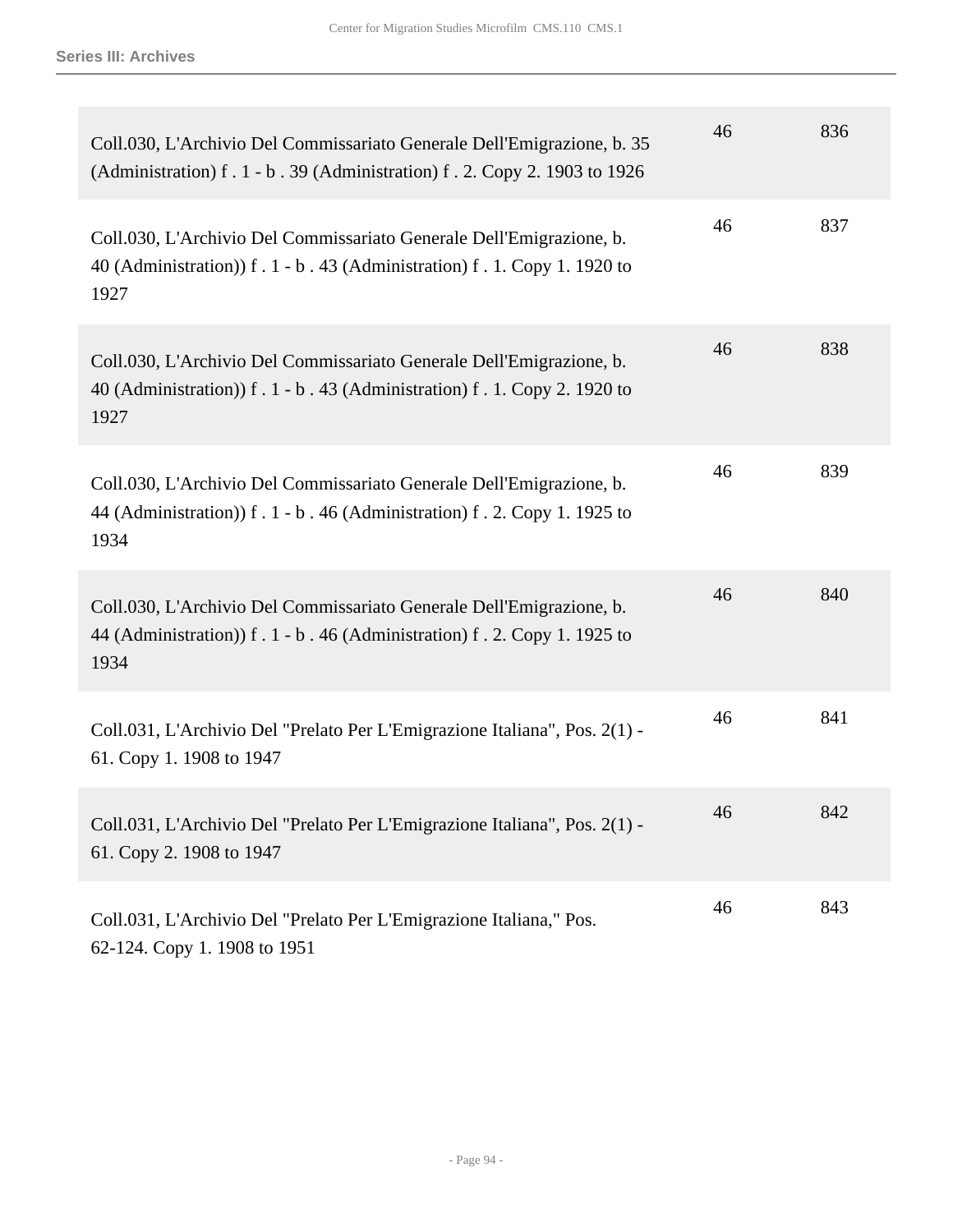| Coll.031, L'Archivio Del "Prelato Per L'Emigrazione Italiana", Pos. 62 -<br>124. Copy 2. 1908 to 1951  | 46 | 844 |
|--------------------------------------------------------------------------------------------------------|----|-----|
| Coll.031, L'Archivio Del "Prelato Per L'Emigrazione Italiana", Pos. 126 -<br>188. Copy 1. 1917 to 1950 | 47 | 845 |
| Coll.031, L'Archivio Del "Prelato Per L'Emigrazione Italiana", Pos. 126 -<br>188. Copy 2. 1917 to 1950 | 47 | 846 |
| Coll.031, L'Archivio Del "Prelato Per L'Emigrazione Italiana", Pos. 189 -<br>219. Copy 1. 1909 to 1947 | 47 | 847 |
| Coll.031, L'Archivio Del "Prelato Per L'Emigrazione Italiana", Pos. 189 -<br>219. Copy 2. 1909 to 1947 | 47 | 848 |
| Coll.031, L'Archivio Del "Prelato Per L'Emigrazione Italiana", Pos. 220 -<br>289. Copy 1. 1908 to 1947 | 47 | 849 |
| Coll.031, L'Archivio Del "Prelato Per L'Emigrazione Italiana", Pos. 220 -<br>289. Copy 2. 1908 to 1947 | 47 | 850 |
| Coll.031, L'Archivio Del "Prelato Per L'Emigrazione Italiana", Pos. 291 -<br>382. Copy 1. 1908 to 1949 | 47 | 851 |
| Coll.031, L'Archivio Del "Prelato Per L'Emigrazione Italiana", Pos. 291-<br>382. Copy 2. 1908 to 1949  | 46 | 852 |
| Coll.031, L'Archivio Del "Prelato Per L'Emigrazione Italiana", Pos. 382 -<br>446. Copy 1. 1921 to 1949 | 47 | 853 |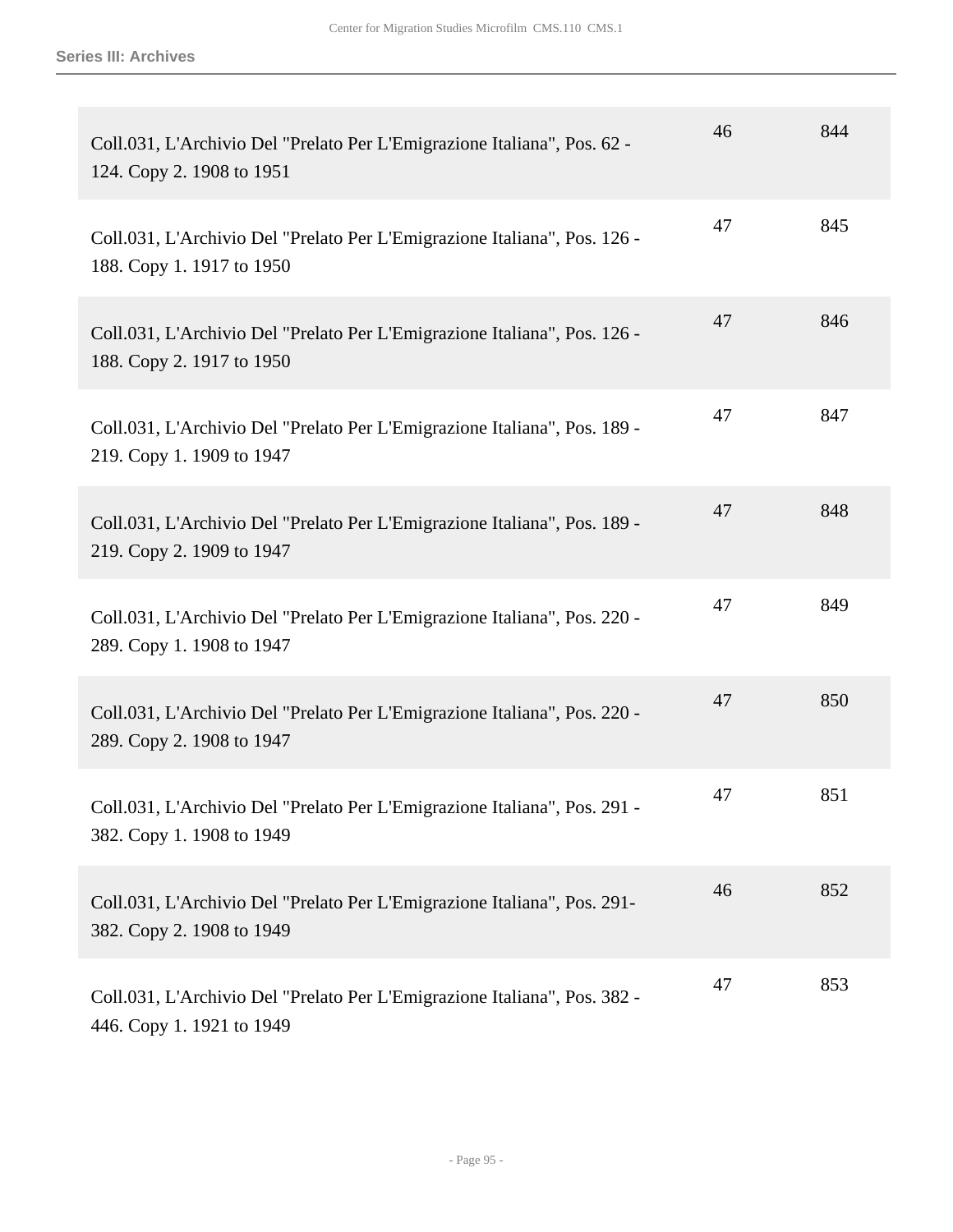| Coll.031, L'Archivio Del "Prelato Per L'Emigrazione Italiana", Pos. 382 -<br>446. Copy 2. 1921 to 1949 | 47 | 854 |
|--------------------------------------------------------------------------------------------------------|----|-----|
| Coll.031, L'Archivio Del "Prelato Per L'Emigrazione Italiana", Pos. 446 -<br>500. Copy 1. 1921 to 1950 | 47 | 855 |
| Coll.031, L'Archivio Del "Prelato Per L'Emigrazione Italiana", Pos. 446 -<br>500. Copy 2. 1921 to 1950 | 47 | 856 |
| Coll.031, L'Archivio Del "Prelato Per L'Emigrazione Italiana", Pos. 501 -<br>571. Copy 1. 1918 to 1951 | 47 | 857 |
| Coll.031, L'Archivio Del "Prelato Per L'Emigrazione Italiana", Pos. 501 -<br>571. Copy 2. 1918 to 1951 | 47 | 858 |
| Coll.031, L'Archivio Del "Prelato Per L'Emigrazione Italiana", Pos. 572<br>-622. Copy 1. 1922 to 1948  | 47 | 859 |
| Coll.031, L'Archivio Del "Prelato Per L'Emigrazione Italiana", Pos. 572<br>-622. Copy 2. 1922 to 1948  | 47 | 860 |
| Coll.031, L'Archivio Del "Prelato Per L'Emigrazione Italiana", Pos. 623 -<br>695. Copy 1. 1922 to 1944 | 47 | 861 |
| Coll.031, L'Archivio Del "Prelato Per L'Emigrazione Italiana", Pos. 623 -<br>695. Copy 2. 1922 to 1944 | 47 | 862 |
| Coll.031, L'Archivio Del "Prelato Per L'Emigrazione Italiana", Pos. 696 -<br>750. Copy 1. 1923 to 1951 | 47 | 863 |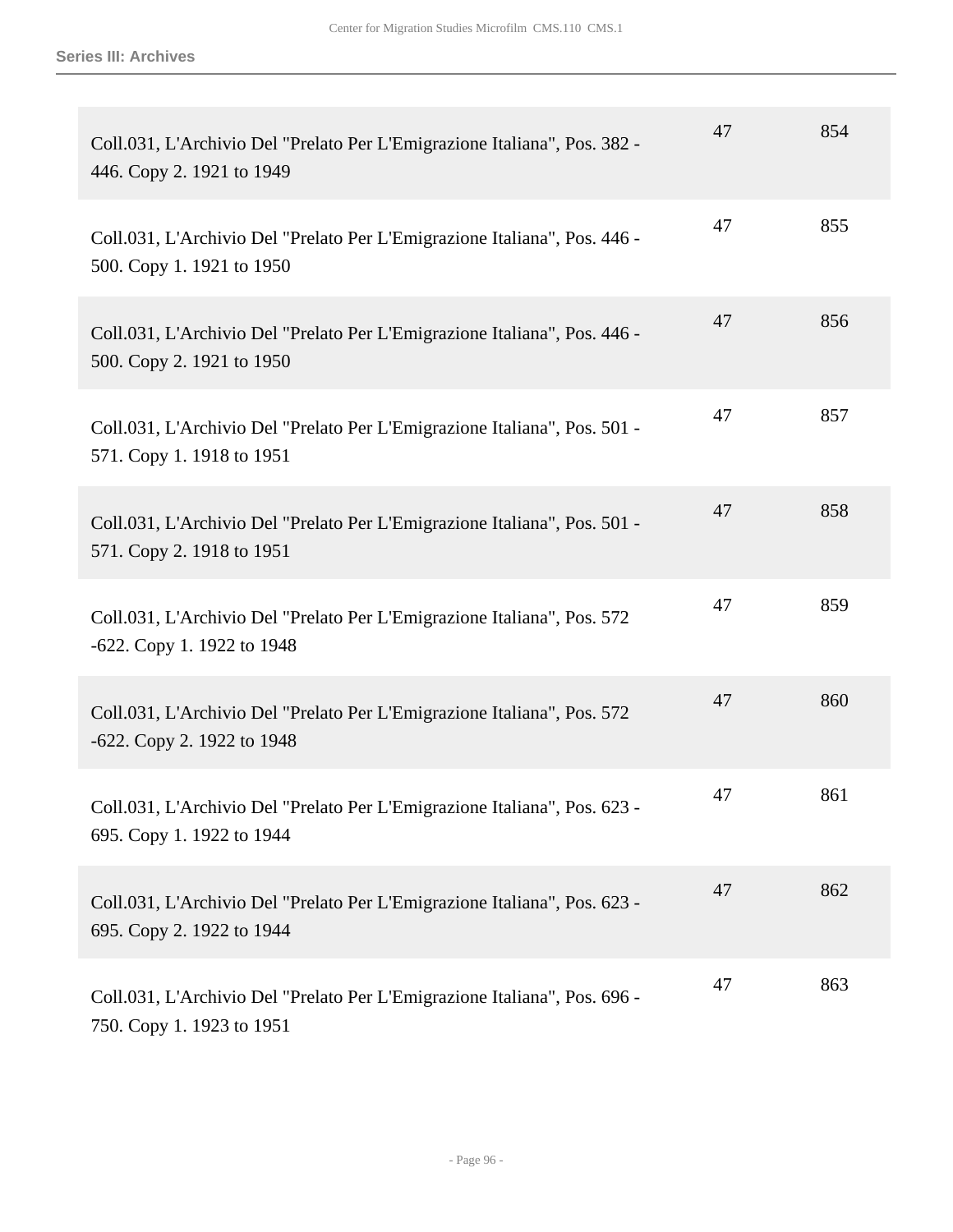| Coll.031, L'Archivio Del "Prelato Per L'Emigrazione Italiana", Pos. 696 -<br>750. Copy 2. 1923 to 1951    | 47 | 864 |
|-----------------------------------------------------------------------------------------------------------|----|-----|
| Coll.031, L'Archivio Del "Prelato Per L'Emigrazione Italiana", Pos. 751 -<br>841. Copy 1. 1923 to 1950    | 47 | 865 |
| Coll.031, L'Archivio Del "Prelato Per L'Emigrazione Italiana", Pos. 751 -<br>841. Copy 2. 1923 to 1950    | 47 | 866 |
| Coll.031, L'Archivio Del "Prelato Per L'Emigrazione Italiana", Pos. 842 -<br>913. Copy 1. 1924 to 1949    | 47 | 867 |
| Coll.031, l'Archivio Del "Prelato Per L'Emigrazione Italiana," Pos.<br>842-913. Copy 2. 1924 to 1940      | 47 | 868 |
| Coll.031, L'Archivio Del "Prelato Per L'Emigrazione Italiana", Pos. 914<br>-970. Copy 1. 1925 to 1950     | 47 | 869 |
| Coll.031, L'Archivio Del "Prelato Per L'Emigrazione Italiana", Pos. 914<br>-970. Copy 2. 1925 to 1950     | 47 | 870 |
| Coll.031, L'Archivio Del "Prelato Per L'Emigrazione Italiana", Pos. 971 to<br>1016. Copy 1. 1923 to 1950  | 47 | 871 |
| Coll.031, L'Archivio Del "Prelato Per L'Emigrazione Italiana", Pos. 971 to<br>1016. Copy 2. 1923 to 1950  | 47 | 872 |
| Coll.031, L'Archivio Del "Prelato Per L'Emigrazione Italiana", Pos. 1017<br>to 1046. Copy 1. 1912 to 1951 | 48 | 873 |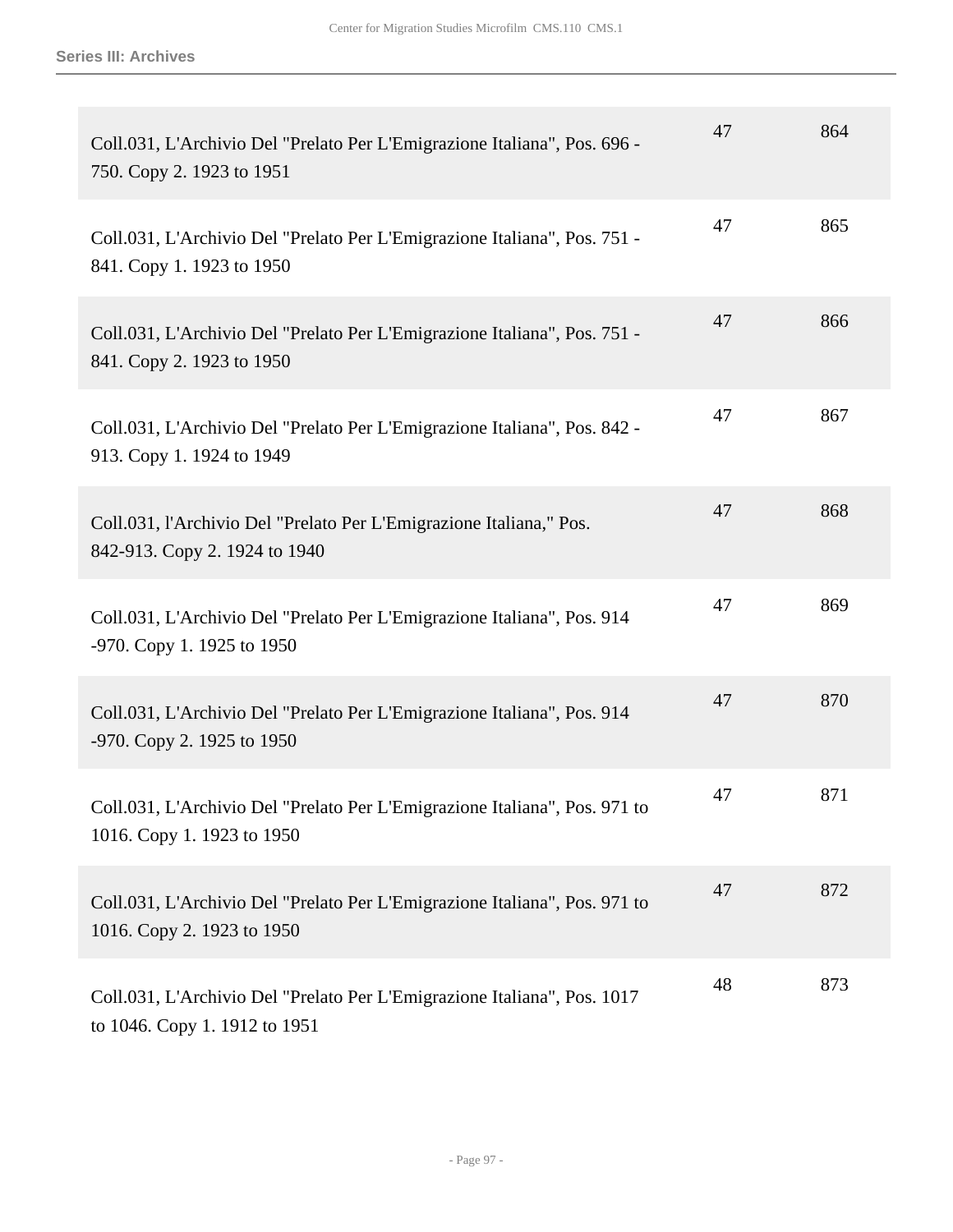| Coll.031, L'Archivio Del "Prelato Per L'Emigrazione Italiana", Pos. 1017<br>to 1046. Copy 2. 1912 to 1951 | 48 | 874 |
|-----------------------------------------------------------------------------------------------------------|----|-----|
| Coll.031, L'Archivio Del "Prelato Per L'Emigrazione Italiana", Pos. 1047 -<br>1073. Copy 1. 1923 to 1951  | 48 | 875 |
| Coll.031, L'Archivio Del "Prelato Per L'Emigrazione Italiana", Pos. 1047 -<br>1073. Copy 2. 1923 to 1951  | 48 | 876 |
| Coll.031, L'Archivio Del "Prelato Per L'Emigrazione Italiana", Pos. 1073 -<br>1090. Copy 1. 1920 to 1950  | 48 | 877 |
| Coll.031, L'Archivio Del "Prelato Per L'Emigrazione," Pos. 1073-1090.<br>Copy 2. 1920 to 1950             | 48 | 878 |
| Coll.031, L'Archivio Del "Prelato Per L'Emigrazione Italiana", Pos. 1090 -<br>1147. Copy 1. 1912 to 1951  | 48 | 879 |
| Coll.031, L'Archivio Del "Prelato Per L'Emigrazione Italiana", Pos. 1090 -<br>1147. Copy 2. 1912 to 1951  | 48 | 880 |
| Coll.031, L'Archivio Del "Prelato Per L'Emigrazione Italiana", Pos. 1148 -<br>1171. Copy 1. 1922 to 1951  | 48 | 881 |
| Coll.031, L'Archivio Del "Prelato Per L'Emigrazione Italiana", Pos. 1148 -<br>1171. Copy 2. 1922 to 1951  | 48 | 882 |
| Coll.031, L'Archivio Del "Prelato Per L'Emigrazione Italiana", Pos. 1172 -<br>1197. Copy 1. 1924 to 1951  | 48 | 883 |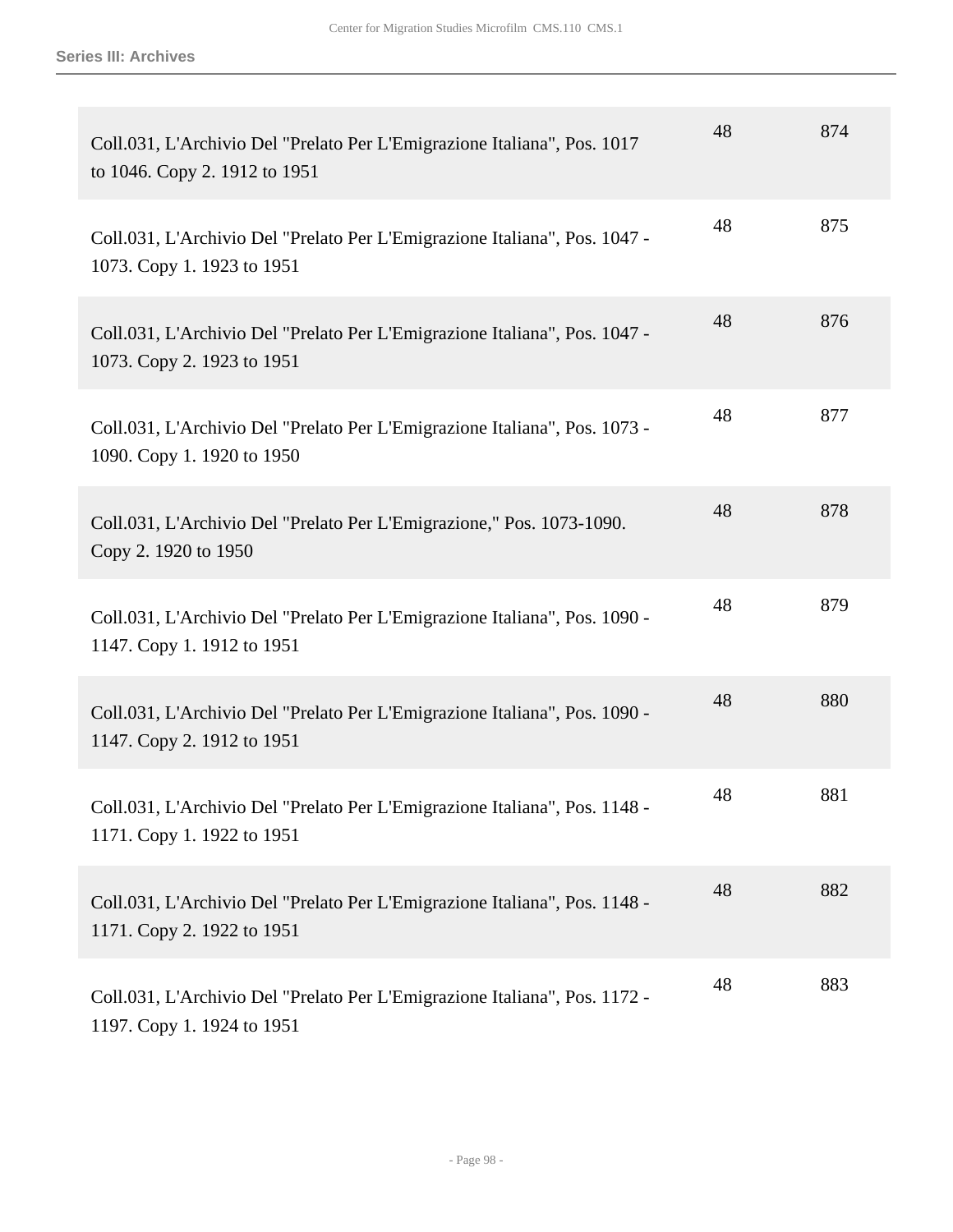| Coll.031, L'Archivio Del "Prelato Per L'Emigrazione Italiana", Pos. 1172 -<br>1197. Copy 2. 1924 to 1951          | 48 | 884 |
|-------------------------------------------------------------------------------------------------------------------|----|-----|
| Coll.031, L'Archivio Del "Prelato Per L'Emigrazione Italiana", Pos. 1198 -<br>1235 contnued. Copy 1. 1928 to 1951 | 48 | 885 |
| Coll.031, L'Archivio Del "Prelato Per L'Emigrazione Italiana", Pos. 1198 -<br>1235 contnued. Copy 2. 1928 to 1951 | 48 | 886 |
| Coll.031, L'Archivio Del "Prelato Per L'Emigrazione Italiana", Pos. 1236 -<br>1264 contnued. Copy 1. 1921 to 1951 | 48 | 887 |
| Coll.031, L'Archivio Del "Prelato Per L'Emigrazione Italiana", Pos. 1236 -<br>1264 contnued. Copy 2. 1921 to 1951 | 48 | 888 |
| Coll.031, L'Archivio Del "Prelato Per L'Emigrazione Italiana", Pos. 1265 -<br>1294. Copy 1. 1923 to 1955          | 48 | 889 |
| Coll.031, L'Archivio Del "Prelato Per L'Emigrazione Italiana", Pos. 1265 -<br>1294. Copy 2. 1923 to 1955          | 48 | 890 |
| Coll.031, L'Archivio Del "Prelato Per L'Emigrazione Italiana", Pos. 1294 -<br>1410. Copy 1. 1932 to 1952          | 48 | 891 |
| Coll.031, L'Archivio Del "Prelato Per L'Emigrazione Italiana", Pos. 1294 -<br>1410. Copy 2. 1932 to 1952          | 48 | 892 |
| Coll.031, L'Archivio Del "Prelato Per L'Emigrazione Italiana", Pos. 1411 -<br>1500. Copy 1. 1942 to 1952          | 48 | 893 |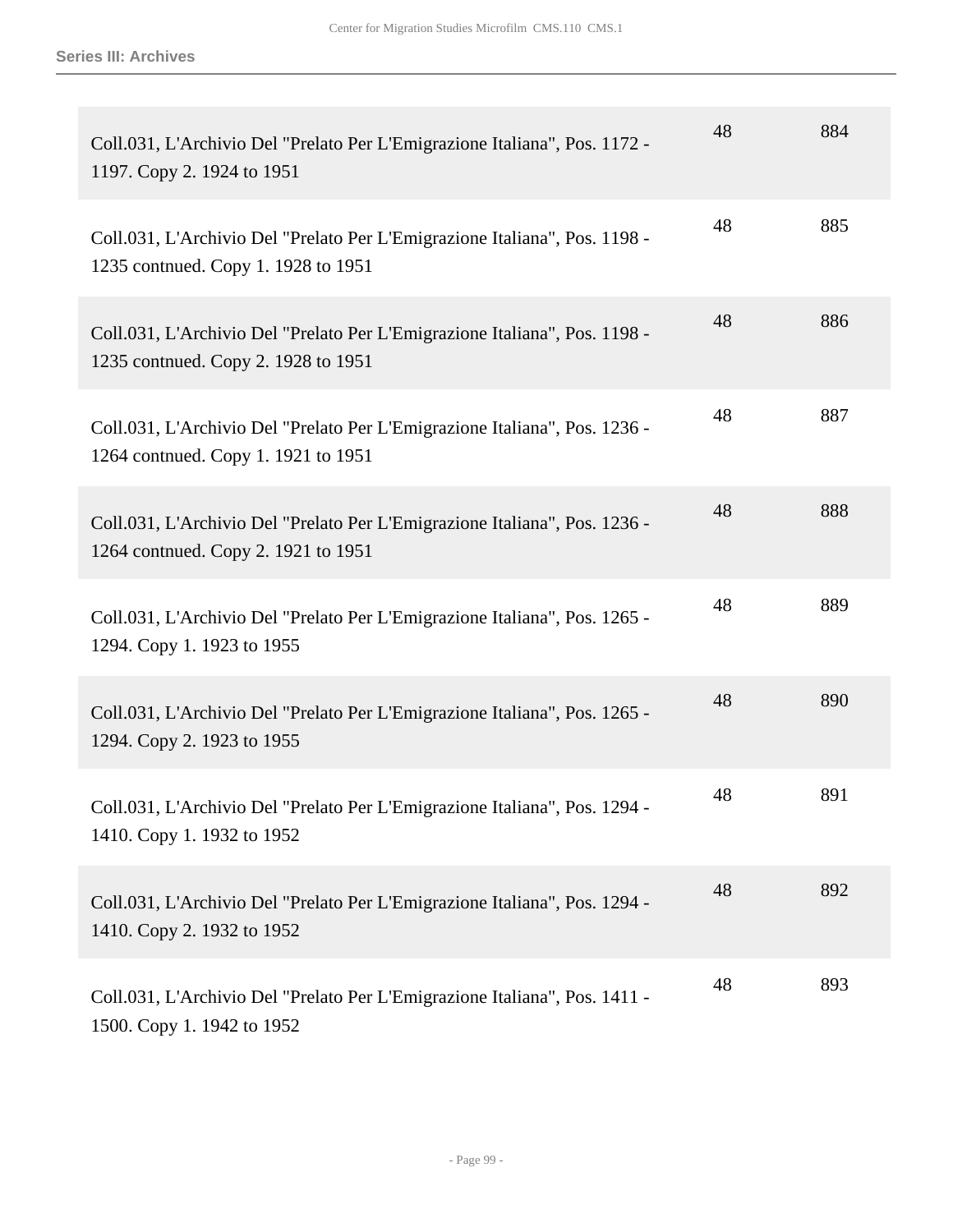| Coll.031, L'Archivio Del "Prelato Per L'Emigrazione Italiana", Pos. 1411 -<br>1500. Copy 2. 1942 to 1952                                             | 48 | 894 |
|------------------------------------------------------------------------------------------------------------------------------------------------------|----|-----|
| Coll.031, L'Archivio Del "Prelato Per L'Emigrazione Italiana", Pos. 1501 -<br>1609. Copy 1. 1948 to 1951                                             | 48 | 895 |
| Coll.031, L'Archivio Del "Prelato Per L'Emigrazione Italiana", Pos. 1501 -<br>1609. Copy 2. 1948 to 1951                                             | 48 | 896 |
| Coll.034, Archivio del Commissariato Generale dell'Emigrazione e della<br>Direzione Generale degli Italiani all'Estero, Reel 1. Copy 1. 1902 to 1911 | 48 | 897 |
| Coll.034, Archivio del Commissariato Generale dell'Emigrazione e della<br>Direzione Generale degli Italiani all'Estero, Reel 1. Copy 2. 1902 to 1911 | 48 | 898 |
| Coll.034, Archivio del Commissariato Generale dell'Emigrazione e della<br>Direzione Generale degli Italiani all'Estero, Reel 2. Copy 1. 1905 to 1911 | 48 | 899 |
| Coll.034, Archivio del Commissariato Generale dell'Emigrazione e della<br>Direzione Generale degli Italiani all'Estero, Reel 2. Copy 2. 1905 to 1913 | 48 | 900 |
| Coll.034, Archivio del Commissariato Generale dell'Emigrazione e della<br>Direzione Generale degli Italiani all'Estero, Reel 3. Copy 1. 1906 to 1911 | 49 | 901 |
| Coll.034, Archivio del Commissariato Generale dell'Emigrazione e della<br>Direzione Generale degli Italiani all'Estero, Reel 3. Copy 2. 1906 to 1911 | 49 | 902 |
| Coll.034, Archivio del Commissariato Generale dell'Emigrazione e della<br>Direzione Generale degli Italiani all'Estero, Reel 4. Copy 1. 1906 to 1915 | 49 | 903 |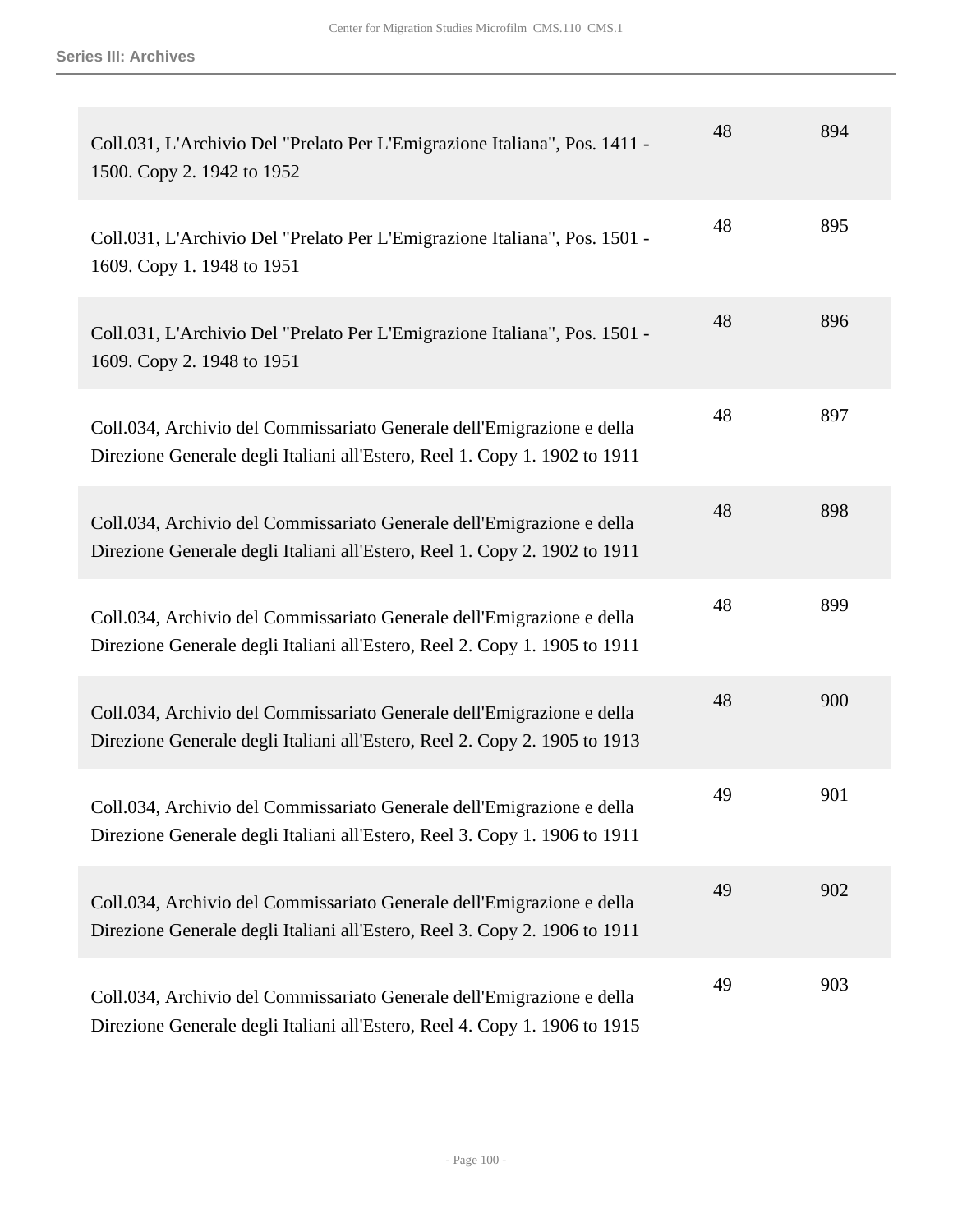| Coll.034, Archivio del Commissariato Generale dell'Emigrazione e della<br>Direzione Generale degli Italiani all'Estero, Reel 4. Copy 2. 1906 to 1915 | 49 | 904 |
|------------------------------------------------------------------------------------------------------------------------------------------------------|----|-----|
| Coll.034, Archivio del Commissariato Generale dell'Emigrazione e della<br>Direzione Generale degli Italiani all'Estero, Reel 5. Copy 1. 1906 to 1912 | 49 | 905 |
| Coll.034, Archivio del Commissariato Generale dell'Emigrazione e della<br>Direzione Generale degli Italiani all'Estero, Reel 5. Copy 2. 1906 to 1912 | 49 | 906 |
| Coll.034, Archivio del Commissariato Generale dell'Emigrazione e della<br>Direzione Generale degli Italiani all'Estero, Reel 6. Copy 1. 1906 to 1913 | 49 | 907 |
| Coll.034, Archivio del Commissariato Generale dell'Emigrazione e della<br>Direzione Generale degli Italiani all'Estero, Reel 6. Copy 2. 1906 to 1913 | 49 | 908 |
| Coll.034, Archivio del Commissariato Generale dell'Emigrazione e della<br>Direzione Generale degli Italiani all'Estero, Reel 7. Copy 1. 1907 to 1915 | 49 | 909 |
| Coll.034, Archivio del Commissariato Generale dell'Emigrazione e della<br>Direzione Generale degli Italiani all'Estero, Reel 7. Copy 2. 1907 to 1915 | 49 | 910 |
| Coll.034, Archivio del Commissariato Generale dell'Emigrazione e della<br>Direzione Generale degli Italiani all'Estero, Reel 8. Copy 1. 1907 to 1913 | 49 | 911 |
| Coll.034, Archivio del Commissariato Generale dell'Emigrazione e della<br>Direzione Generale degli Italiani all'Estero, Reel 8. Copy 2. 1907 to 1913 | 49 | 912 |
| Coll.034, Archivio del Commissariato Generale dell'Emigrazione e della<br>Direzione Generale degli Italiani all'Estero, Reel 9. Copy 1. 1909 to 1914 | 49 | 913 |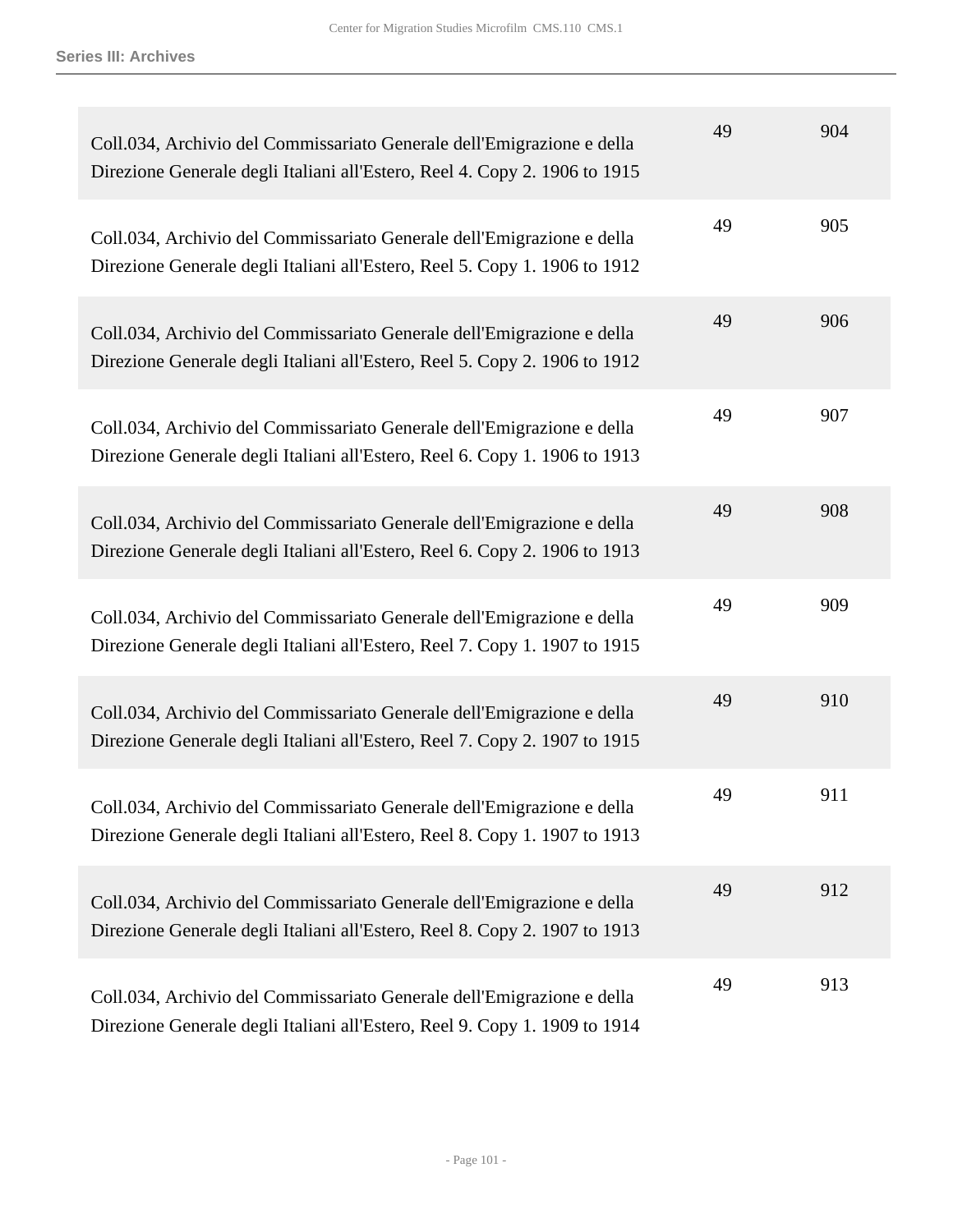| Coll.034, Archivio del Commissariato Generale dell'Emigrazione e della<br>Direzione Generale degli Italiani all'Estero, Reel 9. Copy 2. 1909 to 1914  | 49 | 914 |
|-------------------------------------------------------------------------------------------------------------------------------------------------------|----|-----|
| Coll.034, Archivio del Commissariato Generale dell'Emigrazione e della<br>Direzione Generale degli Italiani all'Estero, Reel 10. Copy 1. 1910 to 1915 | 49 | 915 |
| Coll.034, Archivio del Commissariato Generale dell'Emigrazione e della<br>Direzione Generale degli Italiani all'Estero, Reel 10. Copy 2. 1910 to 1915 | 49 | 916 |
| Coll.034, Archivio del Commissariato Generale dell'Emigrazione e della<br>Direzione Generale degli Italiani all'Estero, Reel 11. Copy 1. 1902 to 1911 | 49 | 917 |
| Coll.034, Archivio del Commissariato Generale dell'Emigrazione e della<br>Direzione Generale degli Italiani all'Estero, Reel 11. Copy 2. 1902 to 1911 | 49 | 918 |
| Coll.034, Archivio del Commissariato Generale dell'Emigrazione e della<br>Direzione Generale degli Italiani all'Estero, Reel 12. Copy 1. 1911 to 1913 | 49 | 919 |
| Coll.034, Archivio del Commissariato Generale dell'Emigrazione e della<br>Direzione Generale degli Italiani all'Estero, Reel 12. Copy 2. 1911 to 1913 | 49 | 920 |
| Coll.034, Archivio del Commissariato Generale dell'Emigrazione e della<br>Direzione Generale degli Italiani all'Estero, Reel 13. Copy 1. 1911 to 1914 | 49 | 921 |
| Coll.034, Archivio del Commissariato Generale dell'Emigrazione e della<br>Direzione Generale degli Italiani all'Estero, Reel 13. Copy 2. 1911 to 1914 | 49 | 922 |
| Coll.034, Archivio del Commissariato Generale dell'Emigrazione e della<br>Direzione Generale degli Italiani all'Estero, Reel 14. Copy 1. 1911 to 1915 | 49 | 923 |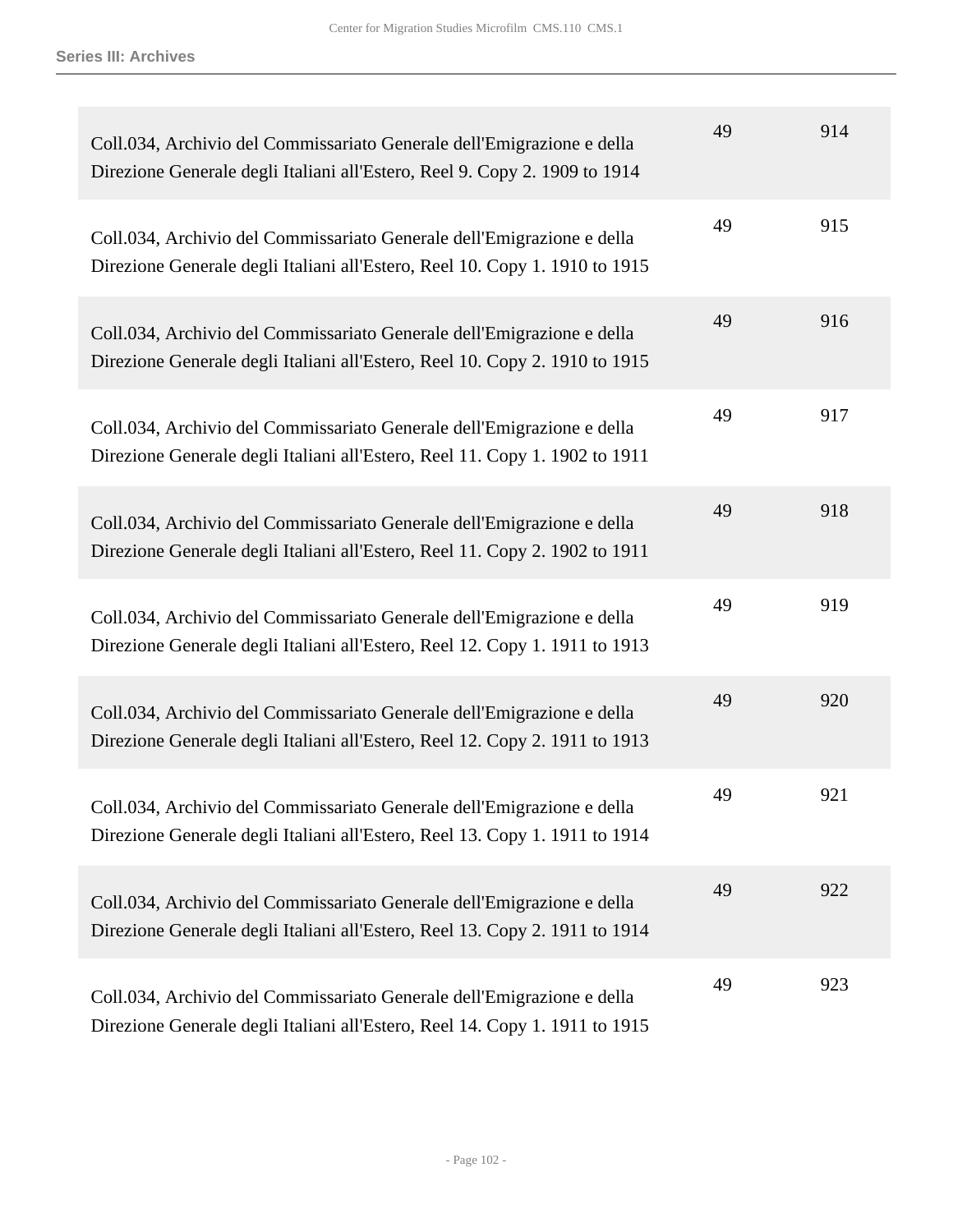| Coll.034, Archivio del Commissariato Generale dell'Emigrazione e della<br>Direzione Generale degli Italiani all'Estero, Reel 14. Copy 2. 1911 to 1915     | 49 | 924 |
|-----------------------------------------------------------------------------------------------------------------------------------------------------------|----|-----|
| Coll.034, Archivio del Commissariato Generale dell'Emigrazione e della<br>Direzione Generale degli Italiani all'Estero, Reel 15. Copy 1. 1913 to 1915     | 49 | 925 |
| Coll.034, Archivio del Commissariato Generale dell'Emigrazione e della<br>Direzione Generale degli Italiani all'Estero, Reel 15. Copy 2. 1913 to 1915     | 49 | 926 |
| Coll.034, Archivio del Commissariato Generale dell'Emigrazione e della<br>Direzione Generale degli Italiani all'Estero, Reel 16. Copy 1. 1912 to 1916     | 49 | 927 |
| Coll.034, Archivio del Commissariato Generale dell'Emigrazione e della<br>Direzione Generale degli Italiani all'Estero, Reel 928. Copy 2. 1912 to<br>1916 | 49 | 928 |
| Coll.034, Archivio del Commissariato Generale dell'Emigrazione e della<br>Direzione Generale degli Italiani all'Estero, Reel 17. Copy 1. 1916             | 50 | 929 |
| Coll.034, Archivio del Commissariato Generale dell'Emigrazione e della<br>Direzione Generale degli Italiani all'Estero, Reel 17. Copy 2. 1916             | 50 | 930 |
| Coll.034, Archivio del Commissariato Generale dell'Emigrazione e della<br>Direzione Generale degli Italiani all'Estero, Reel 18. Copy 1. 1909 to 1916     | 50 | 931 |
| Coll.034, Archivio del Commissariato Generale dell'Emigrazione e della<br>Direzione Generale degli Italiani all'Estero, Reel 18. Copy 2. 1909 to 1916     | 50 | 932 |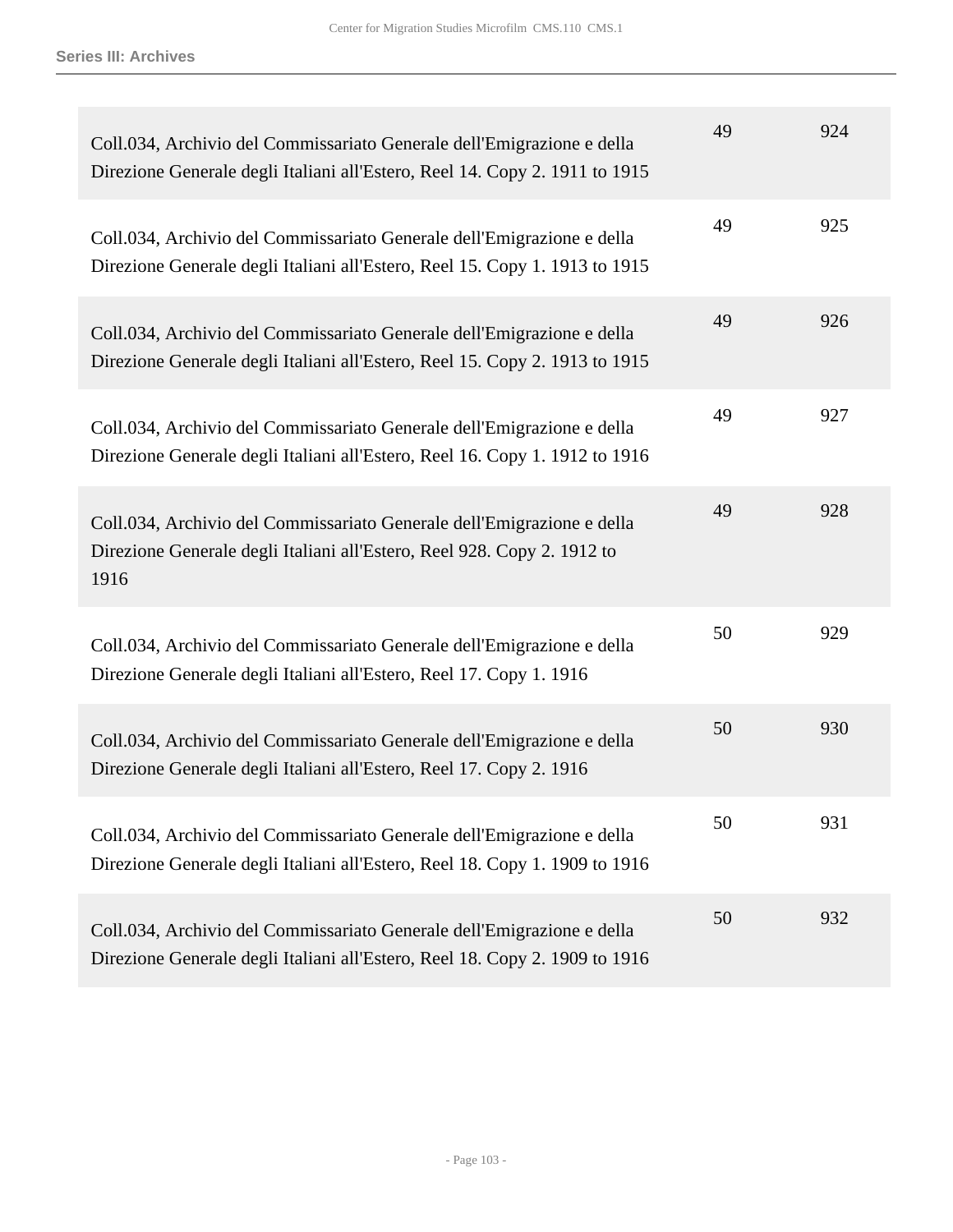| Coll.034, Archivio del Commissariato Generale dell'Emigrazione e della<br>Direzione Generale degli Italiani all'Estero, Reel 19. Copy 1. 1915 to 1917    | 50 | 933 |
|----------------------------------------------------------------------------------------------------------------------------------------------------------|----|-----|
| Coll.034, Archivio del Commissariato Generale dell'Emigrazione e della<br>Direzione Generale degli Italiani all'Estero, Reel 19. Copy 2. 1915 to 1917    | 50 | 934 |
| Coll.034, Archivio del Commissariato Generale dell'Emigrazione e della<br>Direzione Generale degli Italiani all'Estero, Reel 20. Copy 1. 1910 to 1918    | 50 | 935 |
| Coll.034, Archivio del Commissariato Generale dell'Emigrazione e della<br>Direzione Generale degli Italiani all'Estero, Reel 20. Copy 2. 1910 to 1918    | 50 | 936 |
| Coll.024, Archivio del Commissariato Generale dell'Emigrazione e della<br>Direzione Generale degli Italiani all'Estero, Reel 21. Copy 1. 1916 to 1921    | 50 | 937 |
| Coll.034, Archivio del Commissariato Generale dell'Emigrazione e della<br>Direzione Generale degli Italiani all'Estero, Reel 21. Copy 2. 1916-to<br>1921 | 50 | 938 |
| Coll.034, Archivio del Commissariato Generale dell'Emigrazione e della<br>Direzione Generale degli Italiani all'Estero, Reel 22. Copy 1. 1917 to 1924    | 50 | 939 |
| Coll.034, Archivio del Commissariato Generale dell'Emigrazione e della<br>Direzione Generale degli Italiani all'Estero, Reel 22. Copy 2. 1917 to 1924    | 50 | 940 |
| Coll.034, Archivio del Commissariato Generale dell'Emigrazione e della<br>Direzione Generale degli Italiani all'Estero, Reel 23. Copy 1. 1913 to 1920    | 50 | 941 |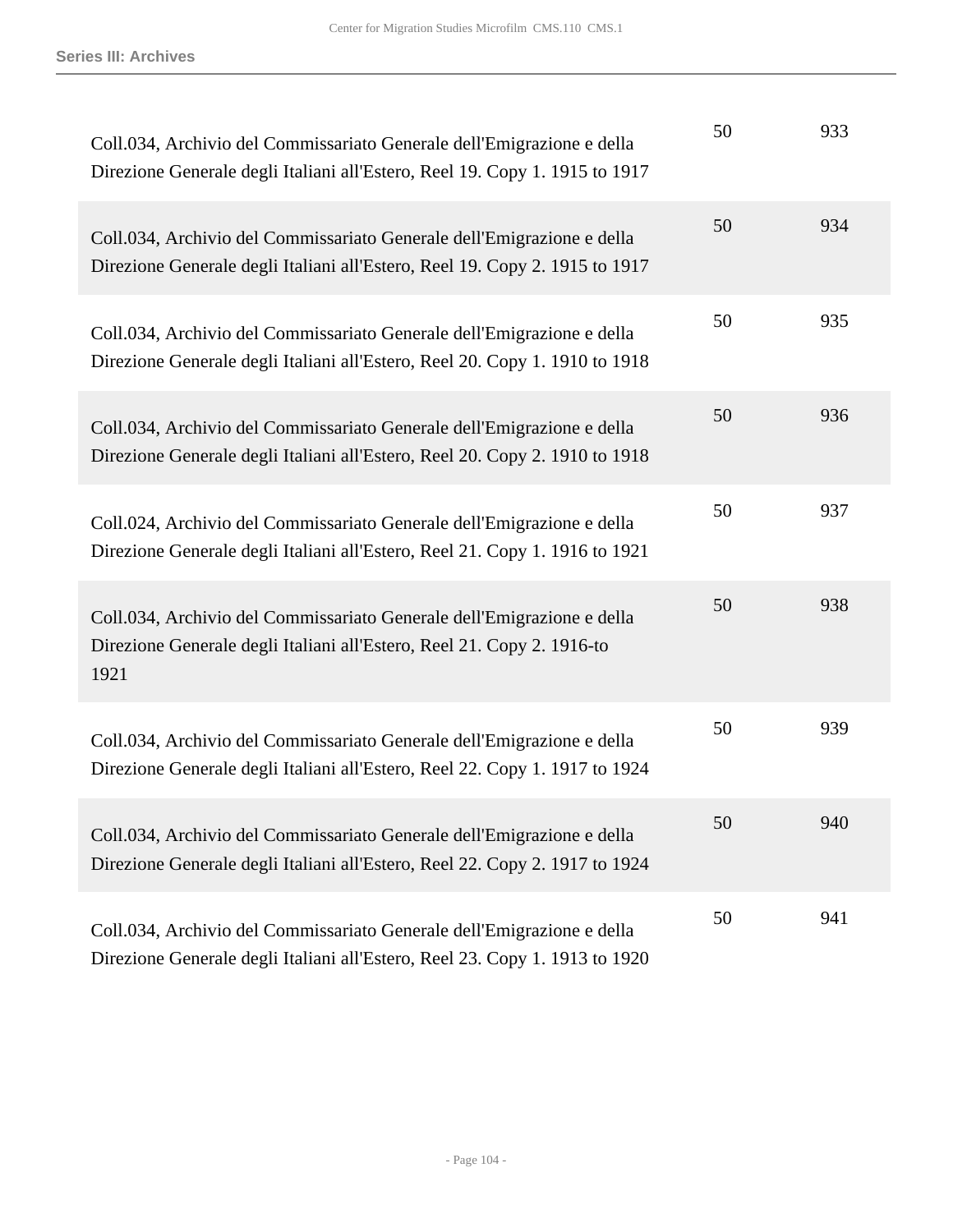| Coll.034, Archivio del Commissariato Generale dell'Emigrazione e della<br>Direzione Generale degli Italiani all'Estero, Reel 23. Copy 2. 1913 to 1920  | 50 | 942 |
|--------------------------------------------------------------------------------------------------------------------------------------------------------|----|-----|
| Coll.034, Archivio del Commissariato Generale dell'Emigrazione e della<br>Direzione Generale degli Italiani all'Estero, Reel 24. Copy 1. 1920 to 1924  | 50 | 943 |
| Coll.034, Archhivio del Commissariato Generale dell'Emigrazione e della<br>Direzione Generale degli Italiani all'Estero, Reel 24. Copy 2. 1920 to 1924 | 50 | 944 |
| Coll.034, Archivio del Commissariato Generale dell'Emigrazione e della<br>Direzione Generale degli Italiani all'Estero, Reel 25. Copy 1. 1920 to 1924  | 50 | 945 |
| Coll.034, Archivio del Commissariato Generale dell'Emigrazione e della<br>Direzione Generale degli Italiani all'Estero, Reel 25. Copy 2. 1920 to 1924  | 50 | 946 |
| Coll.034, Archivio del Commissariato Generale dell'Emigrazione e della<br>Direzione Generale degli Italiani all'Estero, Reel 26. Copy 1. 1920 to 1922  | 50 | 947 |
| Coll.034, Archivio del Commissariato Generale dell'Emigrazione e della<br>Direzione Generale degli Italiani all'Estero, Reel 26. Copy 2. 1920 to 1922  | 50 | 948 |
| Coll.034, Archivio del Commissariato Generale dell'Emigrazione e della<br>Direzione Generale degli Italiani all'Estero, Reel 27. Copy 1. 1920 to 1924  | 50 | 949 |
| Coll.034, Archivio del Commissariato Generale dell'Emigrazione e della<br>Direzione Generale degli Italiani all'Estero, Reel 27. Copy 2. 1920 to 1924  | 50 | 950 |
| Coll.034, Archivio del Commissariato Generale dell'Emigrazione e della<br>Direzione Generale degli Italiani all'Estero, Reel 28. Copy 1. 1920 to 1928  | 50 | 951 |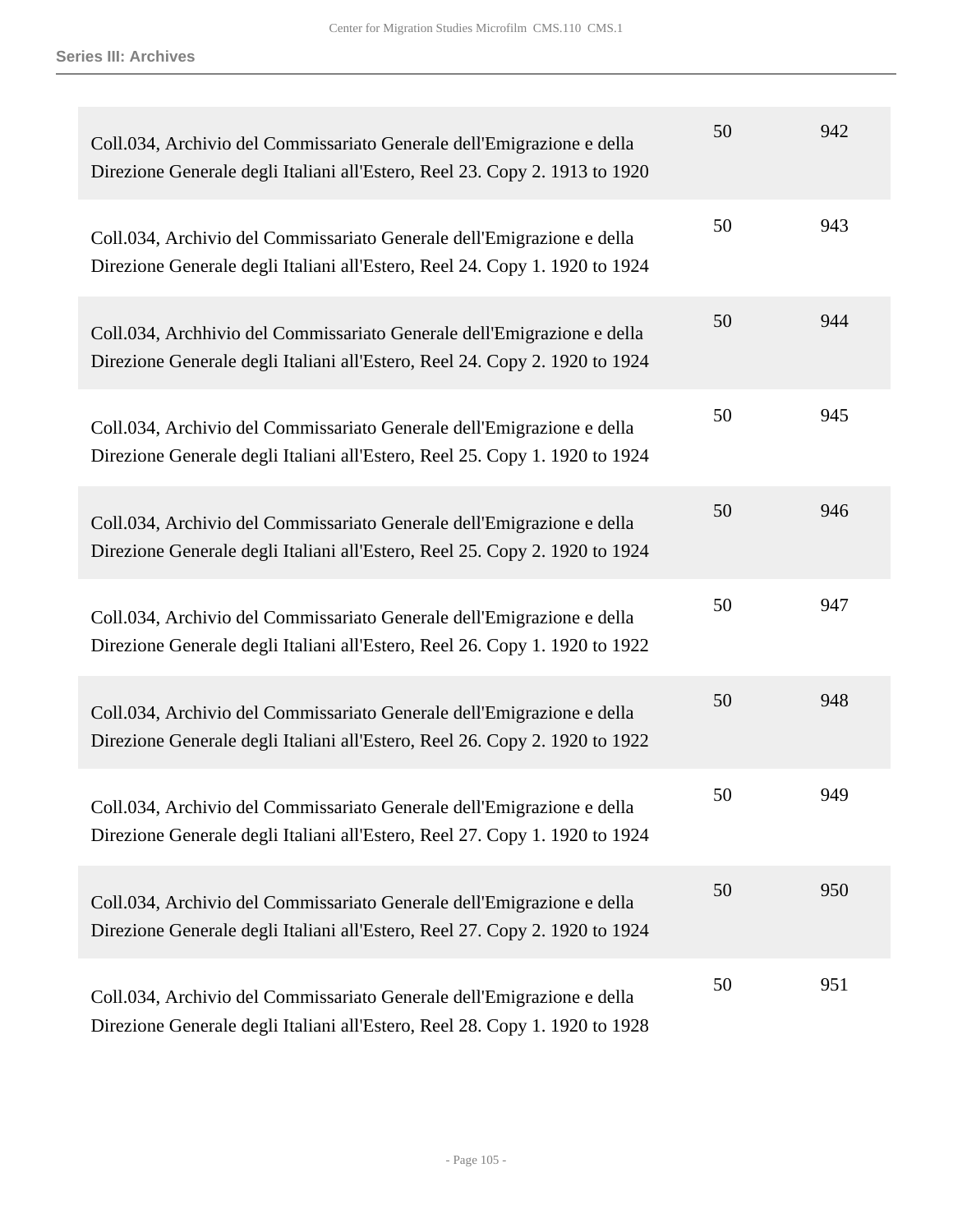| Coll.034, Archivio del Commissariato Generale dell'Emigrazione e della<br>Direzione Generale degli Italiani all'Estero, Reel 28. Copy 2. 1920 to 1928 | 50 | 952 |
|-------------------------------------------------------------------------------------------------------------------------------------------------------|----|-----|
| Coll.034, Archivio del Commissariato Generale dell'emigrazione e della<br>Direzione Generale degli Italiani all'Estero, Reel 29. Copy 1. 1920 to 1927 | 50 | 953 |
| Coll.034, Archivio del Commissariato Generale dell'Emigrazione e della<br>Direzione Generale degli Italiani all'Estero, Reel 29. Copy 2. 1921 to 1927 | 50 | 954 |
| Coll.034, Archivio del Commissariato Generale dell'Emigrazione e della<br>Direzione Generale degli Italiani all'Estero, Reel 30. Copy 1. 1923 to 1929 | 50 | 955 |
| Coll.034, Archivio del Commissariato Generale dell'Emigrazione e della<br>Direzione Generale degli Italiani all'Estero, Reel 30. Copy 2. 1923 to 1929 | 50 | 956 |
| Coll.034, Archivio del Commissariato Generale dell'Emigrazione e della<br>Direzione Generale degli Italiani all'Estero, Reel 31. Copy 1. 1922 to 1927 | 51 | 957 |
| Coll.034, Archivio del Commissariato Generale dell'Emigrazione e della<br>Direzione Generale degli Italiani all'Estero, Reel 31. Copy 2. 1922 to 1927 | 51 | 958 |
| Coll.034, Archivio del Commissariato Generale dell'Emigrazione e della<br>Direzione Generale degli Italiani all'Estero, Reel 32. Copy 1. 1922 to 1925 | 51 | 959 |
| Coll.034, Archivio del Commissariato Generale dell'Emigrazione e della<br>Direzione Generale degli Italiani all'Estero, Reel 32. Copy 2. 1922 to 1925 | 51 | 960 |
| Coll.034, Archivio del Commissariato Generale dell'Emigrazione e della<br>Direzione Generale degli Italiani all'Estero, Reel 33. Copy 1. 1921 to 1927 | 51 | 961 |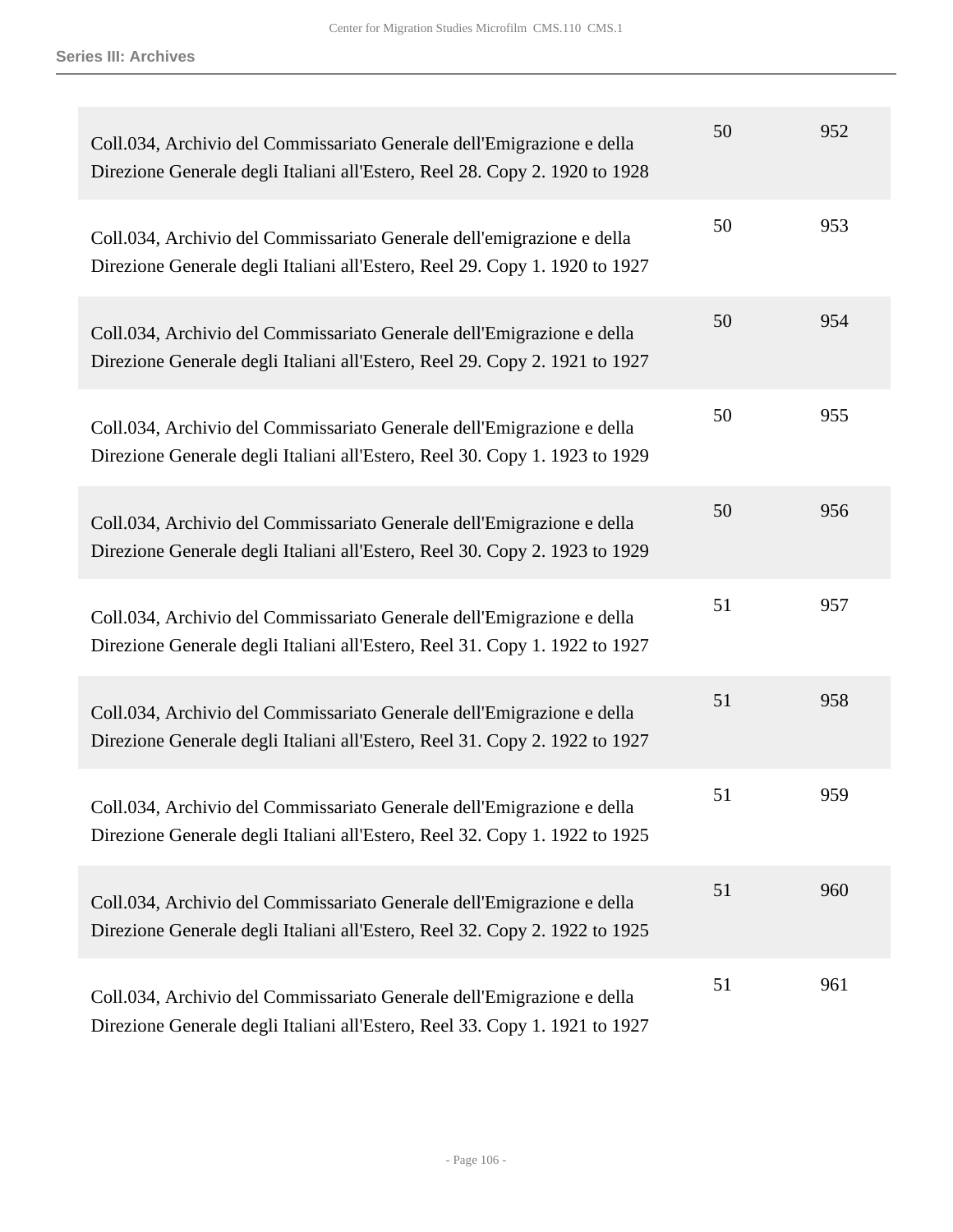| Coll.034, Archivio del Commissariato Generale dell'Emigrazione e della<br>Direzione Generale degli Italiani all'Estero, Reel 33. Copy 2. 1921 to 1927 | 51 | 962 |
|-------------------------------------------------------------------------------------------------------------------------------------------------------|----|-----|
| Coll.034, Archivio del Commissariato Generale dell'Emigrazione e della<br>Direzione Generale degli Italiani all'Estero, Reel 34. Copy 1. 1923 to 1928 | 51 | 963 |
| Coll.034, Archivio del Commissariato Generale dell'Emigrazione e della<br>Direzione Generale degli Italiani all'Estero, Reel 34. Copy 2. 1923 to 1928 | 51 | 964 |
| Coll.034, Archivio del Commissariato Generale dell'Emigrazione e della<br>Direzione Generale degli Italiani all'Estero, Reel 35. Copy 1. 1926 to 1934 | 51 | 965 |
| Coll.034, Archivio del Commissariato Generale dell'Emigrazione e della<br>Direzione Generale degli Italiani all'Estero, Reel 35. Copy 2. 1926 to 1934 | 51 | 966 |
| Coll.034, Archivio del Commissariato Generale dell'Emigrazione e della<br>Direzione Generale degli Italiani all'Estero, Reel 36. Copy 1. 1921 to 1927 | 51 | 967 |
| Coll.034, Archivio del Commissariato Generale dell'Emigrazione e della<br>Direzione Generale degli Italiani all'Estero, Reel 36. Copy 2. 1921 to 1927 | 51 | 968 |
| Coll.034, Archivio del Commissariato Generale dell'Emigrazione e della<br>Direzione Generale degli Italiani all'Estero, Reel 37. Copy 1. 1926         | 51 | 969 |
| Coll.034, Archivio del Commissariato Generale dell'Emigrazione e della<br>Direzione Generale degli Italiani all'Estero, Reel 37. Copy 2. 1926         | 51 | 970 |
| Coll.034, Archivio del Commissariato Generale dell'Emigrazione e della<br>Direzione Generale degli Italiani all'Estero, Reel 38. Copy 1. 1924 to 1926 | 51 | 971 |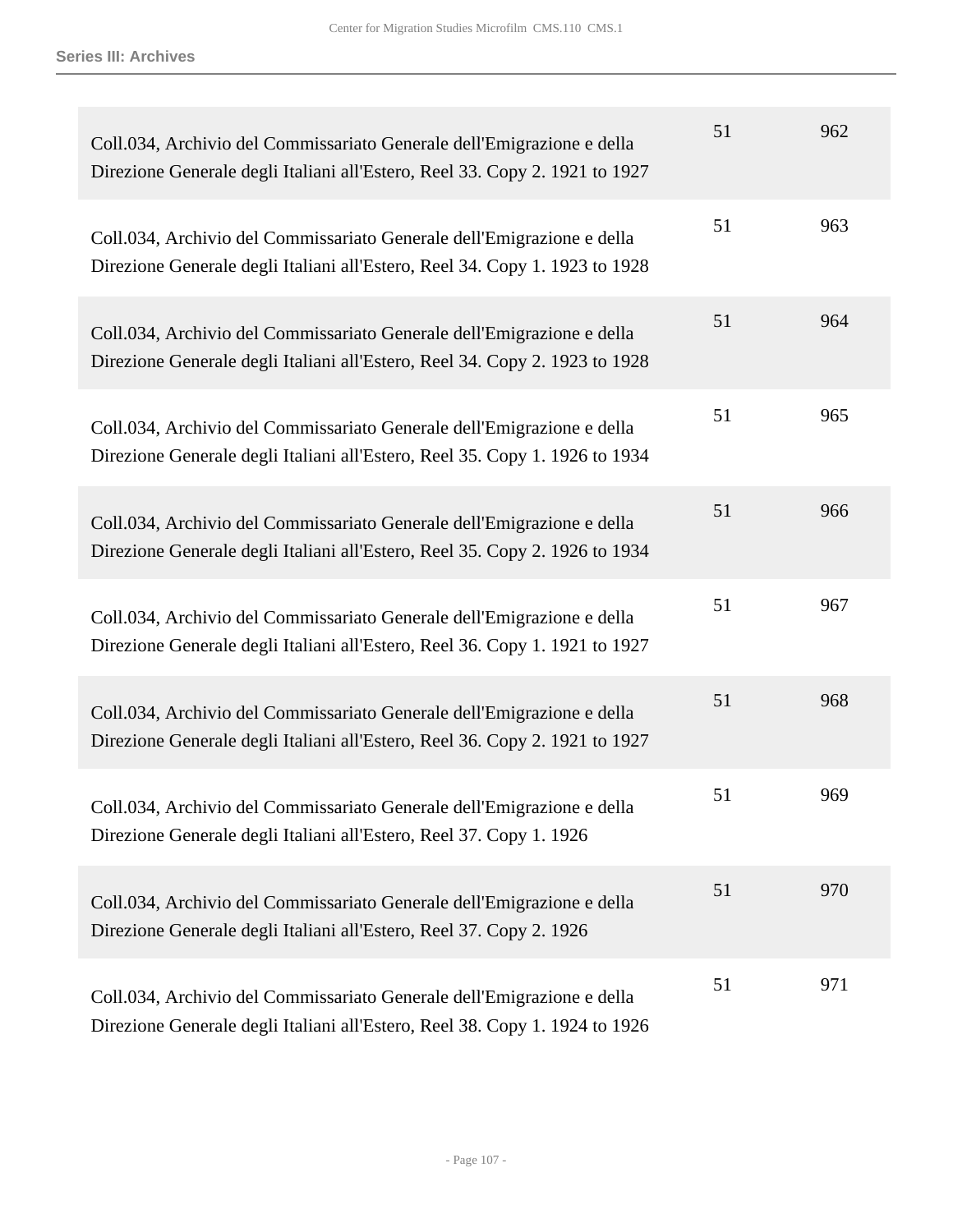| Coll.034, Archivio del Commissariato Generale dell'Emigrazione e della<br>Direzione Generale degli Italiani all'Estero, Reel 38. Copy 2. 1924 to 1926 | 51 | 972 |
|-------------------------------------------------------------------------------------------------------------------------------------------------------|----|-----|
| Coll.034, Archivio del Commissariato Generale dell'Emigrazione e della<br>Direzione Generale degli Italiani all'Estero, Reel 39. Copy 1. 1922 to 1927 | 51 | 973 |
| Coll.034, Archivio del Commissariato Generale dell'Emigrazione e della<br>Direzione Generale degli Italiani all'Estero, Reel 39. Copy 2. 1922 to 1927 | 51 | 974 |
| Coll.034, Archivio del Commissariato Generale dell'Emigrazione e della<br>Direzione Generale degli Italiani all'Estero, Reel 46. Copy 2. 1924 to 1927 | 52 | 975 |
| Coll.034, Archivio del Commissariato Generale dell'Emigrazione e della<br>Direzione Generale degli Italiani all'Estero, Reel 40. Copy 2. 1924 to 1927 | 51 | 976 |
| Coll.034, Archivio del Commissariato Generale dell'Emigrazione e della<br>Direzione Generale degli Italiani all'Estero, Reel 41. Copy 1. 1920 to 1926 | 51 | 977 |
| Coll.034, Archivio del Commissariato Generale dell'Emigrazione e della<br>Direzione Generale degli Italiani all'Estero, Reel 41. Copy 2. 1920 to 1926 | 51 | 978 |
| Coll.034, Archivio del Commissariato Generale dell'Emigrazione e della<br>Direzione Generale degli Italiani all'Estero, Reel 42. Copy 1. 1924 to 1927 | 51 | 979 |
| Coll.034, Archivio del Commissariato Generale dell'Emigrazione e della<br>Direzione Generale degli Italiani all'Estero, Reel 42. Copy 2. 1924 to 1927 | 51 | 980 |
| Coll.034, Archivio del Commissariato Generale dell'Emigrazione e della<br>Direzione Generale degli Italiani all'Estero, Reel 43. Copy 1. 1923 to 1928 | 51 | 981 |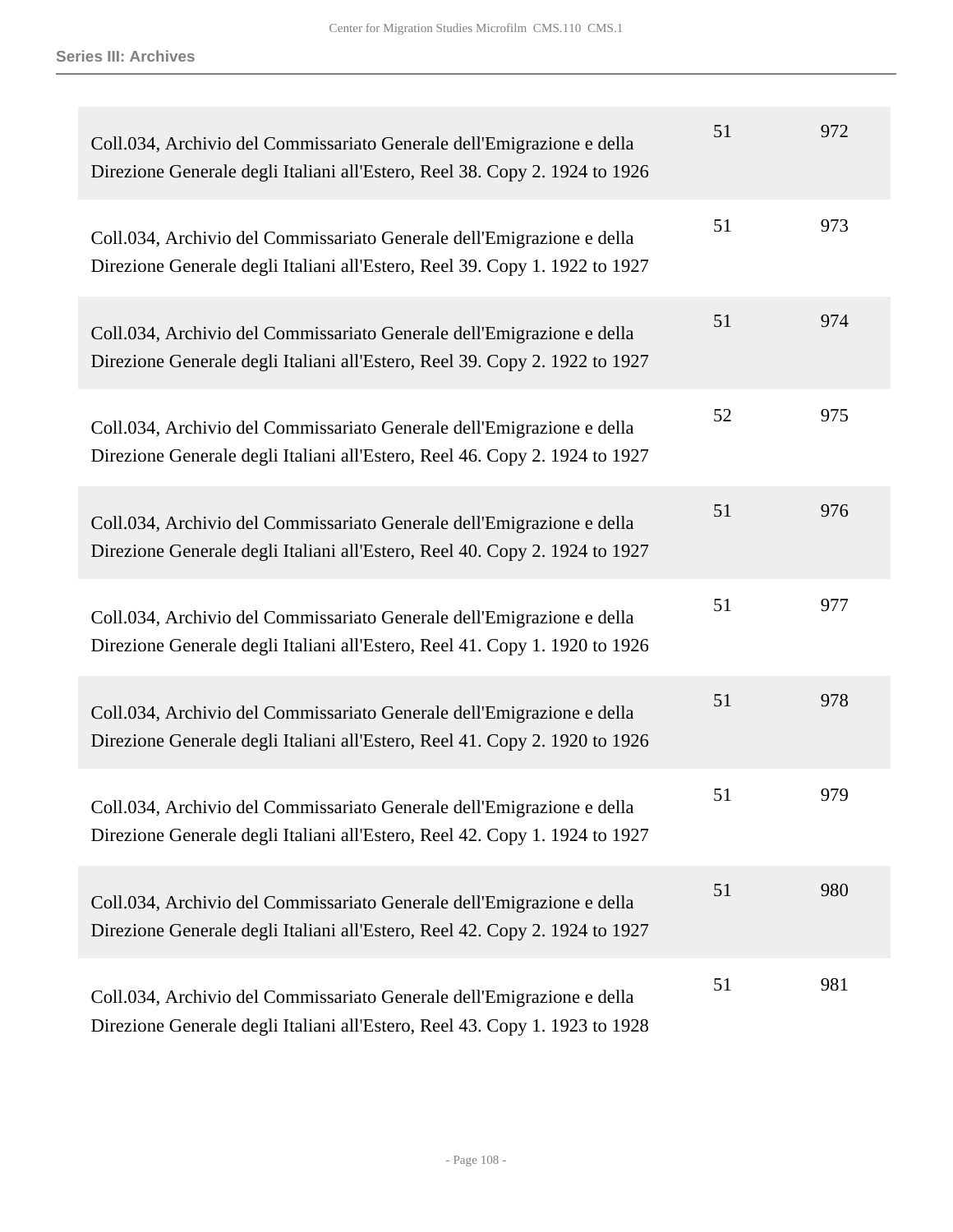| Coll.034, Archivio del Commissariato Generale dell'Emigrazione e della<br>Direzione Generale degli Italiani all'Estero, Reel 43. Copy 2. 1923 to 1928 | 51 | 982 |
|-------------------------------------------------------------------------------------------------------------------------------------------------------|----|-----|
| Coll.034, Archivio del Commissariato Generale dell'Emigrazione e della<br>Direzione Generale degli Italiani all'Estero, Reel 44. Copy 1. 1919 to 1929 | 51 | 983 |
| Coll.034, Archivio del Commissariato Generale dell'Emigrazione e della<br>Direzione Generale degli Italiani all'Estero, Reel 44. Copy 2. 1919 to 1929 | 51 | 984 |
| Coll.034, Archivio del Commissariato Generale dell'Emigrazione e della<br>Direzione Generale degli Italiani all'Estero, Reel 45. Copy 1. 1925 to 1928 | 52 | 985 |
| Coll.034, Archivio del Commissariato Generale dell'Emigrazione e della<br>Direzione Generale degli Italiani all'Estero, Reel 45. Copy 2. 1925 to 1928 | 52 | 986 |
| Coll.034, Archivio del Commissariato Generale dell'Emigrazione e della<br>Direzione Generale degli Italiani all'Estero, Reel 46. Copy 1. 1924 to 1928 | 52 | 987 |
| Coll.034, Archivio del Commissariato Generale dell'Emigrazione e della<br>Direzione Generale degli Italiani all'Estero, Reel 46. Copy 2. 1924 to 1928 | 52 | 988 |
| Coll.034, Archivio del Commissariato Generale dell'Emigrazione e della<br>Direzione Generale degli Italiani all'Estero, Reel 47. Copy 1. 1924 to 1927 | 52 | 989 |
| Coll.034, Archivio del Commissariato Generale dell'Emigrazione e della<br>Direzione Generale degli Italiani all'Estero, Reel 47. Copy 2. 1924 to 1927 | 52 | 990 |
| Coll.034, Archivio del Commissariato Generale dell'Emigrazione e della<br>Direzione Generale degli Italiani all'Estero, Reel 48. Copy 1. 1926 to 1928 | 52 | 991 |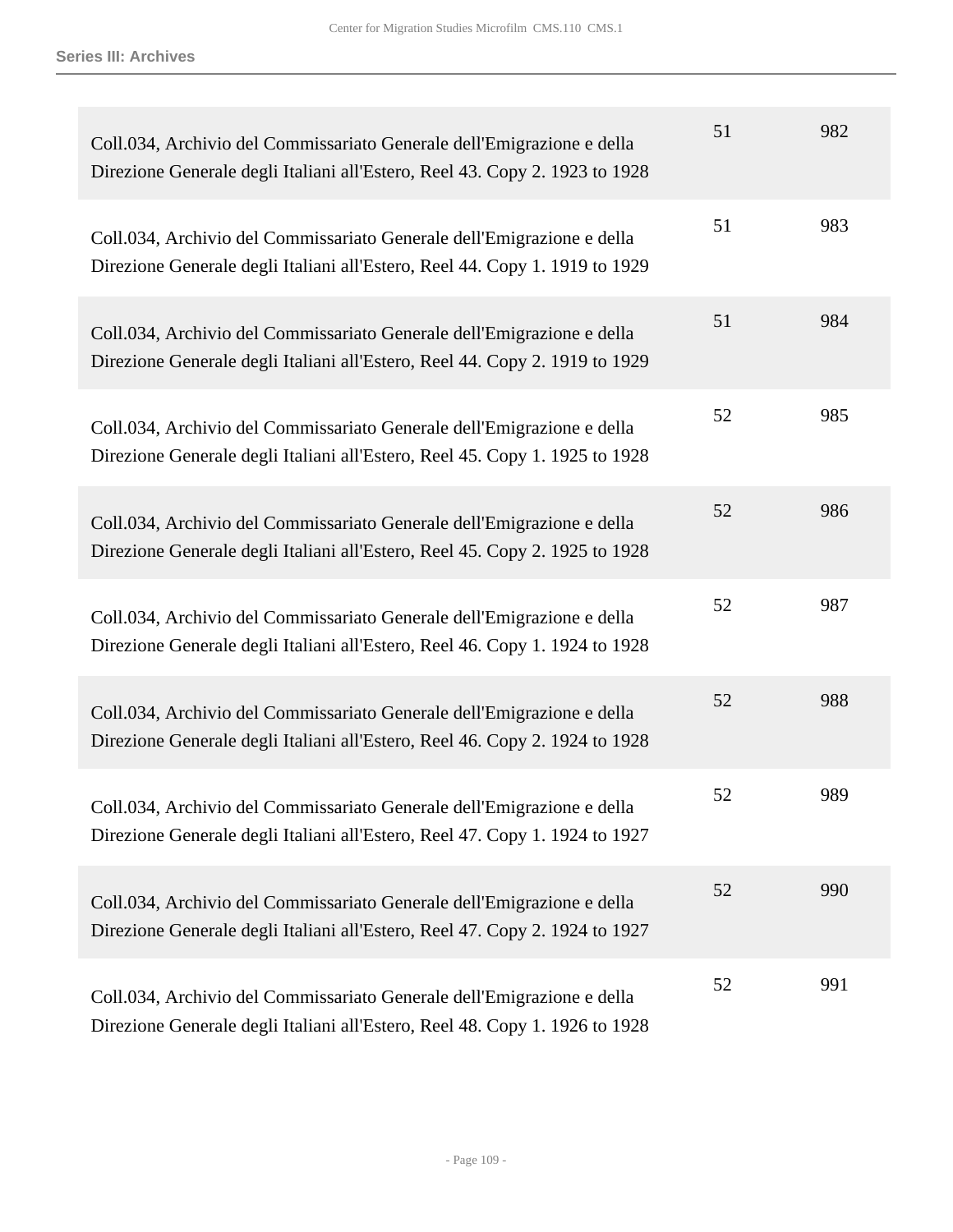| Coll.034, Archivio del Commissariato Generale dell'Emigrazione e della<br>Direzione Generale degli Italiani all'Estero, Reel 48. Copy 2. 1926 to 1928 | 52 | 992  |
|-------------------------------------------------------------------------------------------------------------------------------------------------------|----|------|
| Coll.034, Archivio del Commissariato Generale dell'Emigrazione e della<br>Direzione Generale degli Italiani all'Estero, Reel 49. Copy 1. 1926 to 1928 | 52 | 993  |
| Coll.034, Archivio del Commissariato Generale dell'Emigrazione e della<br>Direzione Generale degli Italiani all'Estero, Reel 49. Copy 2. 1926 to 1928 | 52 | 994  |
| Coll.034, Archivio del Commissariato Generale dell'Emigrazione e della<br>Direzione Generale degli Italiani all'Estero, Reel 50. Copy 1. 1926 to 1927 | 52 | 995  |
| Coll.034, Archivio del Commissariato Generale dell'Emigrazione e della<br>Direzione Generale degli Italiani all'Estero, Reel 50. Copy 2. 1926 to 1927 | 52 | 996  |
| Coll.034, Archivio del Commissariato Generale dell'Emigrazione e della<br>Direzione Generale degli Italiani all'Estero, Reel 51. Copy 1. 1927 to 1929 | 52 | 997  |
| Coll.034, Archivio del Commissariato Generale dell'Emigrazione e della<br>Direzione Generale degli Italiani all'Estero, Reel 51. Copy 2. 1927 to 1929 | 52 | 998  |
| Coll.034, Archivio del Commissariato Generale dell'Emigrazione e della<br>Direzione Generale degli Italiani all'Estero, Reel 52. Copy 1. 1921 to 1929 | 52 | 999  |
| Coll.034, Archivio del Commissariato Generale dell'Emigrazione e della<br>Direzione Generale degli Italiani all'Estero, Reel 52. Copy 2. 1921 to 1929 | 52 | 1000 |
| Coll.034, Archivio del Commissariato Generale dell'Emigrazione e della<br>Direzione Generale degli Italiani all'Estero, Reel 53. Copy 1. 1923 to 1927 | 52 | 1001 |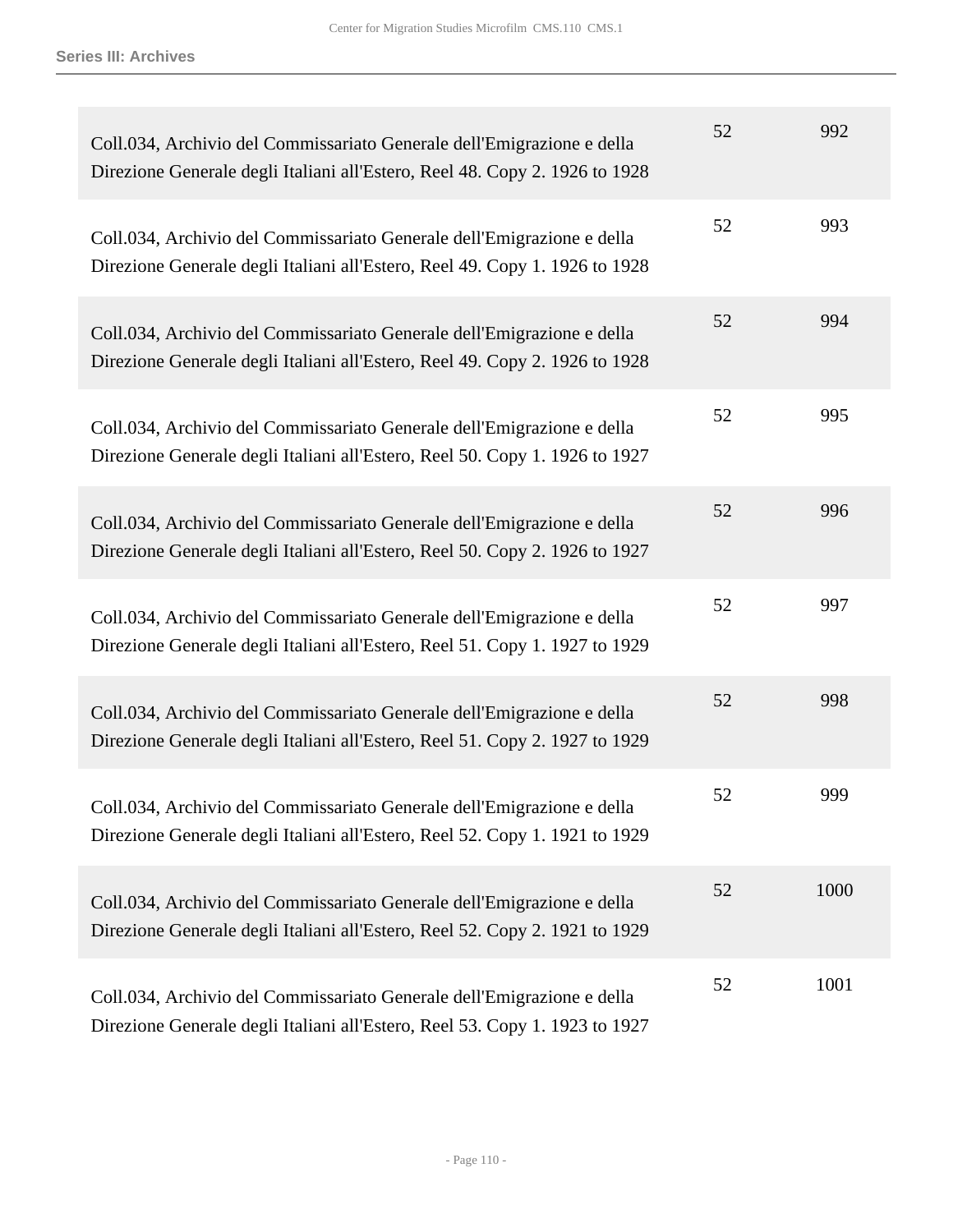| Coll.034, Archivio del Commissariato Generale dell'Emigrazione e della<br>Direzione Generale degli Italiani all'Estero, Reel 53. Copy 2. 1923 to 1927 | 52 | 1002 |
|-------------------------------------------------------------------------------------------------------------------------------------------------------|----|------|
| Coll.034, Archivio del Commissariato Generale dell'Emigrazione e della<br>Direzione Generale degli Italiani all'Estero, Reel 54. Copy 1. 1921 to 1927 | 52 | 1003 |
| Coll.034, Archivio del Commissariato Generale dell'Emigrazione e della<br>Direzione Generale degli Italiani all'Estero, Reel 54. Copy 2. 1921 to 1927 | 52 | 1004 |
| Coll.034, Archivio del Commissariato Generale dell'Emigrazione e della<br>Direzione Generale degli Italiani all'Estero, Reel 55. Copy 1. 1925 to 1929 | 52 | 1005 |
| Coll.034, Archivio del Commissariato Generale dell'Emigrazione e della<br>Direzione Generale degli Italiani all'Estero, Reel 55. Copy 2. 1925 to 1929 | 52 | 1006 |
| Coll.034, Archivio del Commissariato Generale dell'Emigrazione e della<br>Direzione Generale degli Italiani all'Estero, Reel 56. Copy 1. 1915 to 1928 | 52 | 1007 |
| Coll.034, Archivio del Commissariato Generale dell'Emigrazione e della<br>Direzione Generale degli Italiani all'Estero, Reel 56. Copy 2. 1915 to 1928 | 52 | 1008 |
| Coll.034, Archivio del Commissariato Generale dell'Emigrazione e della<br>Direzione Generale degli Italiani all'Estero, Reel 57. Copy 1. 1925 to 1927 | 52 | 1009 |
| Coll.034, Archivio del Commissariato Generale dell'Emigrazione e della<br>Direzione Generale degli Italiani all'Estero, Reel 57. Copy 2. 1925 to 1927 | 52 | 1010 |
| Coll.034, Archivio del Commissariato Generale dell'Emigrazione e della<br>Direzione Generale degli Italiani all'Estero, Reel 58. Copy 1. 1923 to 1927 | 52 | 1011 |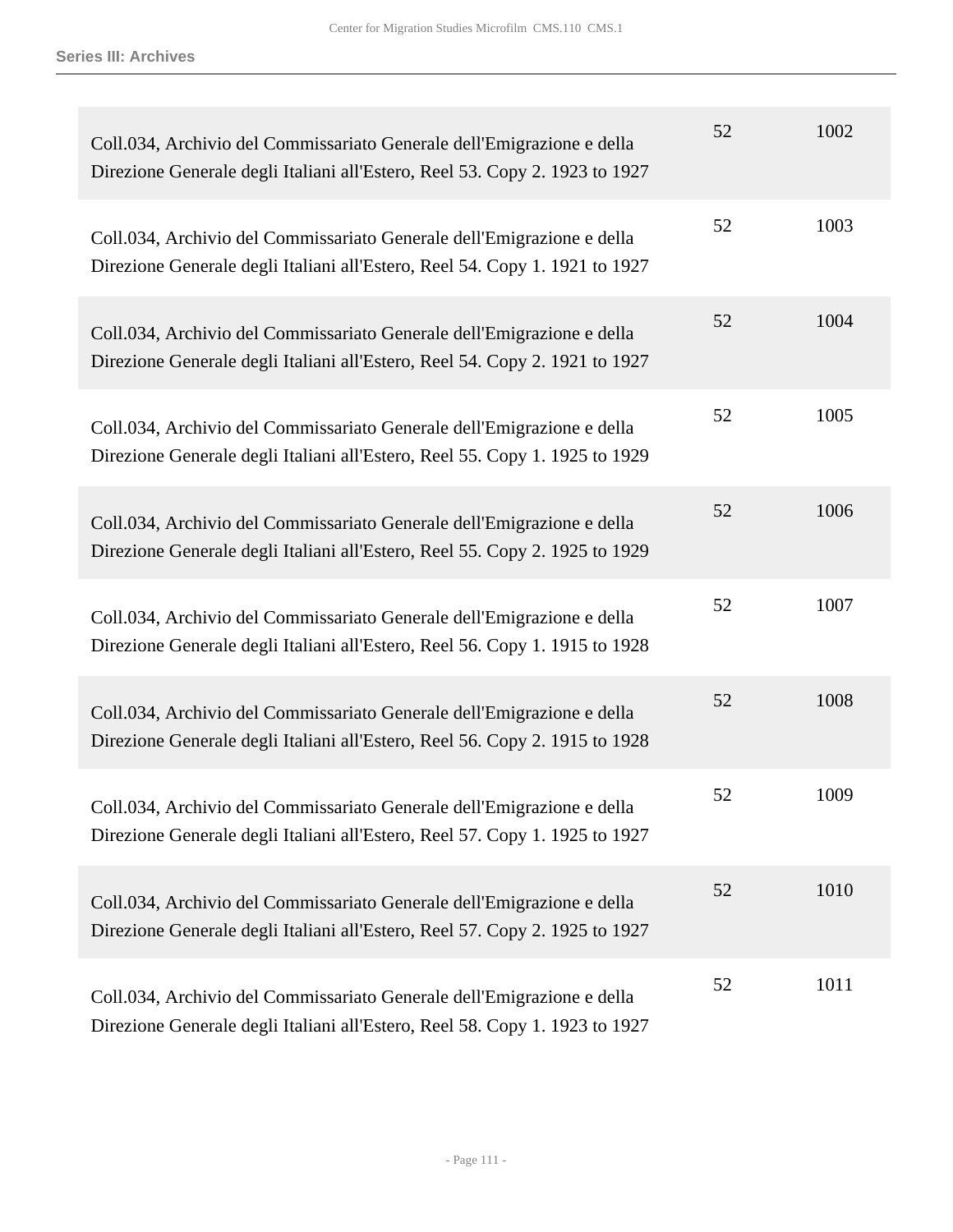| Coll.034, Archivio del Commissariato Generale dell'Emigrazione e della<br>Direzione Generale degli Italiani all'Estero, Reel 58. Copy 2. 1923 to 1927 | 52 | 1012 |
|-------------------------------------------------------------------------------------------------------------------------------------------------------|----|------|
| Coll.034, Archivio del Commissariato Generale dell'Emigrazione e della<br>Direzione Generale degli Italiani all'Estero, Reel 59. Copy 1. 1923 to 1927 | 53 | 1013 |
| Coll.034, Archivio del Commissariato Generale dell'Emigrazione e della<br>Direzione Generale degli Italiani all'Estero, Reel 59. Copy 2. 1923 to 1927 | 53 | 1014 |
| Coll.034, Archivio del Commissariato Generale dell'Emigrazione e della<br>Direzione Generale degli Italiani all'Estero, Reel 60. Copy 1. 1925 to 1928 | 53 | 1015 |
| Coll.034, Archivio del Commissariato Generale dell'Emigrazione e della<br>Direzione Generale degli Italiani all'Estero, Reel 60. Copy 2. 1925 to 1928 | 53 | 1016 |
| Coll.034, Archivio del Commissariato Generale dell'Emigrazione e della<br>Direzione Generale degli Italiani all'Estero, Reel 61. Copy 1. 1924 to 1928 | 53 | 1017 |
| Coll.034, Archivio del Commissariato Generale dell'Emigrazione e della<br>Direzione Generale degli Italiani all'Estero, Reel 61. Copy 2. 1924 to 1928 | 53 | 1018 |
| Coll.034, Archivio del Commissariato Generale dell'Emigrazione e della<br>Direzione Generale degli Italiani all'Estero, Reel 62. Copy 1. 1926 to 1928 | 53 | 1019 |
| Coll.034, Archivio del Commissariato Generale dell'Emigrazione e della<br>Direzione Generale degli Italiani all'Estero, Reel 62. Copy 2. 1926 to 1928 | 53 | 1020 |
| Coll.034, Archivio del Commissariato Generale dell'Emigrazione e della<br>Direzione Generale degli Italiani all'Estero, Reel 63. Copy 1. 1925 to 1928 | 53 | 1021 |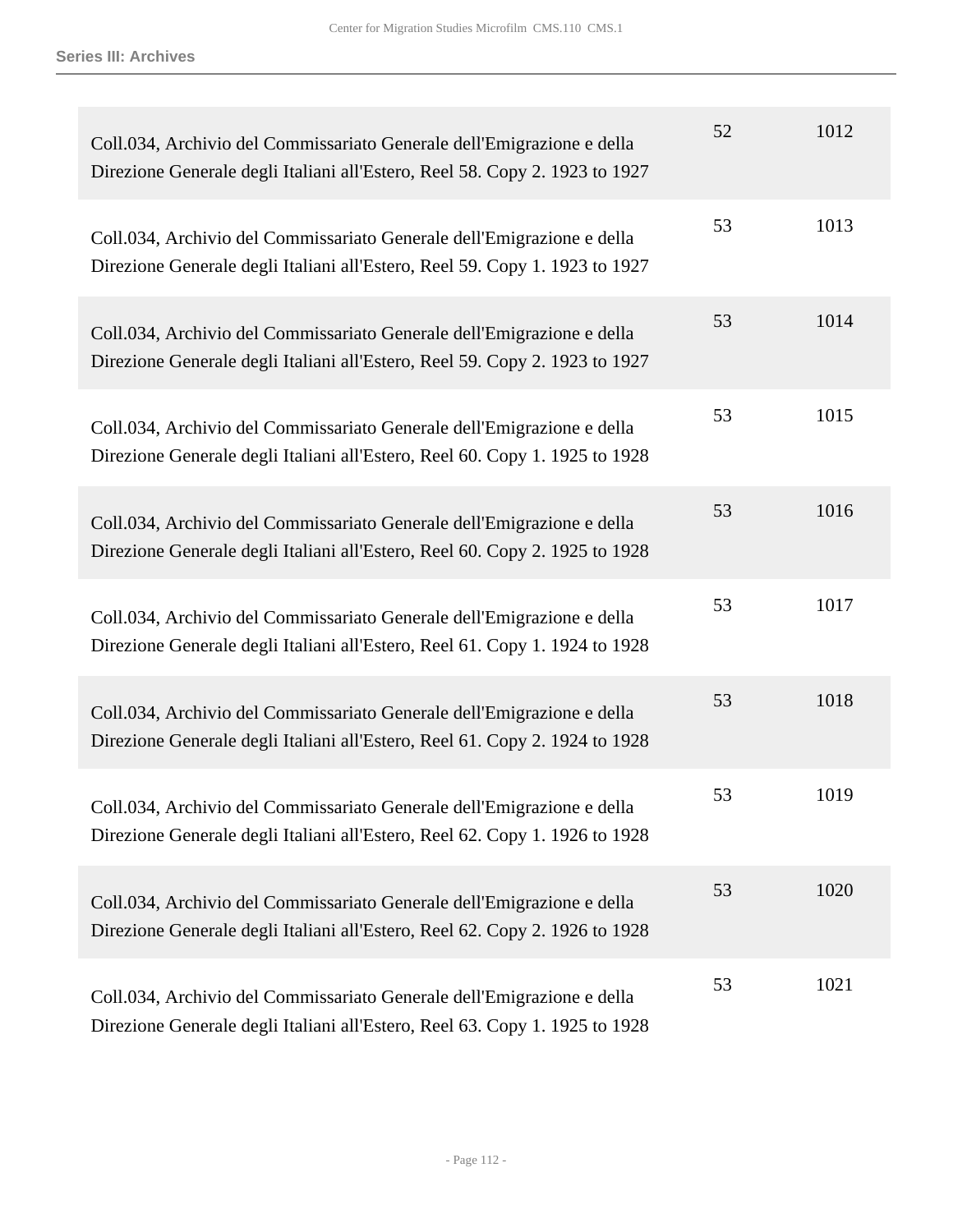| Coll.034, Archivio del Commissariato Generale dell'Emigrazione e della<br>Direzione Generale degli Italiani all'Estero, Reel 63. Copy 2. 1925 to 1928 | 53 | 1022 |
|-------------------------------------------------------------------------------------------------------------------------------------------------------|----|------|
| Coll.034, Archivio del Commissariato Generale dell'Emigrazione e della<br>Direzione Generale degli Italiani all'Estero, Reel 64. Copy 1. 1926 to 1928 | 53 | 1023 |
| Coll.034, Archivio del Commissariato Generale dell'Emigrazione e della<br>Direzione Generale degli Italiani all'Estero, Reel 64. Copy 2. 1926 to 1928 | 53 | 1024 |
| Coll.034, Archivio del Commissariato Generale dell'Emigrazione e della<br>Direzione Generale degli Italiani all'Estero, Reel 65. Copy 1. 1928 to 1933 | 53 | 1025 |
| Coll.034, Archivio del Commissariato Generale dell'Emigrazione e della<br>Direzione Generale degli Italiani all'Estero, Reel 65. Copy 2. 1928 to 1933 | 53 | 1026 |
| Coll.034, Archivio del Commissariato Generale dell'Emigrazione e della<br>Direzione Generale degli Italiani all'Estero, Reel 66. Copy 1. 1928 to 1933 | 53 | 1027 |
| Coll.034, Archivio del Commissariato Generale dell'Emigrazione e della<br>Direzione Generale degli Italiani all'Estero, Reel 66. Copy 2. 1928 to 1933 | 53 | 1028 |
| Coll.034, Archivio del Commissariato Generale dell'Emigrazione e della<br>Direzione Generale degli Italiani all'Estero, Reel 67. Copy 1. 1929 to 1937 | 53 | 1029 |
| Coll.034, Archivio del Commissariato Generale dell'Emigrazione e della<br>Direzione Generale degli Italiani all'Estero, Reel 67. Copy 2. 1929 to 1937 | 53 | 1030 |
| <b>Series IV: Miscellaneous</b>                                                                                                                       |    |      |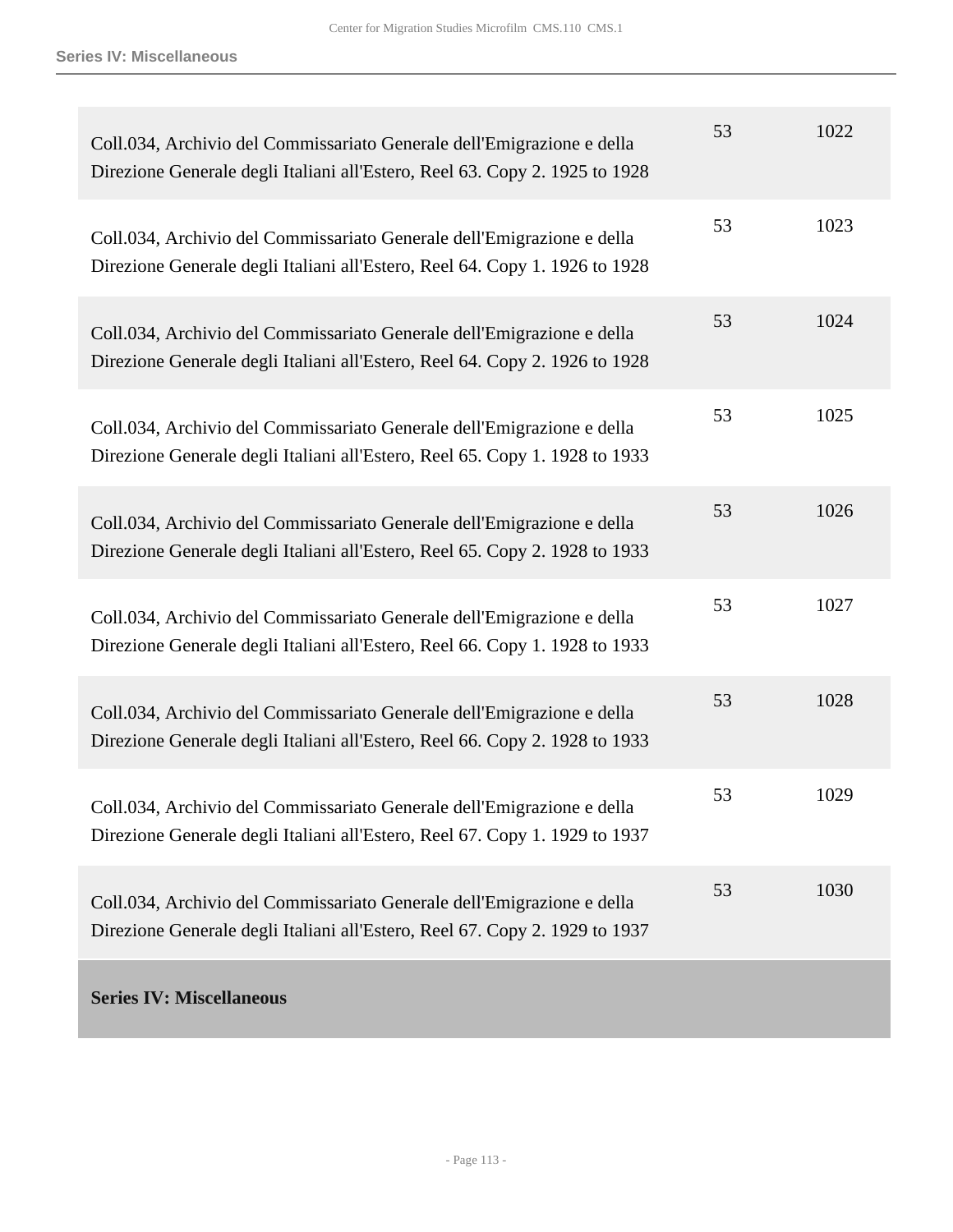|                                                                                                                                                                                                                                                                                                                                                                 | <b>Box</b> | <b>Reel</b> |
|-----------------------------------------------------------------------------------------------------------------------------------------------------------------------------------------------------------------------------------------------------------------------------------------------------------------------------------------------------------------|------------|-------------|
| "Abruzzi e Molise Vol. II", Tomo I, Relazione del Delegato Tenico Dott.<br>Caesare Jarach, Roma, 1909 (p 1-42). "Relazioni Culturali fra l'Italia e<br>Strati Uniti d'America", (vol II.) by Angelo Flavio Guidi. "La Questione<br>Agraria e l'Emigrazione in Calabria: Note Statistiched ". D. Taruffi,<br>LDeNobili and C Cori.                               | 53         | 1031        |
| "Abruzzi e Molise Vol. II". Tomo I, Relazione del Delegato Tecnico<br>Dott. Cesare Jarach. Roma. 1909 (p 43-300). Statues of various Italian<br>Mutual Aid Societies in U.S. "L'Emigrazione dalla Calabria e i suoi<br>effetti nell'educazione". by Raffaele Santagati. (41p). "Una Nuova Fase<br>dell''Emigrazione Italiana". by Francesco Corridore. (92 p.). | 53         | 1032        |
| "A.P. Giannini: Giant in the West: A Biography" by Julian Dana (1947).<br>"Frank Longo's Scrapbook the Bank of America". (Asst. Cashier New<br>Business Desk). 1949 issue of "Bank of America". Copy 1.                                                                                                                                                         | 53         | 1033        |
| "A.P. Giannini: Giant in the West: A Biography" by Julian Dana (1947).<br>"Frank Longo's Scrapbook the Bank of America". (Asst. Cashier New<br>Business Desk). 1949 issue of "Bank of America". Copy 2.                                                                                                                                                         | 53         | 1034        |
| Viaggio Scalabrini, USA. 1901                                                                                                                                                                                                                                                                                                                                   | 53         | 1035        |
| "A Modern Apostle". By Gertrude Conte. (a biography of the author's<br>father, Gaetano Conte). NYPL Transcript.                                                                                                                                                                                                                                                 | 53         | 1036        |
| "Gli Emigranti nell'Opera Pastorale di Don Giovanni Battista Stevano,<br>Archiprete di Caltrano, 1897-1901". 32p.                                                                                                                                                                                                                                               | 53         | 1037        |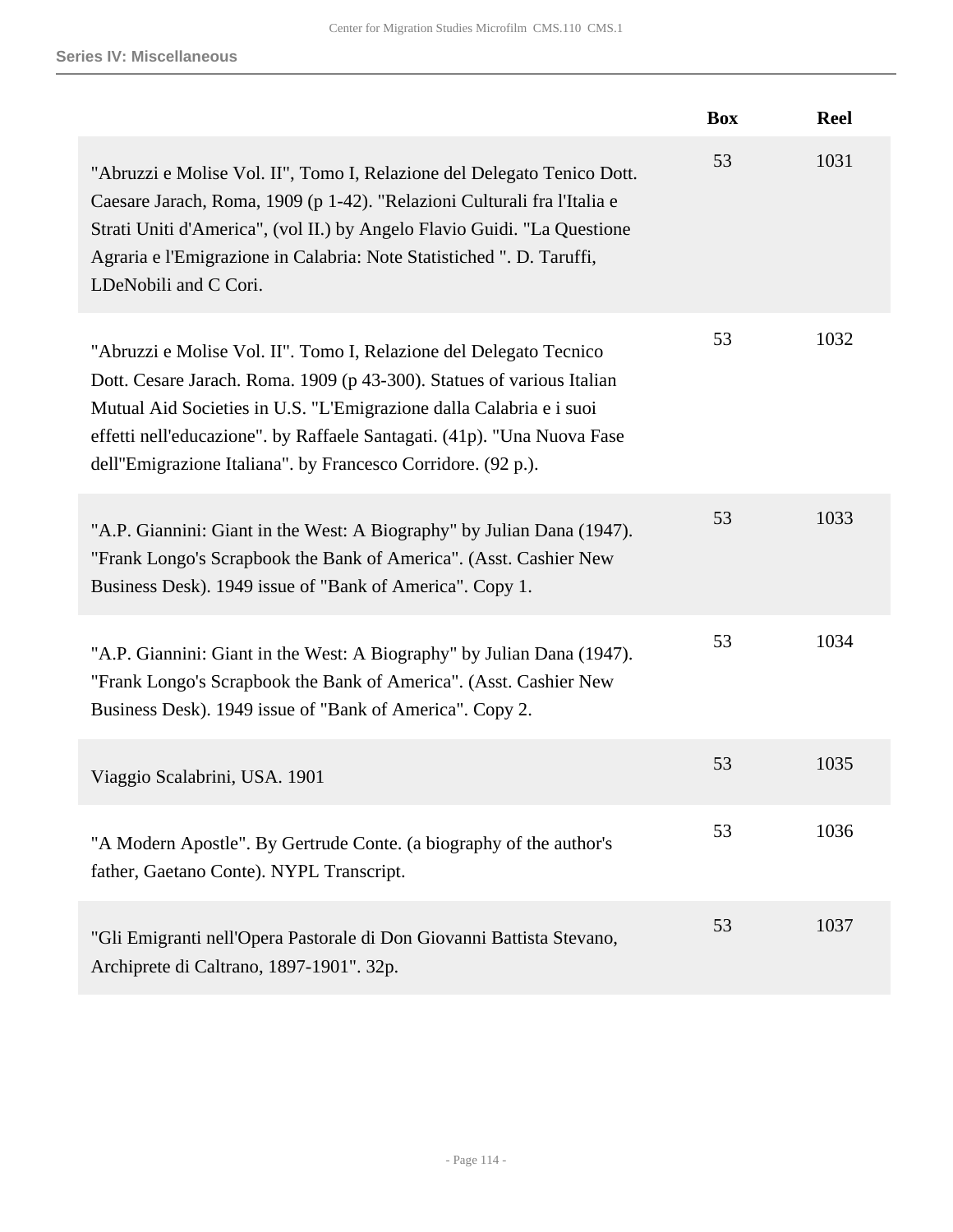| St. Francis Church, New York City. Source: St. Bonaventure College. No<br>Year                                  | 54 | 1038 |
|-----------------------------------------------------------------------------------------------------------------|----|------|
| Franciscan Missions: Custody of Immaculate Conception and St.<br>Bonaventure College - General History. No Year | 54 | 1039 |
| Franciscan Missions: Immaculate Conception - Biographies of prominent<br>Friars. No Year                        | 54 | 1040 |
| Franciscan Missions: Immaculate Conception - "Official Records". 1880<br>July to 1913 August                    | 54 | 1041 |
| Franciscan Parishes (Italian) in Connecticut, New York City and Boston:<br>Miscellaneous Reports. No Year       | 54 | 1042 |
| Collection: From Immigrants to Ethnic Series, Miscellaneous Clippings.<br>Copy 1. 1969 to 1979                  | 54 | 1043 |
| Collection: From Immigrants to Ethnic Series, Miscellaneous Clippings.<br>Copy 2. 1969 to 1979                  | 54 | 1044 |
| Collection: From Immigrants to Ethnic Series, Miscellaneous Clippings.<br>Copy 1. 1979 to 1980                  | 54 | 1045 |
| Collection: From Immigrants to Ethnic Series, Miscellaneous Clippings.<br>Copy 2. 1979 to 1980                  | 54 | 1046 |
| "Il Grido Degli Opressi". by Vito Grignoni, Marsala, Italy. 1891<br>November                                    | 54 | 1047 |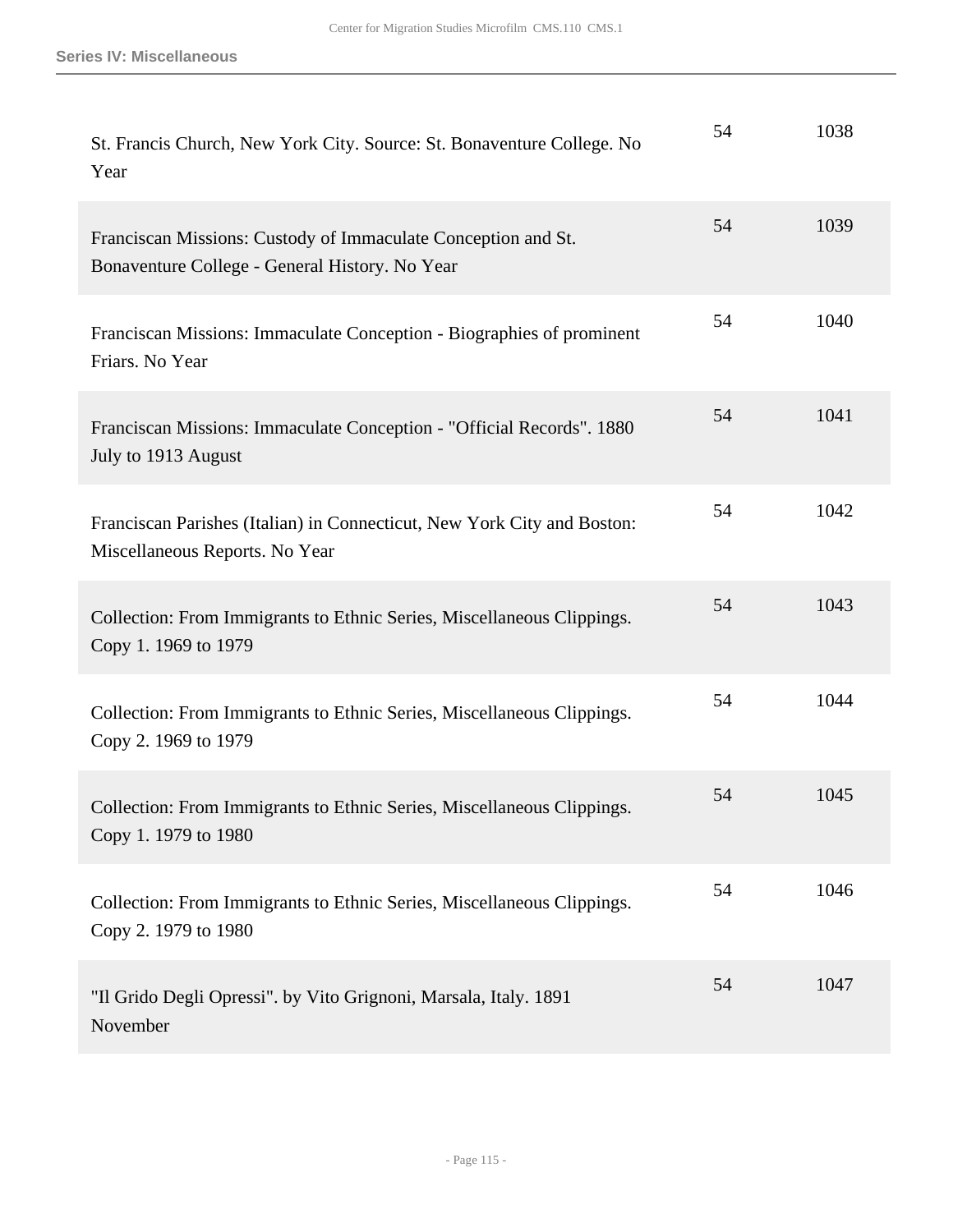| "Italian Slavery in America" by Celso Cesar Moreno; "Un Italiano in<br>America"; List of Italian Periodicals; "Emigrazione Italiana in America"<br>dal 1861 al 1915 e organizzazione assistensiale e religiosa di Scalabrini"<br>Thesis, Universita' Sacro Cuore. 1970 | 54 | 1048 |
|------------------------------------------------------------------------------------------------------------------------------------------------------------------------------------------------------------------------------------------------------------------------|----|------|
| "Libro Delle Informazioni Parrocchia Dello Spirito Santo." Providence,<br>RI. Copy 1. 1922                                                                                                                                                                             | 54 | 1049 |
| "Libro Delle Informazioni Parrocchia Dello Spirito Santo." Providence,<br>RI. Copy 2. 1922                                                                                                                                                                             | 54 | 1050 |
| "The Story of the Santa Maria Institute." by Anna C. Minoque. Copy<br>1.1922                                                                                                                                                                                           | 54 | 1051 |
| "The Story of the Santa Maria Institute." by Anna C. Minoque. Copy<br>2.1922                                                                                                                                                                                           | 54 | 1052 |
| Minutes Books, Italian American Labor Council. 1941 December 20 to<br>1975 December 5                                                                                                                                                                                  | 54 | 1053 |
| Minutes Books, Italian American Labor Council. 1976 January 27 to 1988<br>November 19                                                                                                                                                                                  | 54 | 1054 |
| Pamphlets and Books in International Migration. Centro Studi<br>Emigrazione (Roma) Library. No Year                                                                                                                                                                    | 55 | 1055 |
| Pamphlets on Migration. Archivio di Stato-Roma. No Year                                                                                                                                                                                                                | 55 | 1056 |
| Pamphlets on Migration. National Library of Florence. No Year                                                                                                                                                                                                          | 55 | 1057 |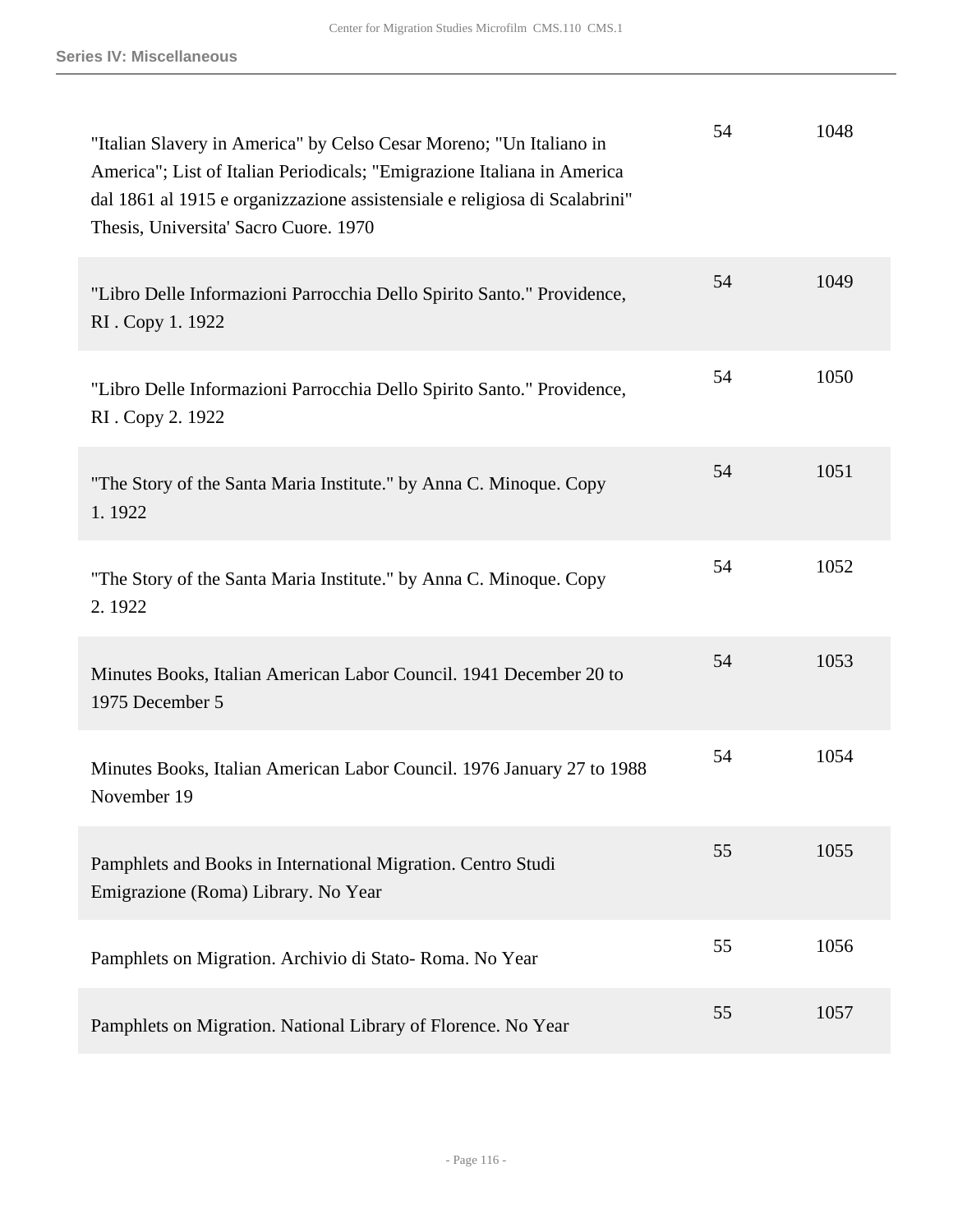| Pamphlets on Rules and Regulations of various Italian Organizations;<br>"L'emigrazione della Calabria e i suoi effetti nell'educazion," by Rarraele<br>Santogoti; "Le Missione Italiana del Lavoro in America," by Francesco<br>Corridore; "Una Nuova Fase dell'Emigrazione Italiane." 1908 to 1913 | 55 | 1058 |
|-----------------------------------------------------------------------------------------------------------------------------------------------------------------------------------------------------------------------------------------------------------------------------------------------------|----|------|
| "A. P. Gianni," by Paul Rink; "Attivita' Italiane in California," edited by G.<br>M. Tuoni and G. Borgelli. Copy 1. No Year                                                                                                                                                                         | 55 | 1059 |
| "A. P. Gianni," by Paul Rink; "Attivita' Italiane in California," edited by G.<br>M. Tuoni and G. Borgelli. Copy 2. No Year                                                                                                                                                                         | 55 | 1060 |
| St. Charles (Missionaries in North America) - Activities Part 1.<br>Scalabrinian Archives and General Archives in Rome. Copy 1. No Year                                                                                                                                                             | 55 | 1061 |
| St. Charles (Missionaries in North America) - Activities Part 1.<br>Scalabrinian Archives and General Archives in Rome. Copy 2. No Year                                                                                                                                                             | 55 | 1062 |
| St. Charles (Missionaries in North America) - Activities Part 2.<br>Scalabrinian Archives and General Archives in Rome. Copy 1. No Year                                                                                                                                                             | 55 | 1063 |
| St. Charles (Missionaries in North America) - Activities Part 2.<br>Scalabrinian Archives and General Archives in Rome. Copy 2. No Year                                                                                                                                                             | 55 | 1064 |
| St. Charles (Missionaries in North America) - Activities Part 3.<br>Scalabrinian Archives and General Archives in Rome. Copy 1. No Year                                                                                                                                                             | 55 | 1065 |
| St. Charles (Missionaries in North America) - Activities Part 3.<br>Scalabrinian Archives and General Archives in Rome. Copy 2. No Year                                                                                                                                                             | 55 | 1066 |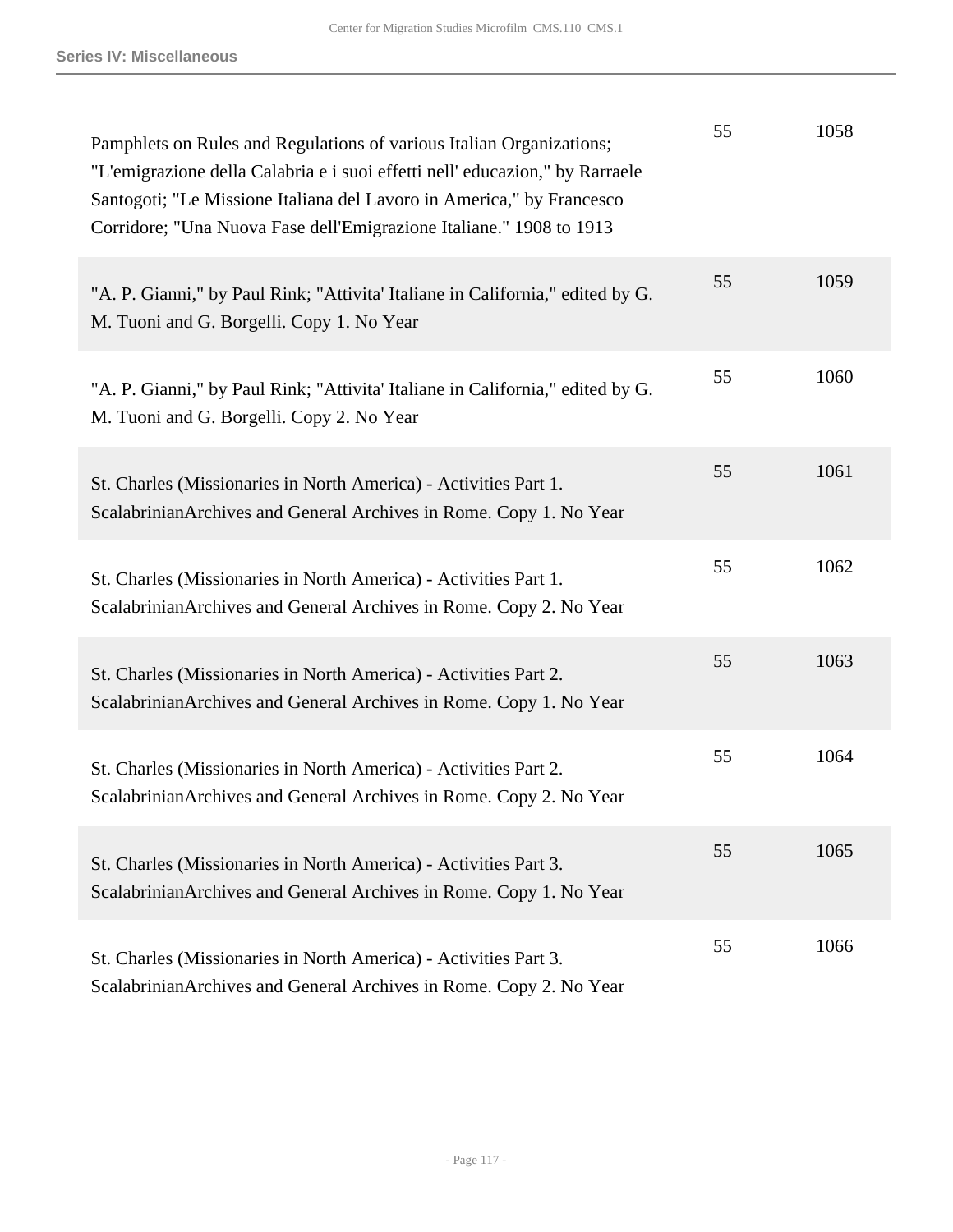| St. Charles (Missionaries in North America) - Activities Part 4.<br>Scalabrinian Archives and General Archives in Rome. Copy 1. No Year                                                                                                                                                                      | 55 | 1067 |
|--------------------------------------------------------------------------------------------------------------------------------------------------------------------------------------------------------------------------------------------------------------------------------------------------------------|----|------|
| St. Charles (Missionaries in North America) - Activities Part 4.<br>Scalabrinian Archives and General Archives in Rome. Copy 2. No Year                                                                                                                                                                      | 55 | 1068 |
| "Souvenir Book, Santa Maria Addolorata Parish 50th Anniversary,";<br>"History of Holy Ghost School, Volume I." Providence, RI.; "Libro Delle<br>Informazioni Parracchia dello Spirito Santo,"; Annual Meetings of the<br>Corporation of the Church of the Holy Ghost, Providence, RI. Copy<br>1.1903 to 1953 | 55 | 1069 |
| "Souvenir Book, Santa Maria Addolorata Parish 50th Anniversary";<br>"History of Holy Ghost School, Volume I," Providence, RI.; "Libro Delle<br>Informazioni Parracchia dello Spirito Santo"; Annual Meetings of the<br>Corporation of the Church of the Holy Ghost, Providence, RI. Copy<br>2 1903 to 1953   | 55 | 1070 |
| "At the End Of The Santa Fe Trail." by (Sister) Blandina Segale.<br>Milwaukee. Copy 1. 1948                                                                                                                                                                                                                  | 55 | 1071 |
| "At the End Of The Santa Fe Trail." by (Sister) Blandina Segale.<br>Milwaukee. Copy 2. 1948                                                                                                                                                                                                                  | 55 | 1072 |
| "Michele Nardi the Italian Evangelist: His Life and Work,". Compiled by<br>(Reverend) A. B. Simpson. No Year                                                                                                                                                                                                 | 55 | 1073 |
| "Confidential report on conditions of immigrants after arrival in U.S.," by<br>Gino Speranza. 1906                                                                                                                                                                                                           | 55 | 1074 |